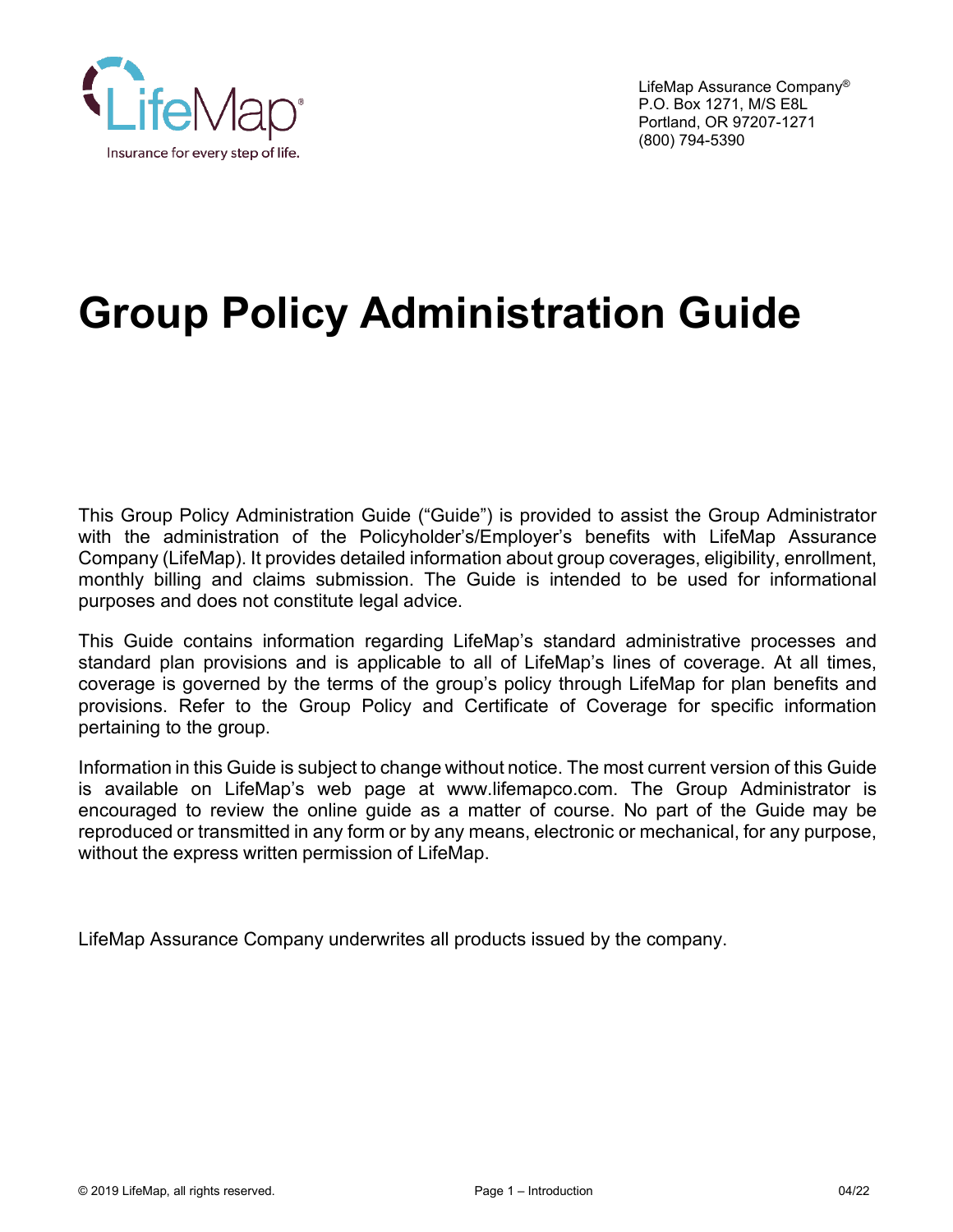# **Table of Contents**

| 26 |
|----|
|    |
|    |
|    |
|    |
|    |
|    |
|    |
|    |
|    |
|    |
|    |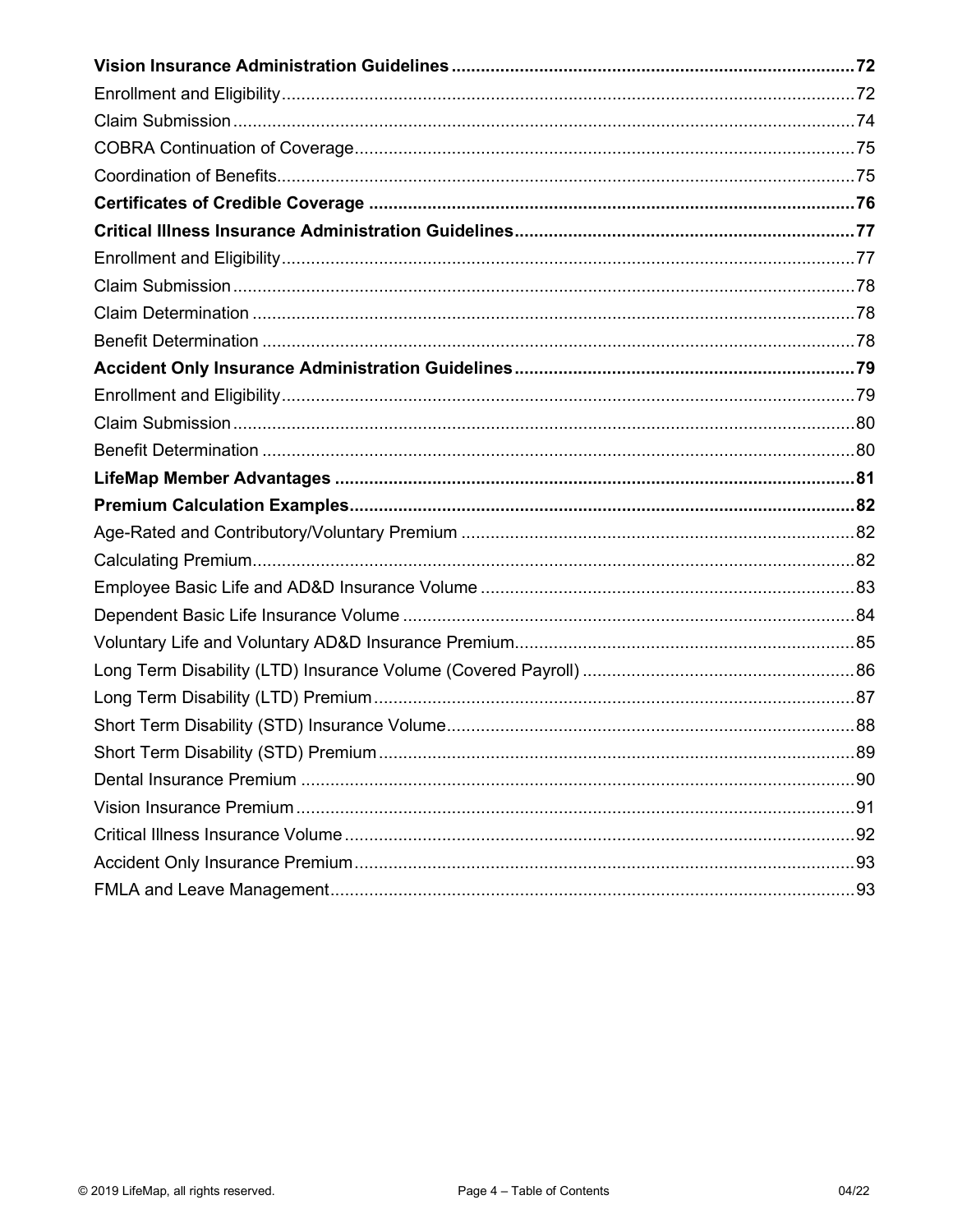# <span id="page-4-0"></span>**Welcome**

Thank you for selecting LifeMap Assurance Company for your Group's insurance needs. Please review this guide carefully to answer any questions you may have. You may also find helpful resources on [LifeMapCo.com/](https://www.lifemapco.com/employers)employers. If you need additional assistance contact your LifeMap Account Executive.

# <span id="page-4-1"></span>**Communicating with LifeMap**

LifeMap office hours are from 8 a.m. to 5 p.m. Pacific Time, Monday through Friday, excluding major holidays. For prompt assistance, call our office at 1(800) 794-5390.

When communicating with LifeMap via email, ensure any correspondence containing Personally Identifiable Information (PII) or Personal Health Information (PHI) is sent securely. If you do not have a secure method of sending PII or PHI, contact the LifeMap department you are working with for assistance to determine the best way to send all information securely. Be sure to reference your Group Name and Number in all verbal and written correspondence.

#### **Privacy**

If you or your employees have any questions about privacy or how we handle member information, you can review our Privacy Policy online at [LifeMapCo.com/privacy-policy.](https://lifemapco.com/privacy-policy)

#### **Phone Interpreters**

LifeMap provides members with language interpretation services when they call our office phone lines. The member will need to ask for an interpreter and provide the language needed to begin the process. It may take a few minutes while our team gets an interpreter on the line.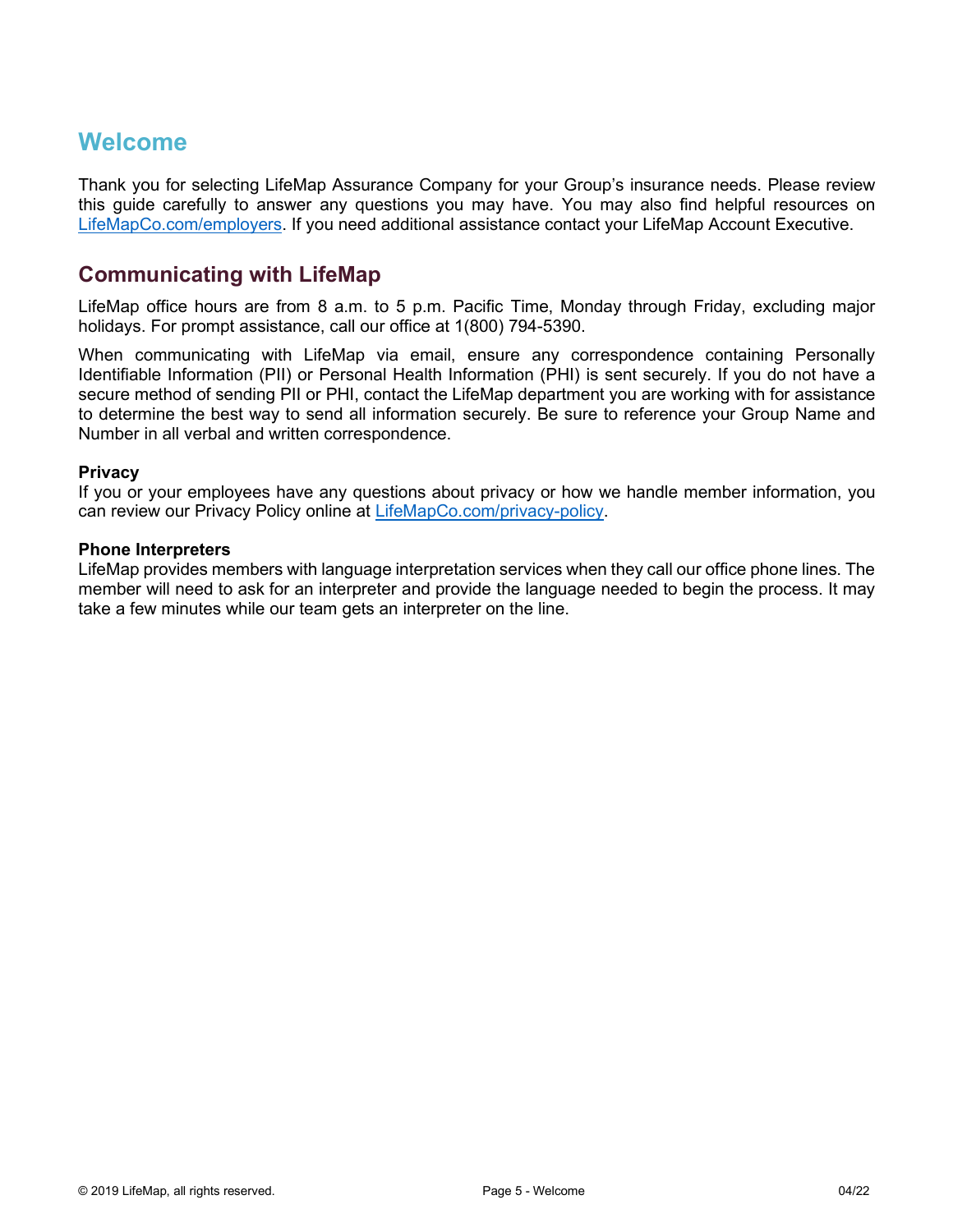# <span id="page-5-0"></span>**Contact and Mailing Information**

The most frequently used contact numbers and addresses for LifeMap benefits are listed below.

**General Inquiries:** [www.LifeMapCo.com](http://www.lifemapco.com/) 1 (800) 794-5390 LifeMap Assurance Company PO Box 1271, M/S E8L Portland, OR 97207-1271

| <b>Contact Information</b>                                         |                                                       |                                                                                                         |  |  |
|--------------------------------------------------------------------|-------------------------------------------------------|---------------------------------------------------------------------------------------------------------|--|--|
| Eligibility - enrollment, changes and adjustments                  |                                                       |                                                                                                         |  |  |
| All Lines of Coverage                                              | 1 (888) 777-9368<br>Billing@LifeMapCo.com             | <b>Online Account Management</b><br>LifeMapCo.com/employers                                             |  |  |
| Portability                                                        | 1 (888) 777-9368<br>LifeMapPort Convert@LifeMapCo.com |                                                                                                         |  |  |
| <b>Conversion for Life</b>                                         | 1 (888) 777-9368<br>LifeMapPort Convert@LifeMapCo.com | <b>Initial Enrollment:</b><br>LifeMapCo.com/convert                                                     |  |  |
| <b>Premium Payments</b>                                            |                                                       |                                                                                                         |  |  |
| Life, AD&D, STD, LTD,<br><b>Critical Illness, Accident</b>         | 1 (888) 777-9368                                      | LifeMap Assurance Company<br>PO BOX 6840<br>Portland, OR 97228                                          |  |  |
| and Vision                                                         | AccountsReceivable@LifeMapCo.com                      | Available online:<br>LifeMapCo.com/employers                                                            |  |  |
| Dental                                                             | 1 (888) 777-9368<br>AccountsReceivable@LifeMapCo.com  | Refer to current Billing<br><b>Statement for Premium Payment</b><br><b>Address</b><br>Available online: |  |  |
|                                                                    |                                                       | LifeMapCo.com/employers                                                                                 |  |  |
| <b>Conversion for Life</b>                                         | (888) 999-4767<br>Conversions@HRMP.Com                | <b>HRMP Life Conversion Facility</b><br>300 Rosewood Drive, Suite 250<br>Danvers, MA 01923              |  |  |
| Portability<br>Initial premium payment<br>(check with application) | 1 (888) 777-9368                                      | LifeMap Assurance Company<br>Attn: Enrollment Dept.<br>PO Box 1271 M/S E8L<br>Portland, OR 97207        |  |  |
| Portability<br>Ongoing premium<br>payments                         | 1 (888) 777-9368                                      | LifeMap Assurance Company<br>PO Box 6840<br>Portland, OR 97228                                          |  |  |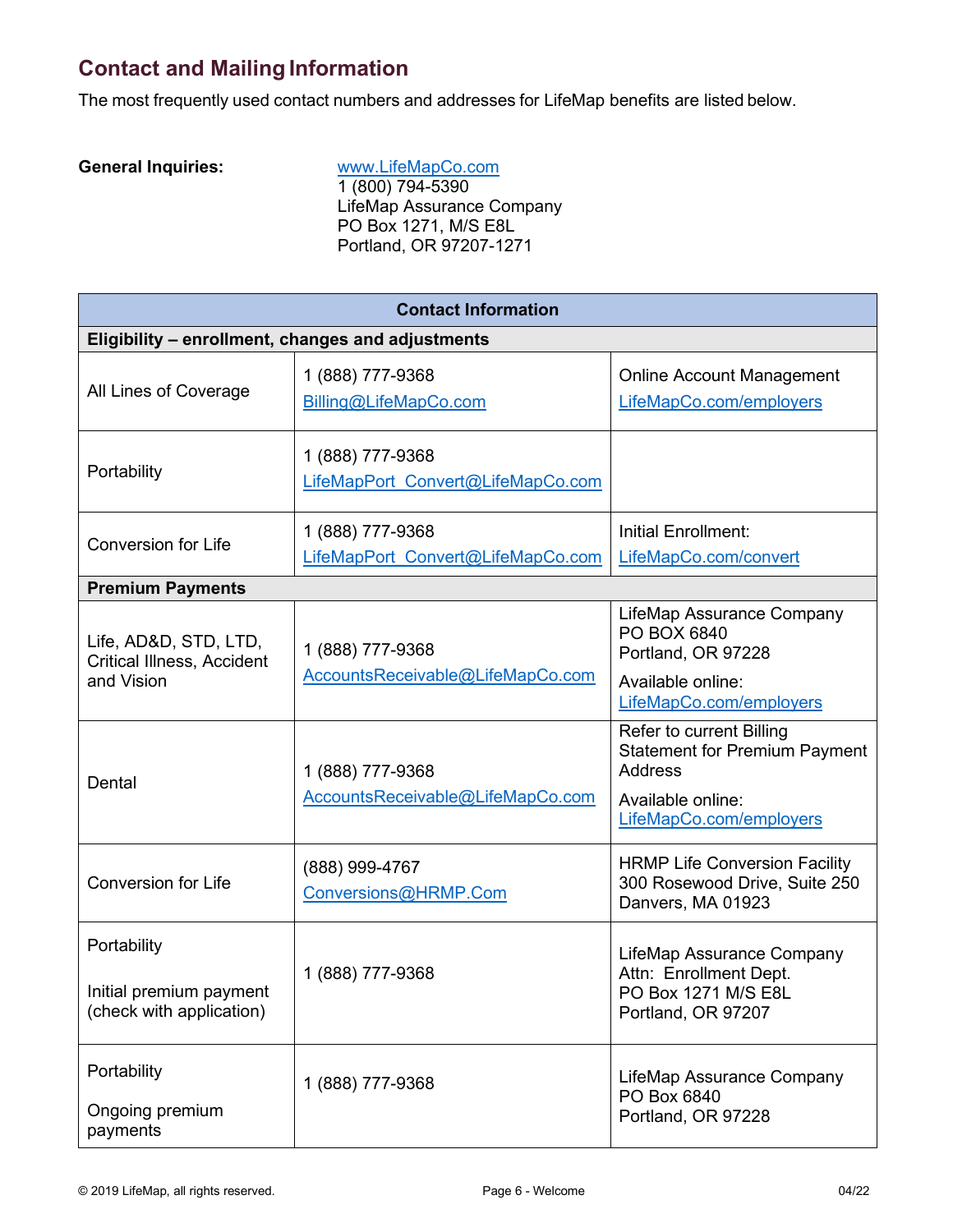| <b>Contact Information, cont'd</b>                                                |                                                                             |                                                                                                                                |  |  |
|-----------------------------------------------------------------------------------|-----------------------------------------------------------------------------|--------------------------------------------------------------------------------------------------------------------------------|--|--|
| <b>Claims and Appeals</b>                                                         |                                                                             |                                                                                                                                |  |  |
| Life, AD&D, STD, Critical<br>Illness, Accident,<br>Conversion, and<br>Portability | 1 (800) 286-1129<br>Claims@LifeMapCo.com                                    | LifeMap Assurance Company<br>Attn: Life and Disability Claims<br>Department<br>PO Box 1271, M/S E8L<br>Portland, OR 97207-1271 |  |  |
|                                                                                   |                                                                             | Fax (855) 733-4615                                                                                                             |  |  |
| Dental                                                                            | 1 (800) 286-1129                                                            | Dental Claims:<br>LifeMap Assurance Company<br><b>PO Box 783</b><br>Milwaukee, WI 53201                                        |  |  |
|                                                                                   |                                                                             | Dental Appeals:<br>LifeMap Assurance Company<br>PO Box 1334<br>Milwaukee, WI 53201                                             |  |  |
| Long Term Disability and<br>Life Waiver                                           | 1 (877) 254-0085<br>Claims@DisabilityRMS.com                                | LifeMap Claims<br>300 Southborough Drive Suite 200<br>South Portland, ME 04106-6914<br>Fax 1 (207) 766-3448                    |  |  |
|                                                                                   | Claims<br>1 (800) 877-7195                                                  | <b>Vision Service Plan</b><br><b>Attn: Claims Services</b><br>PO Box 385018<br>Birmingham, AL 35238-5018                       |  |  |
| Vision                                                                            | Grievances<br>1 (800) 877-7195                                              | <b>VSP Complaints and Grievances</b><br>PO Box 2350<br>Sacramento, CA 95741                                                    |  |  |
|                                                                                   | Appeals<br>1 (800) 286-1129                                                 | LifeMap Assurance Company<br>Attn: Appeals<br>P.O. Box 1271 E-8L<br>Portland, OR 97207-1271                                    |  |  |
| <b>Travel Assistance Services through AXA for Life Policies</b>                   |                                                                             |                                                                                                                                |  |  |
| <b>Inquiries and Assistance</b>                                                   | Within the U.S.: 1 (800) 230-5170<br>Outside the U.S.:<br>+1 (630) 766-7772 |                                                                                                                                |  |  |
| <b>Evidence of Insurability (EOI) Status and Questions</b>                        |                                                                             |                                                                                                                                |  |  |
| <b>Enrollment Department</b>                                                      | 1 (800) 794-5390<br>Billing@LifeMapCo.com                                   | LifeMap Assurance Company<br>Attn: Enrollment<br>PO Box 1271 M/S E8L<br>Portland, OR 97207-1271                                |  |  |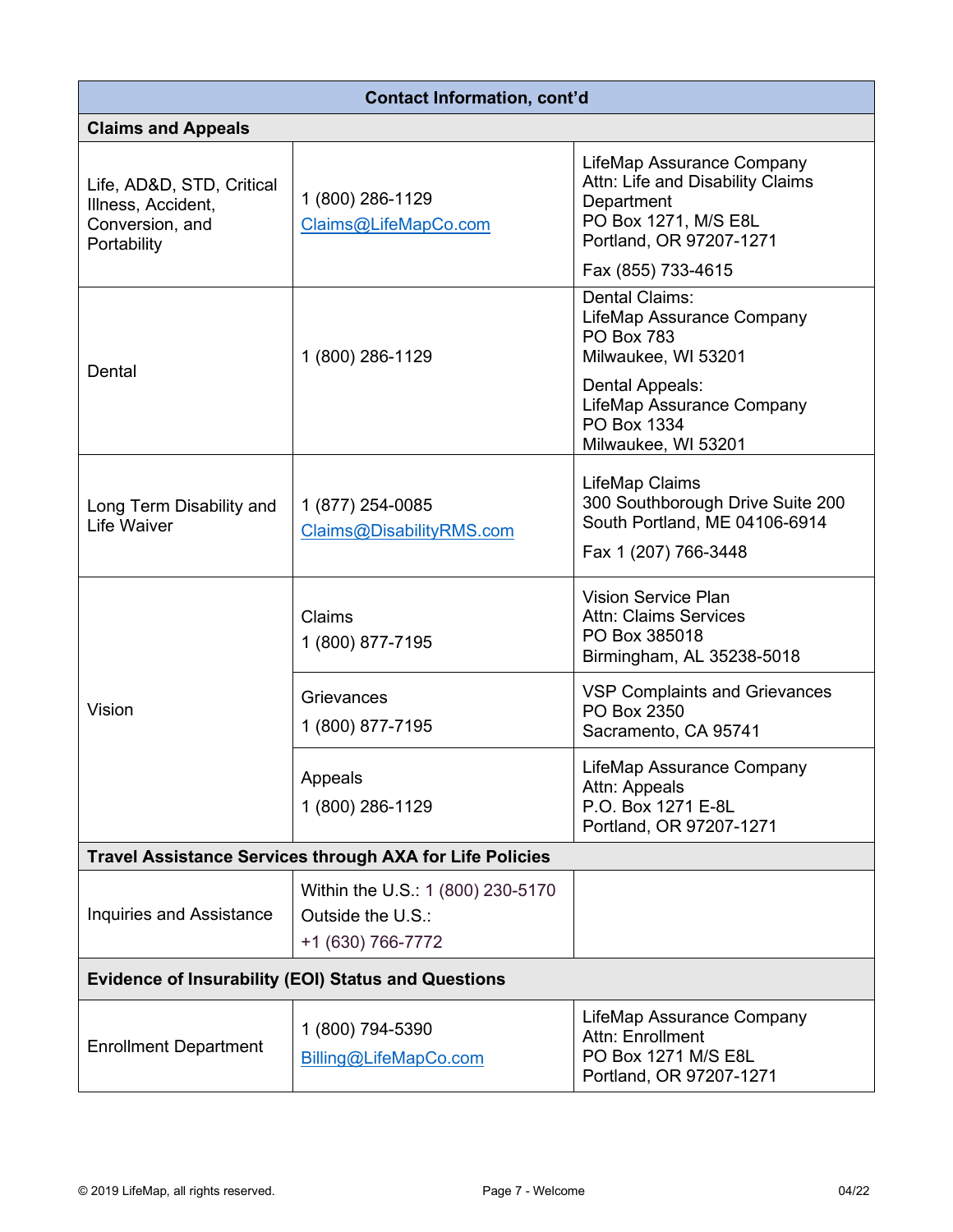| <b>Contact Information, cont'd</b>                                                                                              |                                                                                           |                                                                                                                      |  |  |
|---------------------------------------------------------------------------------------------------------------------------------|-------------------------------------------------------------------------------------------|----------------------------------------------------------------------------------------------------------------------|--|--|
| <b>FMLA and Leave Management for Short Term Disability Policies (If services purchased)</b>                                     |                                                                                           |                                                                                                                      |  |  |
| Inquiries & Assistance                                                                                                          | 1 (877) 462-3652<br>FMLACenter@FMLASource.com                                             | FMLASource/ComPsych<br>455 N City Front Plaza Drive<br>10th Floor<br>Chicago, IL 60611                               |  |  |
|                                                                                                                                 |                                                                                           | Fax: 1 (877) 309-0218<br>www.FMLASource.com                                                                          |  |  |
|                                                                                                                                 | Employers with New York and New Jersey Residents with STD and PFL (If services purchased) |                                                                                                                      |  |  |
| <b>Customer Service</b>                                                                                                         | 1 (800) 927-8846<br>www.RenaissanceFamily.com                                             | Renaissance Life & Health<br>Insurance Company of New<br>York<br>2 Court Street<br>Suite 102<br>Binghamton, NY 13901 |  |  |
| <b>Claims Coordination</b>                                                                                                      | 1 (800) 927-8846<br>GroupClaims@RenaissanceFamily.com                                     | Group Fax: (607) 722-5622<br><b>Administration Fax:</b><br>(607) 723-8665                                            |  |  |
| 1099 Information                                                                                                                |                                                                                           |                                                                                                                      |  |  |
| All Lines of Coverage                                                                                                           | (503) 220-6172<br>1099s@CambiaHealth.com                                                  |                                                                                                                      |  |  |
| <b>W2 Information</b>                                                                                                           |                                                                                           |                                                                                                                      |  |  |
| Claims Dept.                                                                                                                    | 1 (800) 794-5390<br>Claims@LifeMapCo.com                                                  |                                                                                                                      |  |  |
| <b>FICA Information</b>                                                                                                         |                                                                                           |                                                                                                                      |  |  |
| <b>FICA Reporting Dept.</b>                                                                                                     | 1 (800) 794-5390<br>FICA@LifeMapCo.com                                                    |                                                                                                                      |  |  |
| <b>Report Fraud</b>                                                                                                             |                                                                                           |                                                                                                                      |  |  |
| To report fraud, call our 24-hour Hotline at 866-748-6474 or submit a form online:<br>www.LifeMapCo.com/contact-us/report-fraud |                                                                                           |                                                                                                                      |  |  |
| <b>Privacy Policy</b>                                                                                                           |                                                                                           |                                                                                                                      |  |  |
| Privacy Policy and<br>Contact                                                                                                   | 1 (800) 794-5390<br>www.lifemapco.com/privacy-policy                                      | <b>LifeMap Privacy Official</b><br>P.O. Box 1271, Mailstop E12P<br>Portland, OR 97207                                |  |  |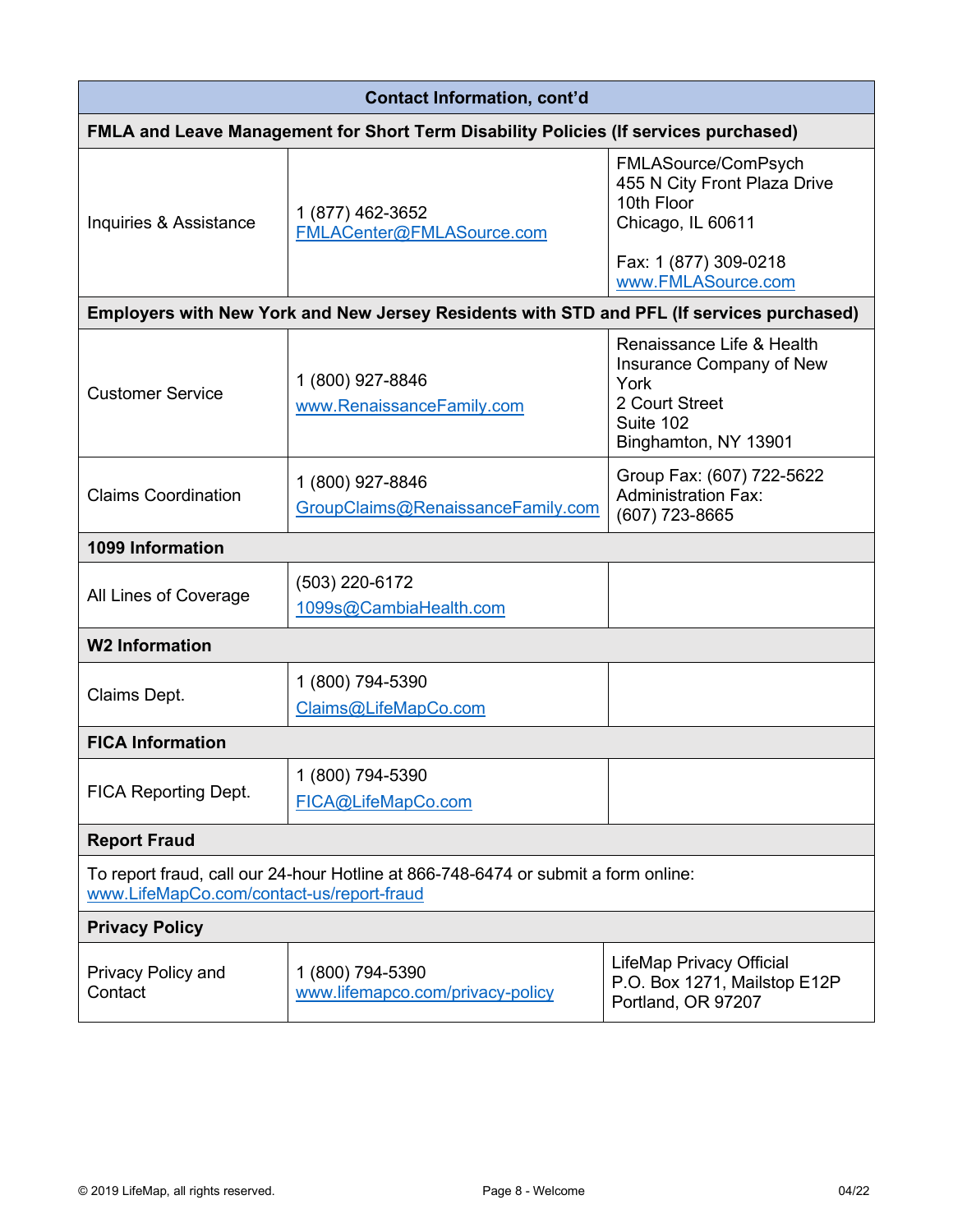# <span id="page-8-0"></span>**Group Administrator Responsibilities**

The Group Administrator is a general term used throughout this guide to define the person or persons responsible for managing the Policyholder's\* or Employer's administrative duties for the policy(ies). Administrator responsibilities vary between List Billed Groups and Summary Billed Groups.

The below provides a **common** list of the responsibilities of a Group Administrator but **is not all inclusive. Please refer to the following sections of this guide for more detailed information regarding specific responsibilities.**

- 1. Must keep all necessary paperwork on file including, but not limited to, enrollment forms and beneficiary designation forms. Beneficiary designation forms should not be sent to LifeMap, as we are not responsible for retaining beneficiary information.
- 2. Maintain the group's census information and submit to LifeMap in a timely manner. This includes, but is not limited to, adding and terming employees, employee eligibility, employee benefit selections, Evidence of Insurability submissions, and dependent enrollments.
- 3. Submit accurate premiums to LifeMap on a timely basis. Set up payroll deductions for voluntary benefits upon employee (and dependent) approval of voluntary coverage.
- 4. Notify LifeMap when a new Group Administrator will be managing the LifeMap benefits. Having the most current contact information for the Group Administrator ensures timely communication from LifeMap and the best possible customer experience.
- 5. When an employee is terminated or loses Life Insurance coverage for other reasons, the Group Administrator is responsible for distributing Conversion and Portability paperwork, as well as forms for Extension of Life Insurance, as applicable to the employee.

LifeMap will provide the following contracts:

#### **Policies**

The Policy is a legal document containing the detailed and controlling provisions of the Group's coverage with us. It includes a copy of the application and any amendments to the plan. An overview of the group-specific benefits and eligibility requirements are addressed in the Coverage Outline. A separate policy may be provided for each line of coverage.

#### **Certificates of Coverage**

The Certificate of Coverage contains information regarding the benefits and provisions provided to the employees and must be distributed to eligible employees when they enroll for benefits.

#### *It is the Group Administrator's responsibility to provide each insured individual with the appropriate Certificate(s) of Coverage either via paper, electronically or using an intranet site.*

*\*Policyholder means the person, individual firm, trust, or other organization named in the application for the group's policy and to whom the Group Policy has been issued.*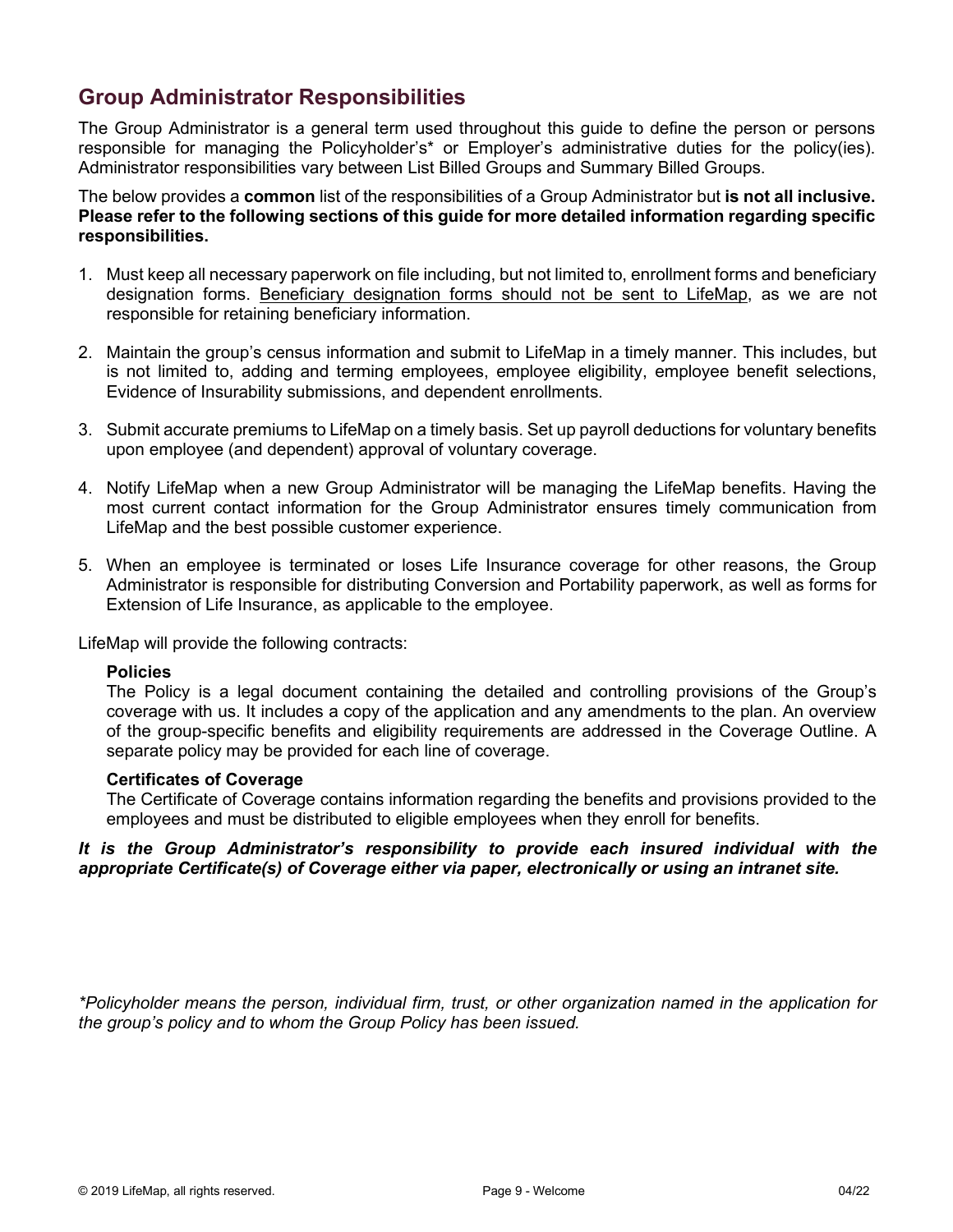# <span id="page-9-0"></span>**Applicable Forms**

Many of the forms needed to administer the group's insurance plan(s) can be obtained from our website at [LifeMapCo.com/forms.](https://www.lifemapco.com/forms) Use the dropdown menus to select the appropriate category and state for the forms you need. If the form you need is not available on our website, or if you have difficulty obtaining forms via our website, please call us toll free at 1 (800) 794-5390 or contact your LifeMap Account Executive. The types of forms you will likely need to be familiar with include:

- Billing FAQ
- Domestic Partnership Affidavits
- Claim Forms
- Conversion and Portability Applications
- Beneficiary Designation Form
- Evidence of Insurability Form
- Dental and Vision Waiver Forms
- Notice of Privacy Practices for Vision and Dental
- Privacy Notice
- Affidavit of Qualified Disabled Dependent
- Employer Admin Center User Guide and FAQ

You can also request the following form through [LifeMapCo.com/employer/manage-account/change](https://www.lifemapco.com/employer/manage-account/change-request)[request.](https://www.lifemapco.com/employer/manage-account/change-request)

• Request Enrollment Change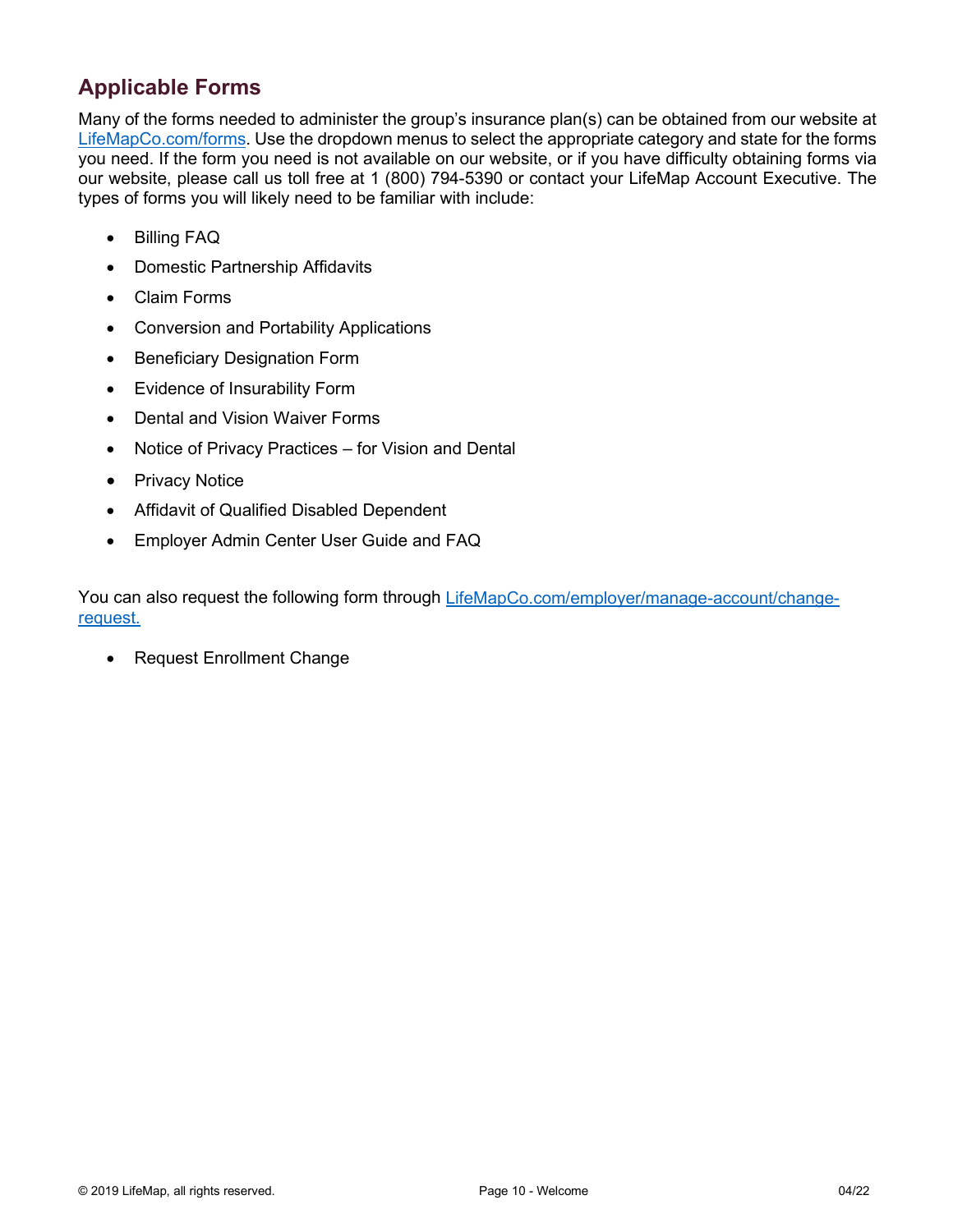# <span id="page-10-0"></span>**Managing Eligibility Online – Employer Admin Center (EAC)**

LifeMap allows Group Administrators to manage the group's eligibility and benefits enrollment online through a simple process. The LifeMap Assurance Company Employer Admin Center allows you to easily administer your coverage(s):

- Life and AD&D;
- Short Term Disability;
- Long Term Disability;
- Critical Illness;
- Accident Only;
- Vision; and
- Dental

# **What can a Group Administrator do in the EAC?**

- Manage personal and employment information for new employees, as well as their dependents
- Enroll new employees in basic and voluntary lines of coverage up to the Guarantee Issue limits
- Enroll new employees' dependents in lines of coverage up to the Guarantee Issue limits
- Make changes to enrollment due to a qualifying life event
- Rehire/Re-enrollment of prior employees
- Export, view, sort and filter a roster of employees
- Download and/or print policies and certificates
- View, export or print and pay billing statement online
- Enroll for automatic premium bill payment (Auto-pay). Availability based on group logistics.

The site is available 24 hours, 7 days per week. Changes are processed nightly Monday through Friday.

### **How does a Group Administrator get access to the EAC?**

New online administration access is by invitation only. Once a new group has been set up in the system and the initial bill is generated, the Group Administrator is invited to register for the EAC.

If you are an existing group interested in using the EAC, speak with your LifeMap Account Executive about getting started or visit [LifeMapCo.com/employers](http://lifemapco.com/employers) and click on the Login to Accounts link in the right navigation > Request Admin Access.

# **Navigating the EAC?**

You can view and download the EAC User Guide from the LifeMap website for information on Registering, Managing User, Employee and Billing, Benefit forms and Reporting at https://www.lifemapco.com/employer/manage-account/fag and click on the eac user quide file.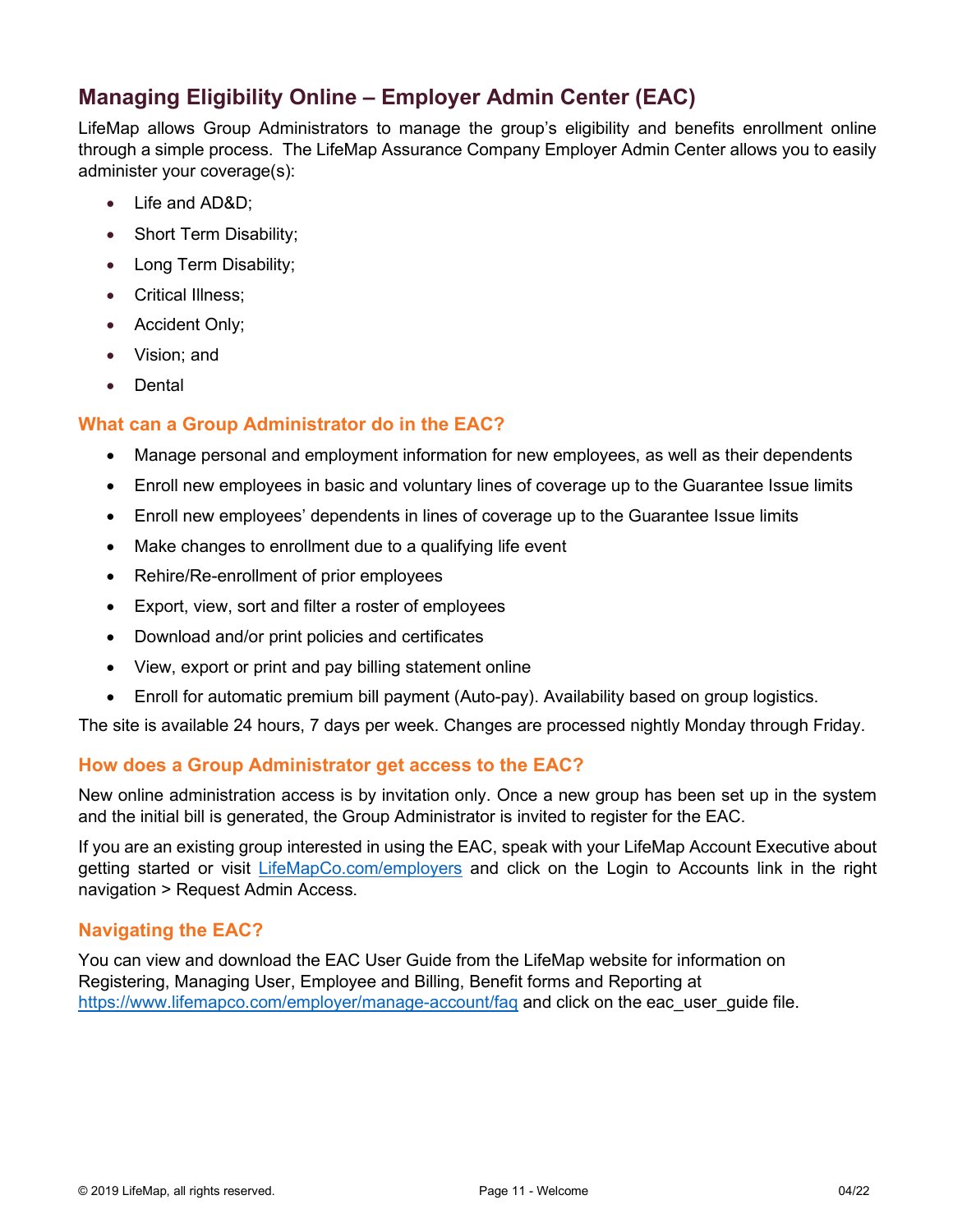# <span id="page-11-0"></span>**Enrollment Via 834 EDI File Feeds**

If you are using an enrollment platform for your eligibility updates and would like to send us full ANSI X12 5010 834 files that are HIPAA compliant, we can set up an EDI file feed to update your group membership. With this format you will not be sending us manual changes via forms, applications or make changes via the EAC. All additions, terminations or changes in enrollment will be sent to LifeMap via the file feed.

Establishing a file feed is subject to LifeMap review and approval. The process for setting up the file feed is comprehensive and typically takes about 13 weeks to implement but may be longer depending on all parties meeting required deadlines. For list billed coverages, the 834 file feed should include benefit enrollment and maintenance for ancillary coverage, such as Life and Disability, if your account has these lines of coverage in addition to LifeMap Dental and/or Vision.

If a full ANSI X12 5010 834 file is not available, LifeMap can receive a Change-Only spreadsheet for processing.

If you have questions you can email us at **EDI@LifeMapCo.com**.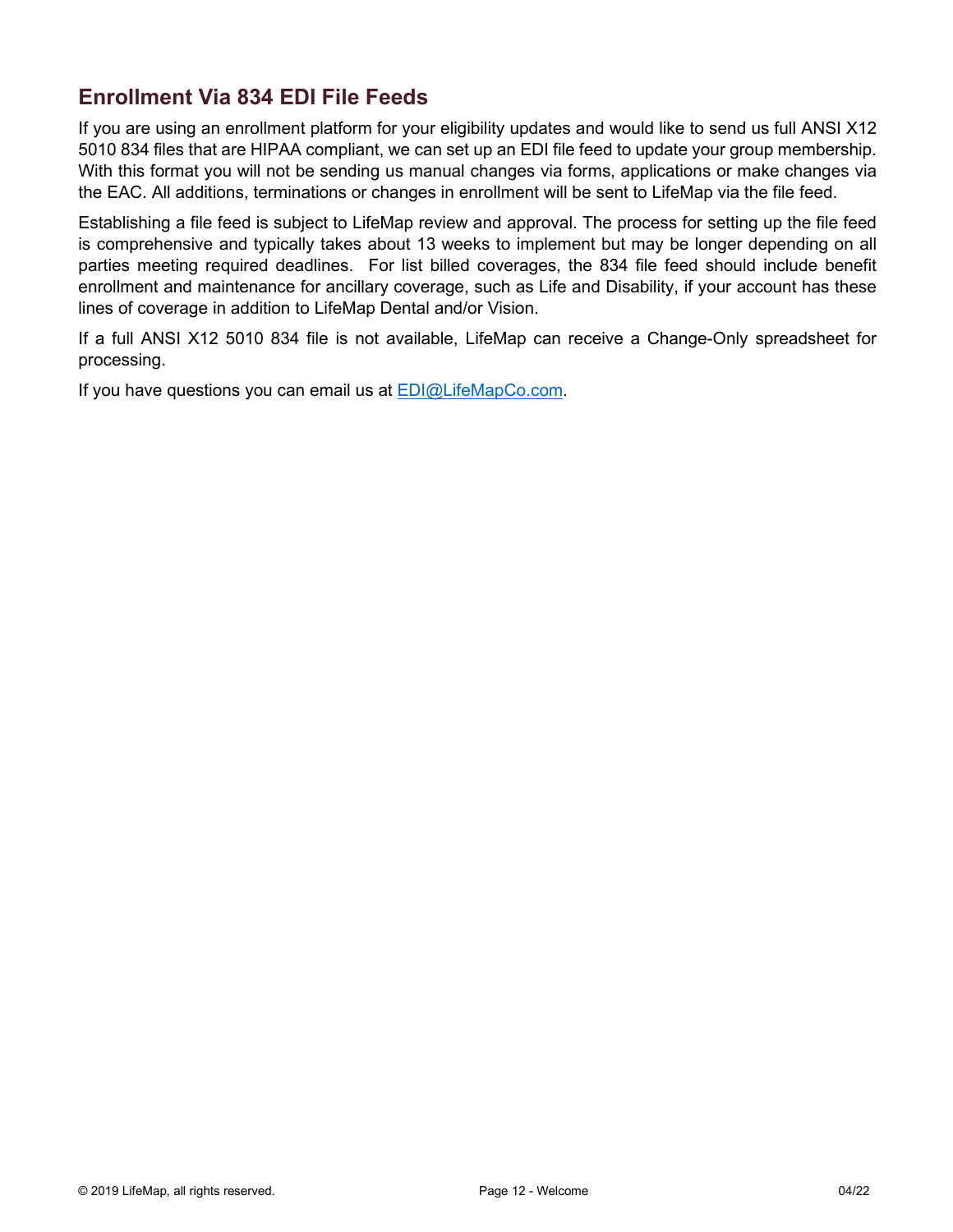# <span id="page-12-0"></span>**LifeMap Key Terms**

# <span id="page-12-1"></span>**Eligible Dependents**

### **Who is an eligible dependent?**

- Spouse (person to whom the employee is legally married)
- Domestic Partner
	- o State registered/certified, as defined by state of residence
	- o Non-state registered/certified, if elected by your group (see Group Policy)
- Employee's child, spouse's child or domestic partner's child who is under age 26, unmarried, not in a domestic partnership and meets the following criteria:
	- $\circ$  Natural child, step child, adopted child or legally placed for adoption, or
	- $\circ$  A child for whom the court has appointed legal guardianship, or
	- $\circ$  A child for whom legal Qualified Medical Child Support Order (QMSCO) has been issued.

# <span id="page-12-2"></span>**Disabled Dependent Child**

We may allow coverage to continue for a Disabled Dependent Child past the limiting age of 26 for the following lines of coverage: Life and AD&D, Dental, Vision, Critical Illness and Accident Only. Refer to the Group Policy to determine if this provision is included.

# **What is required to continue coverage for a disabled dependent child after age 26?**

The **Affidavit of Qualified Disabled Dependent** (Affidavit) packet can be found on LifeMapCo.com. For assistance in submitting the Affidavit, you may contact a Claims Representative at 1(800) 286-1129.

# **How are the Affidavit forms completed and submitted?**

The **Affidavit** is downloadable for printing from the Forms tab on LifeMapCo.com. The form includes separate sections for the employee and attending physician. To avoid a delay in the processing of the request, all sections should be completed in full and signed.

- 1. The employee must complete and sign the **Insured's Statement** section of the form.
- 2. The dependent child's attending physician must complete and sign the **Attending Physician's Statement** section of the form.

All pages of the form (original copy is not required) and any supporting documentation should be sent to LifeMap Claims. Refer to Claims and Appeals in the **Contact and Mailing Information** section at the beginning of this guide or the Disabled Dependent Application Instructions sheet for email, fax and mailing address.

The request for continuance of coverage must be sent to LifeMap within 31 days of the later of: the child's 26<sup>th</sup> birthday; or the employee's effective date. Once the review has been completed, the approval or denial notification will be sent to the employee and a copy will be sent to the Employer.

**Note**: Once an employee drops coverage for a disabled dependent child for any reason, the child is not eligible to be added back on as the employee's dependent.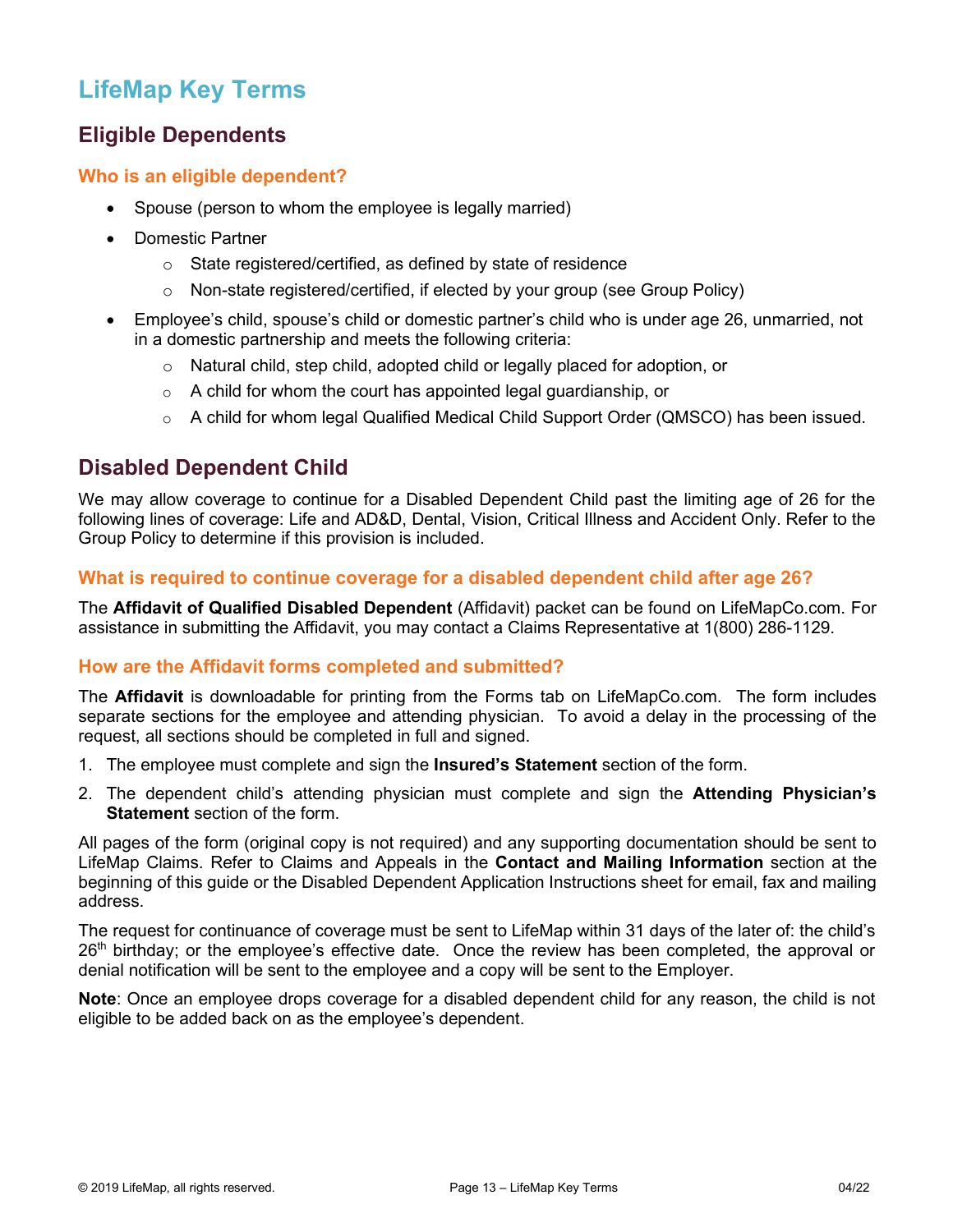# <span id="page-13-0"></span>**Benefit Reduction Schedule**

#### **What is the benefit reduction schedule?**

The benefit reduction schedule may be shown as BENEFIT REDUCTIONS in a group's Life and AD&D policy or may be referred to as an age reduction schedule. It will indicate when a benefit amount will be reduced based on an Employee's age. You will find this schedule in Basic and/or Voluntary Life and/or AD&D policies. The reduction for Spouse Voluntary Life and/or AD&D, may be based on the Spouse's age.

#### **When does the reduction happen and how does it affect the premium?**

If you have a group policy that includes a benefit reduction schedule, reductions will be based on the employee's or spouse's birthdate but will not be reflected until the group's anniversary date following that age change. Any change in premium will take place on the group's anniversary date, unless a different process was requested at initial implementation.

#### **How does the benefit reduction affect a claim?**

If a claim should occur between the insured's change in age and the group's anniversary date, any eligible benefit paid would be based on the actual age of the insured at time the claim was incurred, regardless of what is being billed.

# <span id="page-13-1"></span>**Age Rated Premium**

#### **What is age rated premium?**

Age rated premium is a table of rates that are separated by age bracketing, normally in 5 year increments. These are standardly the rates provided for small group and/or voluntary coverages. The tables will be shown in the group's proposal and may be reflected in the application and/or policy for that line of coverage.

### **When is an age rated premium applied?**

If you have a group policy that includes age-rated premiums, the rates will change as an insured ages, based on their birthdate. The change in rate will be reflected on the group's anniversary date, unless a different process was requested at initial implementation. Watch for these premium changes (increases/decreases) on your renewal month billing.

<span id="page-13-2"></span>See Premium Calculation Examples section for more information on how to calculate age rated premium.

# **Evidence of Insurability**

#### **What is evidence of insurability?**

Evidence of insurability (EOI) means a statement or proof of a person's medical history which LifeMap will use to determine if the person is approved for insurance. The form to provide evidence of insurability is the **Evidence of Insurability Form (EOI) with HIPAA Authorization** and can be found on LifeMapCo.com.

#### **When is evidence of insurability required?**

Employees or dependents need to provide evidence of insurability when:

- 1. An employee wants to apply for coverage in excess of the **Guarantee Issue** amount for self or dependents.
- 2. An employee wants to increase insurance for self or dependents within the **Guarantee Issue** amount, except as specifically provided under the Voluntary Life Guarantee Issue of Increased Benefit provision (Step-Up Guarantee™).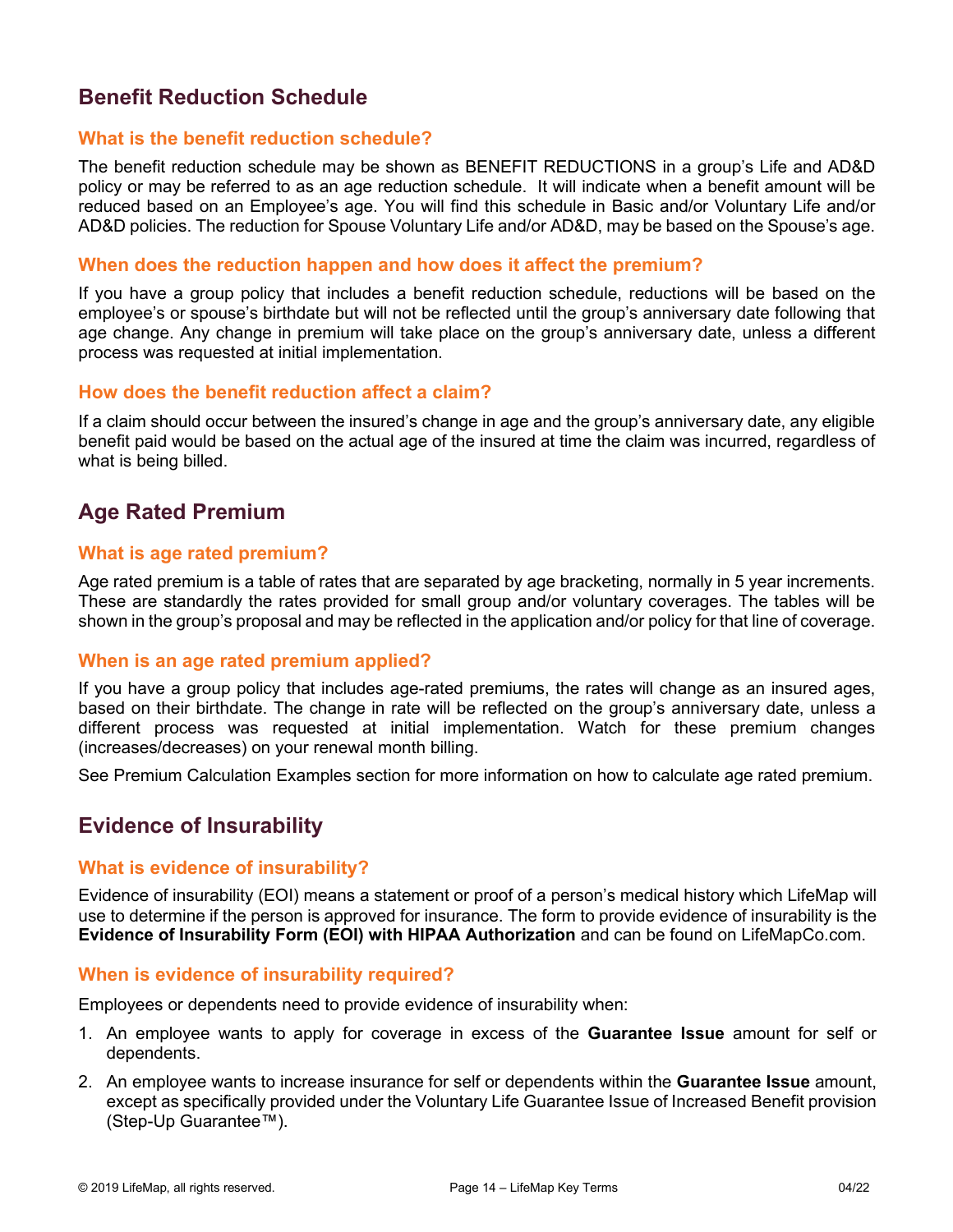- 3. An employee is enrolling self or dependents after the initial enrollment period and they are considered late enrollees.
- <span id="page-14-0"></span>4. An eligible dependent applies for insurance after initially declining coverage.

# **Guarantee Issue**

### **What is guarantee issue amount?**

The guarantee issue (GI) amount is the maximum amount of insurance LifeMap will allow without requiring evidence of insurability. This amount is based on the class of insurance for which the person is eligible according to the Group Policy. Any coverage amounts applied for in excess of the guarantee issue amount will not be considered in force without approval of evidence of insurability by LifeMap Medical Underwriting, regardless of premium payment to LifeMap.

# <span id="page-14-1"></span>**Annual Enrollment**

### **What is Annual Enrollment?**

Annual enrollment is a period of time as determined by the Employer and LifeMap, when employees and dependents may enroll for coverage if enrollment was not made when initially eligible. Annual enrollment is only available if provided specifically by your LifeMap policy. Evidence of Insurability may be required when enrolling during this period; for more information refer to the specific coverage sections of this guide.

# <span id="page-14-2"></span>**Open Enrollment**

### **What is a one-time Open Enrollment?**

A one-time Open Enrollment (OE) may apply to Voluntary coverages, such as Life and Short Term Disability, when offered to a new or existing group. It is a period of time (standardly a month) that is approved in advance by LifeMap, to allow a group to provide a one-time enrollment for their employees, in order to meet and/or increase participation and requirements for a Guarantee Issue Amount. EOI is not required during an Open Enrollment for elections up to the GI, even if the enrollee did not enroll when initially eligible (late entrant). Open Enrollment is **not** an Annual Enrollment. An employee initially applying and approved during a Voluntary Life one-time Open Enrollment will be eligible for the Voluntary Life Guarantee Issue of Increased Benefit provision (aka Step-Up Guarantee), if applicable for the group.

All applications or amounts previously declined for coverage will remain declined and are not eligible during the one-time Open Enrollment, unless a new evidence of insurability form is completed and approved.

# <span id="page-14-3"></span>**Confirmation Statement**

# **What is a Confirmation Statement?**

The confirmation statement is a document that provides a description of the type of coverage, amount(s) approved and the coverage effective date for each employee and/or dependent when voluntary coverage is elected at initial enrollment and/or when Evidence of Insurability is required and approved for requested coverage, whether coverage is voluntary or employer paid.

When a group is maintained under the Summary Billed Group Administration, confirmation statements are provided for approved coverages when an application is sent directly to the LifeMap Medical Underwriting department.

When a confirmation statement is provided to the employee, a notification of approval is also provided to the Group Administrator for documentation.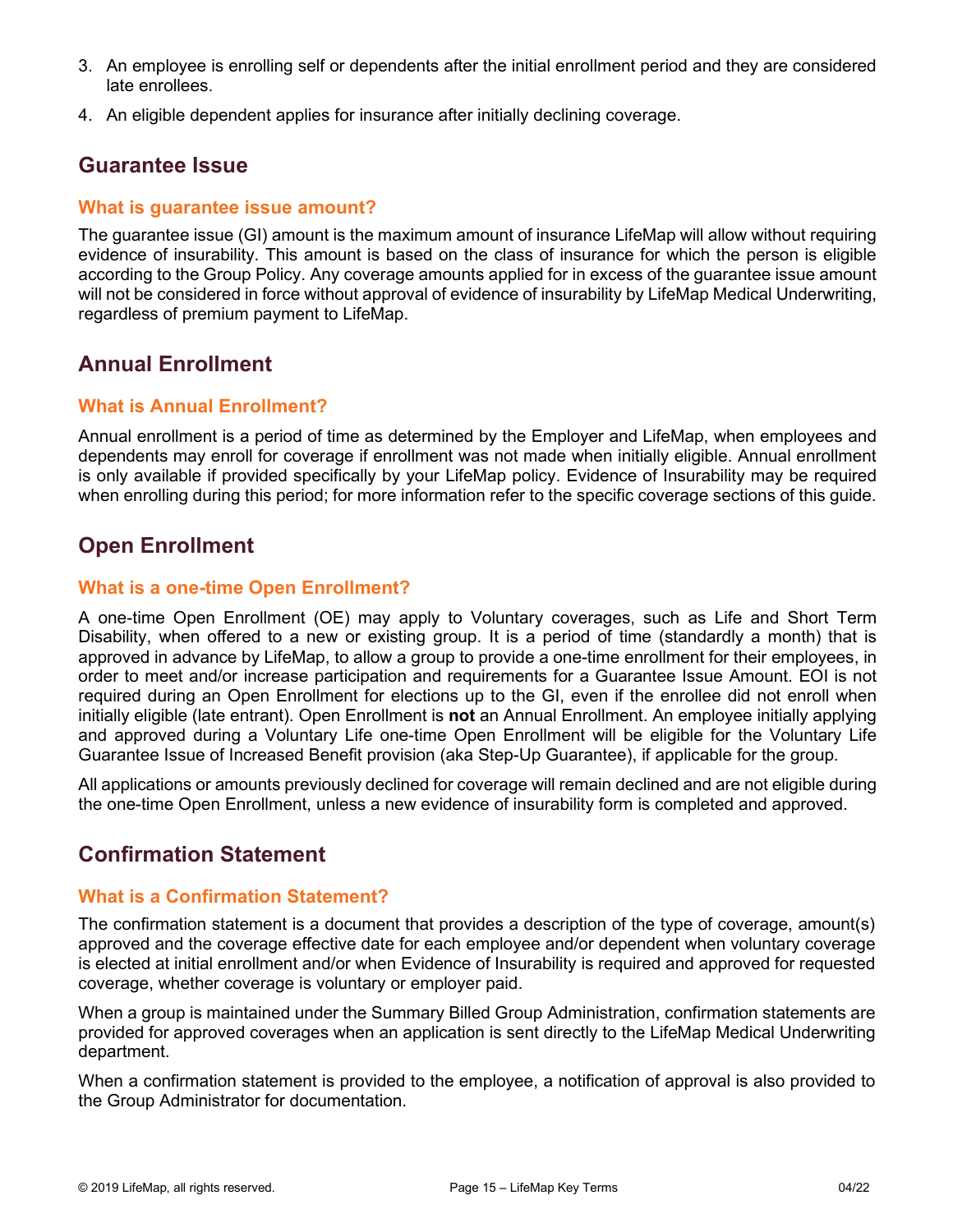# <span id="page-15-0"></span>**List Billed Group Administration**

A List Billed Group is a type of administration where LifeMap produces a monthly invoice based on the enrollment and eligibility provided by the Group Administrator. The invoice contains the billing detail for each covered member for each line of coverage. All elections and changes are submitted to LifeMap or through the EAC for processing on a monthly basis.

# <span id="page-15-1"></span>**Enrollment Checklist**

The preferred method of processing enrollments and/or changes is online through the EAC if you are currently registered; or refer to the section titled **Managing Eligibility Online - Employer Admin Center**  for more information or to request access.

If not using the EAC, the following is a checklist of common group enrollment administrative requirements but is not considered all inclusive. Refer to each section of the guide for more detailed procedures and/or requirements.

- 1. When using the **Employee Enrollment Change Form** and/or **Voluntary Benefits Employee Enrollment and Change Form:**
	- Review the form(s) for legible, complete, and accurate information prior to forwarding to LifeMap
	- Be sure the employee has signed and dated their enrollment form
- 2. If using a census:
	- Check that all necessary information has been provided
- 3. Necessary information on the enrollment form and census include, but are not limited to:
	- Employee's full name
	- Date of birth
	- **Gender**
	- Social Security Number or alternate ID number
	- Employee's full home address
	- Date of full-time employment or rehire date
	- Annual Salary
	- Employee occupation / job title
	- Initial effective date of coverage and any change dates
	- Employee class
	- Division name
	- Spouse name, date of birth, gender and Social Security number or alternate ID number, if applying
	- Dependent child(ren) names, dates of birth and gender, if covered
	- Current coverage elections and volume amounts
- 4. Have employee(s) complete a **Beneficiary Designation Form** to be retained by the employer (do not send this form to LifeMap). Incomplete forms are not valid, confirm the form has been signed and dated by the employee.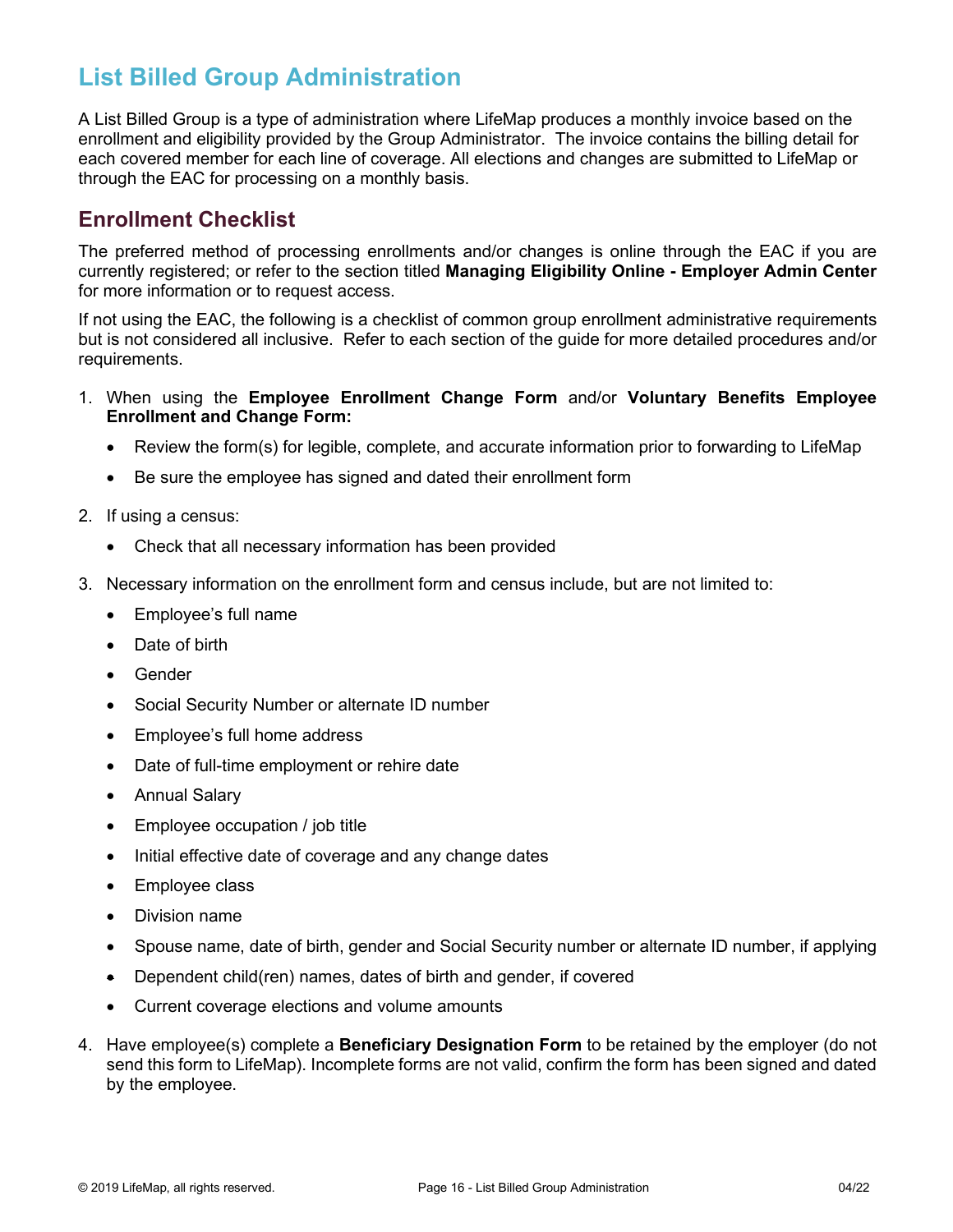# <span id="page-16-0"></span>**Enrollment of New Hires**

## **When are employees eligible for coverage?**

#### **Non-contributory (employer-paid) coverage**

Employees are eligible for coverage after completing the eligibility waiting period indicated in the Group Policy.

#### **Contributory and/or Voluntary (employee-paid) coverage**

Employees have up to 31 days from the end of their eligibility waiting period to enroll for coverage (this is the initial enrollment period).

Refer to the Group Policy for specifics regarding eligibility waiting periods, effective dates of coverage and guarantee issue amounts.

### **What are the guidelines for non-contributory insurance?**

If the employer pays the full cost of insurance, 100% of all eligible employees must be enrolled. Eligible employees cannot waive non-contributory coverage, except as follows:

- Special circumstances allowing waiver of life coverage (example: religious reasons)
- Dental and Vision coverage if also covered through another carrier

### **What is contributory or voluntary insurance?**

If the employee pays any portion of the cost of insurance, coverage is considered contributory. If the employee pays the full cost of insurance, coverage is considered voluntary.

During the employee's initial enrollment period, the employer should offer the employee the option to enroll for coverage.

### **How are new employees enrolled?**

- 1. The preferred method of processing enrollments is online through the EAC. Refer to the user guide for utilizing the EAC if you are registered; or refer to the section titled **Managing Eligibility Online – Employer Admin Center** for more information.
- 2. When not utilizing the EAC, complete an **Employee Enrollment Change Form** (found on LifeMapCo.com/employer/manage-account/change-request) to enroll new employees.
- 3. The following applies if coverage is contributory or voluntary:
	- If evidence of insurability is not required, the **Voluntary Benefits Employee Enrollment and Change Form** should be completed by the employee and/or dependents.
	- If evidence of insurability is required, the **Evidence of Insurability Form** should be completed in addition to the **Voluntary Benefits Employee Enrollment and Change Form** by the employee and/or dependents.
- 4. Review the form(s) to ensure they are filled out completely and send to LifeMap immediately upon completion. LifeMap may return incomplete forms. **LifeMap does not accept enrollment additions or changes noted on your billing statement.**
- 5. The Group Administrator should maintain a copy of the **Employee Enrollment Change Form** and **Voluntary Benefits Employee Enrollment and Change Form**, if applicable, on file as a permanent record for proof of enrollment. The employee's signature on the form serves as the payroll deduction authorization.
- 6. **EMAIL** completed forms to [Billing@LifeMapCo.com.](mailto:Billing@LifeMapCo.com) All forms must be received no later than 31 days after the employee's eligibility date.

**DO NOT MAIL** enrollment forms with premium payment.

**DO NOT MAIL** the originals to LifeMap.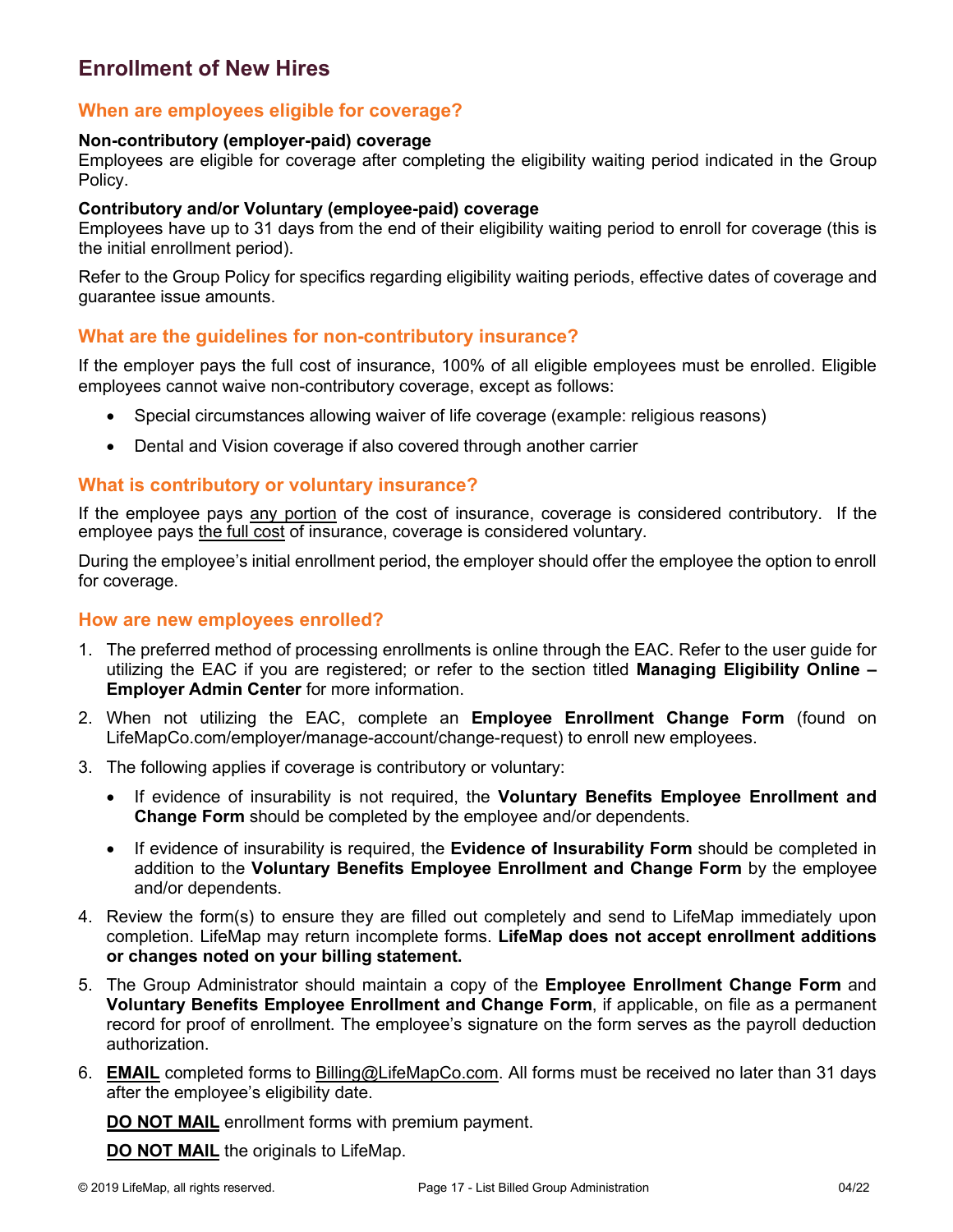Prompt submission of documents facilitates efficient processing of the application.

Enrollment paperwork should be immediately sent to LifeMap upon completion. Eligible employees will be reflected on the bill following the later of completion of the employee's eligibility waiting period; or our receipt of the completed enrollment form.

Guarantee issue amounts of coverage applied for when initially eligible, will be added to the first monthly bill following the later of: completion of the employee's eligibility waiting period; or our receipt of the completed enrollment form.

If evidence of insurability is required and coverage is approved by LifeMap, the employee will be added to the monthly bill following LifeMap approval. There will be no mid-month premium proration.

**Do not begin payroll deductions for coverage amounts requiring approval of Evidence of Insurability until written notice of approval is received from LifeMap. Payment of premium without approval by LifeMap does not constitute coverage.**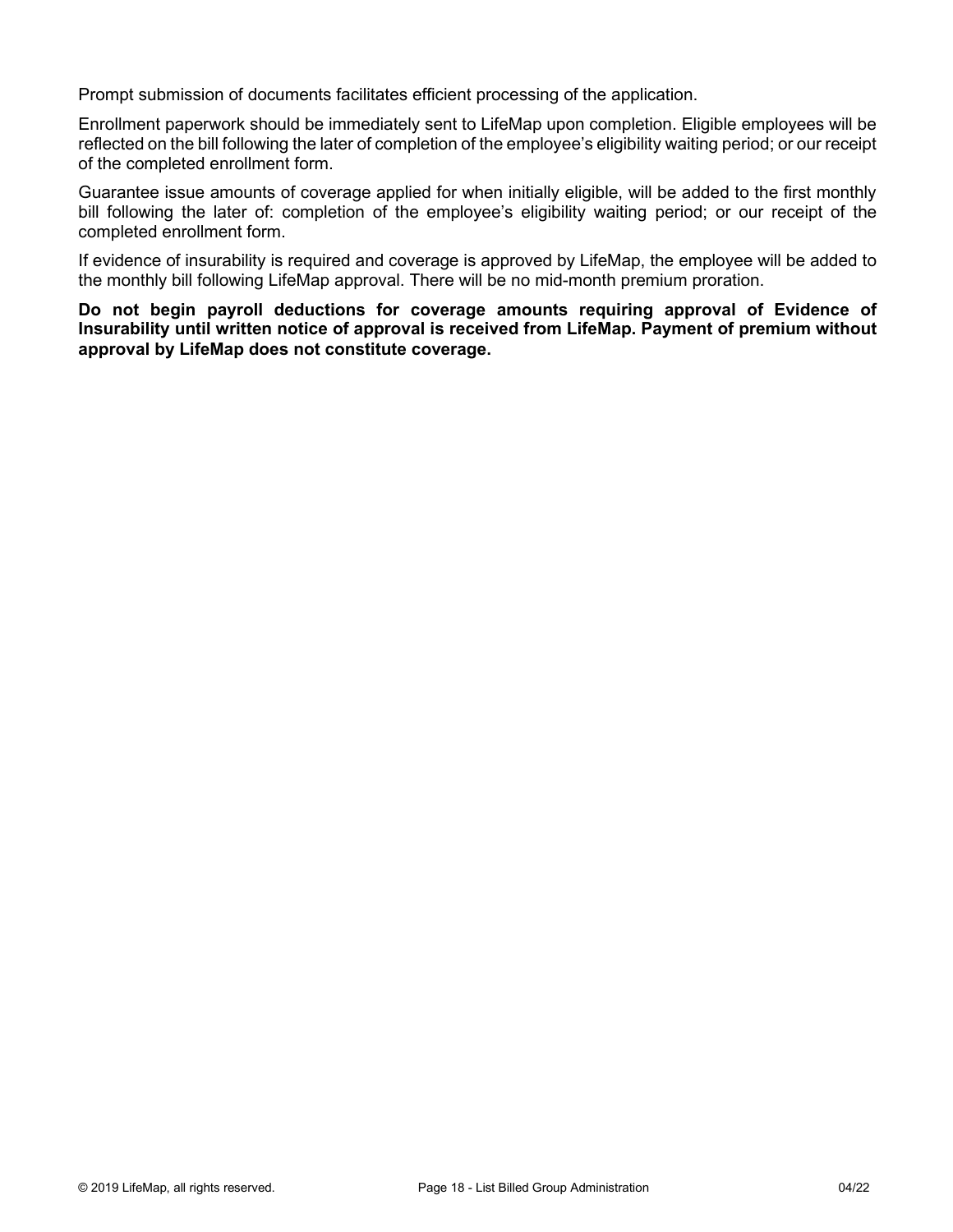# <span id="page-18-0"></span>**Enrollment of Current Employee After Loss of Eligibility/Coverage**

# **What is loss of eligibility/coverage?**

Any employee who is covered under the Group Policy, then loses coverage due to hours, classification, job description or other eligibility-based reason.

# **How is eligibility determined after a loss of eligibility/coverage?**

- 1. When an employee meets the requirements of a defined eligible class within a specified period of time, as shown in the rehire provision of the Group Policy, no waiting period is required, and re-enrollment of coverage is applicable.
- 2. When an employee meets the requirements of a defined eligible class after the specified period of time, as shown in the rehire provision of the Group Policy, the new hire waiting period will be applied, and re-enrollment of coverage will not be available. Refer to the **Enrollment of New Hires** section.

# **How is an employee re-enrolled?**

When eligibility is met within the specified period of the rehire provision of the Group Policy, the employee will be eligible for re-enrollment of prior in force coverage(s) as follows.

- 1. The preferred method of processing enrollments is online through the EAC. Refer to the user guide for utilizing the EAC if you are registered; or refer to the section titled **Managing Eligibility Online – Employer Admin Center** for more information.
- 2. When not utilizing the EAC an **Employee Enrollment and Change Form** should be completed immediately after an employee meets eligibility and should include the new eligibility date and current information. Review the form to ensure it is filled out completely and send to LifeMap. LifeMap may return incomplete forms. **LifeMap does not accept enrollment additions or changes noted on your billing statement.**
- 3. The following applies if coverage is contributory or voluntary:
	- Evidence of insurability is not required for coverage that was previously in force. The **Voluntary Benefits Employee Enrollment and Change Form** should be completed by the employee and/or dependents and should include the new eligibility date.
	- If evidence of insurability is required for any new elections or increases to coverage that was previously in force, the **Evidence of Insurability Form** should be completed in addition to the **Voluntary Benefits Employee Enrollment and Change Form** by the employee and/or dependents and should include the new eligibility date.
- 4. Review the form(s) to ensure they are filled out completely and send to LifeMap immediately upon completion. LifeMap may return incomplete forms. **LifeMap does not accept enrollment additions or changes noted on your billing statement.**
- 5. The Group Administrator should maintain a copy of the **Employee Enrollment Change Form** and **Voluntary Benefits Employee Enrollment and Change Form**, if applicable, on file as a permanent record for proof of enrollment.
- 6. **EMAIL** completed forms to: [Billing@LifeMapCo.com.](mailto:Billing@LifeMapCo.com) All forms must be received no later than 31 days after the employee's new eligibility date.

**DO NOT MAIL** enrollment changes with premium payment.

**DO NOT MAIL** the originals to LifeMap.

7. Upon receipt of the required paperwork, the employee and/or dependents will be re- enrolled in the previously in force coverage(s), effective on the 1<sup>st</sup> of the month following or coinciding with the new eligibility date.

Refer to the Group Policy for specifics regarding eligibility waiting periods, effective dates of coverage and guarantee issue amounts.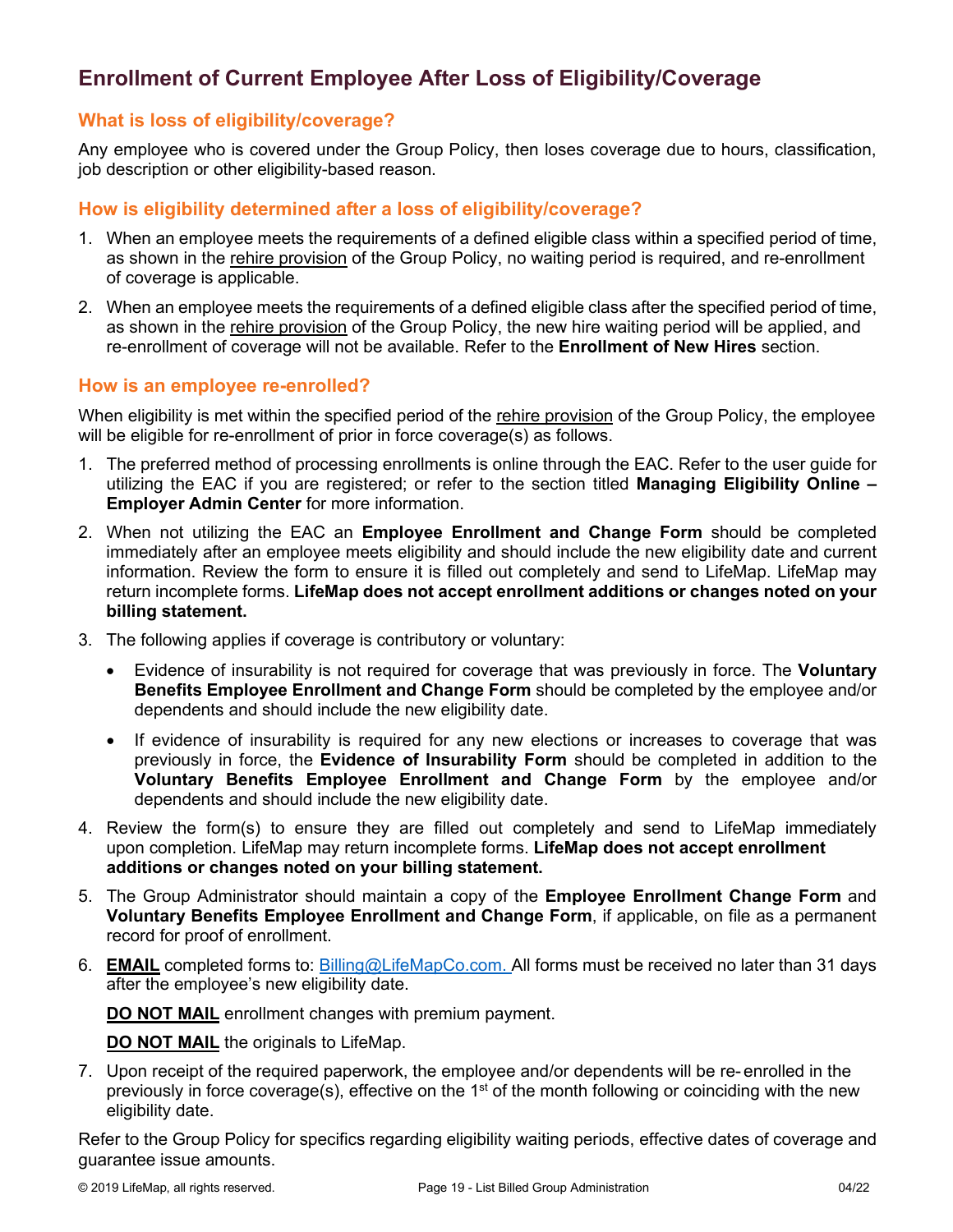# <span id="page-19-0"></span>**Enrollment of Rehired Employees**

## **Who is a rehired employee?**

Any employee who returns to work following a layoff or termination of employment for any reason is considered a rehired employee.

## **\*Why is the rehire date important?**

The rehire date will be used to determine eligibility, standardly 6 months, unless otherwise noted in the Group Policy.

### **How is eligibility determined for a rehired employee?**

- 1. When a former employee is rehired within a specified period of time, as shown in the rehire provision of the Group Policy, previous employment may apply toward the eligibility waiting period to determine the employee's eligibility date.
- 2. When a former employee is rehired after the specified period of time, as shown in the rehire provision of the Group Policy, the employee will be treated as a New Employee and all waiting periods and election provisions will apply. Refer to the Enrollment of New Hires section.

### **How is a rehired employee enrolled?**

- 1. The preferred method of processing rehire enrollments is online through the EAC. Refer to the user guide for utilizing the EAC if you are registered; or refer to the section titled **Managing Eligibility Online – Employer Admin Center** for more information.
- 2. When not utilizing the EAC an **Employee Enrollment and Change Form** should be completed immediately after an employee is rehired and should include the rehire date\* (see below) and current information. Review the form to ensure it is filled out completely and send to LifeMap. LifeMap may return incomplete forms. **LifeMap does not accept enrollment additions or changes noted on your billing statement.**
- 3. The following applies if coverage is contributory or voluntary:
	- Evidence of insurability is not required for coverage that was previously in force. The **Voluntary Benefits Employee Enrollment and Change Form** should be completed by the employee and/or dependents and should include the rehire date\*.
	- If evidence of insurability is required for any new elections or increases to coverage that was previously in force, the **Evidence of Insurability Form** should be completed in addition to the **Voluntary Benefits Employee Enrollment and Change Form** by the employee and/or dependents and should include the rehire date\*.
- 4. Review the form(s) to ensure they are filled out completely and send to LifeMap immediately upon completion. LifeMap may return incomplete forms. **LifeMap does not accept enrollment additions or changes noted on your billing statement.**
- 5. The Group Administrator should maintain a copy of the **Employee Enrollment Change Form** and **Voluntary Benefits Employee Enrollment and Change Form**, if applicable, on file as a permanent record for proof of enrollment.
- 6. **EMAIL** completed forms to: [Billing@LifeMapCo.com.](mailto:Billing@LifeMapCo.com) All forms must be received no later than 31 days after the employee's rehire date\*.

**DO NOT MAIL** enrollment changes with premium payment.

**DO NOT MAIL** the originals to LifeMap.

7. When coverage was in force prior to the termination date, layoff or loss of coverage, the employee and/or dependents will be re-enrolled in the previously in force coverage(s), on the  $1<sup>st</sup>$  of the month following or coinciding with the rehire date\*, upon receipt of required paperwork.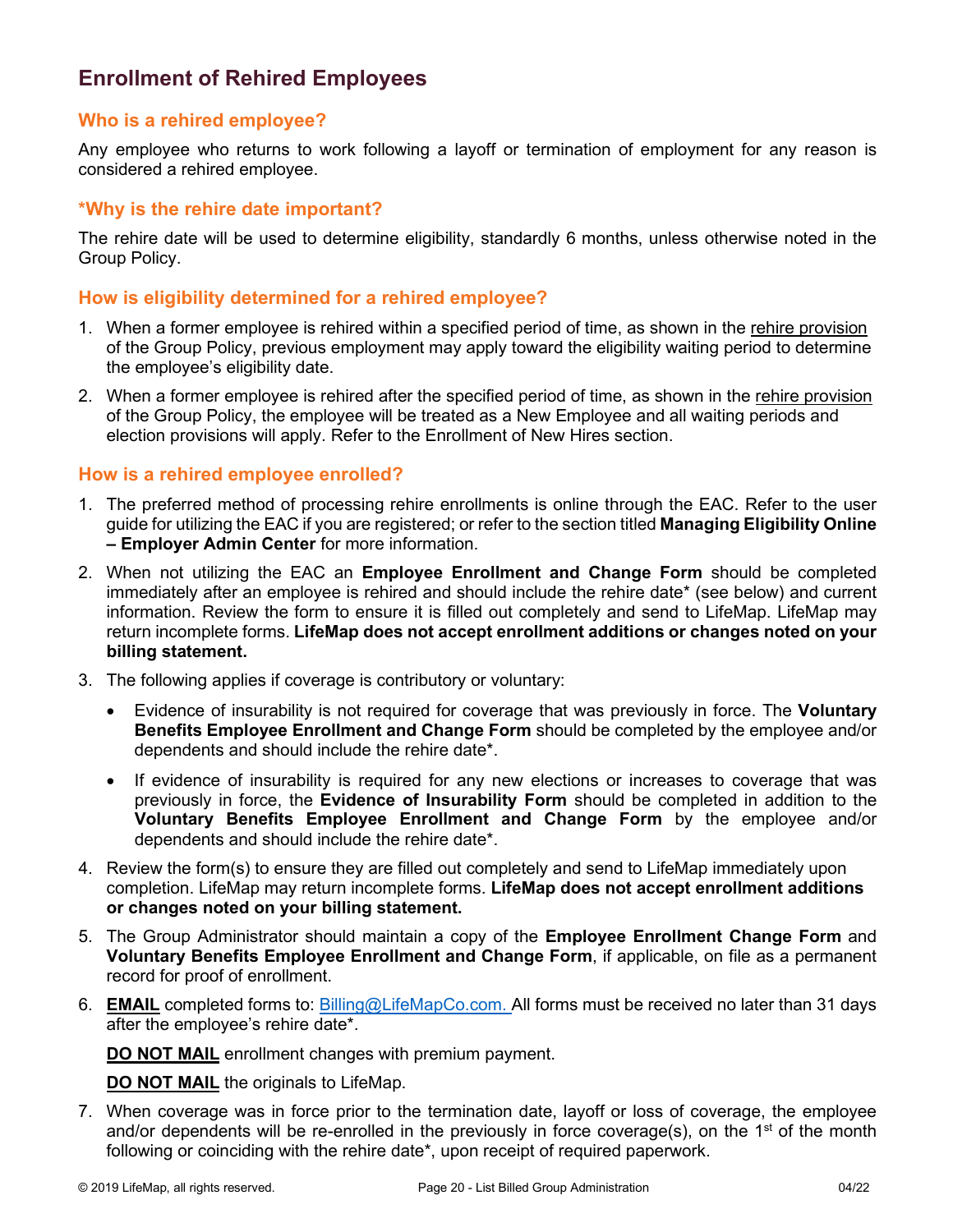**Dental note:** If the dental policy includes a Benefit Waiting Period, credit will be given for prior time served toward the benefit waiting period while coverage was inforce prior to the loss.

Rehired employees may still be considered to be late enrollees if they apply for insurance after their initial enrollment period following rehire (See **Enrollment of Late Enrollees** section).

See the Group Policy for more information regarding the re-enrollment provision following a layoff or termination of employment.

# <span id="page-20-0"></span>**Enrollment of Late Enrollees**

### **Who is considered a late enrollee?**

Any employee who applies for insurance after their initial enrollment period is considered a late enrollee.

### **What are the guidelines and enrollment requirements for late enrollees?**

#### 1. **For Non-Contributory Insurance (employer-paid)**

- 100% of all eligible employees must be enrolled on or before their eligibility date
- In the event an administrative error occurs, and an employee is not enrolled for coverage during their initial enrollment period, insurance for the late enrollee will be made effective on the employee's original effective date.
- An **Employee Enrollment Change Form** should be completed immediately upon discovering the error. The employer must pay all back premiums.
- 2. **For Contributory or Voluntary Insurance (employee paid coverage)**
	- Any guarantee issue amount is only available during the initial enrollment period and evidence of insurability is required for all coverages, except; Accident, Voluntary AD&D (when not an automatic match to Voluntary Life), Dental or Vision.
	- the **Voluntary Benefits Employee Enrollment and Change Form** and **Evidence of Insurability Form** are required to be completed by the employee, including late enrollments due to qualifying events. Evidence of insurability may also be required if application for dependent coverage is made after the initial enrollment period.
- 3. Review the form(s) to ensure they are filled out completely and send to LifeMap immediately upon completion. LifeMap may return incomplete forms. **LifeMap does not accept enrollment additions or changes noted on your billing statement.**
- 4. The Group Administrator should maintain a copy of the **Employee Enrollment Change Form** and **Voluntary Benefits Employee Enrollment and Change Form**, if applicable, on file as a permanent record for proof of enrollment.
- 5. **EMAIL** completed forms to [Billing@LifeMapCo.com](mailto:Billing@LifeMapCo.com)

**DO NOT MAIL** enrollment forms with premium payment.

### **DO NOT MAIL** the originals to LifeMap.

If evidence of insurability is required and coverage is approved by LifeMap, the employee will be added to the monthly bill following LifeMap approval. There will be no mid-month premium proration.

**Do not begin payroll deductions for coverage amounts requiring approval of Evidence of Insurability until written notice of approval is received from LifeMap. Payment of premium without approval by LifeMap does not constitute coverage.**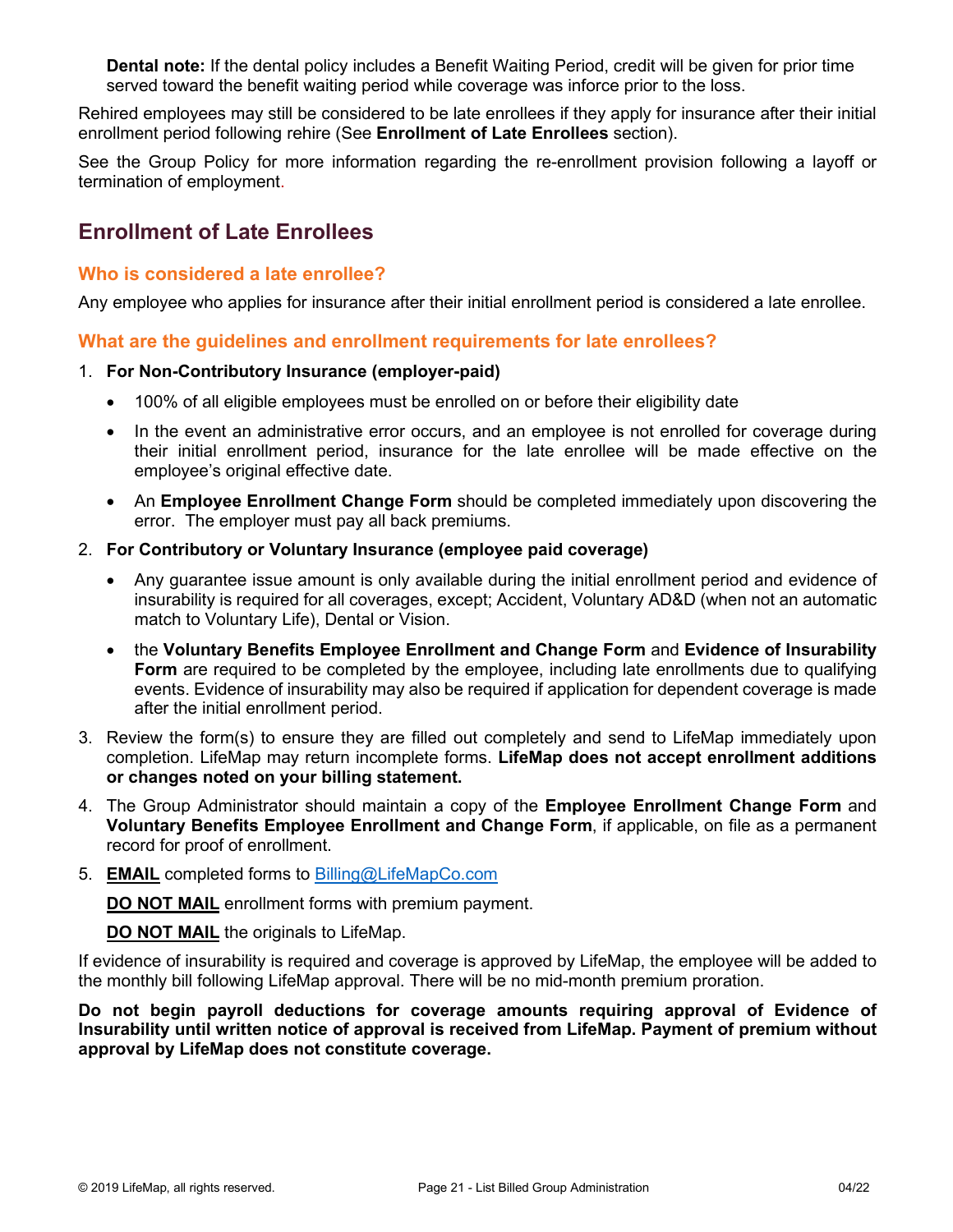## **What are the guidelines and enrollment requirements for late enrollees of Dental or Vision?**

#### 1**. Dental / Vision Insurance**

- An employee may enroll in dental or vision insurance after their initial enrollment period *if* one of the following apply:
	- $\circ$  The employee has experienced a qualifying life event (See Qualifying Life Event section)
	- o The policy contract contains a late enrollment provision
	- $\circ$  During annual enrollment if your plan is operating under the IRS Section 125 rules
- A Dental / Vision Application must be completed by the employee or an **Employee Enrollment Change Form** by the Employer and sent to LifeMap.
- An employee and/or dependent enrolling due to a qualifying life event will not be subject to the late enrollment penalty described in the policy.
- If the policy has benefit waiting periods for late enrollment, those will only apply to enrollments made during annual enrollment if your plan is **not** operating under the IRS Section 125 rules.
- If your policy contains a 24-month late enrollment penalty for voluntary termination, that will only apply if your policy is **not** operating under the IRS Section 125 rules.
- 2**. EMAIL** completed forms to: [Billing@LifeMapCo.com](mailto:Billing@LifeMapCo.com)

**DO NOT MAIL** enrollment changes with premium payment.

**DO NOT MAIL** the originals to LifeMap.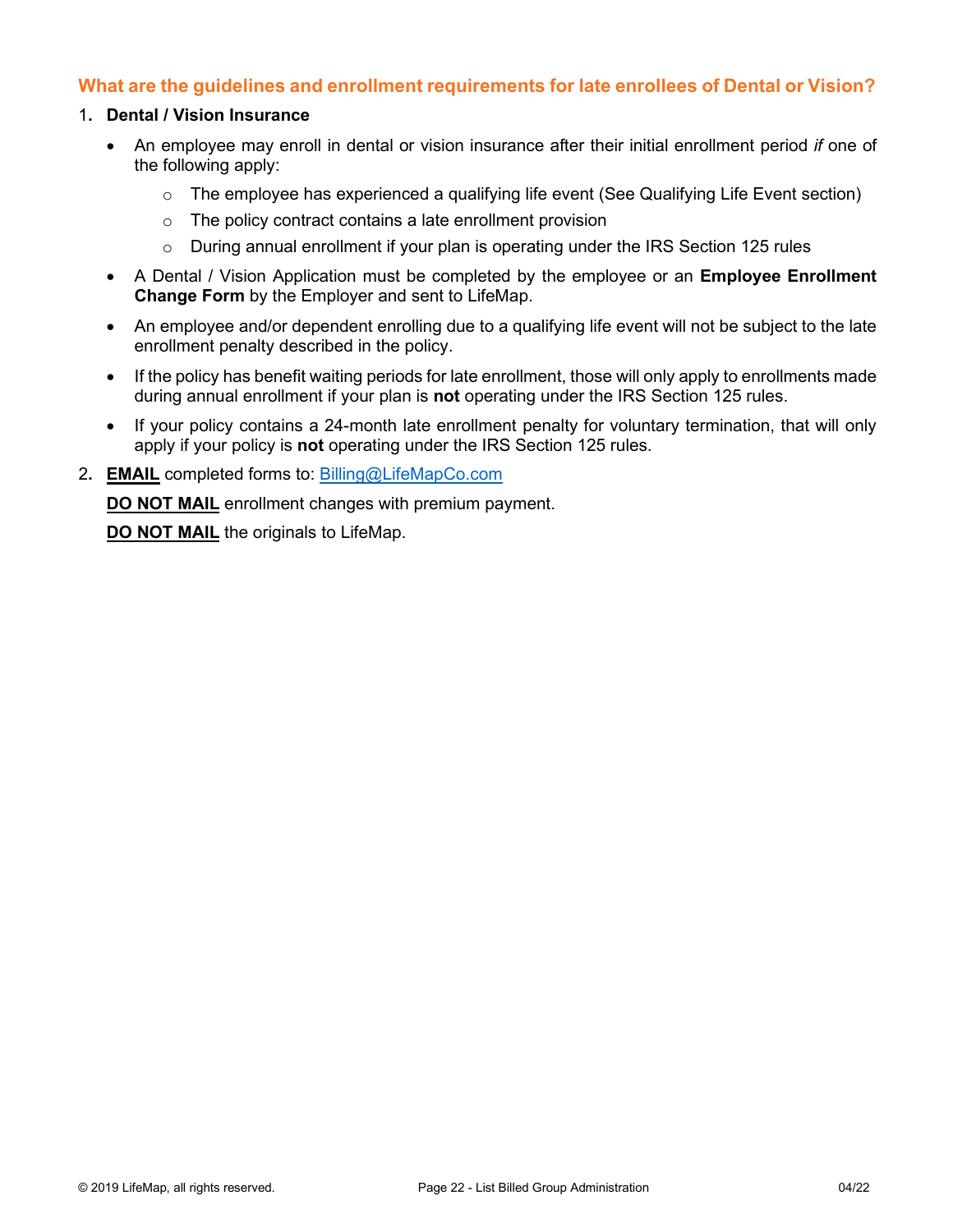# <span id="page-22-0"></span>**Reporting Adjustments and Changes**

## **How are changes and adjustments reported?**

- 1. The preferred method of processing changes and adjustments is online through the EAC. Refer to the user guide for utilizing the EAC if you are registered; or refer to the section titled **Managing Eligibility Online – Employer Admin Center** for more information. The changes listed under #2 can be processed through the EAC as they occur.
- 2. When not utilizing the EAC, use the **Request Form for Enrollment Changes** to report any of the following changes as they occur or as noted:
	- Terminations of employment
	- Loss of eligibility for coverage (i.e., work hours drop below the eligibility requirement)
	- Occupational class changes
	- Division (location) transfers
	- Salary changes on an annual basis (hourly rates must include the number of regularly scheduled hours per week per employee).
	- Name changes
	- Address Changes
	- Dependent eligibility or election changes
- 3. Complete and submit a **Request Form for Enrollment Changes** immediately. This form can be found on our website at: <https://www.lifemapco.com/employer/manage-account/change-request>
- 4. The Group Administrator should keep a copy for the employer's records.
- 5. **EMAIL** completed forms to: [Billing@LifeMapCo.com](mailto:Billing@LifeMapCo.com)
- 6. Enrollment forms must be received by the 1<sup>st</sup> of the month to be included in the following month's billing statement.
- 7. All forms must be received no later than 31 days after the employee's eligibility date.

**DO NOT MAIL** enrollment forms with premium payment.

**DO NOT MAIL** the originals if enrollments have been emailed.

### **How do salary changes affect premium?**

Premium will be adjusted based on reported salary changes for salary and increment based coverages. Report salary changes as they occur on all employees whose insurance is determined according to their earnings, but no more frequently than once per year.

If at claim time an employee's salary differs from what has been reported to LifeMap, we will pay claims based on the latest salary and the premium will be adjusted on the next billing statement retroactively to the effective date of the salary change.

### **What happens when a salary fluctuates?**

#### **Increase in Salary**

When an employee's salary increases, the benefit amount tied to the salary increments will not automatically increase. To increase the benefit, an employee will be required to apply and submit any required evidence of insurability.

#### **Decrease in Salary**

When an employee's salary decreases, any benefit amount tied to the salary increments will automatically reduce to match the new benefit maximum.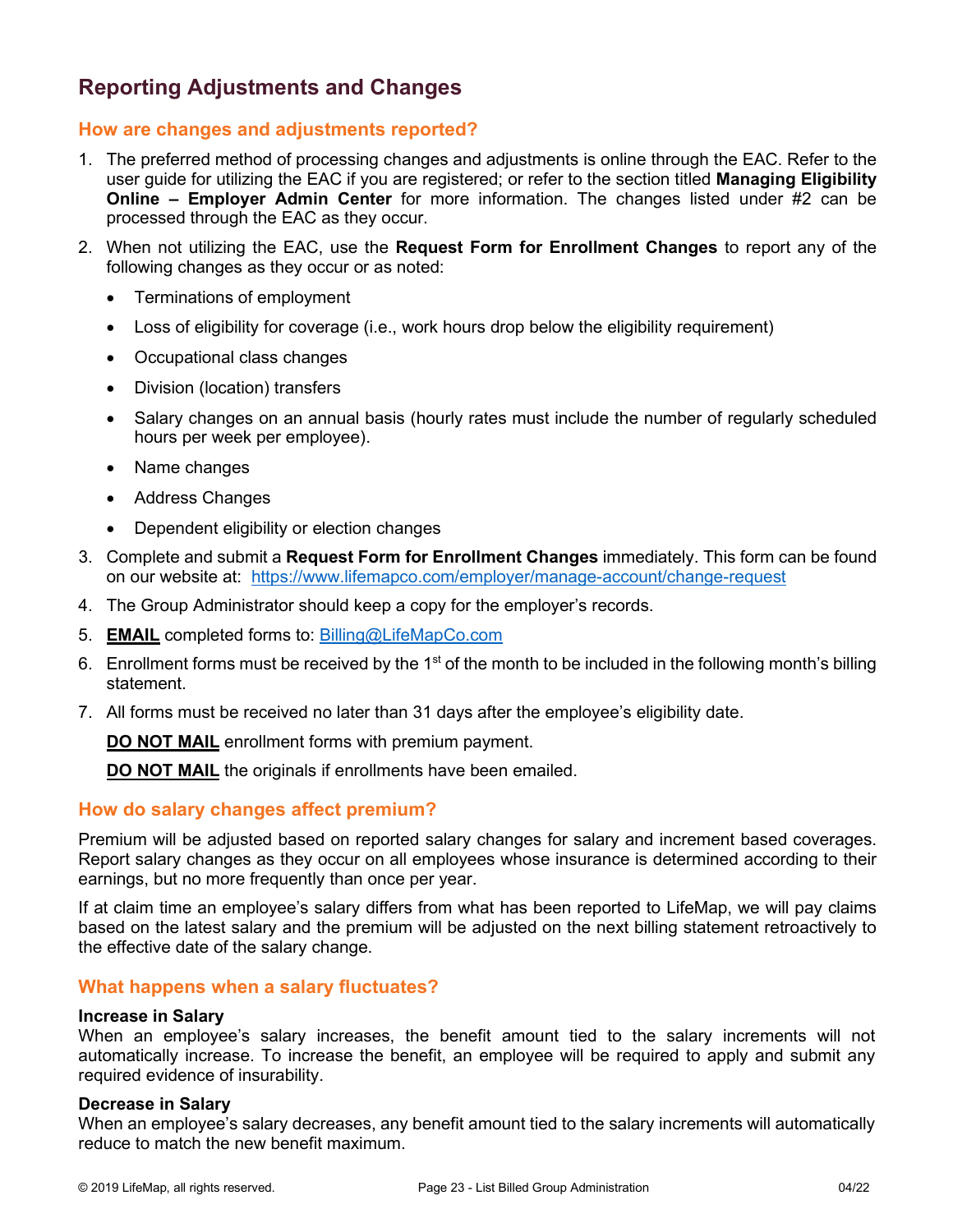## **How do additions and terminations affect premium?**

- 1. If an employee is effective for coverage on the 1st of the month, premiums are due for the entire month.
- 2. If additions and terminations are received after the processing cutoff date described above, the adjustments for prior month charges and credits will appear on the next month's billing statement.
- 3. LifeMap does not prorate premium.

#### **Is there a time limit to adding or terminating employees from the bill?**

#### **Retroactive Enrollment of Employees and/or Dependents**

Subject to the eligibility provisions of the Group Policy and payment of all applicable premium, the Group Administrator may request an employee or dependent be retroactively enrolled up to 12 months prior to the date we receive the request, please refer to the Group Policy for contract provisions.

#### **Retroactive Termination of Employees and/or Dependents**

The Group Administrator may request that an employee and/or dependent be retroactively terminated up to 3 months from the date we receive the request for termination, subject to any claim payments. Termination of an employee will result in termination of all enrolled dependents.

If claims are incurred for an employee and/or dependent after the requested termination date, the employee and/or dependent will be terminated at the end of the month for which the last claim was incurred and paid, and premium must be received for that monthly billing period.

Premium adjustments involving the return of unearned premium, due to retroactive terminations, are limited to the 3 month billing period immediately prior to the date we receive the request that such an adjustment should be made.

To eliminate possible billing errors, each monthly bill should be checked for accuracy, to ensure employees and/or dependents have been added or removed as needed.

# <span id="page-23-0"></span>**Billing Statements and Premium Payment Methods**

LifeMap provides two methods for billing payments. Each employer should choose the method that works best for their operations.

- 1. Pay as Billed (Preferred method and the only method available through the EAC)
- 2. Pay as Reconciled

#### **What is the Pay as Billed method?**

Pay as Billed means paying the amount listed next to "**Total Amount Due**" on the billing statement and allowing LifeMap to calculate the amounts due, or debits for additions and credits for terminations. The debits and termination credits will be reflected on a future billing statement. Paying as billed is the easiest option for most employers and avoids the risk of cancellation of coverage due to insufficient payment.

#### **What is the Pay as Reconciled method?**

Reconciled means that the Group Administrator calculates the amounts due for additions and credits owed for terminations and makes the dollar adjustment to (or reconciles) the total amount billed to determine the amount to be paid. The Group Administrator must provide payment support reflecting all adjustments at the member level. Payment support can be submitted with your payment, but it is preferred that it be emailed in an Excel spreadsheet to [AccountsReceivable@LifeMapCo.com.](mailto:AccountsReceivable@LifeMapCo.com) If there is a discrepancy between the adjusted amount paid and the amount due after submitted eligibility changes are processed, it will be reflected on the next billing statement.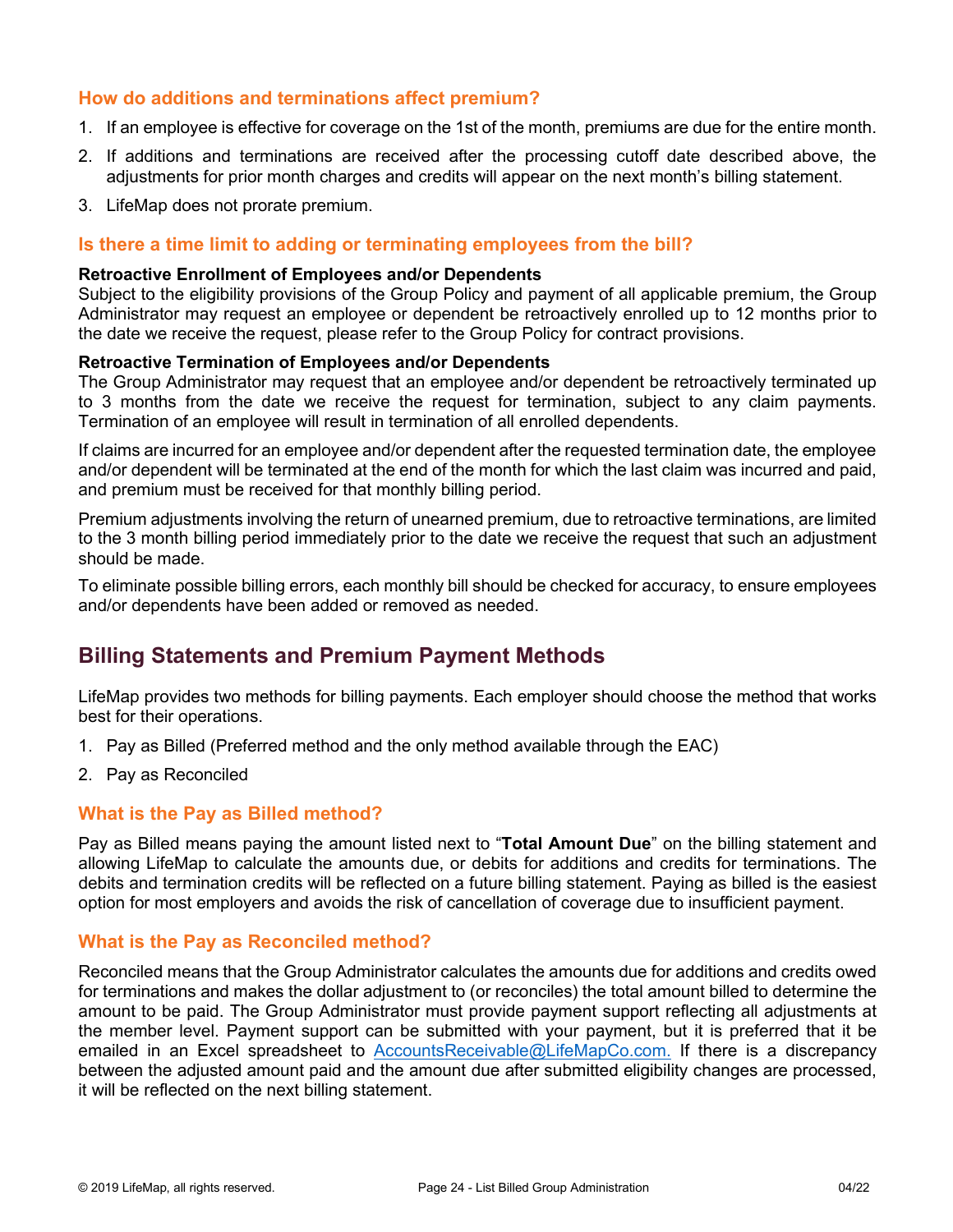All eligibility changes must be submitted through our Employer Admin Center or on the **Employee Enrollment Change Form** available to download at [https://lifemapco.com/employer/manage](#page-0-0)[account/change-request.](#page-0-0) Once the form is completed it must be emailed to [Billing@LifeMapCo.com](mailto:Billing@LifeMapCo.com) by the 1<sup>st</sup> of the month, in order for LifeMap to reflect the changes on the next billing statement. It is the responsibility of the Group Administrator to reconcile deductions and additions taken to credits and debit adjustments on the next billing statement.

Please note: Eligibility changes submitted with payment support will NOT be processed. The payment support is used by LifeMap to ensure the balances on the billing statements are collectible.

### **What does the billing statement include?**

Clients who have list billing will receive statements that include:

- Billing Period (date range of coverage being billed)
- Group Number (your Policy or Group number)
- Invoice Number (number generated for this billing period)
- Print Date (date invoice generated)
- Invoice Due Date (date premium is due for this billing period)
- Previous Balance (total amount due from previous invoice)
- Payments (sum of all payments to date applied to this billing statement)
- Current Premium Due (premium due for the stated billing period)
- Discretionary Billing Items (any discretionary debit or credit applied to the account)
- Credit Amounts (any overpaid amounts on the account)
- Adjustments (total net of all prior adds/terms/changes which were not reflected on last billing;
- Write-Offs (any amount written off the account)
- Total Amount Due: (total amount of premium due by invoice due date)
- List of each insured employee under the plan with coverage volumes and monthly premium
- A report of adjustments made from the previous month's statement, including a summary page
- A payment coupon that reflects the group number, balance due, invoice  $\#$ , invoice due date and payment mailing details. This coupon should be submitted with your payment.

Check the statement carefully to ensure all eligible employees are included on the statement and that the benefits listed are correct.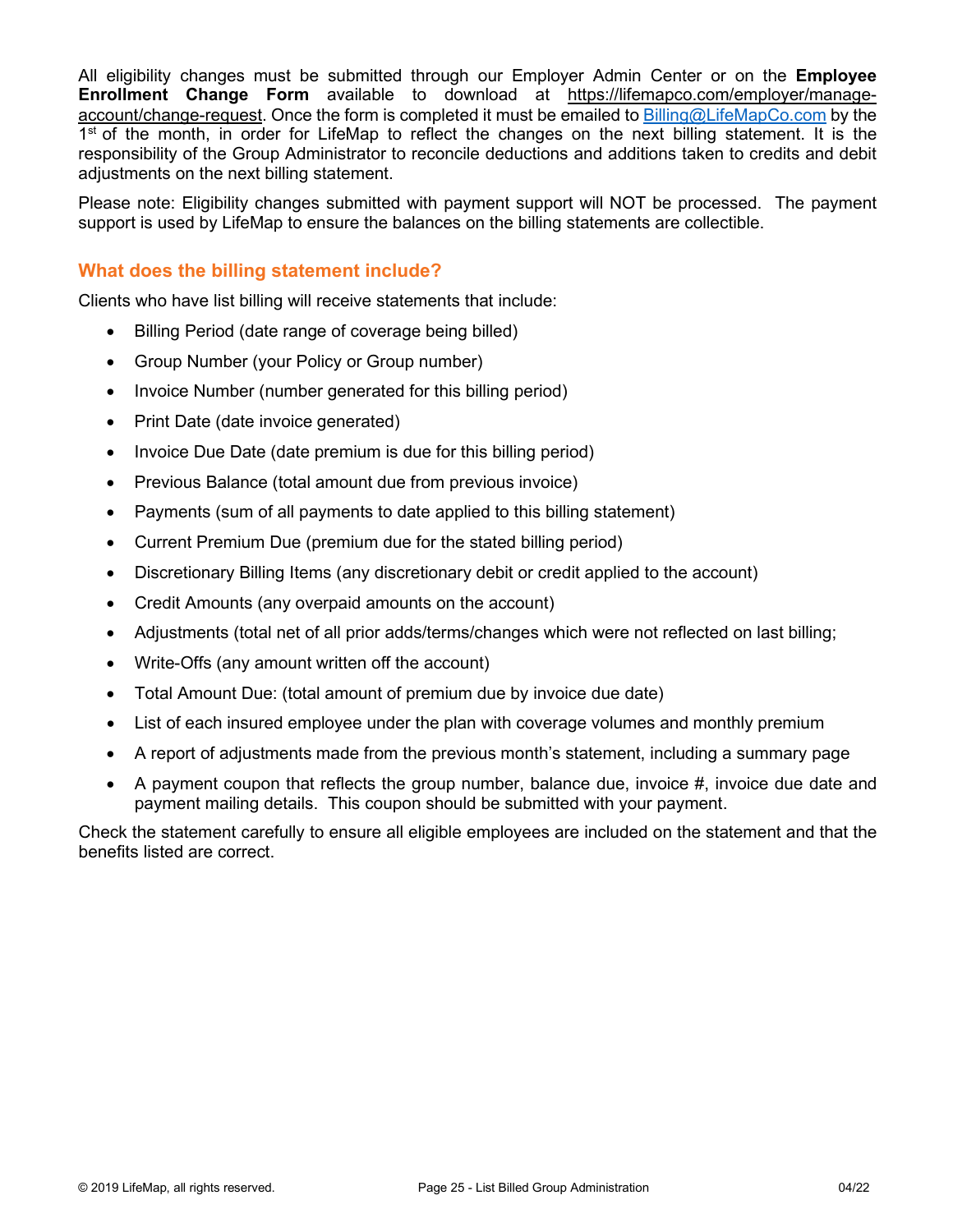# <span id="page-25-0"></span>**Billing Payments and Delinquency FAQs**

### **When will my billing statement generate?**

Generally, billing statements are generated two weeks before the due date.

### **When is my payment due?**

Your payment is always due on the first of the month for the coverage period billed. i.e. premium for June coverage is due on June 1st.

### **What forms of payment are accepted? Where should they be sent?**

- Online Bill Pay
- Automated Clearing House (ACH) push
- Wire transfer
- e-Check payments at [www.LifeMapCo.com/employers](http://www.lifemapco.com/employers) then click the Make a Payment link
- e-Check payments in the Employer Admin Center (paid in full only)
- Check mailed to one of the Premium Payment locations listed in the Contact and Mailing Information section at the beginning of this guide. Please note, location may vary by line of coverage.

Checks should include the policy number and payment period, along with the payment coupon.

When payment is made by Online Bill Pay or e-Check, a copy of the payment coupon or billing statement must be submitted to [AccountsReceivable@LifeMapCo.com](mailto:AccountsReceivable@LifeMapCo.com) for each monthly payment.

When payment is made by ACH or wire transfer, a copy of the LifeMap ACH or wire template must be submitted along with a copy of the payment coupon or billing statement to: [AccountsReceivable@LifeMapCo.com](mailto:AccountsReceivable@LifeMapCo.com) for each monthly payment.

There is no mid-month proration of premium for additions or terminations.

**NOTE: Sending check payments without a payment coupon or sending a dental payment to an address other than the one listed on the billing statement, could result in a delay or misapplication of your payment, putting the Group Policy at risk for termination due to non-payment.** 

### **What happens if you don't receive my payment by the 1st?**

- During the grace period, you may receive a payment reminder notice and/or courtesy call from LifeMap.
- **Cancellation of coverage** will occur if payment is not received by the end of your grace period (see your policy for details on grace period). A notice of termination along with the final invoice will be mailed.

Payments must cover at least 80% (tolerance level) of billed premium. Any account that is not paid within the tolerance level may be subject to termination for insufficient payment.

### **What happens to claims if payment is received after the first day of the month?**

If premium payment is not received and posted by the first of the month, new claims will continue to be paid until the last day of the grace period. For coverage to continue beyond the grace period, we must receive full payment prior to the end of the grace period. Any claim payments made after a group termination is processed may be considered overpayments and repayment may be requested.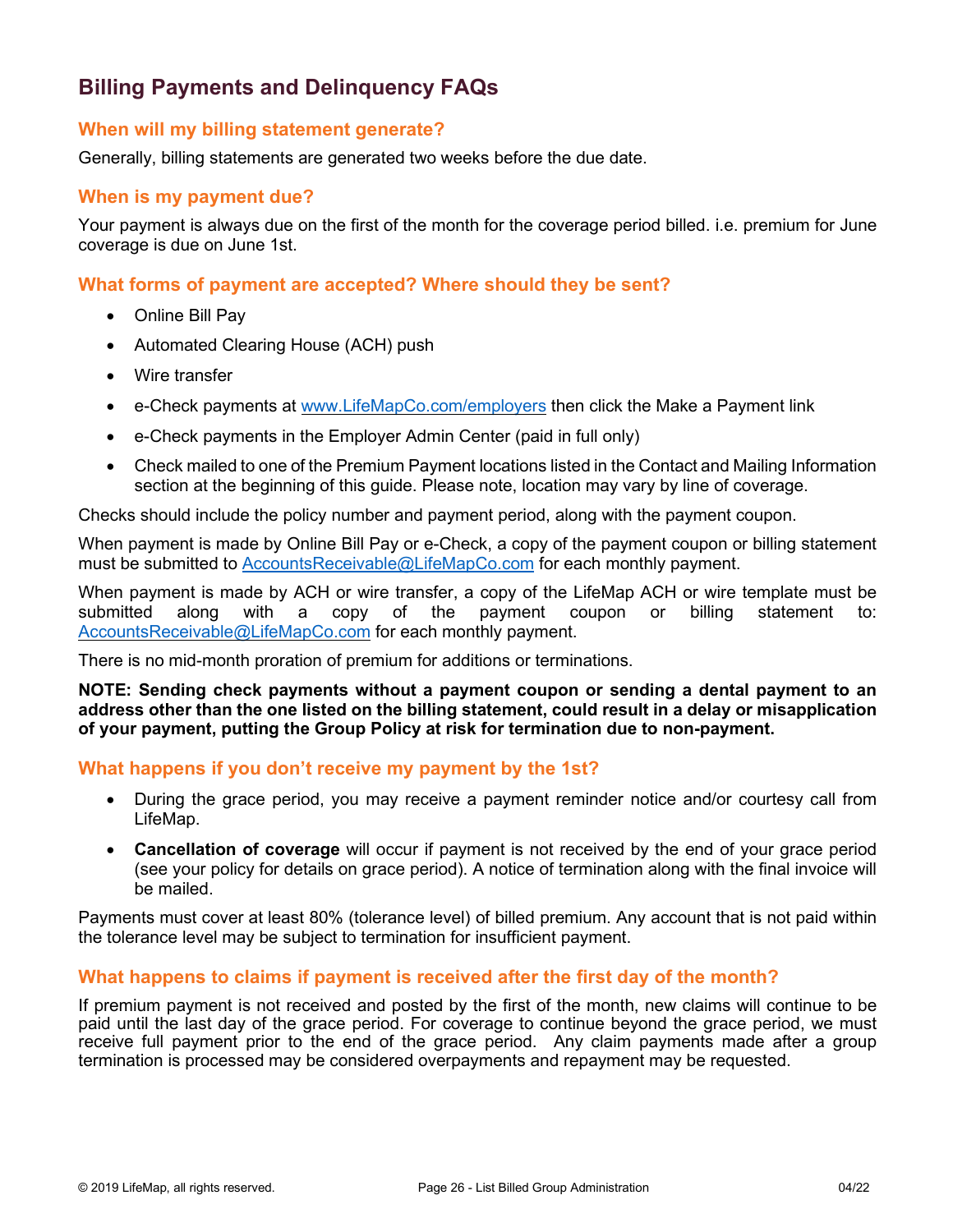## **What if our policy cancels for nonpayment of premium?**

If the policy is terminated for nonpayment of premium, the termination will occur at the end of the grace period. LifeMap shall be entitled to collect premium for the period between the last date premium was paid and the policy termination date.

If the Group Policy is cancelled for nonpayment, the Group Administrator can request reinstatement of coverage within four weeks of policy termination by completing the following:

- 1. Submitting a written reinstatement request to [AccountsReceivable@LifeMapCo.com](mailto:AccountsReceivable@LifeMapCo.com) explaining the reason for the delinquency and how delinquency will be avoided in the future;
- 2. Provide further documentation, if requested, by LifeMap; and
- 3. Paying the policy to current based on the estimate calculated by LifeMap. **LifeMap will not generate any invoices before the estimated amount due is paid in full by the Group.**

The request must be approved by LifeMap Assurance Company to be reinstated. A group will not be considered for more than one reinstatement within a 12-month period.

# <span id="page-26-0"></span>**Auto-pay Enrollment, Billing and Delinquency FAQs**

### **What is Auto-pay and does my group qualify?**

**Auto-pay** (automatic premium bill payment) is a simple and secure service offered through the EAC, to allow single division groups with \$20,000 or less in monthly premium, to automatically pay their monthly bill from a designated checking account.

#### **How do I enroll my group for Auto-pay?**

The Group Administrator must have enrolled for access into our Employer Admin Center (EAC). See the section titled **Managing Eligibility Online – Employer Admin Center (EAC)**. Once enrolled and signed into the EAC, if your group qualifies, you will find the sign-up hyperlink on the billing tab. Follow the instructions to enroll, including verification of your billing contact email.

#### **When will the first automatic payment be deducted?**

Once you have signed up for **Auto-pay**, your billing email address will receive emails to verify your election. Upon verification it may take up to 5 business days to complete the auto-pay enrollment process. Once enrolled and verified, the **Auto-pay** will begin on the group's next billing cycle and will occur on or after the  $5<sup>th</sup>$  of each month.

#### **How will I know the premium is being automatically deducted?**

The billing email address you provided will receive a monthly **Auto-pay** notification 10 days prior to funds being deducted. A receipt confirming the payment has been processed will also be sent by email from Authorize.net on the same day as the payment.

#### **Will I still receive a paper billing statement?**

No. By electing enrollment in automatic payment, you are agreeing to paperless billing.

#### **What happens if we make a payment prior to the Auto-pay date?**

Any payment made prior to the scheduled auto-pay date will be reflected in the balance on the EAC billing tab. The billing tab balance is updated daily.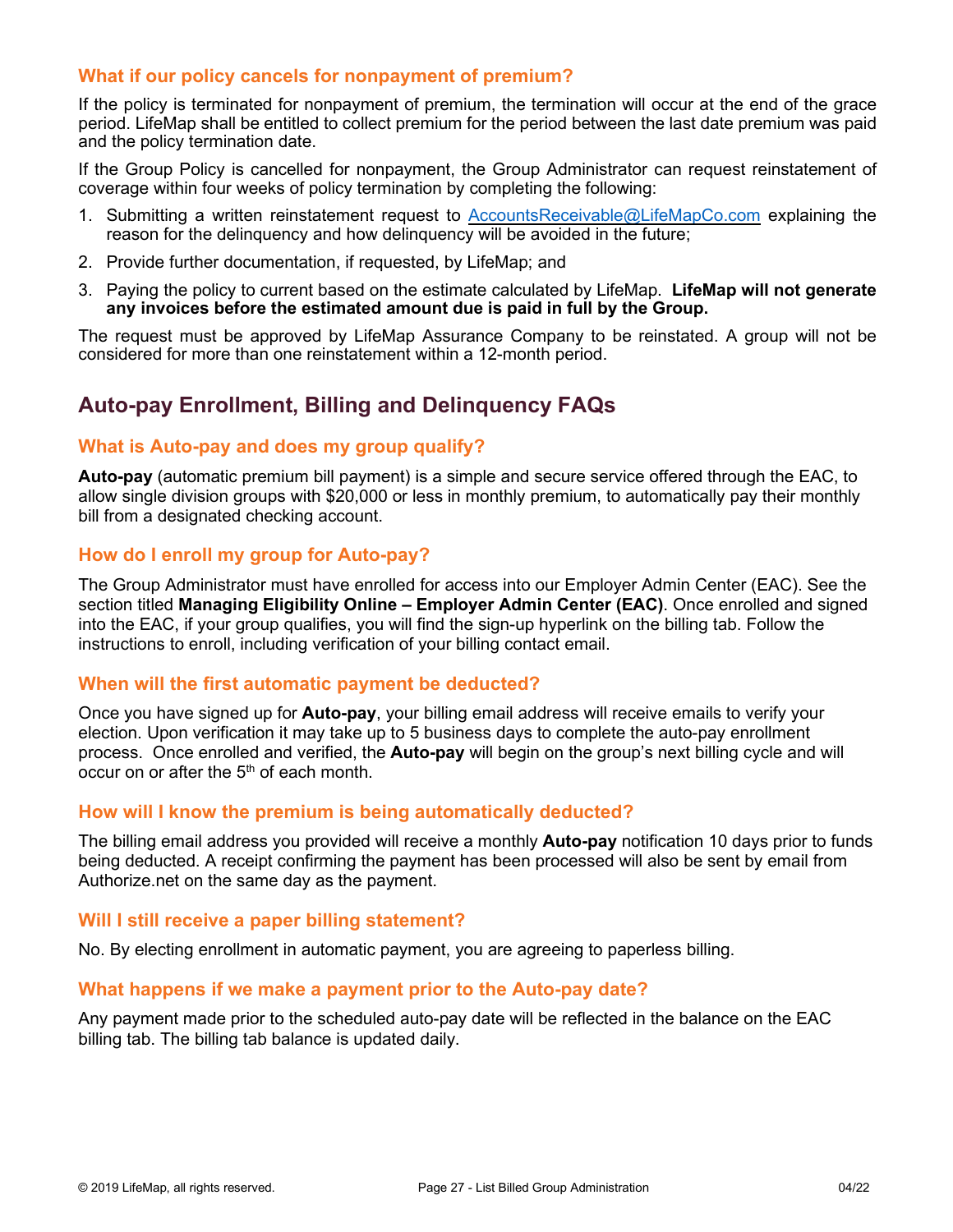## **Can I make changes such as bank information or cancelling once enrolled?**

Yes.

Changes to the banking information or cancellations can be done through the EAC billing tab. It may take up to 30 days from the request for the change to take effect.

Should you cancel the **Auto-pay**, once it has been processed you will begin to receive a paper billing statement and the information provided in the section **Billing Payments and Delinquency FAQs** will apply. The cancellation process may take up to 30 days from the request date for the change to take effect.

### **What happens if there are non-sufficient funds?**

If LifeMap receives notification of a rejection for non-sufficient funds, we may impose an additional fee. The LifeMap Accounts Receivable department will contact the Group to determine next steps for obtaining payment.

### **What happens if our group policy terminates?**

When LifeMap terminates a group policy, the **Auto-pay** will also be terminated.

#### **Who do I contact if I have questions once I have enrolled into Auto-pay?**

The LifeMap Accounts Receivable department manages the enrollment and maintenance of all **Auto-pay** accounts. Refer to the **Contact and Mailing Information** section for the A/R phone number and email for any questions or concerns.

# <span id="page-27-0"></span>**Bankruptcy**

In the event of a bankruptcy filing, notify LifeMap by email at [AccountsReceivable@LifeMapCo.com](mailto:AccountsReceivable@LifeMapCo.com) and provide the file number and date of filing.

**Note**: Include specific information on Chapter 7 and Chapter 11 processes.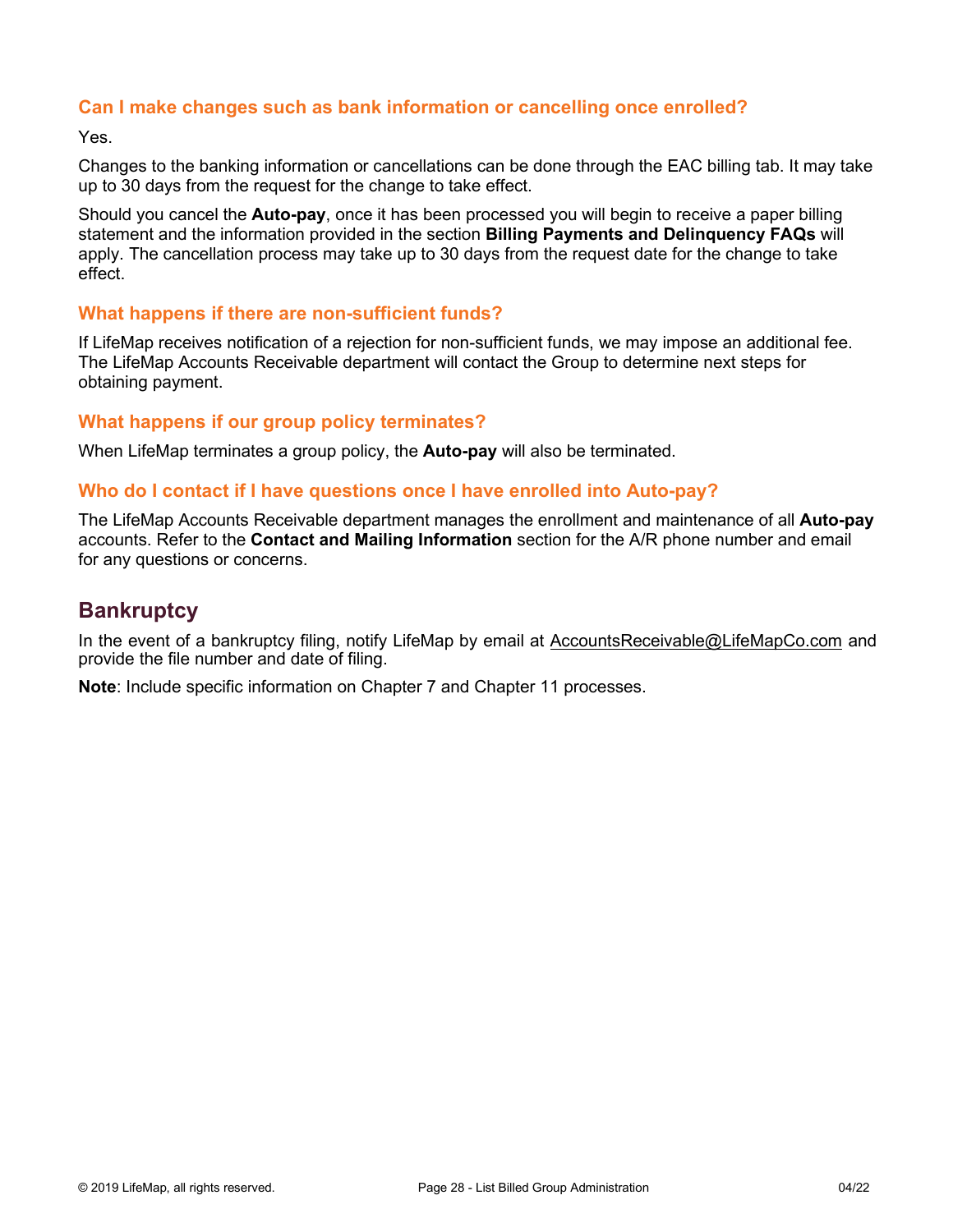# <span id="page-28-0"></span>**COBRA Billing Administration**

# <span id="page-28-1"></span>**Billing Statements and Premium Payment Methods**

LifeMap provides two methods for billing payments. Each Group or COBRA Administrator should choose the method that works best for their operations.

- 1. Pay as Billed (Preferred method and only method available through the EAC)
- 2. Pay as Reconciled

## **What is the Pay as Billed method?**

Pay as Billed means paying the amount listed next to "Total Amount Due" on the billing statement and allowing LifeMap to calculate the amounts due, or debits for additions and credits for terminations. Those addition debits and termination credits will show up on the next billing statement and would not be paid until that time. Paying as billed is the easiest option for most Group and COBRA Administrators and avoids the risk of cancellation of COBRA coverage for insufficient payment.

### **What is the Pay as Reconciled method?**

Reconciled means that the Group or COBRA Administrator calculates the amounts due for additions and credits owed for terminations and makes the dollar adjustment to (or reconciles) the total amount billed to determine the amount to be paid. The Group or COBRA Administrator must provide payment support reflecting all adjustments at the member level. Payment support can be submitted with the payment, but it is preferred that it be emailed in an Excel spreadsheet to [Accountsreceivable@LifeMapCo.com.](mailto:Accountsreceivable@LifeMapCo.com) If there is a discrepancy between the adjusted amount paid and the amount due after submitted eligibility changes are processed, it will be reflected on the next billing statement. It is the responsibility of the Group or COBRA Administrator to reconcile deductions and additions taken to credits and debit adjustments on the next billing statement.

All eligibility changes must be submitted through our Employer Admin Center or on the **Enrollment Change Request Form** available to download at: [https://lifemapco.com/employer/manage-account/change](#page-0-0)[request.](#page-0-0) Once the form is completed it must be emailed to [Billing@LifeMapCo.com](mailto:Billing@LifeMapCo.com) by the 1<sup>st</sup> of the month, in order for LifeMap to reflect the changes on the next billing statement. It is the responsibility of the Group or COBRA Administrator to reconcile deductions and additions taken to credits and debit adjustments on the next billing statement.

Please note: Eligibility changes submitted with payment support will NOT be processed. The payment support is used by LifeMap to ensure the balances on the billing statements are collectible.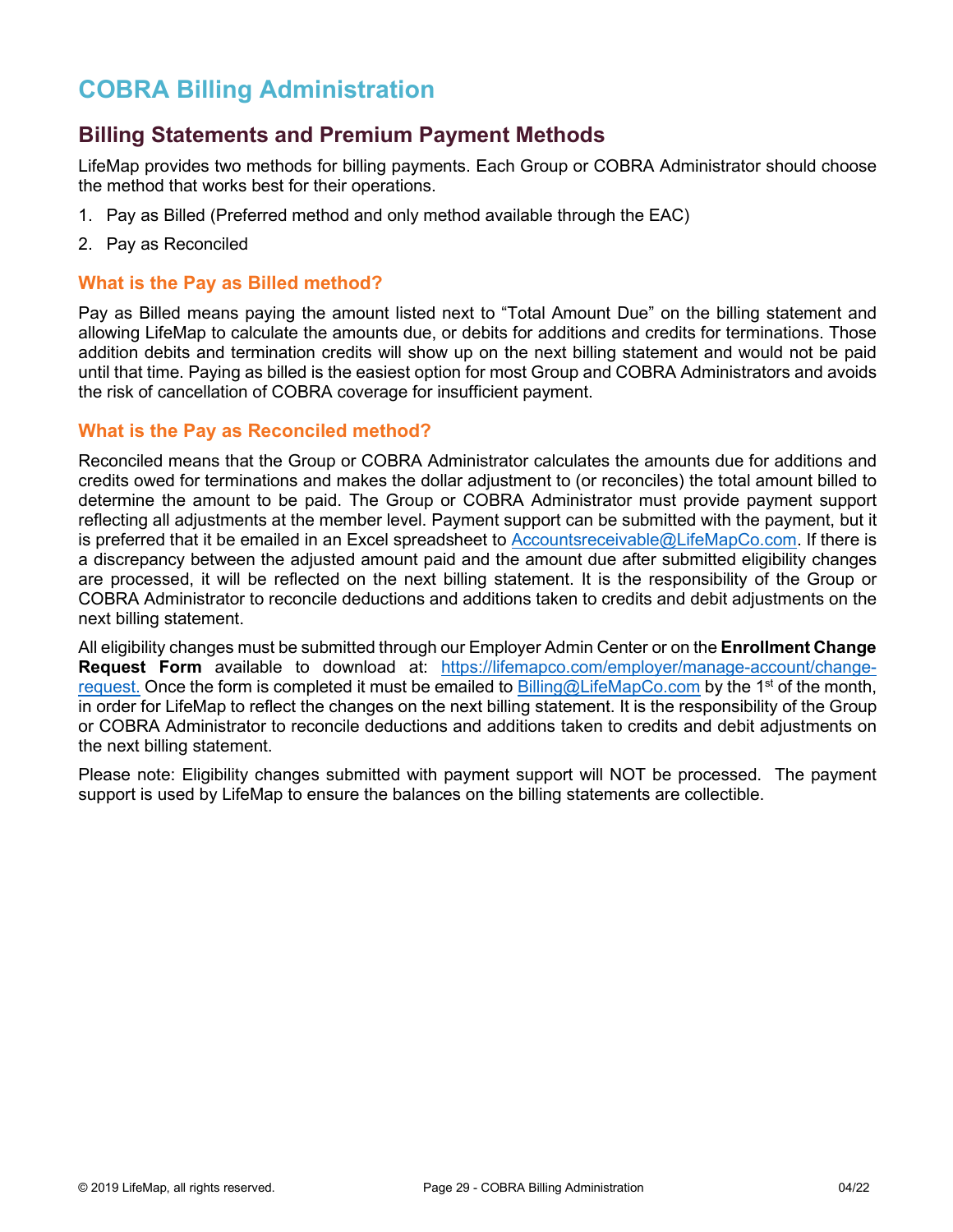# <span id="page-29-0"></span>**Summary Billed Group Administration**

A Summary Billed Group is a type of administration where the Group Administrator manages enrollment and eligibility and is responsible for completing a summary bill template by line of coverage, that does not include member level information. The summary bill is submitted along with the monthly premium payment to LifeMap.

# <span id="page-29-1"></span>**Enrollment Checklist**

All summary billed groups must sign a **Summary Bill Agreement** with LifeMap.

**NOTE**: Dental and Vision coverage are not eligible for summary billing.

The following is a checklist of common group enrollment administrative requirements but is not considered all-inclusive. Refer to each section of the guide for more detailed procedures and/or requirements.

- 1. Maintain an accurate enrollment record with employee eligibility and information. The Policyholder enrollment record must include all necessary employee information including, but not limited to:
	- Employee's full name
	- Date of birth
	- Gender
	- Social Security Number or alternate ID number
	- Full home/mailing address
	- Date of full-time employment or rehire date
	- Annual Salary
	- Occupation / job title
	- Initial effective date of coverage and any change dates
	- Class
	- Division name
	- Spouse name, date of birth, gender and Social Security number or alternate ID number, if covered
	- Dependent child(ren) names, dates of birth and gender, if covered
	- Current coverage elections and volume amounts
- 2. A copy of the enrollment record must be submitted to LifeMap on an annual basis or upon request and must include:
	- Employee initial enrollment date and any change dates
	- Current census
	- Current participation numbers per coverage
	- Payroll deductions/premium amount
	- Current Group Administrator name and phone number
- 3. For contributory/voluntary benefits, the completed enrollment form should be kept on file as a record of the employee's enrollment. Please do not fax or mail forms to LifeMap unless enrollment is for a contributory/voluntary line of coverage that requires medical underwriting.
- 4. Have employee(s) complete a **Beneficiary Designation Form** to be retained with the employee's records. (do not send this form to LifeMap). Incomplete forms are not valid, confirm the form has been signed and dated by the employee.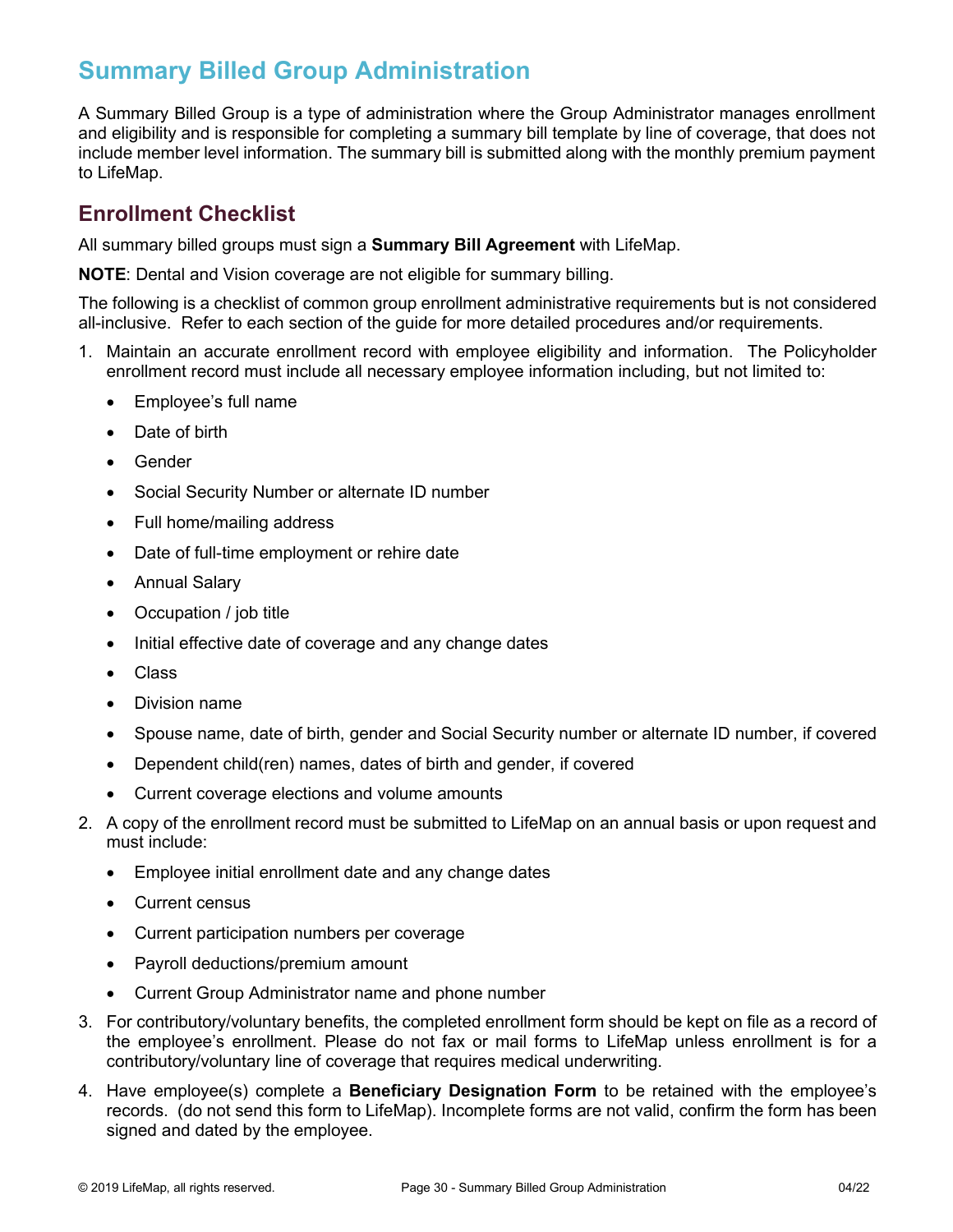- 5. Proof of coverage should be provided to an employee upon request. Proof of coverage should reflect any increases including amounts and/or coverage(s) that required Evidence of Insurability and were previously approved by LifeMap, as well as decreases in amounts and/or terminations of coverage(s) that have occurred from initial enrollment up to the time of the request.
- 6. When a claim is filed, in addition to a completed claim form, the following employee related documentation may be required:
	- Payroll records
	- Enrollment forms and/or electronic enrollment validation
	- Current **Beneficiary Designation Form**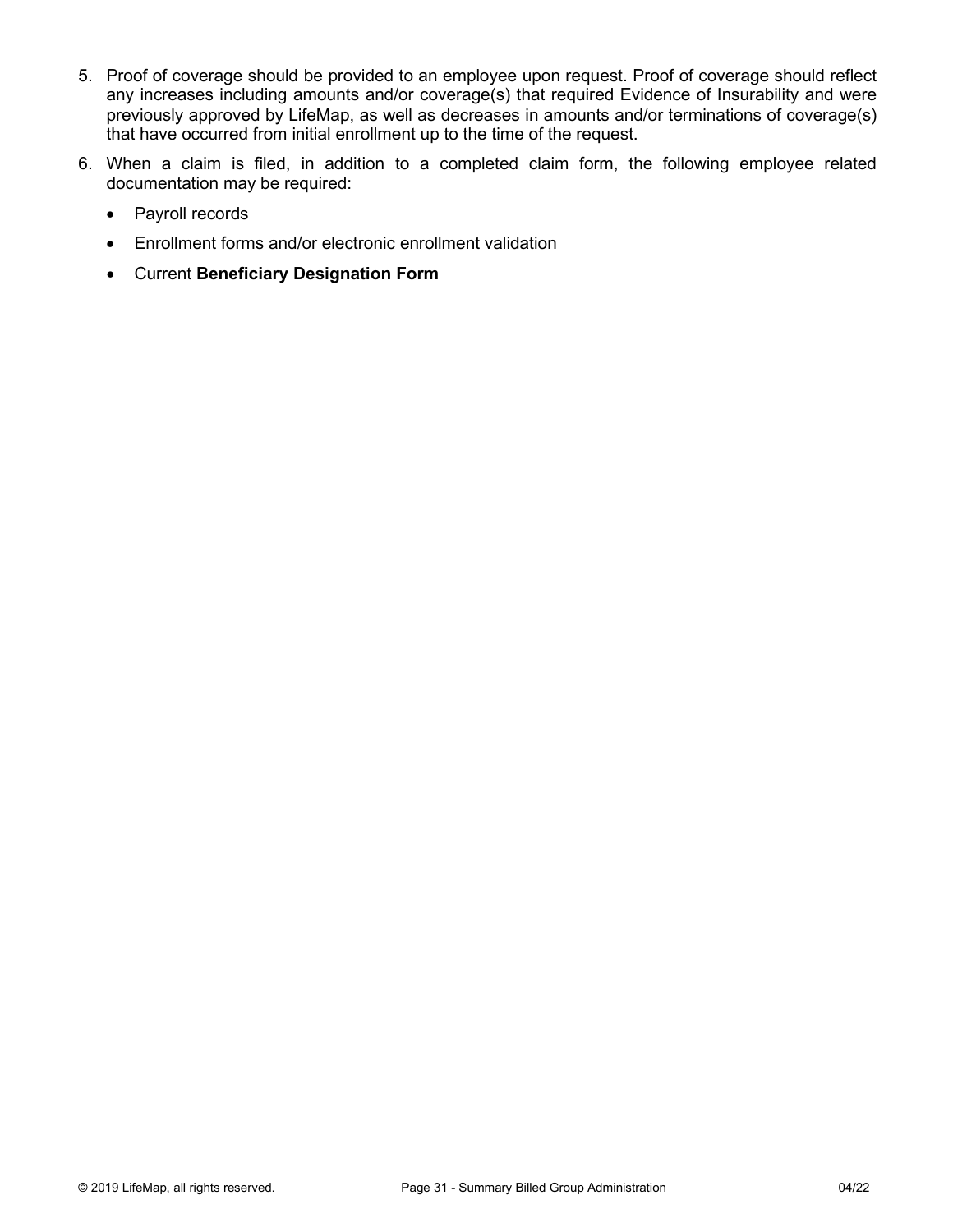# <span id="page-31-0"></span>**Enrollment of New Hires**

### **When are employees eligible for coverage?**

#### **Non-contributory (employer-paid) coverage**

Employees are eligible for coverage after completing the eligibility waiting period as indicated in the Group Policy.

#### **Contributory and/or Voluntary (employee-paid) coverage**

Employees have up to 31 days from the end of their eligibility waiting period to enroll for coverage (this is the initial enrollment period).

Refer to the Group Policy for specifics regarding eligibility waiting periods, effective dates of coverage and guarantee issue amounts.

#### **What are the guidelines for non-contributory insurance?**

If the employer pays the full cost of insurance, 100% of all eligible employees must enroll in the Employer's online enrollment platform immediately after being hired. Eligible employees cannot waive non-contributory coverage, except as follows:

- Special circumstances allowing waiver of life coverage (example: religious reasons)
- Dental and Vision coverage if also covered through another carrier

#### **What is contributory or voluntary insurance?**

If the employee pays any portion of the cost of insurance, coverage is considered contributory. If the employee pays the full cost of insurance, coverage is considered voluntary.

During the employee's initial enrollment period, the employer should offer the employee the option to enroll for coverage.

#### **How are new employees enrolled?**

- 1. Enrollment into the Employer's enrollment platform, should be completed immediately after a new employee is hired, including enrollment for guarantee issue amounts of coverage.
- 2. The following applies if coverage is contributory or voluntary:
	- If evidence of insurability is not required, enrollment through the Employer's enrollment platform should be completed by the employee and/or dependents.
	- If evidence of insurability is required, the **Evidence of Insurability Form** should be completed in addition to the **Voluntary Benefits Application** and enrollment into the Employer's enrollment platform by the employee and/or dependents.
- 3. **EMAIL** the **Voluntary Benefits Application, Evidence of Insurability Form** and census to [medical.uw@lifemapco.com](mailto:medical.uw@lifemapco.com) immediately upon completion by the employee and/or dependents. Prompt submission of documents facilitates efficient processing of the request.
- 4. Review the completed form(s) or online enrollment record(s) to ensure they are filled out completely and retain on file as a permanent record for proof of enrollment. The employee's signature on the form(s) or electronic signature serves as the payroll deduction authorization. Do not send any forms to LifeMap, except as required in #3 above.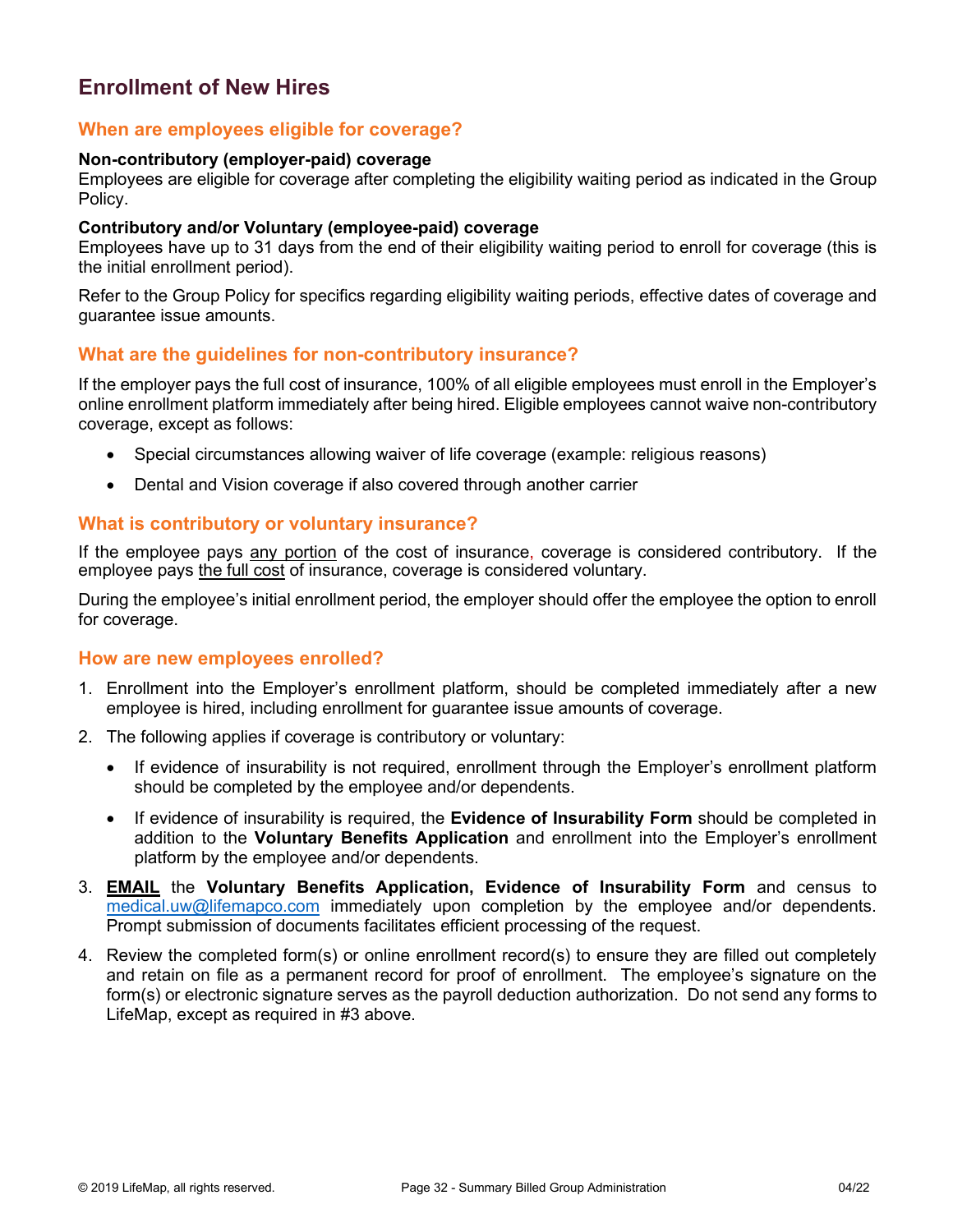5. Add the new employee(s) and/or dependents to the Number of Covered Lives and Volume of each applicable Coverage on the first monthly summary bill, following completion of their eligibility waiting period. Guarantee issue amounts of coverage, applied for when initially eligible, must be added to the Number of Covered Lives and Volume of each Coverage, on the first monthly summary bill, following completion of the eligibility waiting period.

If evidence of insurability is required and coverage is approved, LifeMap will send a written notice of approval of coverage, including the effective date, and the employee and/or dependents should be added to the Number of Covered Lives and Volume of each applicable Coverage on the summary bill, upon receipt of notice of approval.

#### **Do not begin payroll deductions for coverage amounts requiring approval of Evidence of Insurability until written notice of approval is received from LifeMap. Payment of premium without approval by LifeMap does not constitute coverage.**

If enrollment is completed using the Employer's enrollment platform, and a claim is filed, the employer must be able to provide a screen print of the employee's enrollment information. The documentation provided must also reflect the electronic time stamp showing when the election was made for that member.

# <span id="page-32-0"></span>**Enrollment of Current Employee After Loss of Eligibility/Coverage**

# **What is loss of eligibility/coverage?**

Any employee who is covered under the Group Policy, then loses coverage due to hours, classification, job description or other eligibility-based reason.

# **How is eligibility determined after a loss of eligibility/coverage?**

- 1. When an employee meets the requirements of a defined eligible class within a specified period of time, as shown in the rehire provision of the Group Policy, no waiting period is required, and re-enrollment of coverage is applicable.
- 2. When an employee meets the requirements of a defined eligible class after the specified period of time, as shown in the rehire provision of the Group Policy, the new hire waiting period will be applied, and re-enrollment of coverage will not be available. Refer to the **Enrollment of New Hires** section.

# **How is an employee re-enrolled?**

When eligibility is met within the specified period of the rehire provision of the Group Policy, the employee will be eligible for re-enrollment of prior in force coverage(s) through the Employer's enrollment platform.

- 1. Online enrollment into the Employer's enrollment platform should be completed immediately after an employee meets the eligibility requirements and should include the new eligibility date and current information.
- 2. The employee and/or dependents should be re-enrolled in the previously in force coverage(s), on the 1<sup>st</sup> of the month following or coinciding with the new eligibility date.
- 3. The following applies if coverage is contributory or voluntary:
	- Evidence of insurability is not required, for coverage that was previously in force. Enrollment through the Employer's enrollment platform should be completed by the employee and/or dependents and should include the new eligibility date.
	- If evidence of insurability is required for any new elections or increases to coverage that was previously in force, the **Evidence of Insurability Form** should be completed in addition to the **Voluntary Benefits Application** and enrollment through the Employer's enrollment platform by the employee and/or dependents and should include the new eligibility date.
- 4. **EMAIL** the **Voluntary Benefits Application** and **Evidence of Insurability Form** to [medical.uw@lifemapco.com](mailto:medical.uw@lifemapco.com) immediately upon completion by the employee and/or dependents. Prompt submission of documents facilitates efficient processing of the request.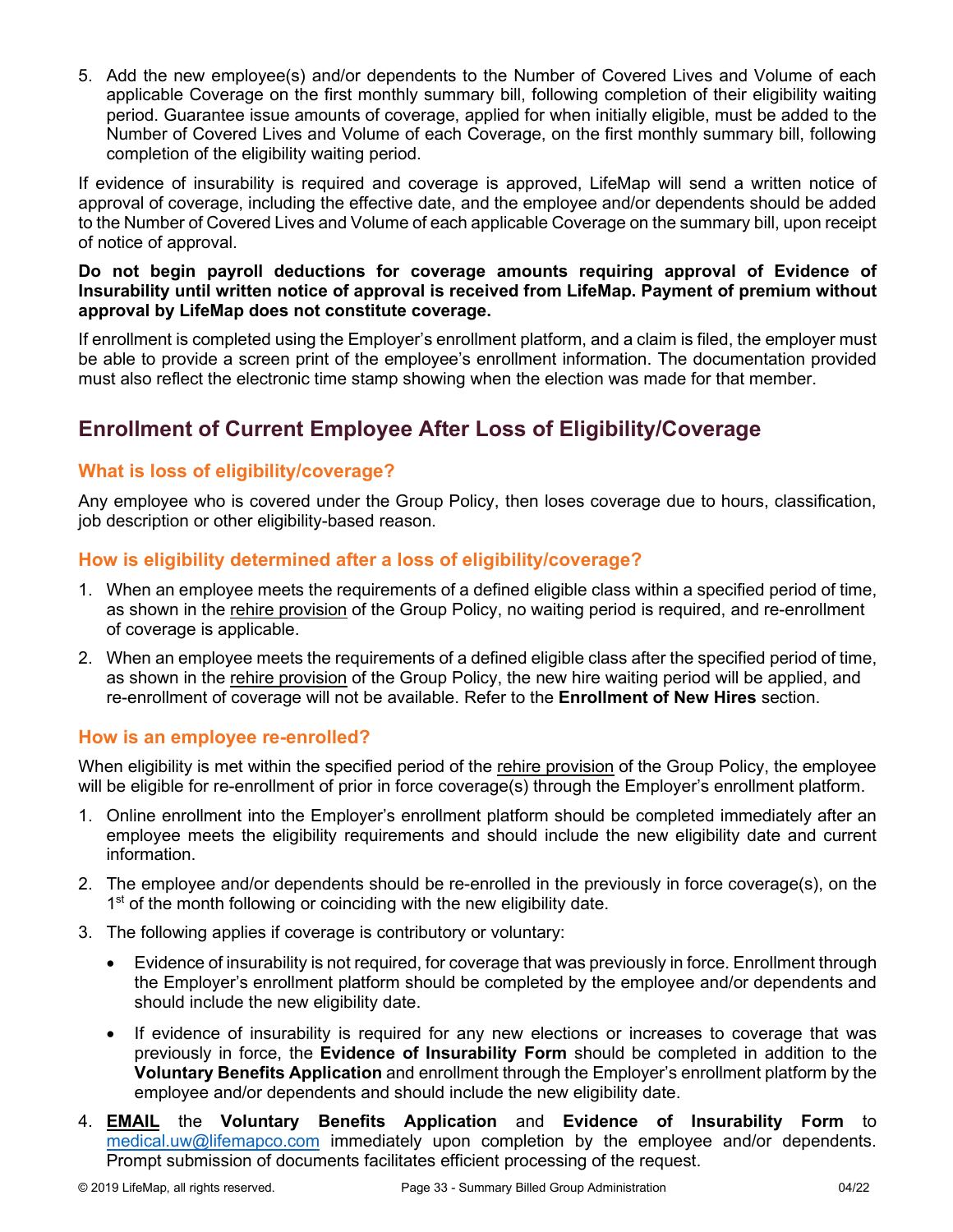- 5. Review the completed form(s) or online enrollment record(s) to ensure they are filled out completely and retain on file as a permanent record for proof of enrollment. Do not send any forms to LifeMap, except as required in #4 above.
- 6. Add the re-enrolled employee and dependents, if applicable, to the Number of Covered Lives and Volume of each applicable Coverage on the first monthly summary bill, as of the employee's new eligibility date.

If evidence of insurability is required and coverage is approved, LifeMap will send a written notice of approval of coverage, including the effective date, and the employee and/or dependents should be added to the Number of Covered Lives and Volume of each applicable Coverage on the summary bill, upon receipt of notice of approval.

**Do not begin payroll deductions for coverage amounts requiring approval of Evidence of Insurability until written notice of approval is received from LifeMap. Payment of premium without approval by LifeMap does not constitute coverage.** 

# <span id="page-33-0"></span>**Enrollment of Rehired Employees**

# **Who is a rehired employee?**

Any employee who returns to work following a layoff or termination of employment for any reason is considered a rehired employee.

# **\*Why is the rehire date important?**

The rehire date will be used to determine eligibility, standardly 6 months, unless otherwise noted in the Group Policy.

# **How is eligibility determined for a rehired employee?**

- 1. When a former employee is rehired within a specified period of time, as shown in the rehire provision of the Group Policy, previous employment may apply toward the eligibility waiting period to determine the employee's eligibility date.
- 2. When a former employee is rehired after the specified period of time, as shown in the rehire provision of the Group Policy, the employee will be treated as a New Employee and all waiting periods and election provisions will apply. Refer to the **Enrollment of New Hires** section.

# **How is a rehired employee enrolled?**

- 1. Online enrollment through the Employer's enrollment platform, should be completed immediately after an employee is rehired and should include the rehire\* date and current information.
- 2. When coverage was in force prior to the termination date, layoff or loss of coverage, the employee and/or dependents should be re-enrolled in the previously in force coverage(s), on the 1<sup>st</sup> of the month following or coinciding with the rehire date\*.
- 3. The following applies if coverage is contributory or voluntary:
	- Evidence of insurability is not required, for coverage that was previously in force. Enrollment through the Employer's enrollment platform should be completed by the employee and/or dependents and should include the rehire date.
	- If evidence of insurability is required for any new elections or increases to coverage that was previously in force, the **Evidence of Insurability Form** should be completed in addition to the **Voluntary Benefits Application** and enrollment through the Employer's enrollment platform by the employee and/or dependents and should include the rehire date.
- 4. **EMAIL** the **Voluntary Benefits Application** and **Evidence of Insurability Form** to [medical.uw@lifemapco.com](mailto:medical.uw@lifemapco.com) immediately upon completion by the employee and/or dependents. Prompt submission of documents facilitates efficient processing of the request.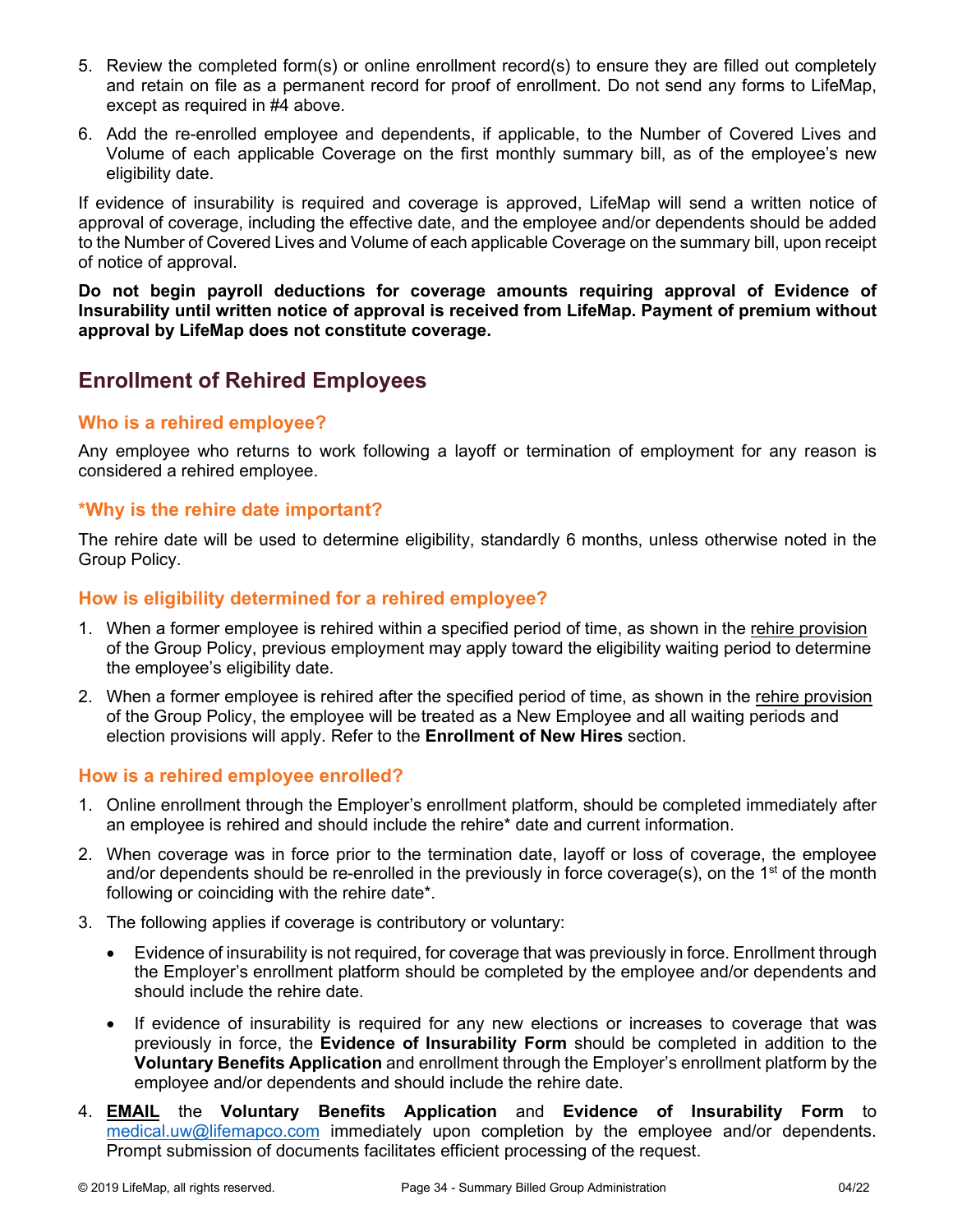- 5. Review the completed form(s) or online enrollment record(s) to ensure they are filled out completely and retain on file as a permanent record for proof of enrollment. Do not send any forms to LifeMap, except as required in #4 above.
- 6. Add the re-enrolled employee and dependents, if applicable, to the Number of Covered Lives and Volume of each applicable Coverage on the first monthly summary bill, as of the employee's rehire date.

If evidence of insurability is required and coverage is approved, LifeMap will send a written notice of approval of coverage, including the effective date, and the employee and/or dependents should be added to the Number of Covered Lives and Volume of each applicable Coverage on the summary bill, upon receipt of notice of approval.

#### **Do not begin payroll deductions for coverage amounts requiring approval of Evidence of Insurability until written notice of approval is received from LifeMap. Payment of premium without approval by LifeMap does not constitute coverage.**

**Dental note:** If the dental policy includes a Benefit Waiting Period, credit will be given for prior time served toward the benefit waiting period while coverage was inforce prior to the loss.

Rehired employees may still be considered to be late enrollees if they apply for insurance after their initial enrollment period following rehire (See **Enrollment of Late Enrollees** section).

See the Group Policy for more information regarding your re-enrollment provision following a layoff or termination of employment.

# <span id="page-34-0"></span>**Enrollment of Late Enrollees**

# **Who is considered to be a late enrollee?**

Any employee who applies for insurance after their initial eligibility date is considered a late enrollee.

# **What are the guidelines and enrollment requirements for late enrollees?**

### 1. **For Non-Contributory Insurance (employer-paid)**

- 100% of all eligible employees must be enrolled on or before their eligibility date
- In the event an administrative error occurs and an employee is not enrolled for coverage during their initial enrollment period, insurance for the late enrollee will be made effective on the employee's original effective date. The employer must add the employee and/or dependents to the Number of Covered Lives and Volume of each applicable Coverage on the next monthly summary bill and pay all back premiums
- 2. **For Contributory or Voluntary Insurance (employee paid coverage)**
	- Any guarantee issue amount is only available during the initial enrollment period and evidence of insurability is required for all coverages, except; Accident, Voluntary AD&D (when not an automatic match to Voluntary Life), Dental or Vision.
	- The **Voluntary Benefits Application** and enrollment through the Employer's enrollment platform and the **Evidence of Insurability Form** are required to be completed by the employee, including late enrollments due to qualifying events. Evidence of insurability may also be required if application for dependent coverage is made after their initial enrollment period.
- 3. **EMAIL** the **Voluntary Benefits Application, Evidence of Insurability Form** and census to [medical.uw@lifemapco.com](mailto:medical.uw@lifemapco.com) immediately upon completion by the employee and/or dependents. Prompt submission of documents facilitates efficient processing of the request.
- 4. Review the completed form(s) or online enrollment record(s) to ensure they are filled out completely and retain on file as a permanent record for proof of enrollment. Do not send any forms to LifeMap, except as required in #3 above.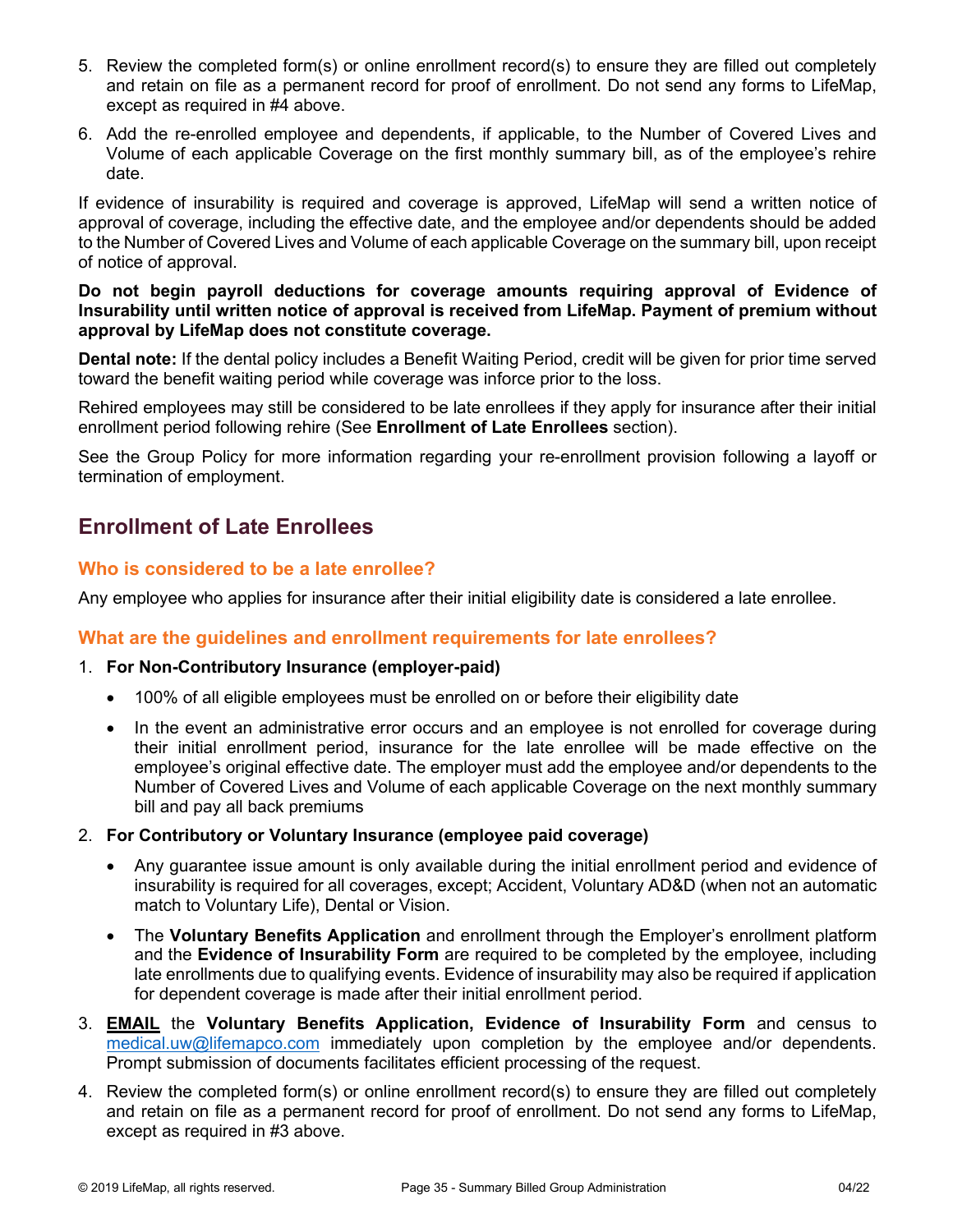If evidence of insurability is required and coverage is approved, LifeMap will send a written notice of approval of coverage, including the effective date, and the employee and/or dependents should be added to the Number of Covered Lives and Volume of each applicable Coverage on the summary bill, upon receipt of notice of approval. The employee and/or dependents coverage(s) may only be added to the summary bill after written approval is received from LifeMap.

#### **Do not begin payroll deductions for coverage amounts requiring approval of Evidence of Insurability until written notice of approval is received from LifeMap. Payment of premium without approval by LifeMap does not constitute coverage.**

The employee's signature on the form(s) or electronic signature serves as the payroll deduction authorization.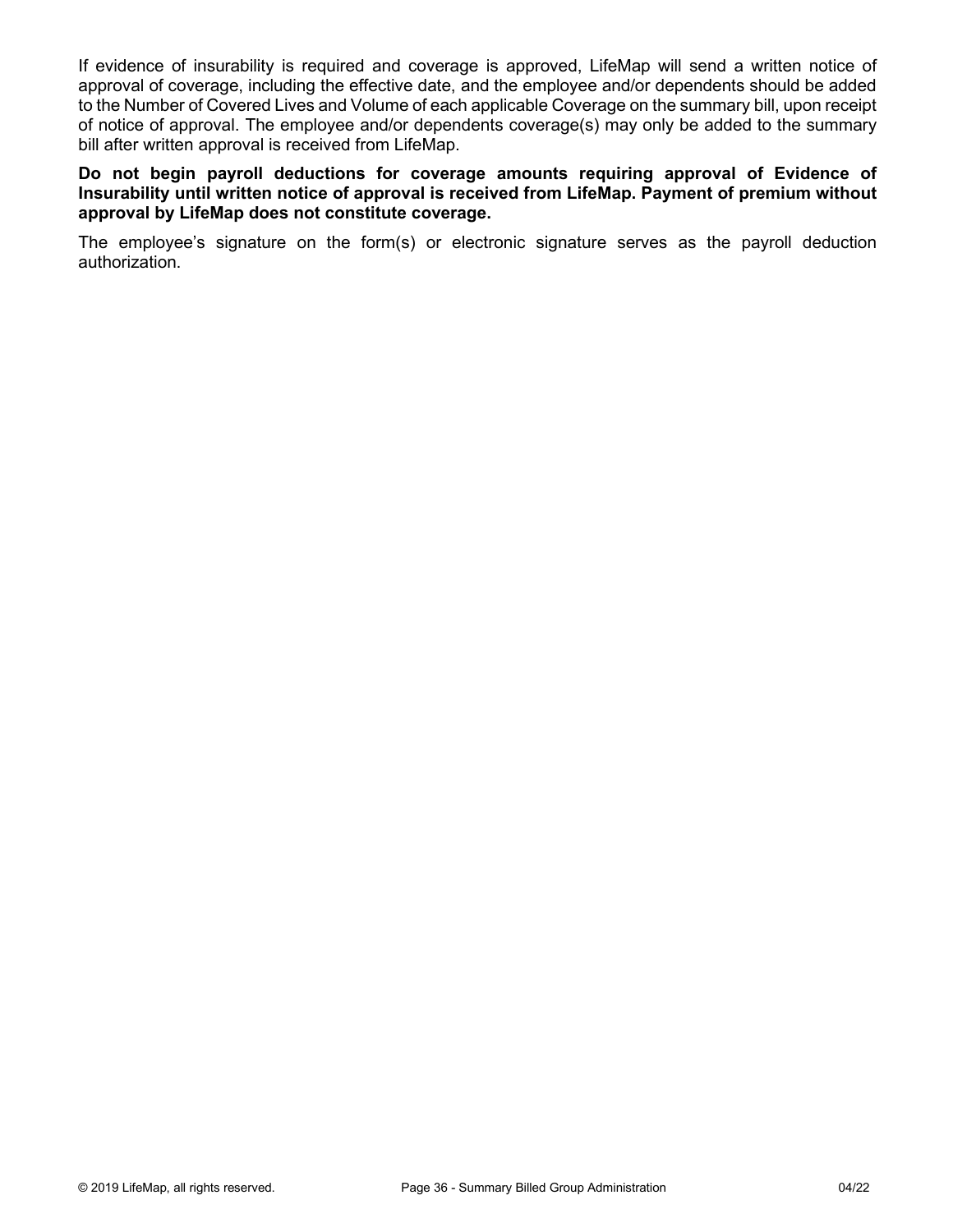# **Adjustments and Changes**

### **How are changes and adjustments maintained?**

As a summary billed group, you are responsible for maintaining accurate adjustment and change records for your group.

The Employer's enrollment platform must be completed and/or updated to keep record of any of the following changes as they occur:

- Terminations of employment
- Loss of eligibility for coverage (i.e., work hours drop below the eligibility requirement)
- Occupational class changes
- Division (location) transfers
- Salary changes (hourly rates must include the number of regularly scheduled hours per week per employee)
- Name changes
- Address Changes
- Dependent insurance Changes

### **How do salary changes affect premium?**

Premium should be adjusted based on salary changes. Salary changes should be recorded as they occur on all employees whose insurance is determined according to their earnings, but no more frequently than once per year.

If at claim time, an employee's salary differs from what has been reported to LifeMap, we will pay claims based on the latest salary information provided to LifeMap. The premium should be adjusted on the next summary bill retroactively to the effective date of the salary change.

#### **What happens when a salary fluctuates?**

#### **Increase in Salary**

When an employee's salary increases, the benefit amount tied to the salary increments should not be automatically increased. To increase the benefit, an employee will be required to apply and submit any required evidence of insurability.

#### **Decrease in Salary**

When an employee's salary decreases, any benefit amount tied to the salary increments should be automatically reduced to match the new benefit maximum.

#### **How do additions and terminations affect premium?**

- 1. If an employee is effective for coverage on the 1st of the month, premiums are due for the entire month.
- 2. If additions and terminations are received after the processing cutoff date described above, the adjustments for prior month charges and credits should be included on the next month's summary bill.
- 3. LifeMap does not prorate premium.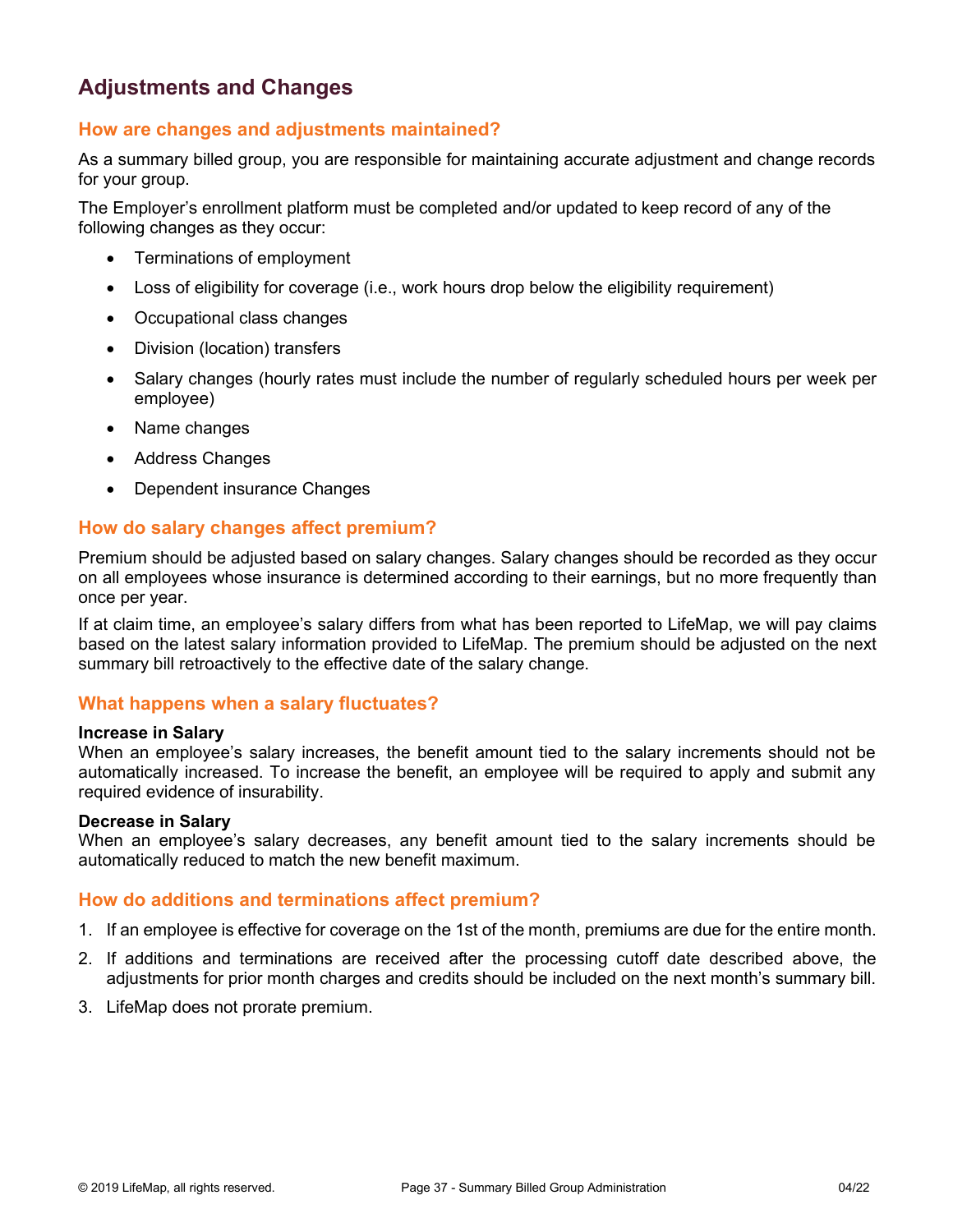# **Is there a time limit to adding or terminating employees from the bill?**

#### **Retroactive Enrollment of Employees and/or Dependents**

Subject to the eligibility provisions of the Group Policy and payment of all applicable premium, the Group Administrator may request an employee or dependent be retroactively enrolled up to 12 months prior to the date we receive the request, please refer to the Group Policy for contract provisions.

#### **Retroactive Termination of Employees and/or Dependents**

The Group Administrator may request that an employee and/or dependent be retroactively terminated up to 3 months from the date we receive the request for termination, subject to any claim payments. Termination of an employee will result in termination of all enrolled dependents.

If claims are incurred for an employee and/or dependent after the requested termination date, the employee and/or dependent will be terminated at the end of the month for which the last claim was incurred and paid, and premium must be received for that monthly billing period.

Premium adjustments involving the return of unearned premium, due to retroactive terminations, are limited to the 3 month billing period immediately prior to the date we receive the request that such an adjustment should be made.

To eliminate possible billing errors, each summary bill should be checked for accuracy, to ensure the Number of Covered Lives and Volume by Coverage have been updated as needed.

# **Summary Bill Statements**

#### **What are the responsibilities of the Group Administrator?**

- 1. Monthly updating and reporting of information for each line of insurance at the subgroup level (if applicable), including:
	- Number of Covered Lives
	- Volume
	- Premium
	- Age-Banded Products: Number of Covered Lives, Volumes and Premiums, if applicable
- 2. Submitting the following:
	- LifeMap Summary Bill
	- Form of Payment

#### **How is the summary bill completed?**

- 1. A Summary Bill template will be provided by LifeMap. The template should be completed for each division, by Coverage, Rate, Number of Covered Lives, Volume and Monthly Premium and sent with the corresponding premium payments that are due on the 1st of each month.
- 2. There is no mid-month proration of premium for additions or terminations.

For assistance in calculating premium, refer to the Premium Calculation Examples section of this guide.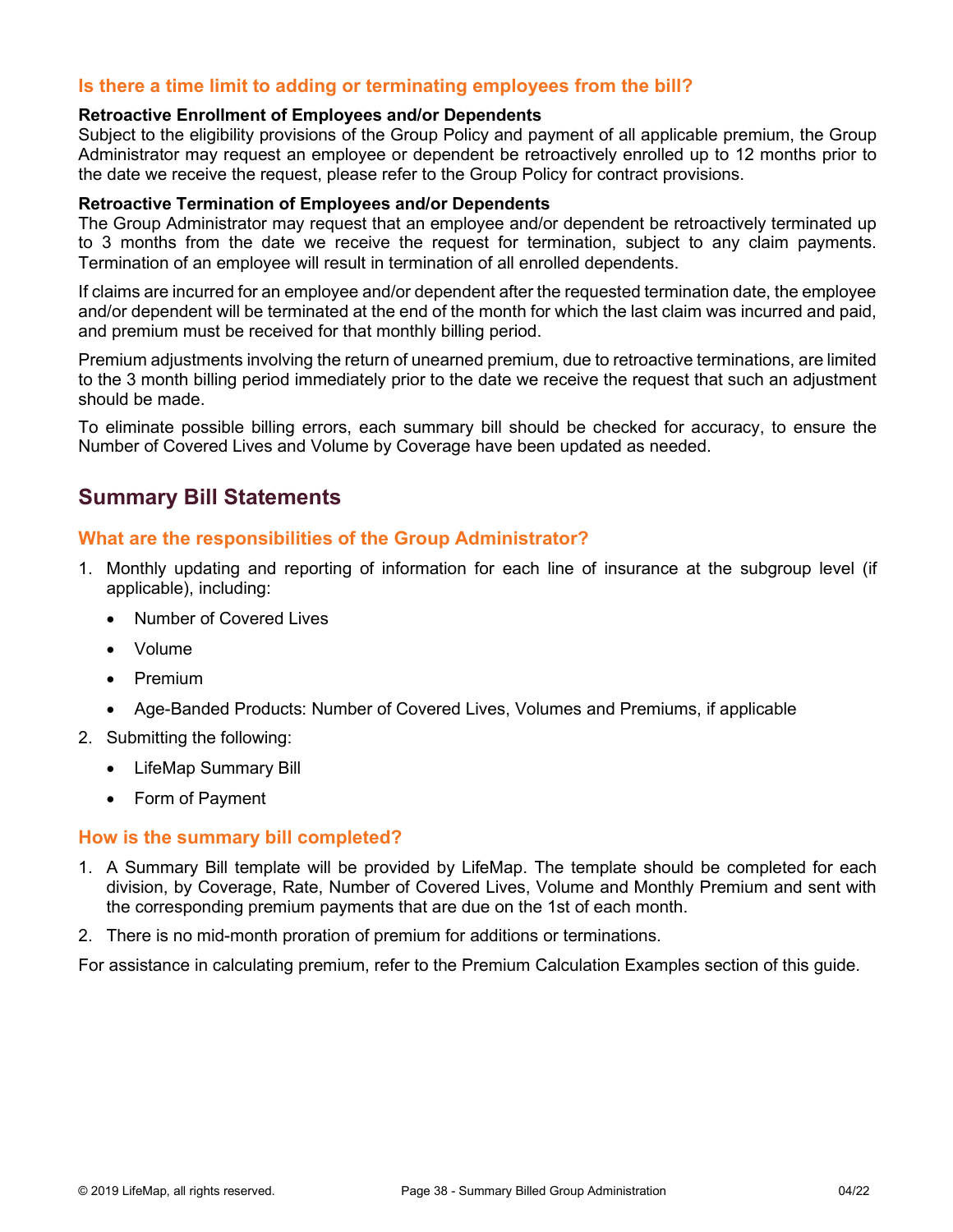# **Billing Payments and Delinquency FAQs**

### **When will my summary bill generate?**

LifeMap does not produce and mail a monthly summary bill. We provide the initial Summary Bill Template that the Group Administrator is required to proactively complete and send to LifeMap on a monthly basis.

#### **When is my payment due?**

Your payment is always due on the first of the month for which you are paying for coverage. i.e. premium for June coverage is due on June 1st.

**What forms of payment are accepted? Where should they be sent?**

- Online Bill Pay
- Automated Clearing House (ACH) push
- Wire transfer
- e-Check and immediate payments at [www.LifeMapCo.com/employers](http://www.lifemapco.com/employers) then click the Make a Payment link
- Check mailed to one of the Premium Payment locations listed in the Contact and Mailing Information section at the beginning of this guide. Please note, location may vary line of coverage.

Checks should include the policy number and payment period, along with the completed summary bill statement.

When payment is made by Online Bill Pay or e-Check, a copy of the summary bill statement must be submitted to [AccountsReceivable@LifeMapCo.com](mailto:AccountsReceivable@LifeMapCo.com) for each monthly payment.

When payment is made by ACH or wire transfer, a copy of the LifeMap ACH or wire template must be submitted along with a copy of the summary bill statement to: [AccountsReceivable@LifeMapCo.com](mailto:AccountsReceivable@LifeMapCo.com) for each monthly payment.

There is no mid-month proration of premium for additions or terminations.

**NOTE: Sending payments without a summary bill statement could result in a delay or misapplication of your payment leading to termination of the Group Policy due to non-payment.** 

#### **What happens if you don't receive my payment by the 1st?**

- During the grace period, you may receive a payment reminder notice or courtesy call from LifeMap.
- **Cancellation of coverage** will occur if payment is not received by the end of your grace period (see your policy for details on grace period). A notice of termination will be mailed to you.

To avoid termination, payment is required prior to the end of the contracted grace period.

# **What happens to claims if payment is received after the first day of the month?**

If premium payment is not received and posted by the first of the month, new claims will continue to be paid until the last day of the grace period. For coverage to continue beyond the grace period, we must receive full payment prior to the end of the grace period. Any claim payments made after a group termination is processed may be considered overpayments and refund may be requested.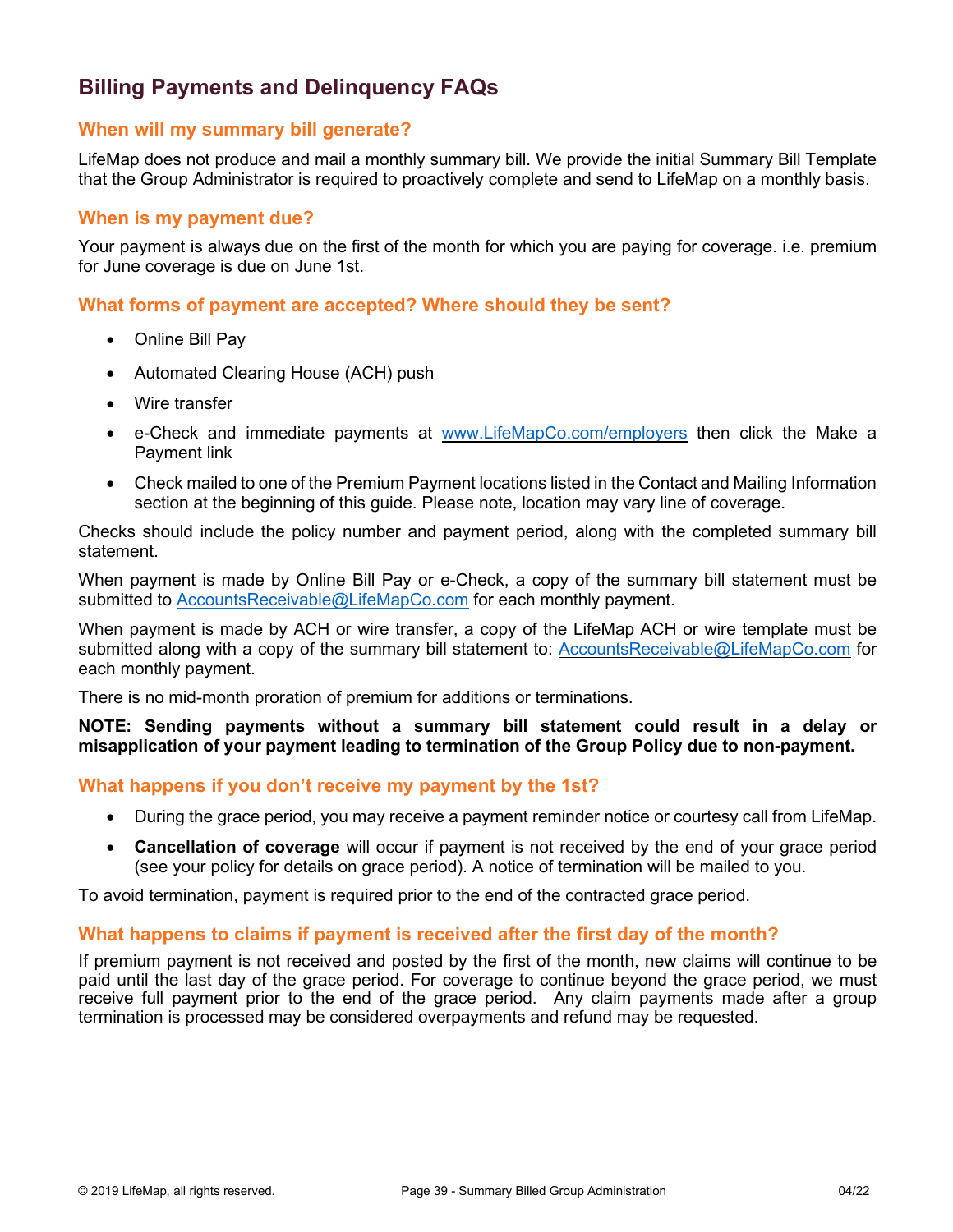### **What if our policy cancels for nonpayment of premium?**

If any portion of the premium is not paid during the grace period, the policy will terminate at the end of the grace period and LifeMap shall be entitled to collect premium for the period between the last date premium was paid and the policy termination date.

If the Group Policy is cancelled for nonpayment, the Group Administrator can request reinstatement of coverage within four weeks of policy termination by completing the following:

- 1. Submitting a written reinstatement request to [AccountsReceivable@LifeMapCo.com](mailto:AccountsReceivable@LifeMapCo.com) explaining the reason for the delinquency and how delinquency will be avoided in the future;
- 2. Provide further documentation, if requested, by LifeMap.
- 3. Paying the policy to current based on the estimate calculated by LifeMap.

The request must be approved by LifeMap Assurance Company to be reinstated. A group will not be considered for more than one reinstatement within a 12-month period.

# **Bankruptcy**

In the event of a bankruptcy filing, notify LifeMap by email at [AccountsReceivable@LifeMapCo.com](mailto:AccountsReceivable@LifeMapCo.com) and provide the file number and date of filing.

**Note**: Include specific information on Chapter 7 and Chapter 11 processes.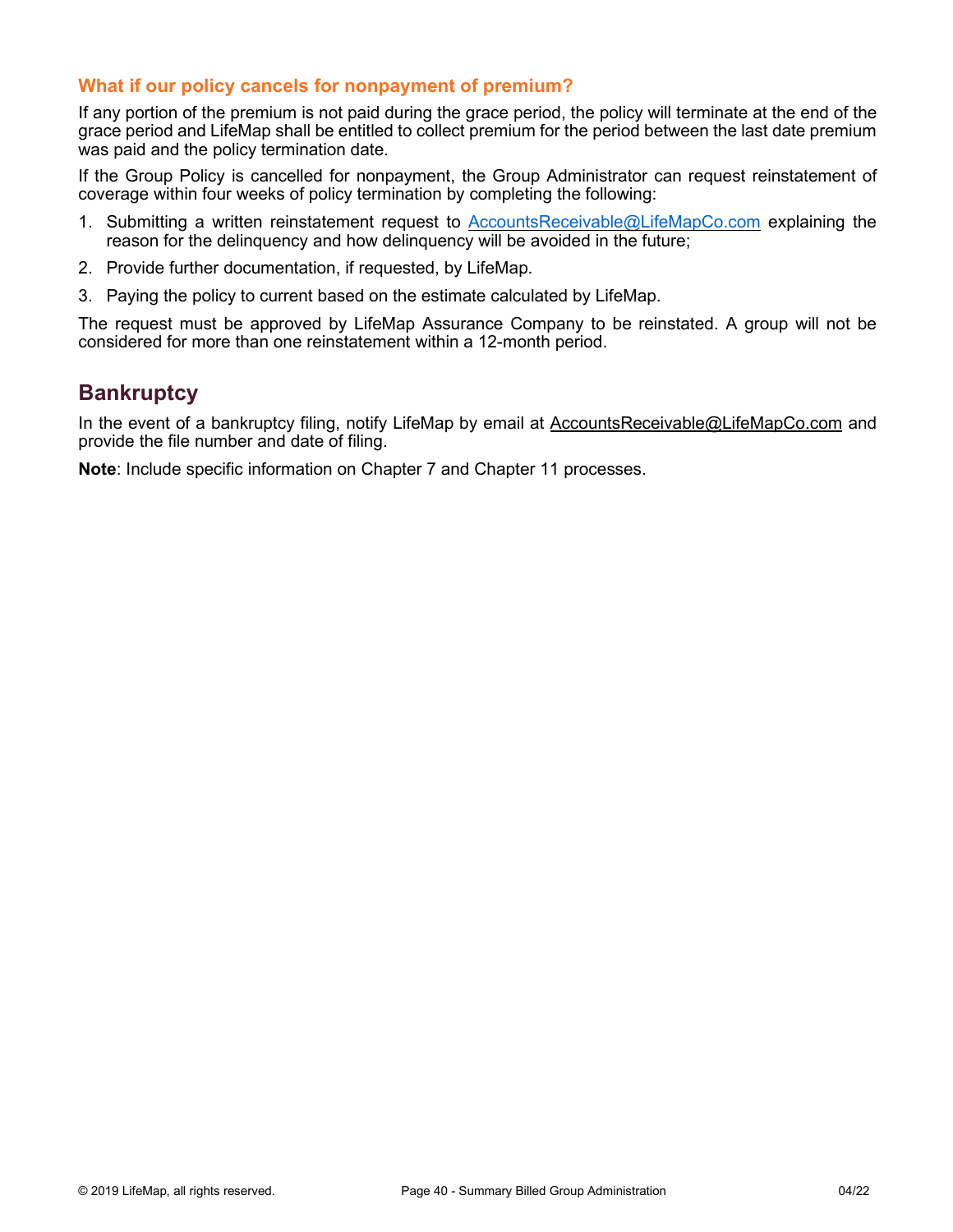# **Qualifying Life Events**

Due to the tax advantages offered by cafeteria plans, the Internal Revenue Service (IRS) allows members to change their benefits between annual enrollment periods only if they have a qualified change in status (a Qualified Life Event), such as the following examples defined by Section 125 of the IRS Code:

- A loss of eligibility under other coverage, Medicaid/CHIP
- Birth of a child
- Marriage of an employee
- Adoption (or placement for adoption) of a child with the employee
- Gain of eligibility for Medicaid/CHIP premium assistance

For additional examples and more information on Qualified Life Events under Section 125 of the IRS code, you can refer to the IRS.Gov. website.

**Note:** Qualified Event is a defined term used for those insurance products covered by Section 125 of the IRS code. This IRS code does not apply to Life, Disability or non-health products.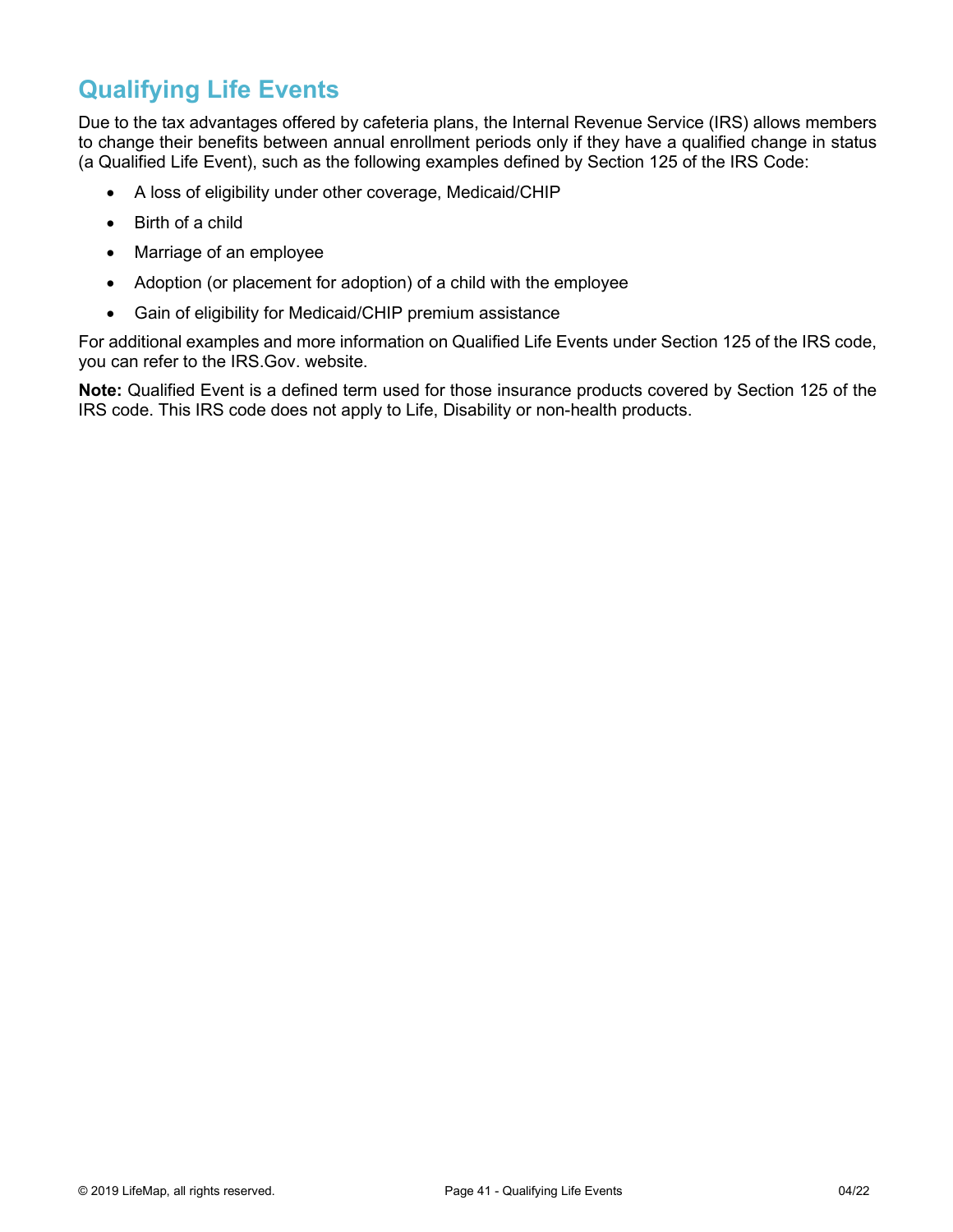# **Life and AD&D Insurance Administration Guidelines**

The Accidental Death & Dismemberment (AD&D) benefit is not included with all Basic Life insurance policies and may be issued as a separate Voluntary Insurance policy. See the Group Policy(ies) to determine whether this benefit is available to your group.

# **Enrollment and Eligibility**

### **When are employees and dependents eligible?**

Employees are eligible for coverage after completing the eligibility waiting period indicated in the policy.

#### N**on-contributory (employer-paid) coverage**

Eligible employees will be effective first of the month following completion of the new employee waiting period. Eligible dependents will be effective on the same day as the employee.

#### **Contributory and/or Voluntary (employee-paid) coverage**

Employees have up to 31 days from the end of their eligibility waiting period to enroll themselves and any eligible dependents for coverage (this is the initial enrollment period).

- If coverage does not require approval of evidence of insurability, eligible employees will be effective first of the month following completion of the new employee waiting period.
- If evidence of insurability is required and coverage is approved by LifeMap, the employee and/or dependents will be effective the first of the month on the later of: completion of the new employee waiting period; or approval by LifeMap. There will be no mid-month effective dates.

Refer to the Enrollment sections within this guide for the enrollment requirements, and the Group Policy for specifics regarding the eligibility waiting period and effective date of coverage.

# **When do employees or dependents need to submit evidence of insurability?**

Evidence of insurability will need to be provided for an employee or dependent as outlined in the Evidence of Insurability section of your group's policy and this guide. Some common reasons include, but are not limited to:

- The amount applied for is over any guarantee issue amount
- An employee wants to increase coverage for self or dependents
- The applicant is a late enrollee

#### **Is there an annual enrollment period?**

Annual enrollment is only available if provided specifically by your LifeMap policy. If provided by your policy, annual enrollment is a period of time as determined by the employer and LifeMap, when employees and dependents may enroll for voluntary coverage if enrollment was not made when initially eligible. Evidence of insurability is required for Voluntary Life Coverage when enrolling during the annual enrollment period, except as provided for in the Voluntary Life Guarantee Issue of Increased Benefit (Step-Up Guarantee™). AD&D does not require EOI at any time.

#### **What is the Voluntary Life Guarantee Issue of Increased Benefit aka Step-Up Guarantee™?**

If available to your group, the Voluntary Life Guarantee Issue of Increased Benefit; also referred to as the Step-Up Guarantee™, would be found in the Voluntary Life policy. This means, if employees enroll for a specified amount when initially eligible, or at group effective date or during a LifeMap approved one-time Open Enrollment, they may increase their benefit amount during future annual enrollment period(s) up to the guarantee issue amount shown in the Group Policy, without providing evidence of insurability. This is not available to dependents.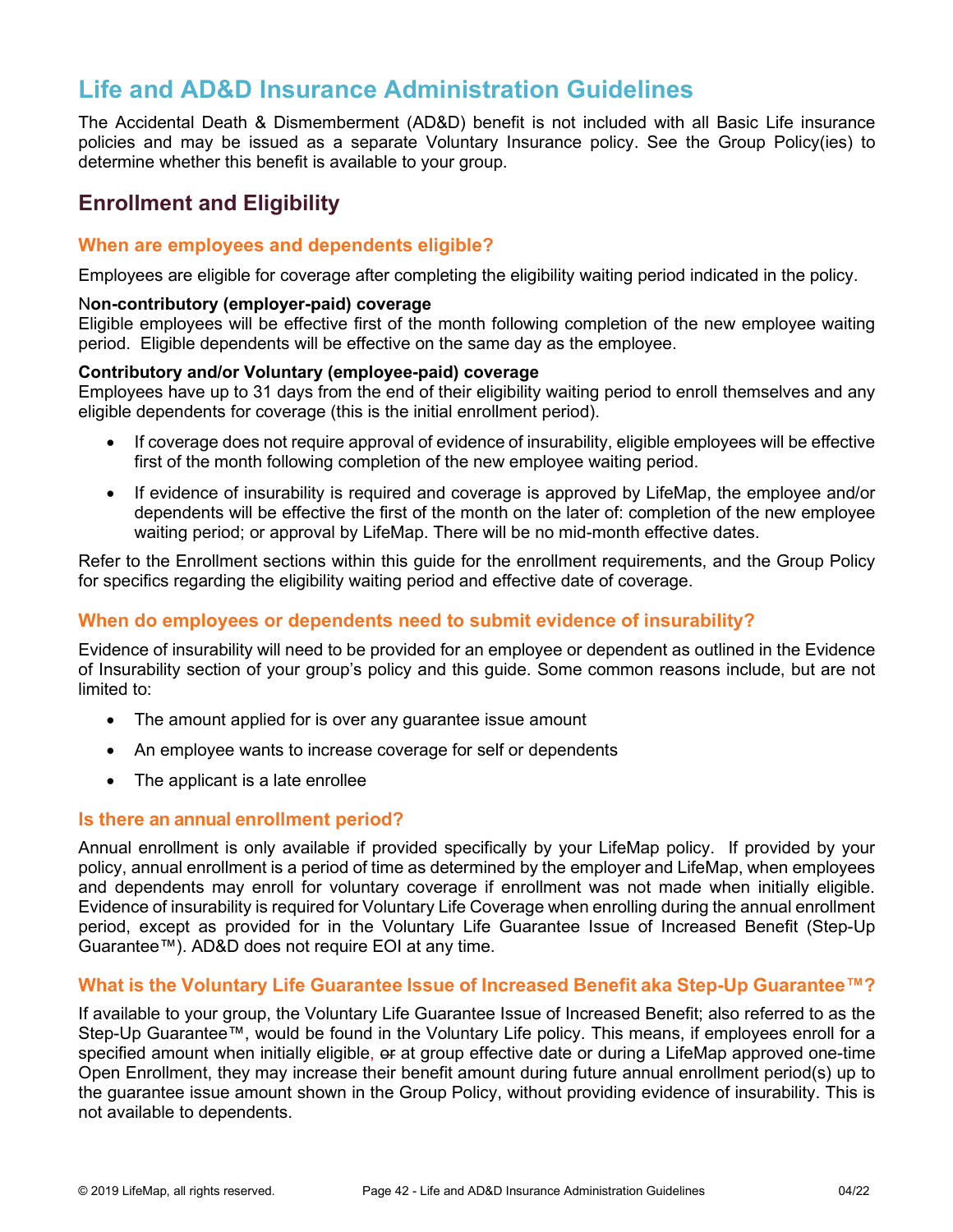# **Claim Submission**

Life Insurance and Accidental Dismemberment Claim forms can be found on LifeMapCo.com. For assistance in submitting Life and/or AD&D claims, you may contact a Claims Representative at 1(800) 286-1129.

# **What form is used and how is it completed for submission of a death claim?**

The **Life Insurance Claim Form** is downloadable for printing from the Forms tab on LifeMapCo.com. The form includes separate sections for the beneficiary, Employer and Policyholder, if applicable. To avoid a delay in the processing of a claim, all sections should be completed in full and signed.

- 1. The beneficiary/claimant is responsible for completing the **Beneficiary's Statement** section of the form.
- 2. The Employer or Group Administrator is responsible for completing the **Employer's and/or Administrator's Statement** section of the form.
- 3. If the Policyholder is not the employer (as is the case with Trust or Associations), then the Policyholder is responsible for completing the **Policyholder's Statement** section of the form. Policyholder means the entity named on the group master application which is part of the group master policy.

# **What documentation should be submitted for a death claim?**

- 1. **For Life Insurance:**
	- **Life Insurance Claim Form** fully completed by all parties
	- Certified original death certificate stating the cause and manner of death (the original certificate will be returned)
	- Current **Beneficiary Designation Form**
- 2. **For Accidental Death**, all documents indicated above; plus:
	- Coroner's report
	- Investigating agency's report or police records
	- Employer's Workers' Compensation report of claim, if applicable
	- Media report(s), if available
	- Toxicology report(s), if applicable

The claim form and all supporting documentation should be sent to LifeMap Claims. Refer to Claims and Appeals in the **Contact and Mailing Information** section at the beginning of this guide or the Claim Filing Instruction sheet for email, fax and mailing address.

# **What form is used and how is it completed for submission of a dismemberment claim?**

The **Accidental Dismemberment Claim Form** is downloadable for printing from the Forms tab on LifeMapCo.com. The form includes separate portions for the employee, Employer and Policyholder, if applicable. To avoid a delay in the processing of a claim, all sections should be completed in full and signed.

- 1. The employee/claimant (or their legal representative) is responsible for completing the **Employee's Statement** section of the form.
- 2. The Employer or Group Administrator is responsible for completing the **Employer or Administrator's Statement** section of the form.
- 3. If the Policyholder is not the employer (as is the case with Trust or Associations), then the Policyholder is responsible for completing the **Policyholder's Statement** section of the form. Policyholder means the person, individual firm, trust, or other organization named in the application for the group's policy and to whom the Group Policy has been issued.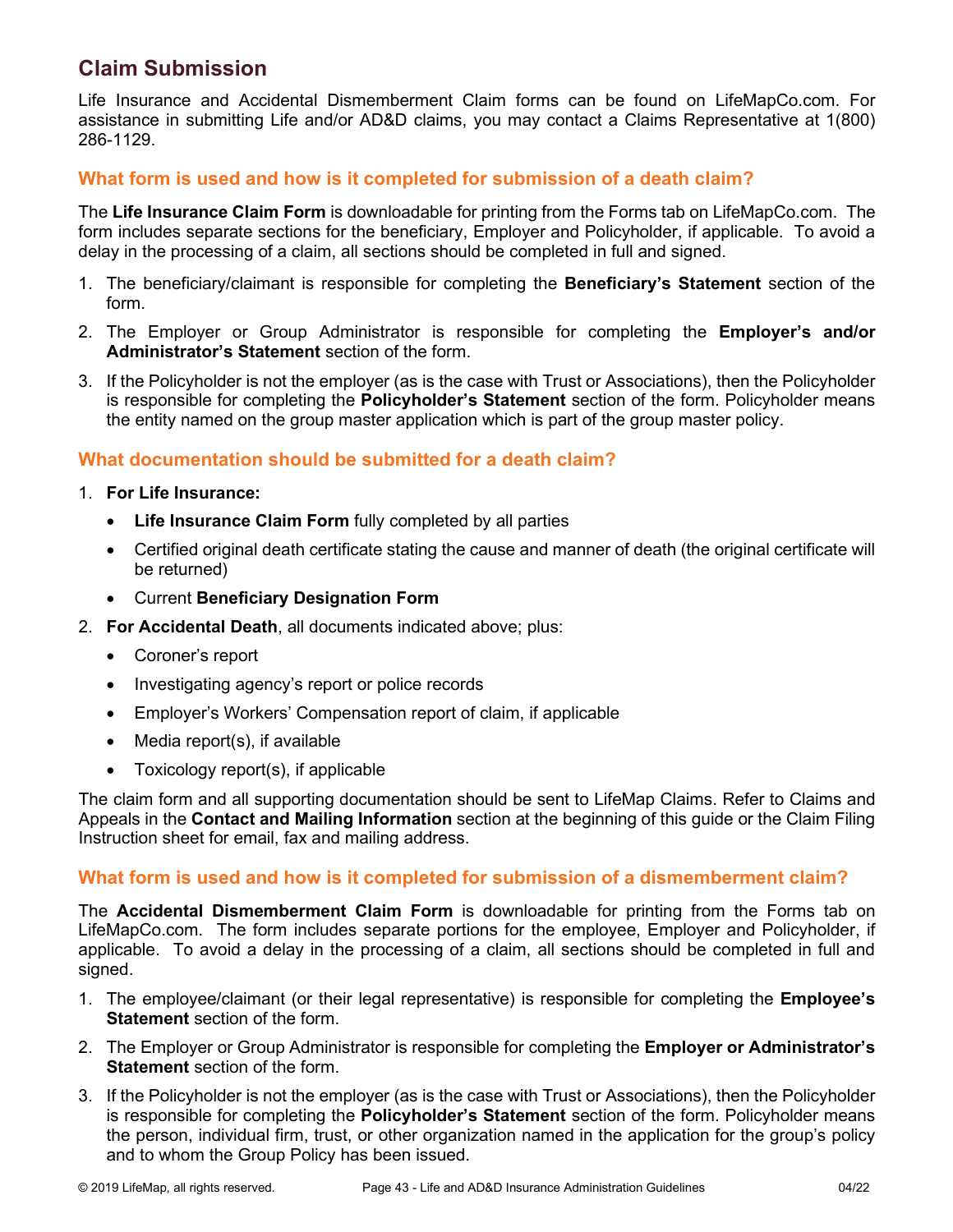# **What documentation should be submitted for a dismemberment claim?**

- **Accidental Dismemberment Claim Form**, fully completed by all parties
- Medical records pertaining to the loss
- Copy of Accident Report related to the loss

The claim form and all supporting documentation should be sent to LifeMap Claims. Refer to Claims and Appeals in the **Contact and Mailing Information** section at the beginning of this guide or the Claim Filing Instruction sheet for email, fax and mailing address.

# **Benefit Determination**

## **To whom are Life Insurance proceeds paid?**

Benefits paid due to the death of the employee are paid to their beneficiary(ies). Benefits paid due to the death of a spouse or dependent child(ren) are paid to the employee.

#### **To whom are Accidental Dismemberment insurance proceeds paid?**

Benefits paid for an employee's covered dismemberment are paid to the employee. Refer to the Group Policy for additional benefits provided due to a covered loss under the Accidental Death and Dismemberment provision.

#### **How can a denied claim be appealed?**

**For Life claims** - The claimant (or legal representative) has 60 days after receiving a life claim denial to appeal the decision. The appeal must be submitted in writing and must provide specific information outlining why the claimant disagrees with LifeMap's decision, along with any additional documentation that was not previously submitted. Additional information to support the appeal may include medical records, test results, or payroll records.

If the denial was due to a waiting period or effective date issue, proof is required to support the employee's eligibility. Appropriate proof may include an enrollment form or copies of payroll deductions.

The written appeal and all supporting documentation should be sent to LifeMap Claims. Refer to Claims and Appeals in the **Contact and Mailing Information** section at the beginning of this guide.

LifeMap will provide a written response within 60 days from receipt of the appeal to advise the claimant if additional information is needed or if a decision has been reached. If additional time is requiredthe claimant will receive a letter outlining the reason for the delay. The appeal determination will not take longer than 120 days provided all documentation is received in a timely manner.

**For Dismemberment claims** - The claimant (or legal representative) has 180 days after receiving a denial to appeal. The appeal must be submitted in writing and must provide specific information outlining why the claimant disagrees with LifeMap's decision, along with any additional documentation that was not previously submitted. Additional information to support the appeal may include medical records, test results, or payroll records.

If the denial was due to a waiting period or effective date issue, proof is required to support the employee's eligibility. Appropriate proof may include an enrollment form or copies of payroll deductions.

The written appeal and all supporting documentation should be sent to LifeMap Claims. Refer to Claims and Appeals in the **Contact and Mailing Information** section at the beginning of this guide.

LifeMap will provide a written response within 45 days from receipt of the appeal to advise the claimant if additional information is needed or if a decision has been reached. If additional time is required the employee will receive a letter outlining the reason for the delay. The appeal determination will not take longer than 90days provided all documentation is received in a timely manner.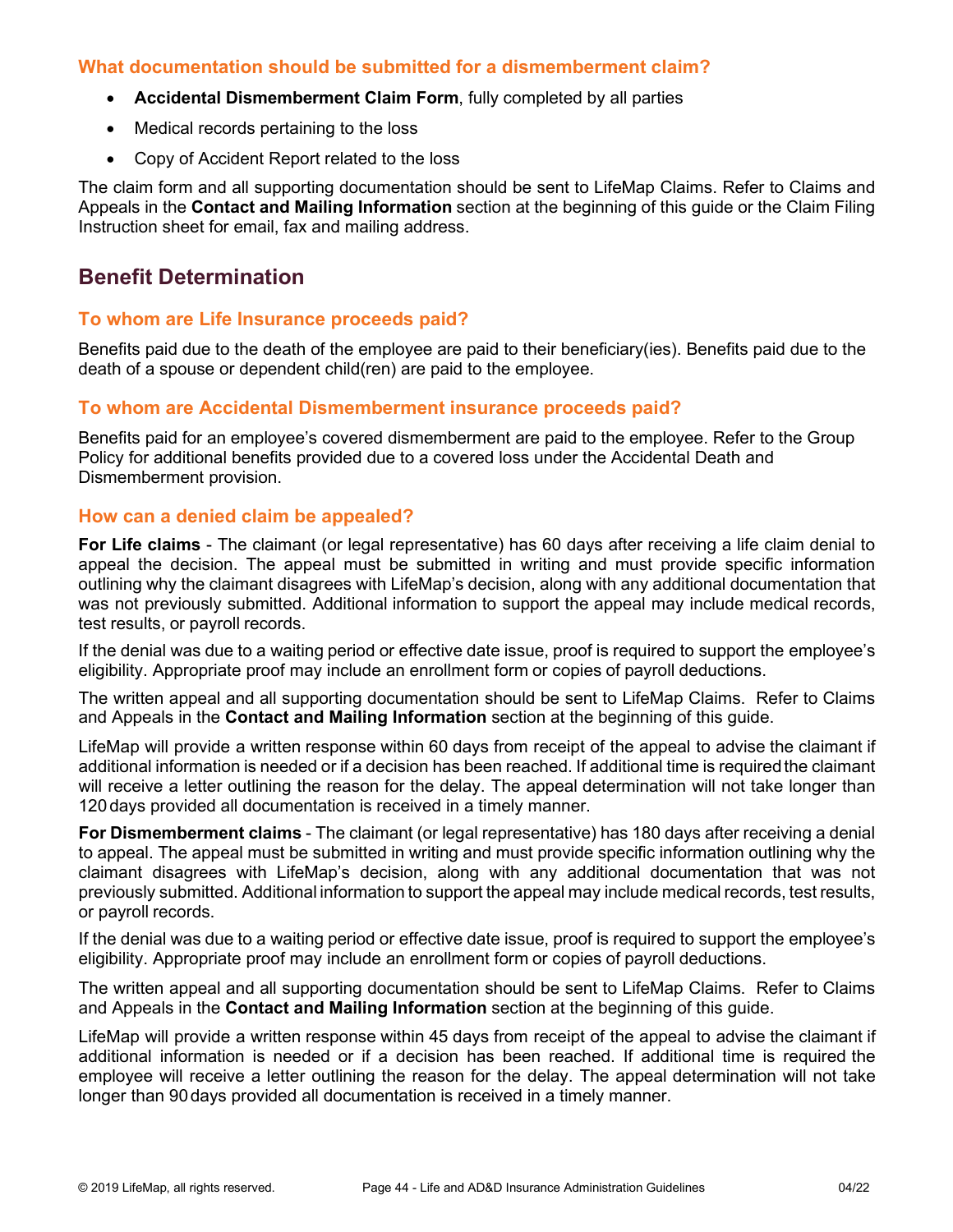# **Beneficiary Information**

# **Who is the employee's beneficiary?**

The beneficiary is named on the employee's **Beneficiary Designation Form**. The employee may have more than one primary beneficiary and more than one contingent beneficiary.

**NOTE:** LifeMap does not retain employee Beneficiary Designation Forms; these should be retained by the group.

### **What is the Beneficiary Designation Form?**

This form is the written instrument in which beneficiaries are named or changed. If the LifeMap Group Policy replaces insurance provided by an earlier Group Policy, a beneficiary designation under the earlier Group Policy may be accepted in place of the LifeMap **Beneficiary Designation Form**. The most current beneficiary form must be signed and dated and should be submitted with the claim. Incomplete forms are not valid.

# **What if the primary beneficiary is deceased?**

If the primary beneficiary is deceased and a second primary beneficiary was not designated, proceeds will be paid to the contingent beneficiary.

### **What if there is no beneficiary?**

If there is no surviving beneficiary, or a beneficiary has not been designated, proceeds will be paid according to the highest ranking surviving relative(s) per the Facility of Payment provision of the Group Policy. In order to determine Facility of Payment, the claimant must complete an Affidavit of Survivorship, which will be provided by LifeMap.

### **What if the beneficiary is a minor?**

In compliance with the Uniform Transfers to Minors Act (UTMA) there is a limited benefit amount that can be paid to a guardian of a minor as determined by each state. Upon receiving proof of guardianship, if the benefit amount is less than or equal to the UTMA limit for the minor's state of residency, LifeMap will pay the benefits to the guardian. The guardian must complete a UTMA affidavit, which will be provided by LifeMap.

Benefit amounts in excess of UTMA can only be released to the person who has obtained legal conservatorship over the estate of the minor. If LifeMap does not receive legal documentation for conservatorship at the time a life claim is approved for payment of the benefit, a Supplemental Contract will be issued to the minor. A Supplemental Contract is an agreement in which LifeMap holds the Life Insurance proceeds until one of the below occurs:

- 1. Proof of legal conservatorship over the estate of the minor is provided; or
- 2. The minor reaches the age of majority in the state in which they reside and requests payment of proceeds.

# **Does LifeMap provide any beneficiary services?**

LifeMap provides a Beneficiary Assistance Program to beneficiaries at time of claim approval. The beneficiary will receive a brochure outlining the benefits available.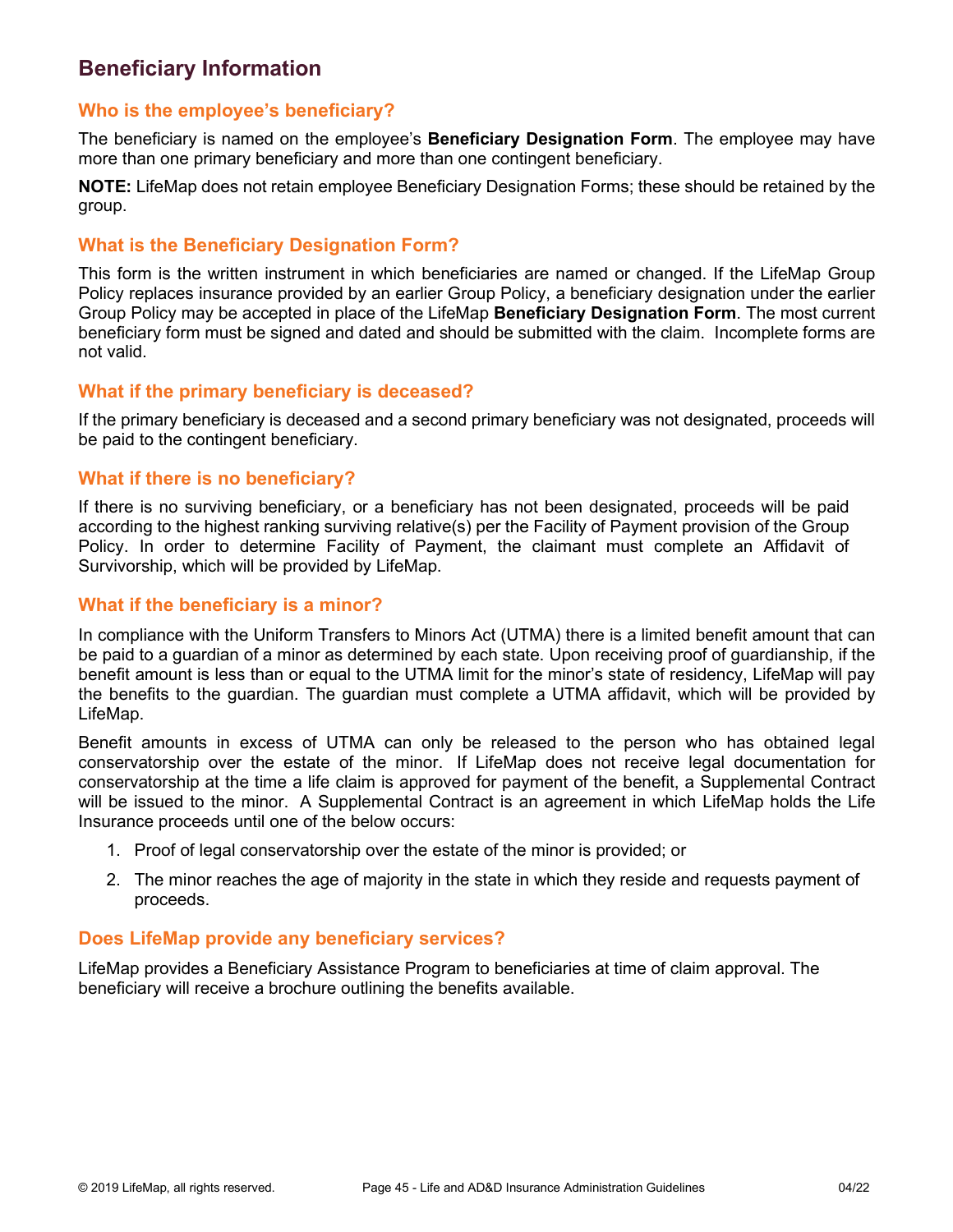# **Life Insurance Provisions**

# **Accelerated Benefit for Terminal Illness**

## **What is an Accelerated Benefit for Terminal Illness?**

This benefit is an amount of Life Insurance that may be paid in advance of the insured's death if they are terminally ill. Refer to the Accelerated Benefit for Terminal Illness section of your Life Insurance Policy for the full benefit provision.

**Note:** The Accelerated Benefit may be taxable. The claimant should consult a tax professional with any questions regarding the taxability of the Accelerated Benefit.

#### **Who qualifies to receive an Accelerated Benefit?**

- 1. All employees insured for Life Insurance who meet the definition of Terminally Ill or Terminal Illness in the Accelerated Benefit for Terminal Illness section of the Group Policy may apply for an Accelerated Benefit.
- 2. If a spouse is covered under the group's Voluntary Life Insurance, and meets the above requirements, the spouse may apply for an Accelerated Benefit under the Voluntary Life Insurance Group Policy.

#### **How does an insured individual apply to receive an Accelerated Benefit?**

- 1. The Group Administrator or insured can contact LifeMap Claims at 1(800) 286-1129 and request a **Statement for Accelerated Benefit Claim Form.** (This form is not available on our website). The form includes the Claim Filing Instructions.
- 2. The Employer or Group Administrator is responsible for completing and signing the **Employer's or Administrator's Statement** section of the form. If the Policyholder is not the Employer (as is the case with Trust or Associations), then the Policyholder is responsible for completing the **Policyholder's Statement** section of the form. Policyholder means the entity named on the group master application which is part of the group master policy.
- 3. Upon receipt of the completed **Employer's or Administrator's Statement** and/or **Policyholder's Statement**, LifeMap Claims Department mails a **Statement for Accelerated Benefit Claim Form** to the insured individual (or legal representative) to complete.
- 4. The insured individual (or legal representative) may apply for the benefit by submitting satisfactory proof of terminal illness, and a completed **Statement for Accelerated Benefit Claim Form**. The insured individual (or legal representative) is responsible for completing and signing the **Employee's Statement** and **Authorization to Obtain and Release Information** sections of the form.
- 5. The insured's attending physician must complete and sign the **Attending Physician's Statement**  section of the form.
- 6. The claim form and all supporting documentation should be sent to LifeMap Claims. Refer to Claims and Appeals in the Contact and Mailing Information section at the beginning of this guide or the Claims Filing Instruction sheet for email, fax and mailing address. To avoid a delay in processing, all sections should be completed in full and signed.

#### **To whom is the Accelerated Benefit paid?**

If approved, the Accelerated Benefit will be paid in one lump sum to the insured. Only one Accelerated Benefit may be paid during the insured's lifetime under the Group Policy.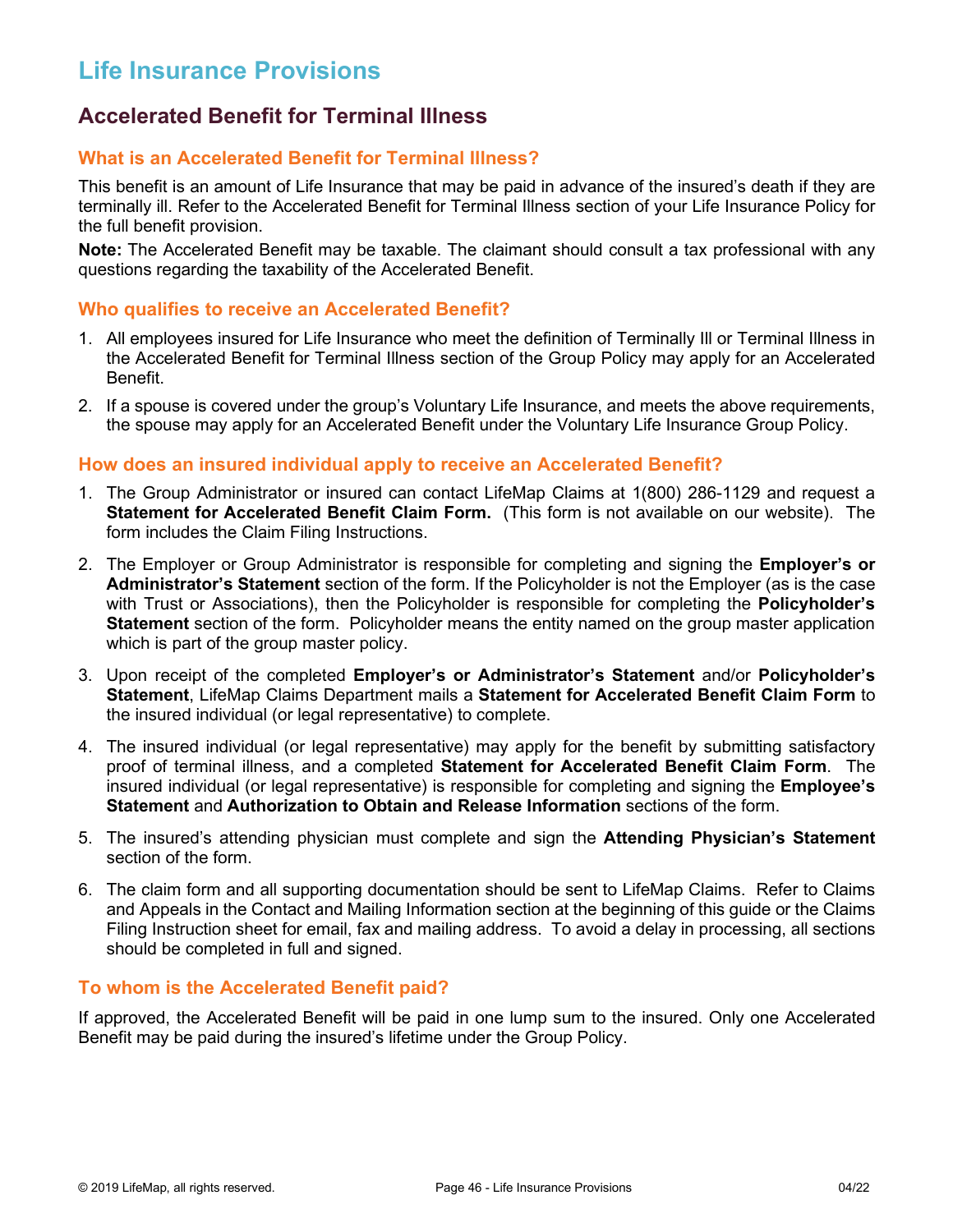## **What affect does an Accelerated Benefit payment have on the remaining Life Insurance benefit amount?**

The amount of Life Insurance remaining after payment of the Accelerated Benefit, is the amount in force prior to the payment of the Accelerated Benefit less the administration costs outlined in the policy (if any), and less the Accelerated Benefit amount paid to the insured. LifeMap will waive premium on the remaining amount of Life Insurance after payment of the Accelerated Benefit.

# **Extension of Life Insurance During Total Disability (Waiver of Premium)**

# **What is Extension of Life Insurance During Total Disability?**

This benefit allows waiver of Life Insurance premium when the insured individual becomes totally disabled per the terms of your Group's Policy, also known as waiver of premium. Refer to the Extension of Life Insurance During Total Disability section of your Life Insurance Policy(ies) for the full benefit provision.

# **Who qualifies for Extension of Life Insurance During Total Disability?**

- 1. All employees insured for Life Insurance who meet the definition of total disability in the Extension of Life Insurance During Total Disability section of the Group Policy may apply for waiver of premium. If the employee is approved for waiver of premium under the Basic Life Insurance Group Policy, then premium for the employee's insured dependent children may also be waived. If approved, waiver of premium applies to the employee's basic and voluntary Life Insurance.
- 2. If a spouse is covered under the group's Voluntary Life Insurance, and meets the definition of total disability, they may apply for waiver of premium under the Voluntary Life Insurance Group Policy. In California the only insured individual eligible for this benefit is the employee.
- 3. The following requirements are LifeMap standards, however please refer to the Group Policy for specific requirements. The disabled individual must:
	- Become totally disabled while insured under the Group Policy.
	- Be totally disabled for at least 6 consecutive months.
	- Be under age 60 when the total disability begins.
	- Provide written proof to LifeMap of the continuous total disability within 12 months after the date the total disability began.
	- Continue to provide written proof of total disability as required by LifeMap.

### **How does an insured individual apply for Extension of Life Insurance During Total Disability?**

The **Extended Life Insurance Claim Form** is downloadable for printing from the Forms tab on LifeMapCo.com. The form includes the Claim Filing Instructions.

- 1. Insured employees or spouses who wish to apply for extended Life Insurance must complete the **Extended Life Insurance Claim Form**. The insured employee or spouse is responsible for completing and signing the **Employee's Statement** and **Authorization to Obtain and Release Information** sections of the form.
- 2. The insured's attending physician must complete and sign the **Attending Physician's Statement** section of the form.
- 3. The Employer or Group Administrator is responsible for completing and signing the **Employer's or Administrator's Statement** section of the form.
- 4. The form can be emailed to [Claims@disabilityrms.com,](mailto:Claims@disabilityrms.com) faxed or mailed to the address on the form. To avoid a delay in processing, all sections should be completed in full and signed.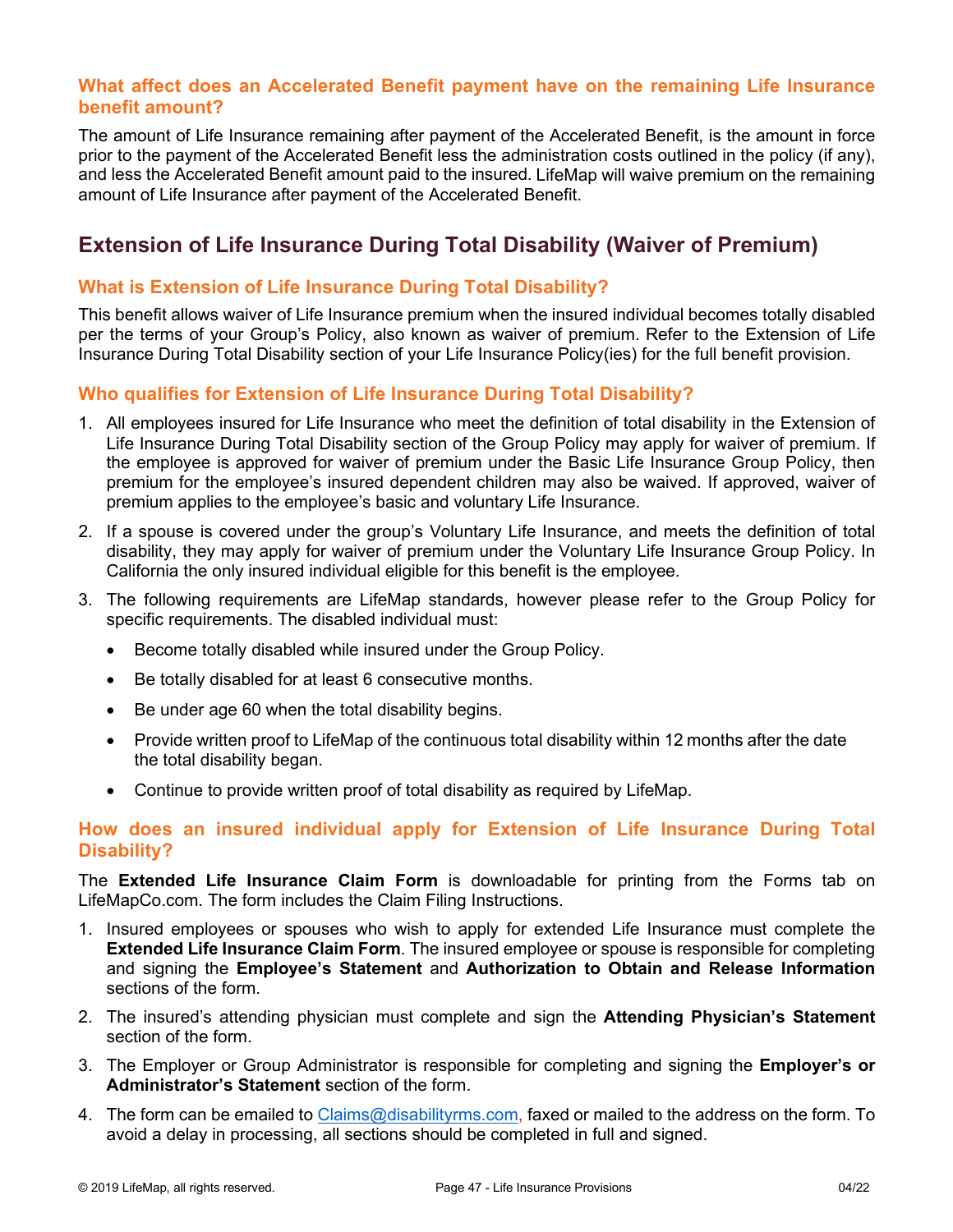## **What are the Group Administrators responsibilities during an employee's or spouse's disability?**

LifeMap policies standardly provide a 6-month waiting period, please see the policy for the specific waiting period. The Employer should continue to pay premium during the 6-month waiting period. If the claim is approved, Life Insurance will continue without further payment of premium, subject to all requirements and limitations of the provision and LifeMap will refund premium that was paid after the date the insured individual became totally disabled.

# **What if the employee submitted a Long Term Disability (LTD) claim through LifeMap?**

If the employee is covered under a LifeMap Long Term Disability Insurance Group Policy and has filed a claim for LTD benefits, it is not necessary to complete the **Statement for Extended Life Insurance** form in order to apply for this benefit. The LTD claim documentation will be reviewed to determine if the disability meets the requirements of the Life waiver of premium provision, and the employee will be notified of the determination.

### **Do insured individuals need to apply for Conversion?**

Individuals who are completing the 6-month waiting period are not required to request conversion to an individual life policy. Conversion should be requested if the insured is not totally disabled or if the claim for extended Life Insurance is denied.

### **What happens if an insured individual applies for both Conversion and Extension of Life Insurance During Total Disability?**

If a request for Conversion is received by HRMP, they will send a request to LifeMap to confirm if the insured individual currently has a waiver of premium request under review or is already on waiver of premium.

- If the insured individual does not have a waiver of premium request under review or has been denied waiver of premium, the conversion request will be reviewed and/or accepted by HRMP.
- If the insured individual has a waiver of premium request under review, the conversion request will be reviewed and/or accepted by HRMP.
- If the conversion request is accepted by HRMP and the waiver of premium request is later approved, the insured individual must notify HRMP and surrender the conversion policy without a claim. Upon notification to HRMP by the insured individual, the conversion policy will be terminated, and all premiums will be refunded.
- If the insured individual is currently on waiver of premium, HRMP will deny the conversion request.

# **What if the insured individual dies prior to the date proof of total disability is furnished?**

If it is determined that the insured individual was totally disabled from the last day worked to the date of death, LifeMap will pay the benefit amount that would otherwise have been continued, provided:

- Total disability began while the insured individual was insured under the Group Policy; and
- The death occurred within 1 year after the date the total disability began; and
- We are given proof of the insured individual's continuous total disability within 1 year after the date of death; and
- We are given proof of the insured individual's death.

LifeMap will refund premium that was paid after the date the insured individual became totally disabled.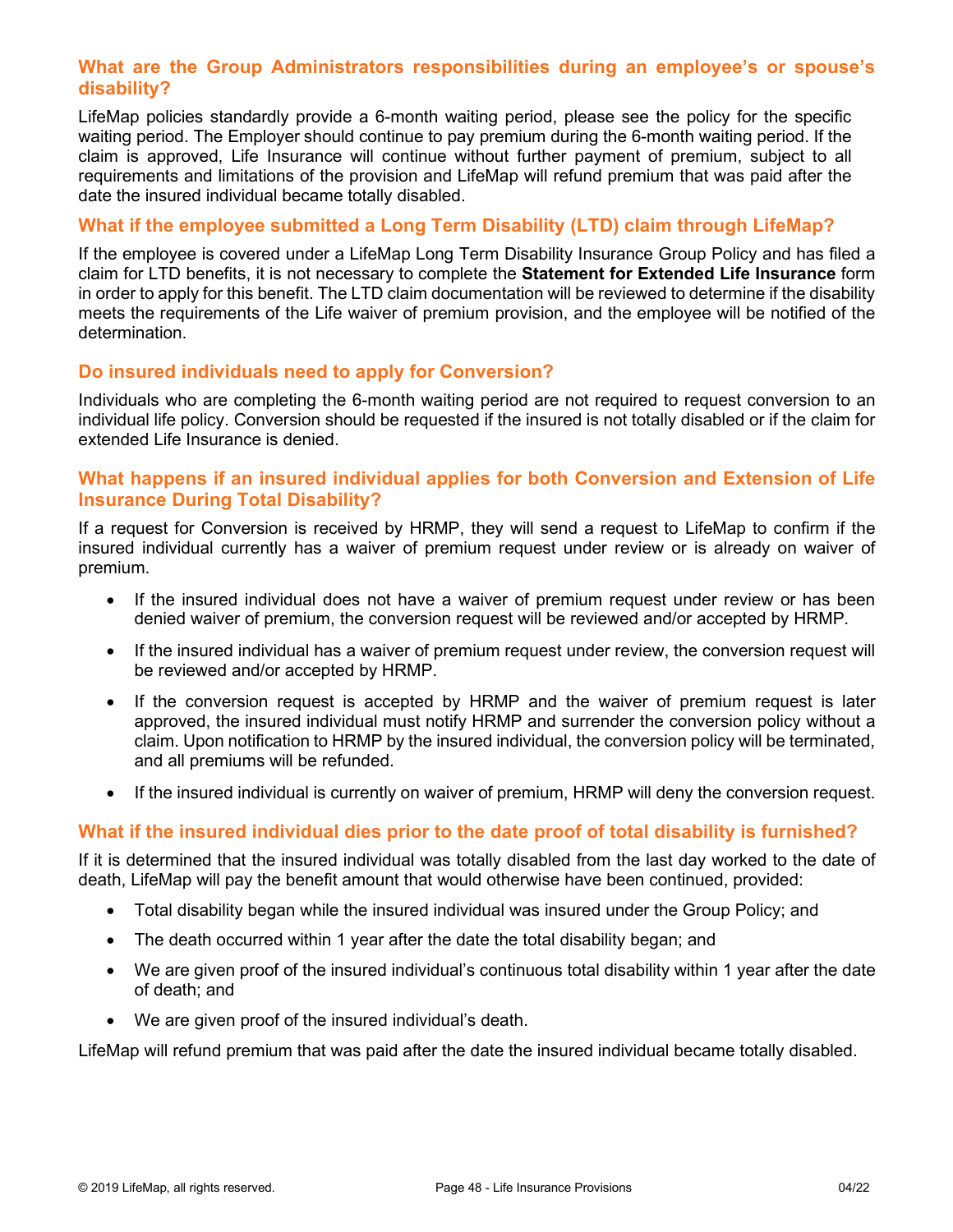# **Premium Adjustments**

## **How are premiums adjusted upon approval of the Accelerated Benefit for Terminal Illness or Extension of Life Insurance?**

- 1**. List Billed Groups** LifeMap's Enrollment Department will make the necessary adjustments to the monthly billing statement. Any adjustments reflecting future premium waiver for the Accelerated Benefit will be shown after benefit is paid. Any adjustments for an approved Extended Life claim will reflect future premium waiver and/or refunds of Basic and/or Voluntary Life premium previously paid, back to the date of disability.
- 2**. Summary Billed Groups** the Group Administrator should make the necessary adjustments to the Summary Bill and remitted premium. Any adjustments should reflect the premium waiver for the Accelerated Benefit based on benefit paid date. Any adjustments for an approved Extended Life claim should reflect future premium waiver and/or credits for Basic and/or Voluntary Life premium previously paid, back to the date of disability as indicated on the approval letter.

**Note:** The Accidental Death and Dismemberment (AD&D) premium is not eligible for waiver and will terminate on the first of the month following three months from the date of disability.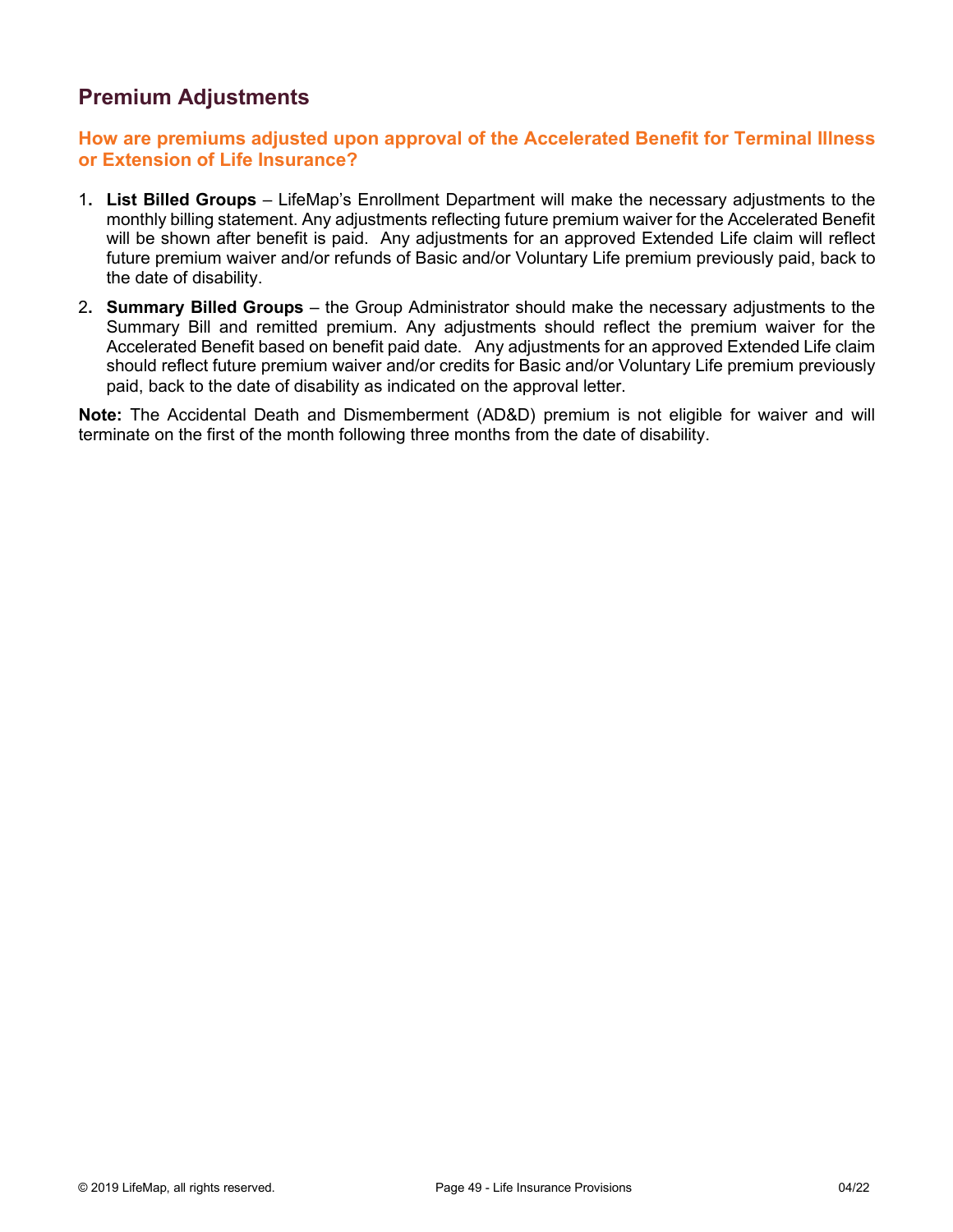# **Portability**

Portability is not included with all Life insurance policies. Refer to your Group Life Insurance Policy(ies) to see if this provision is available.

### **What is Portability?**

- It allows an insured to continue their Life Insurance under the Group Policy provided by LifeMap if coverage would otherwise end (except when the Group Policy terminates)
- It is term Life Insurance (there is no cash value)
- It does not include Extension of Life Insurance During Total Disability or Accelerated Benefit for Terminal Illness
- It is not provided to insured individuals who have converted their Life Insurance to an individual policy

**NOTE**: if the LifeMap Group Policy terminates, then any LifeMap ported policies also terminate on that same date.

# **Who is eligible to apply for Portability?**

Insured employees who meet the portability eligibility requirements of the Group Policy are eligible to port coverage for themselves and their enrolled dependents if it will otherwise end under the Group Policy. Portability also allows spouses to port coverage for themselves and dependent children without the continuation of employee coverage, if the spouse is widowed, divorced, legally separated from the employee, or a domestic partnership is terminated. Please see your policy for specifics about eligibility.

### **How does an insured individual request Portability?**

The Group Administrator initiates the process for the individual by contacting LifeMap for the **Request for Portability of Life Insurance** form. The Employer or Group Administrator must complete the section titled To be Completed by Employer prior to providing the application to the employee.

The insured completes all remaining sections of the form, including the calculation of the quarterly, semiannual, or annual premium and applicable charges. Upon completion, the individual mails the form and initial premium payment to the LifeMap address that appears on the form. The completed form and premium payment are due within 31 days from the date the insured's coverage terminates under the Group Policy. The premium rates are included in the Portability form.

An insured may also contact LifeMap directly and request the **Request for Portability of Life Insurance**  form. The insured will be responsible for having the Employer or Group Administrator complete the Employer section.

#### **What benefit amount are insured individuals eligible to port?**

All or a portion of the Life Insurance benefit amount in effect on the day coverage would otherwise end may be eligible to port. The ported amount cannot exceed the maximum coverage amount as defined in the portability section of the Group Policy for combined ported Basic and Voluntary Life Insurance.

# **How is Portability billed?**

The Portability rates match the Group Life and/or Voluntary Life Insurance Policy premium rates and will change when the Group Policy rates change. Age-rated premiums will increase with the insured individual's age based on the policy's age/premium bracket during the period of coverage. Upon approval of Portability, LifeMap will bill the insured person directly based on the payment mode selected on their Portability application.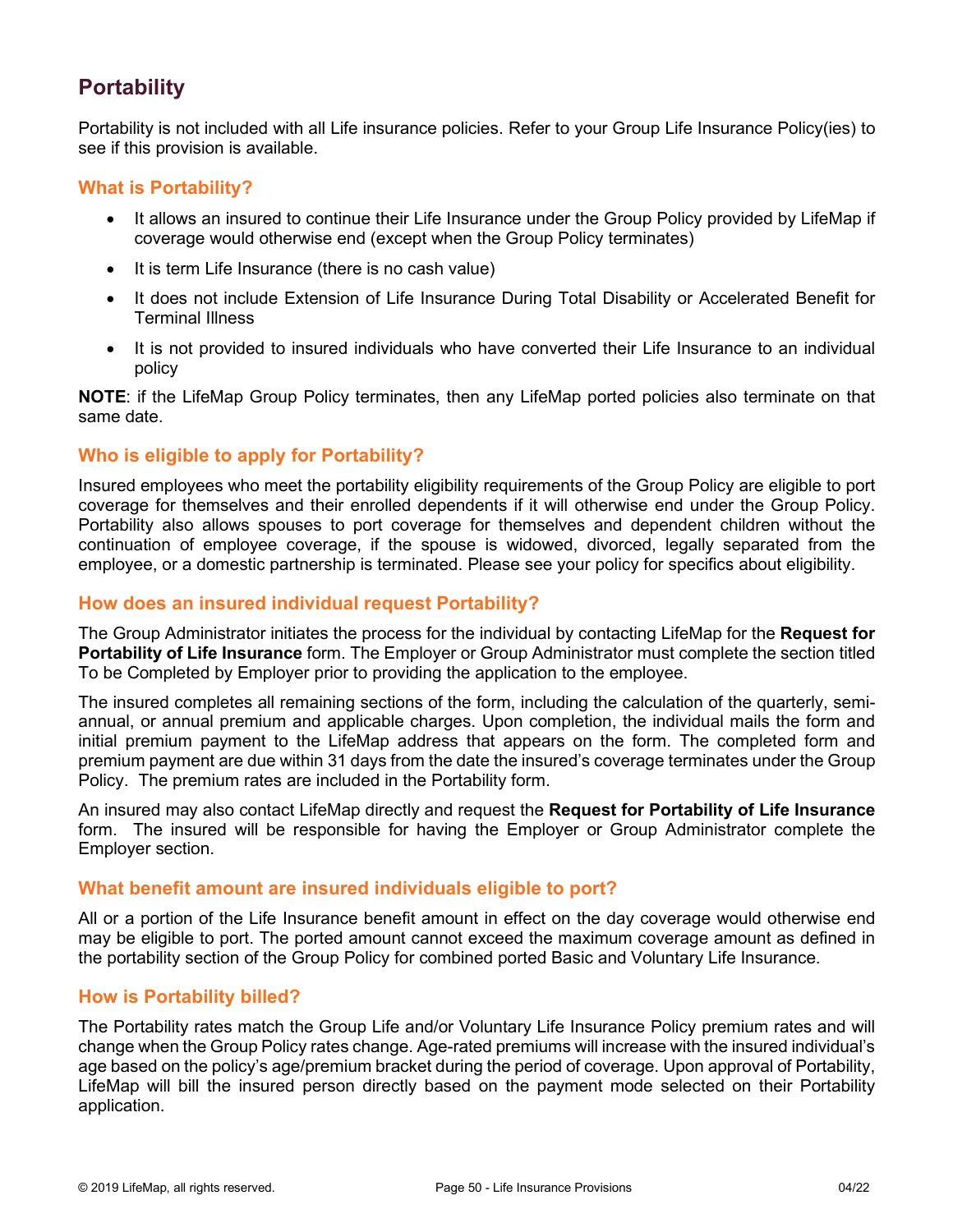# **Conversion**

# **What is Conversion?**

Conversion provides continued Life Insurance under an Individual Whole Life Insurance policy (that builds cash value) and is issued by Gerber Life Insurance Company, administered by Health Reinsurance Management Partnership (HRMP).

• It does not require approval of evidence of insurability

### **Who is eligible to apply for a Conversion policy?**

Employees and dependents enrolled for Basic Life and/or Voluntary Life Insurance are eligible to convert their coverage, provided they submit their application and initial premium within 31 days from the date coverage ends under the group life policy(ies). All or part of the Life Insurance benefit may be converted due to:

- The employee's termination of employment
- Termination of membership in an eligible class
- Ceasing to be eligible according to the eligibility provisions of the Group Policy
- **Retirement**
- Termination or reduction of the benefit amount due to reaching a specified age as shown in the Group Policy

### **How does an insured individual request Conversion?**

An insured individual who wants to apply for a conversion policy must complete a HRMP **Individual Life Conversion request for Information Form (RFI)** and submit it directly to HRMP. The form is available on our website at [www.LifeMapCo.com/](http://www.lifemapco.com/)convert. Once HRMP receives the form, they will send the individual a Conversion Application with premium rates. The completed Conversion Application and initial premium payment must be received by HRMP within 31 days of the date the insured individual's coverage ends.

#### **What are the Group Administrator's responsibilities for Conversion?**

- Advise employee's that are losing coverage or have dependents that are losing coverage due to any reason, of the Conversion provision.
- Assist the insured individual with obtaining a HRMP **Individual Life Conversion Request for Information Form (RFI)** and fully completing the Employer section of the form.
- Inform employees who become **totally disabled** prior to age 60 that they should not request Conversion and keep all such employees insured under the Group Policy during the qualifying period for Extension of Life Insurance During Total Disability. Refer to the **Extension of Life Insurance During Total Disability** section for assisting the employee in filing for the extension benefit.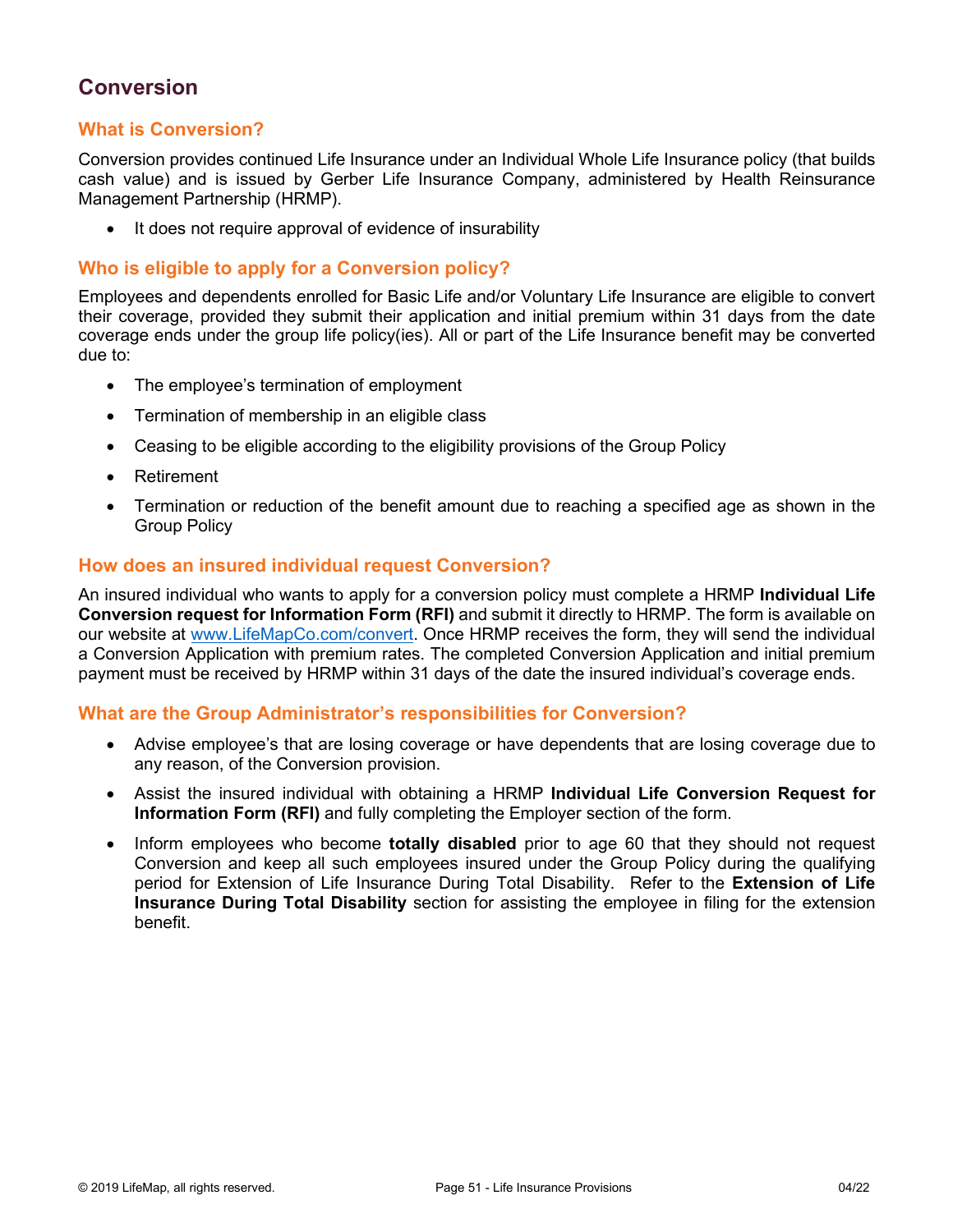# **What happens if an insured individual applies for both Conversion and Extension of Life Insurance During Total Disability?**

If a request for Conversion is received by HRMP, they will send a request to LifeMap to confirm if the insured individual currently has a waiver of premium request under review or is already on waiver of premium.

- If the insured individual does not have a waiver of premium request under review or has been denied waiver of premium, the conversion request will be reviewed and/or accepted by HRMP.
- If the insured individual has a waiver of premium request under review, the conversion request will be reviewed and/or accepted by HRMP.
- If the conversion request is accepted by HRMP and the waiver of premium request is later approved, the insured individual must notify HRMP and surrender the conversion policy without a claim. Upon notification to HRMP by the insured individual, the conversion policy will be terminated, and all premiums will be refunded.
- If the insured individual is currently on waiver of premium, HRMP will deny the conversion request.

### **What benefit amount are insured individuals eligible to convert when the Group Policy is actively in force?**

The insured individual can convert all or a portion of their Life Insurance benefit amount in effect under the group's policy prior to the date coverage ends. However, the face amount of the conversion policy must be at least \$1,000.

### **What are the limitations and benefit amounts for insured individuals when the Group Policy terminates?**

When the Group Policy is terminated, or amended to reduce or terminate coverage, the employee and dependents are limited to the following:

- The insured individual must be covered under the Group Policy for at least five years prior to the date of termination.
- The amount available to convert is limited to the lesser of: \$10,000; or the amount which ended, less any other group Life Insurance through the same Employer for which the insured becomes eligible during the 31-day conversion period.

#### **What happens if the insured individual dies during the 31-day conversion period?**

A death benefit equal to the amount of Life Insurance which could have been converted is payable under the Group Policy, provided the insured:

- Was entitled to purchase a conversion policy, and
- Dies within the 31-day conversion period.

The death benefit will be paid even if the insured individual did not apply for the conversion policy. If the first premium was paid for the conversion policy, the premium will be refunded and the conversion policy will be void.

#### **How is Conversion billed?**

Conversion rates are age-rated. The initial rate is fixed at the age when the conversion policy is issued and will not change due to an increase in age. Upon approval of Conversion, Gerber Life, the whole Life Insurance carrier, will bill the insured individual directly based on the payment mode selected on the Conversion application.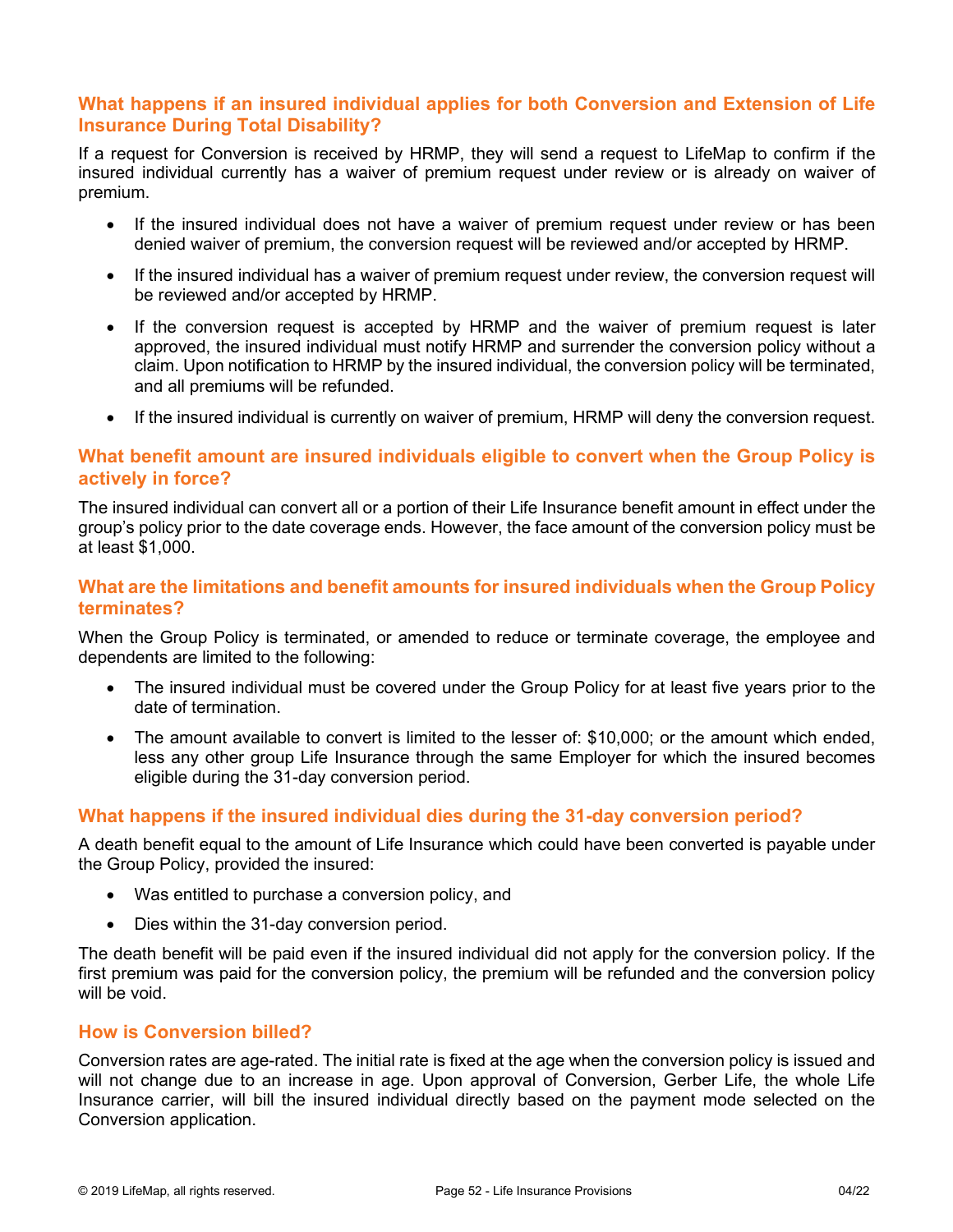# **Repatriation Benefit**

The Life Insurance Group Policy may also provide a Repatriation Benefit to assist a beneficiary with the expense incurred for preparation and transportation of an insured individual's body for burial or cremation. This benefit may be paid in addition to the insurance benefit, provided the insured individual's death meets the requirements outlined in the Repatriation Benefit section of the Group Policy.

# **Travel Assistance Program**

LifeMap has partnered with AXA Assistance USA, Inc. to provide a no-cost Travel Assistance Program.

#### **What is AXA Assistance USA, Inc. (AXA)?**

If your group has purchased Life Insurance through LifeMap, AXA provides help with travel and medical services to employee and their immediate family members when traveling 100 or more miles away from their home or outside of the country.

#### **How are employees enrolled?**

Once an employee is enrolled in a LifeMap Life Insurance coverage, the employee and their immediate family members are automatically eligible to use the Travel Assistance Program.

#### **What type of assistance is provided?**

- Pre-trip help includes assistance with an embassy, passport, currency exchange or even weather
- Travel assistance includes accessing a translator or legal referral abroad
- Medical services include doctor referrals, replacement medication, medical record transfers or critical care monitoring
- Repatriation includes assisting with safe travel home for medical reasons

#### **How can employees access the Travel Assistance Program?**

Employees can contact AXA by phone at 1 (800) 230-5170 within the United States or 1 (63) 766-7772 outside the United States. Services must be authorized and arranged by AXA designated personnel to be eligible for this program.

Travel Assistance services are not insurance and are subject to specific terms, conditions and limitations. All additional costs or out-of-pocket expenses are the responsibility of the employee or immediate family member.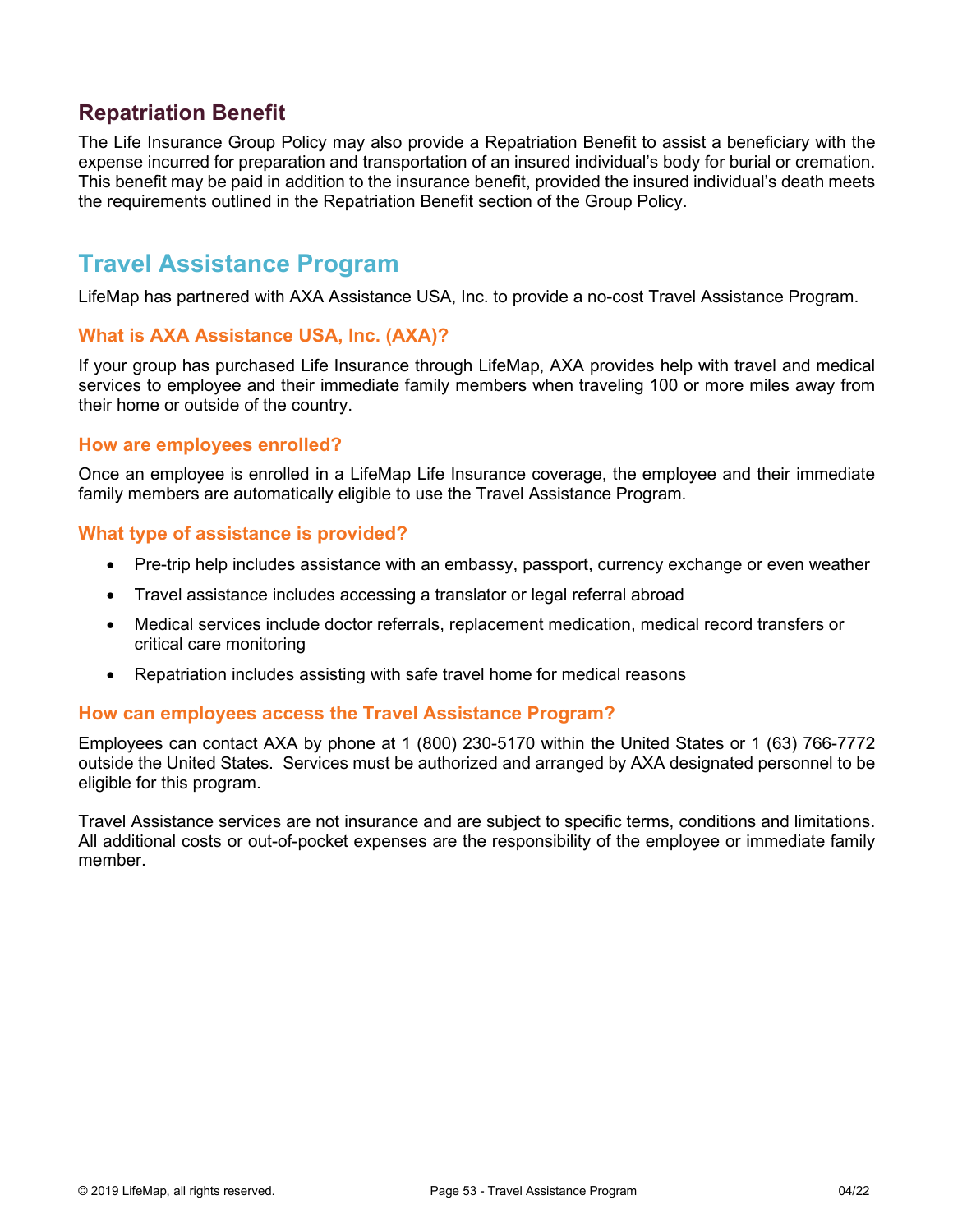# **Short Term Disability (STD) Insurance Administration Guidelines**

Refer to the Group Policy(ies) to determine if this coverage is available to your group.

# **Enrollment and Eligibility**

## **When are employees eligible?**

Employees are eligible for coverage after completing the eligibility waiting period indicated in the policy.

#### N**on-contributory (employer-paid) coverage**

Eligible employees will be effective first of the month following completion of the new employee waiting period.

#### **Contributory and/or Voluntary (employee-paid) coverage**

Employees have up to 31 days from the end of their eligibility waiting period to enroll for coverage (this is the initial enrollment period).

- If coverage does not require approval of evidence of insurability, eligible employees will be effective first of the month following completion of the new employee waiting period.
- If evidence of insurability is required and coverage is approved by LifeMap, the employee will be effective the first of the month on the later of: completion of the new employee waiting period; or approval by LifeMap. There will be no mid-month effective dates.

Refer to the Enrollment sections within this guide for the enrollment requirements, and the Group Policy for specifics regarding the eligibility waiting period and effective date of coverage.

### **When do employees need to submit evidence of insurability?**

Evidence of insurability will need to be provided for an employee as outlined in the Evidence of Insurability section of your group's policy and this guide. Some common reasons include, but are not limited to:

- The amount applied for is over any guarantee issue amount.
- The applicant is a late enrollee.
- Voluntary coverage is voluntarily cancelled then re-applied for at a later date.

# **Is there an annual enrollment period for Voluntary STD?**

Annual enrollment is only available if provided specifically by your LifeMap policy. If provided by your policy, annual enrollment is a period of time as determined by the Employer and LifeMap, when employees may enroll for coverage if enrollment was not made when initially eligible. Evidence of Insurability is required when enrolling during the annual enrollment period.

# **Are employees on salary continuation eligible for STD benefits?**

Yes. Employees receiving salary continuation may apply for STD benefits; however, the salary continuation may be considered a deductible source of income and the full STD benefit may not be payable. The employee may receive salary continuation during the elimination period.

# **What if an Employer changes disability carriers?**

The LifeMap STD Group Policy includes continuity of coverage upon transfer of insurance carriers to ensure employees insured under a prior Group Policy will not lose insurance due to a change in carriers. See the Group Policy to review the continuity of coverage provision.

Continuity of Coverage applies to:

- Actively at Work Requirement
- Pre-existing Condition Exclusion

If your LifeMap STD policy terminates, any approved claim while insured under a LifeMap policy with a date of disability prior to the termination date of the Group Policy will remain LifeMap's liability.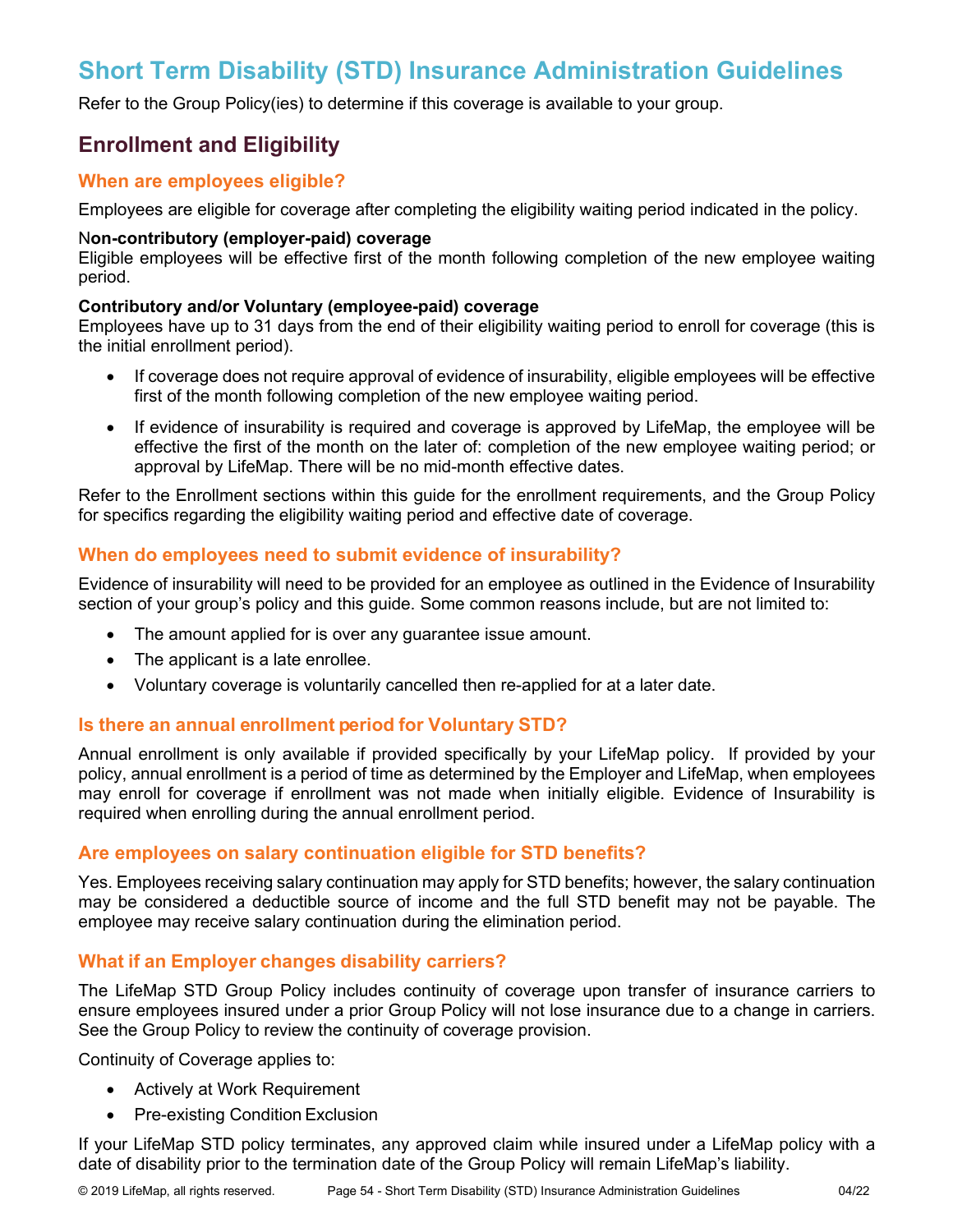# **Claim Submission**

The Short Term Disability Claim Form can be found on LifeMapCo.com. For assistance in submitting Short Term Disability (STD) claims, you may contact a Claims Representative at 1(800) 286-1129.

# **How is the STD claim form completed and submitted?**

The **Short Term Disability Claim Form** is downloadable for printing from the Forms tab on LifeMapCo.com. The form includes separate sections for the employee, attending physician and Employer. To avoid a delay in the processing of a claim, all sections should be completed in full and signed.

- 1. The employee must complete and sign the **Employee's Statement** and **Authorization to Obtain and Release Information** sections of the form.
- 2. The employee's attending physician must complete and sign the **Attending Physician's Statement** section of the form.
- 3. The Employer or Group Administrator is responsible for completing the **Employer's or Administrator's Statement** section of the form.
- 4. If the employee wishes to receive benefit payments through direct deposit, they must complete the **Claim Benefits – Direct Deposit Option** section of the form.

All pages of the claim form (original copy is not required) and any supporting documentation should be sent to LifeMap Claims. Refer to Claims and Appeals in the **Contact and Mailing Information** section at the beginning of this guide or the Claim Filing Instruction sheet for email, fax and mailing address.

# **Claim Determination**

# **What is an STD benefit waiting period?**

The benefit waiting period is the length of time the insured employee must be continuously disabled before a benefit is payable.

# **When will a decision be made regarding disability benefits?**

The Claims Department strives to make an initial decision within 10 business days upon receipt of the completed claim form. This initial decision will either:

- Approve benefits and upon completion of the benefit waiting period, issue a payment to the claimant; or
- Pend the claim for additional information; or
- Deny the claim if the claim is not eligible for payment.

Additional information may be needed from the attending physician, Employer, or claimant and could impact the analysis necessary to make the initial decision. Upon receipt of the additional requirements, the Claims Department will review the new information within 7 business days.

#### **Is there a pre-existing condition exclusion?**

The STD plan may include a pre-existing condition exclusion. If the Group Policy includes a pre-existing condition exclusion, then disabilities due to pre-existing conditions are not covered under the Group Policy for a specified period of time. Refer to your group's policy to see if a pre-existing condition exclusion applies to your STD benefits.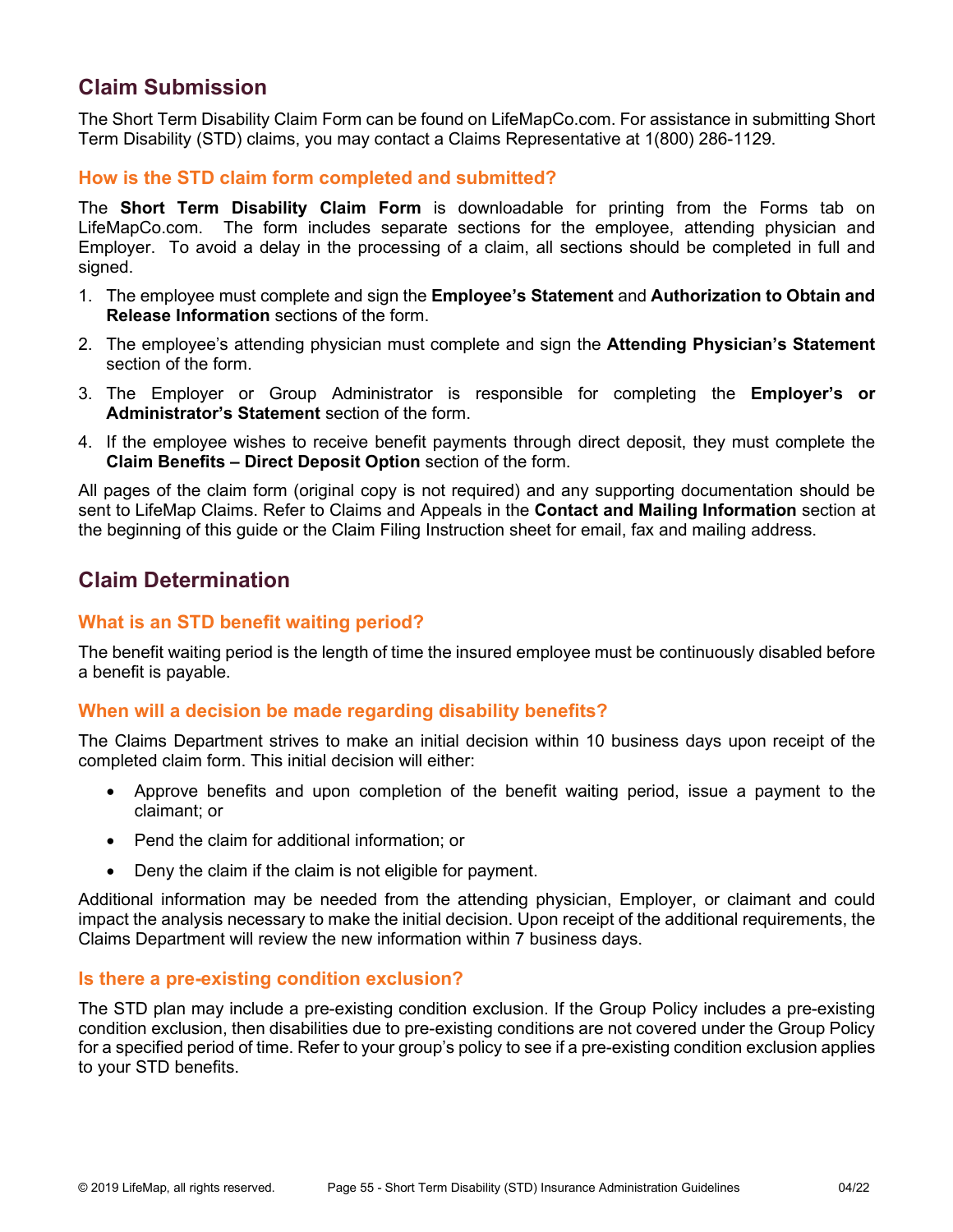## **What is a pre-existing condition?**

A pre-existing condition is a sickness or injury which causes a disability or contributes to a disability which is excluded from insurance, provided:

- The disability begins within a specific period of time (found in the Group Policy) following the employee's effective date of coverage; and
- The employee was diagnosed by or received treatment from a physician, had symptoms or had taken prescription medications within a specific period of time (found in the Group Policy) prior to the employee's effective date of coverage.

#### **How are work-related disabilities handled?**

The STD policy excludes work-related injuries and illness; therefore, a claim filed for any work-related condition will be denied, regardless of employer including self-employment. If LifeMap is asked to consider the claim, the employee will be asked to provide a copy of the Workers' Compensation denial.

#### **Are maternity claims eligible for STD benefits?**

The STD policy treats maternity the same as any other eligible sickness or disease. LifeMap considers the usual recovery from a vaginal delivery to be six weeks or a caesarian section to be eight weeks, but individual claim situations are taken into account. Refer to the Group Policy regarding any disability exclusions.

#### **Must employees file a new claim for a recurrent disability?**

- The claim of an employee who has attempted to return to full-time work for 14 consecutive days or less, and is unable to continue working, will be considered the same claim, provided it is for the same disabling condition as the first period of disability.
- An employee who has returned to work for more than 14 consecutive days must file a new claim.
- If the employee returns to work, even if for a period less than 14 days and becomes disabled with a new disabling condition, the employee must file a new claim.

# **Taxable Disability Income**

If premiums are 100% employer paid, the benefit is taxable.

If premiums are 100% paid by the employee and premiums are paid with post-tax dollars the benefit is not taxable. (example: gross-up plan)

If premiums are 100% paid by the employee and premiums are paid with pre-tax dollars, the benefit is taxable.

If both the Employer and employee pay part of the premium, the benefit is partially taxable based on the percentage of premium paid by the Employer.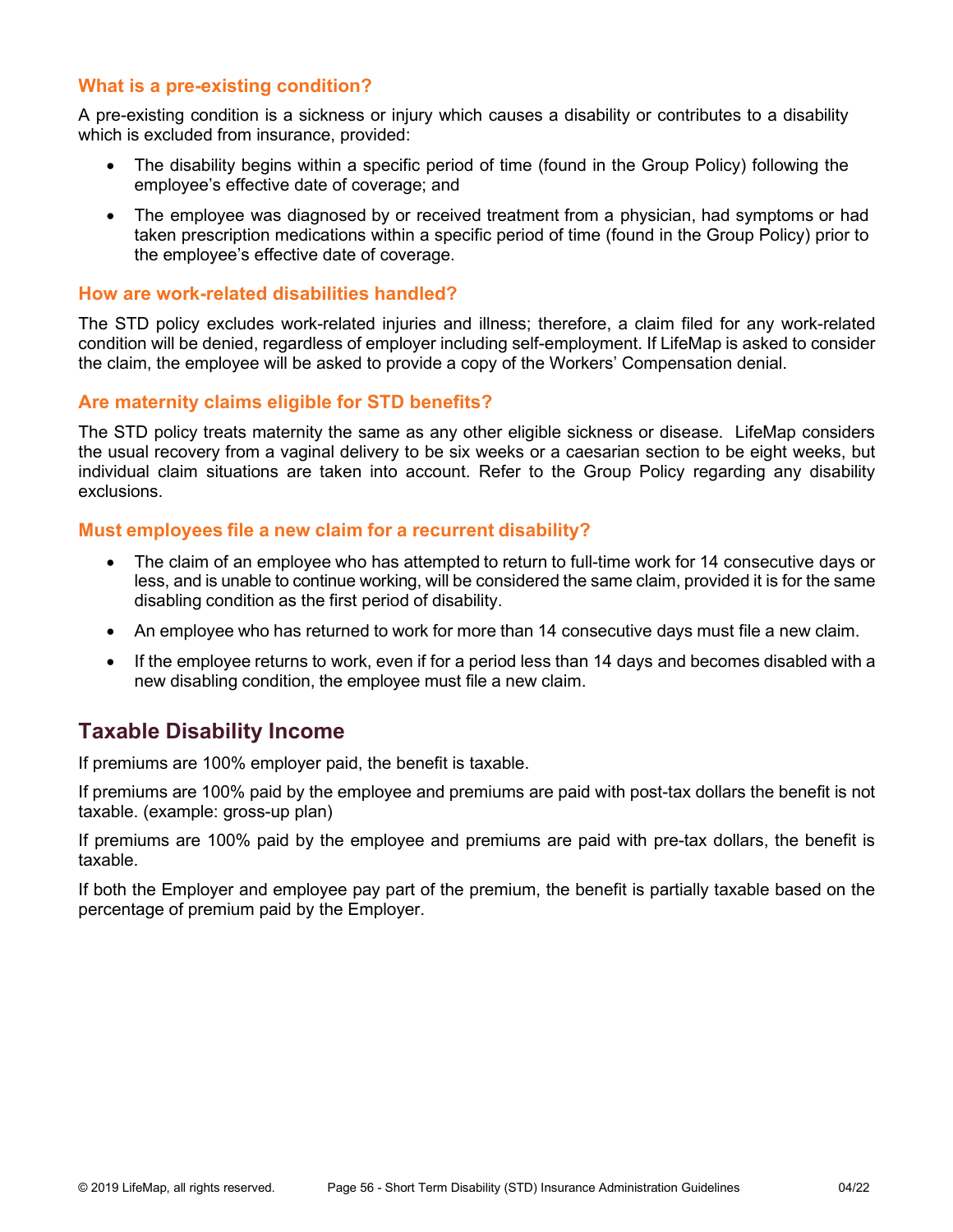# **Benefit Determination**

### **To whom are benefit checks paid?**

Benefit checks are sent directly to the employee. There is also a direct deposit option which can be chosen by the employee when completing the STD Claim form.

### **How does a change in salary impact STD benefits?**

- If the claim has a date of disability prior to the date of the increase in salary, the increase would not change the benefit.
- If the increase was effective prior to the date of disability and meets Group Policy requirements for reporting salary increase, the increase may be applied. The Group Administrator is responsible for submitting proof of the amount and date of the increase, and retroactive premiums based on the increased salary amount must be paid. Any retroactive benefits due would be paid to the employee.

### **Are partial disability benefits included?**

The LifeMap STD Policy may or may not include a partial disability benefit. Refer to the Group Policy to see if it includes partial disability benefits. If the Group Policy includes partial disability benefits and the disabled employee is working a reduced schedule, then a partial disability benefit may be payable. The partial disability benefit is calculated as total disability minus a percentage of the employee's part-time earnings. The partial disability benefit percentage, maximum weekly benefit, and definition of basic weekly earnings which apply to STD coverage are outlined in the Group Policy.

### **How are state disability plans taken into account?**

Most Employers in the states of California, Hawaii, New Jersey, New York, Puerto Rico, and Rhode Island are required to provide state-mandated disability income insurance for both full-time and part-time employees in those states. Employees who work in Washington are provided a state-mandated paid family and medical leave plan. The amount received through the state-mandated disability and medical leave plans are considered a deductible source of income and would be deducted from the claimant's benefit.

LifeMap is not an authorized insurance company to provide state mandated benefits.

#### **Will LifeMap accept court orders for garnishment of disability benefits?**

LifeMap will accept court orders for garnishments if a claimant is receiving a disability benefit. In order to do this, one of the following is required:

- A written request from the Employer with a copy of the court order for garnishment of disability benefits; or
- A copy of the court order if it is sent directly from the court or from any other entity.

The written request should be emailed to [Claims@LifeMapCo.com.](mailto:Claims@LifeMapCo.com)

#### **What do I need to do if the employee returns to work early?**

If the employee returns to work before the end of the approved benefit period, you will need to notify LifeMap, by sending an email to [Claims@LifeMapCo.com.](mailto:Claims@LifeMapCo.com) which includes the following information:

- Date the employee returned to work and whether it is full time, part time or with restrictions; and
- A doctor's release form, if available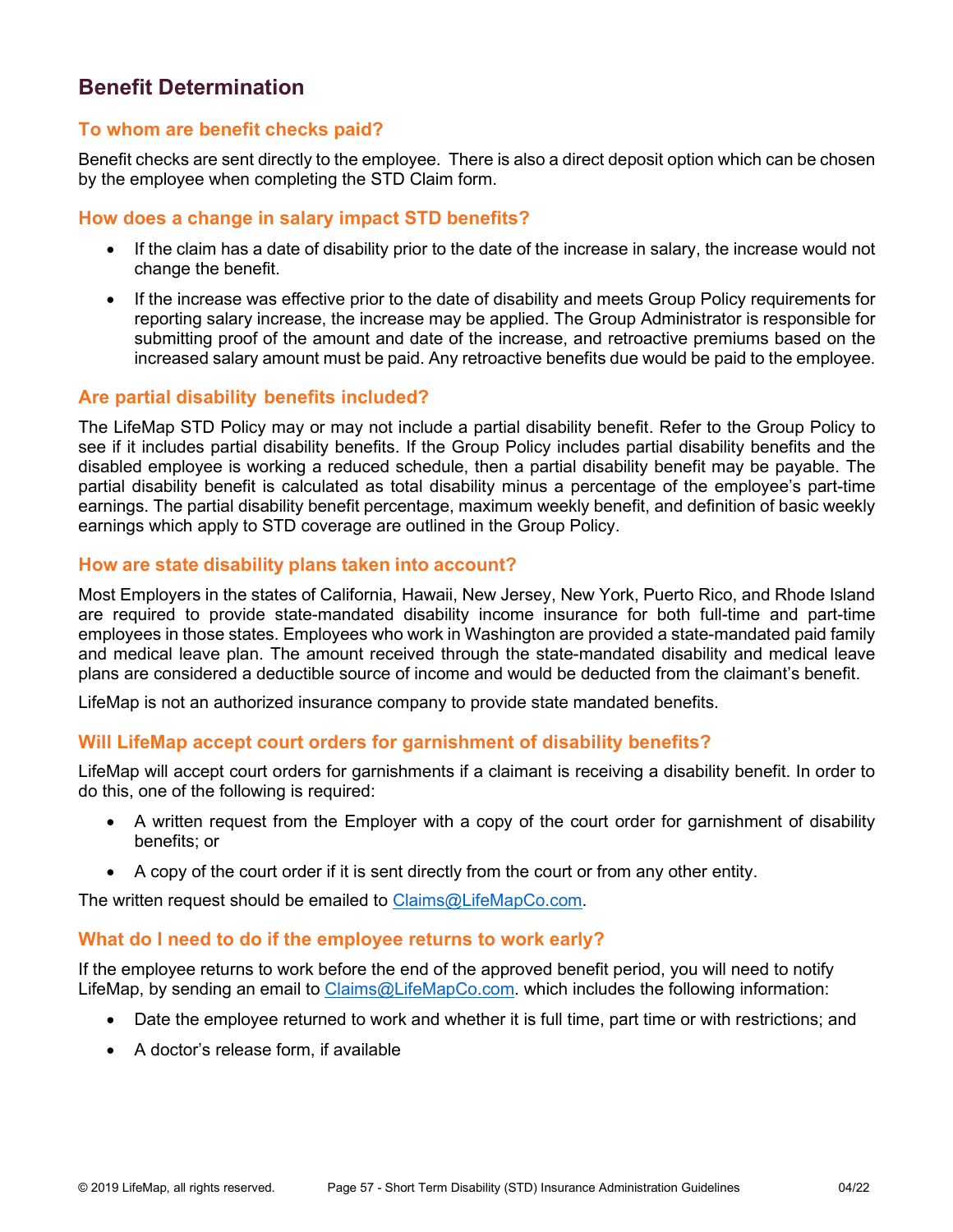### **How can a denied claim be appealed?**

The claimant has 180 days after receiving a claim denial to appeal. The appeal must be submitted in writing and must provide specific information outlining why the employee disagrees with LifeMap's decision, along with any additional documentation that was not previously submitted. Additional information to support the appeal may include medical records, test results, or payroll records.

If the denial was due to a waiting period or effective date issue, proof is required to support the employee's eligibility. Appropriate proof may include an enrollment form or copies of payroll deductions.

The written appeal and all supportingdocumentation should be sent to LifeMap Claims. Refer to Claims and Appeals in the **Contact and Mailing Information** section at the beginning of this guide.

LifeMap will provide a written response within 45 days from receipt of the appeal to advise the claimant if additional information is needed or if a decision has been reached. If additional review time is required, the employee will receive a letter outlining the reason for the delay. The appeal determination will not take longer than 90 days provided all documentation is received in a timely manner.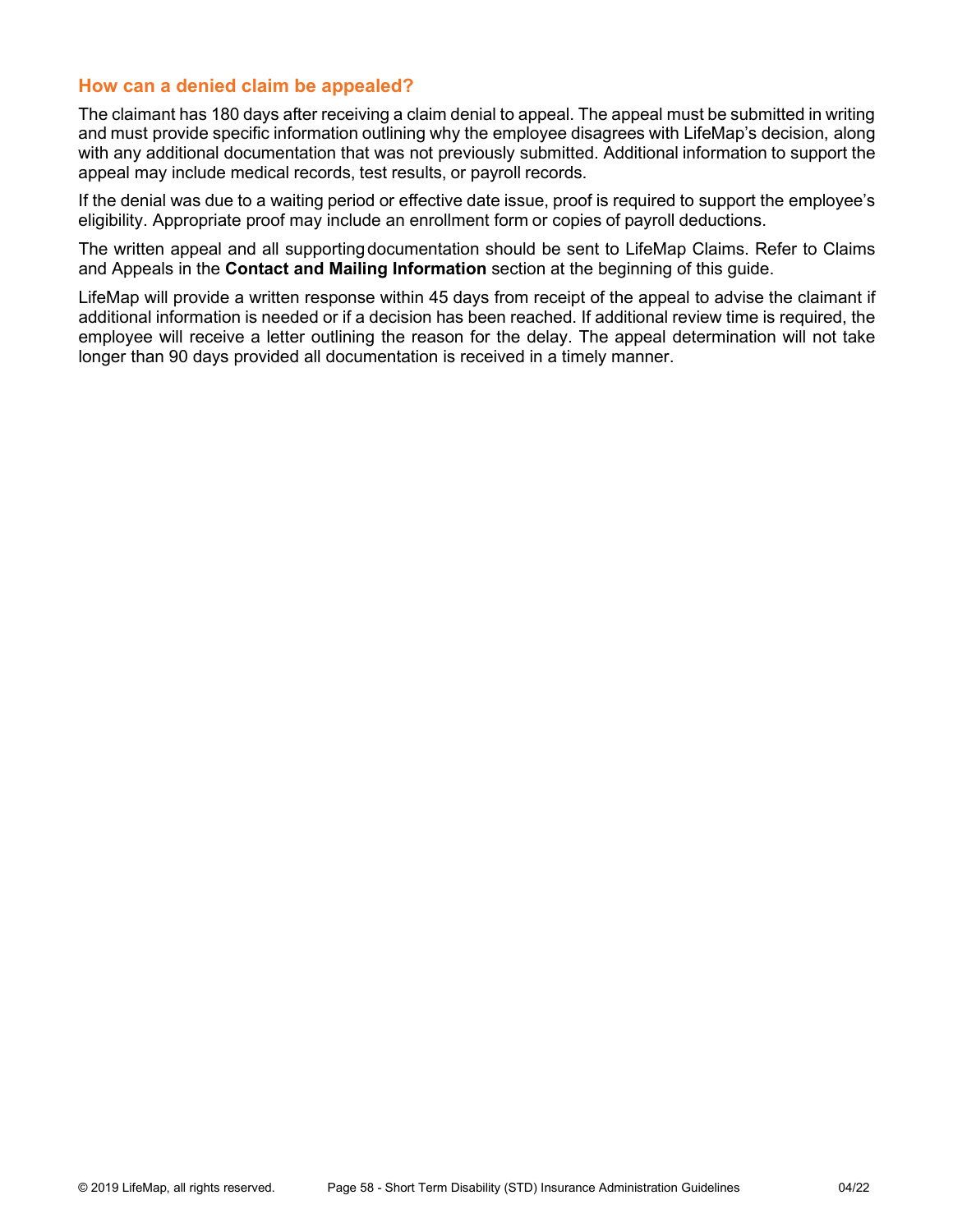# **Statutory Disability Administration Information**

If an Employer has employees working in New York or New Jersey, LifeMap offers New York Disability Benefits Law (DBL), Paid Family Leave (PFL) plans, and New Jersey Temporary Disability Benefits (TDB) plans through Renaissance Life & Health Insurance Company.

These insurance plans provide a temporary weekly benefit to employees who are unable to perform the regular duties of their employment due to a sickness, pregnancy, mental disorder, or an off-the-job accidental injury. The plans meet the minimum requirements of the applicable statutory disability benefits law and offer competitive rates based on plan design and number of employees.

If your group has purchased services through Renaissance Life & Health Insurance Company, you can find the contact information in the **Contact and Mailing Information** section at the beginning of this guide.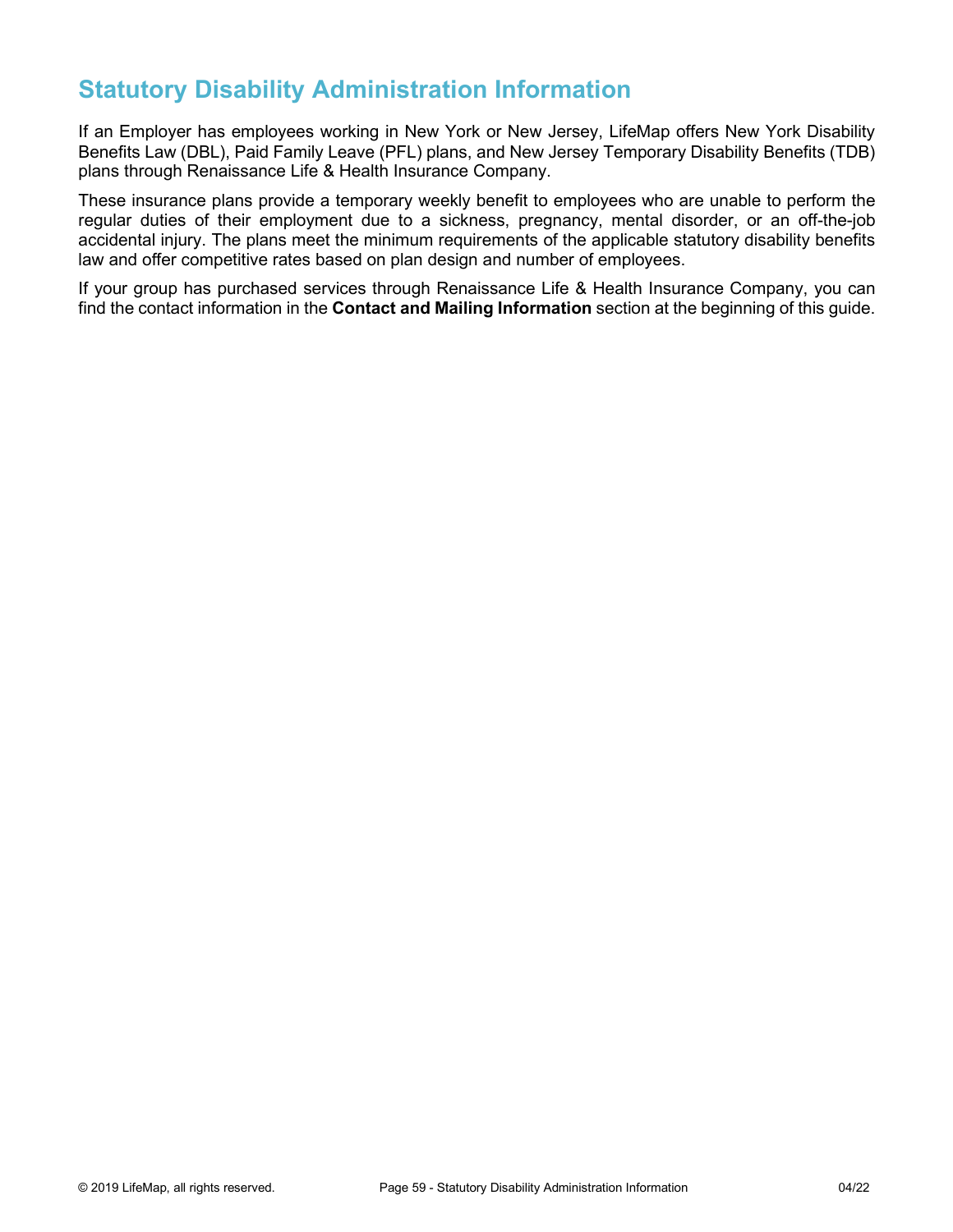# **FMLA and Non-FMLA Leave Administration Guidelines**

Some LifeMap group policies provide continued coverage **with** premium payment for employees during the following approved leaves. Refer to the Group Policy(ies) to determine what applies.

- **Family Medical and Leave Act (FMLA)**: Up to the greater leave period provided under FMLA or applicable state law.
- **Employee's Disability**; subject to the requirements in the Group Policy. If requirements are met coverage can be continued for up to 6 months (this does not apply to life coverage, if the employee is eligible under the Extension of Life Insurance During Total Disability provision).
- **Employer-approved Leave of Absence**; subject to written approval in advance by the Employer: coverage may be continued through the end of the month immediately following the month the leave of absence began.
- **Temporary Layoff or Labor Dispute**: Through the end of the month immediately following the month in which the temporary layoff or labor dispute began.
- **Military Service Leave of Absence** of 30 days or more: Up to the greater leave period provided under the leave of absence provision or FMLA.

Coverage ends as described above, once an employee reaches the end of their leave period and does not return to active employment.

# **What is FMLA?**

FMLA is the Family and Medical Leave Act, which provides employees with an unpaid leave of absence of up to 12 weeks per year for the birth or adoption of a child, for an employee's own serious medical condition, or for the care of a family member with a serious medical condition. FMLA can provide up to 26 weeks of unpaid leave for the care of an injured service member.

# **How are FMLA and other leaves of absence administered?**

The Group Administrator is responsible for correctly interpreting, fairly administering, and accurately documenting all FMLA matters. When an employee has reached the end of any approved leave period and does not return to work, the Group Administrator is responsible to notify LifeMap immediately. All coverage(s) will be terminated based on last day of the leave period(s).

- **List Billed Groups** Upon notification from the Group Administrator, LifeMap will remove the employee from the next monthly billing statement and make any adjustments to reflect the employee's termination date of coverage.
- **Summary Billed Groups** The Group Administrator will adjust the monthly premium details from the next summary bill including any overpayment of premium, to reflect the employee's termination date of coverage.
- If the employee returns to work at a later date, they will be enrolled per the rehire instructions in this guide.

If the Employer rules do not provide for continuation of coverage during FMLA, the employees coverage will be terminated on last day worked and reinstated when they return to active employment. The Group Administrator is responsible to provide this information when the employee is reinstated for coverage.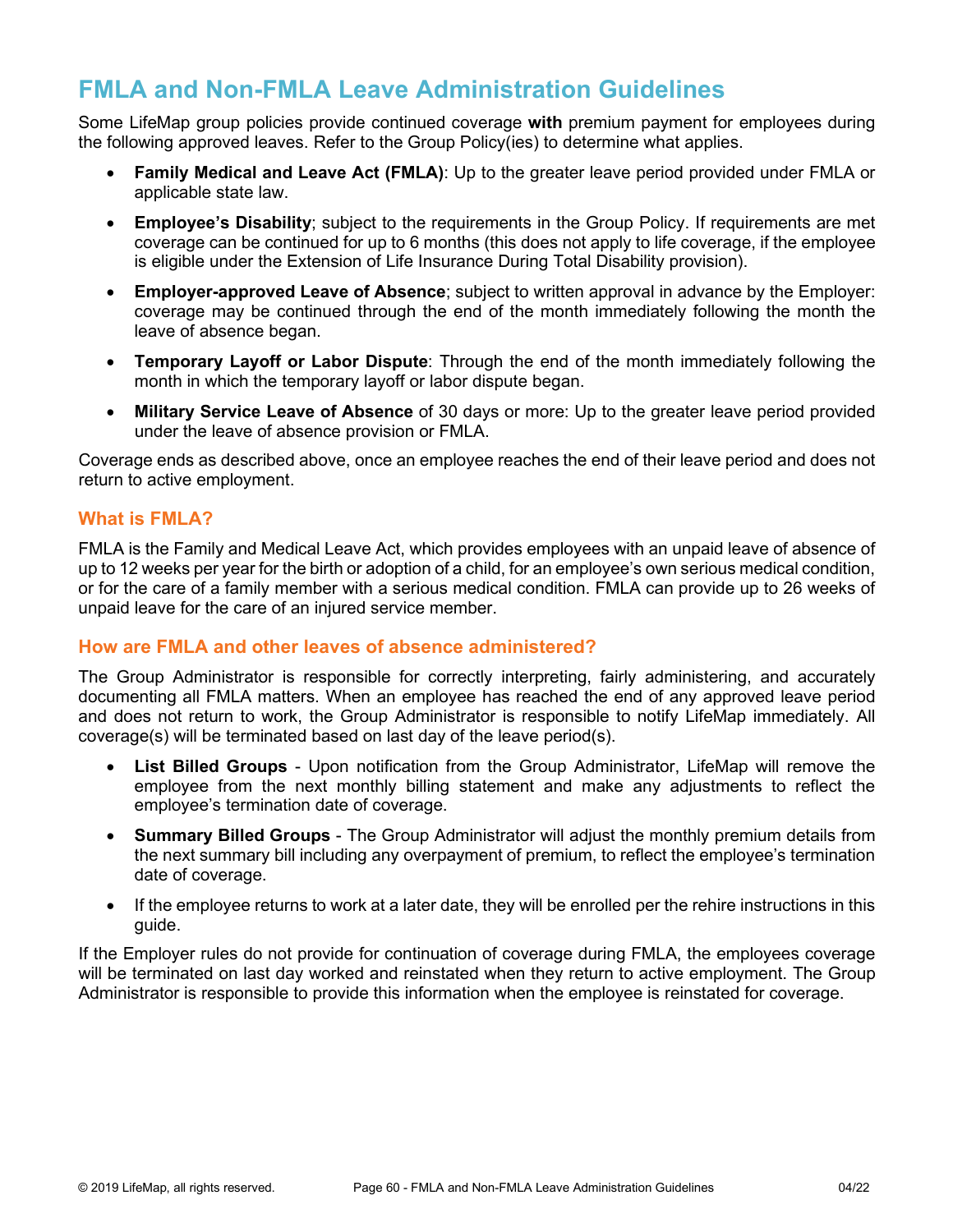# **FMLASource/ComPsych**

FMLASource/ComPsych (FMLASource) is an available/optional LifeMap FMLA administrative partner. FMLA Source provides a convenient service staffed with HR specialists and attorneys to manage FMLA cases from start to finish, while reducing absences and costs.

If your group has purchased services through FMLASource, please follow the process below.

## **How is a leave request submitted?**

- 1. The employee should notify their supervisor or manager of their absence from work.
- 2. Using the **Leave Request Checklist**, the employee should gather information about their absence and have this information ready when they call. If someone makes the call for them (e.g. a family member), they will need to provide this information on their behalf.
- 3. Employees can initiate a claim, check the status of their leaves, and report intermittent time at [www.FMLASource.com.](http://www.fmlasource.com/) Additionally, email inquiries can be sent to [FMLACenter@FMLASource.com](mailto:FMLACenter@FMLASource.com)
- 4. Call toll free at 1 (877) 462-3652. Hours of operation are Monday through Friday, 7:30 a.m. 9:30 p.m. CT.
- 5. If the employee's absence from work is due to a health condition, they will sign and date an **Authorization Form**. This form is provided to the physician. The employee should also fax a copy of the signed and dated form to FMLASource at 1 (877) 309-0218.

### **What happens next?**

Every absence is unique and next steps can differ depending upon the type of claim or leave requested. When the employee contacts FMLASource at 1 (877) 462-3652 and more is learned about their specific request, FMLASource will guide them through the process, answer any questions, and tell them what to expect next. FMLASource is committed to being responsive and supportive during an employee's time away from work.

# **What is the Leave Request Checklist?**

The employee or their representative should have the following information ready when they call FMLASource:

- Employer's name and location
- Employee's full name and Social Security Number
- Employee's complete address and phone number
- Date of birth
- Marital status and number of dependents
- Occupation or job title
- Supervisor's name and phone number
- Last day worked and first day absent from work
- Date expected to return to work, if known, or the actual date if the employee has already returned to work at the time of the call
- If the absence or claim is due to their own health condition, have the following information available:
	- $\circ$  Description of medical condition, including any relevant dates of injury or if it is work-related
	- o Physician's name, address, phone number, and fax number
	- $\circ$  Dates of the first visit, the most recent visit, and the next scheduled visit with their physician for this condition

To contact FMLASource, refer to the **Contact and Mailing Information** section at the beginning of this guide.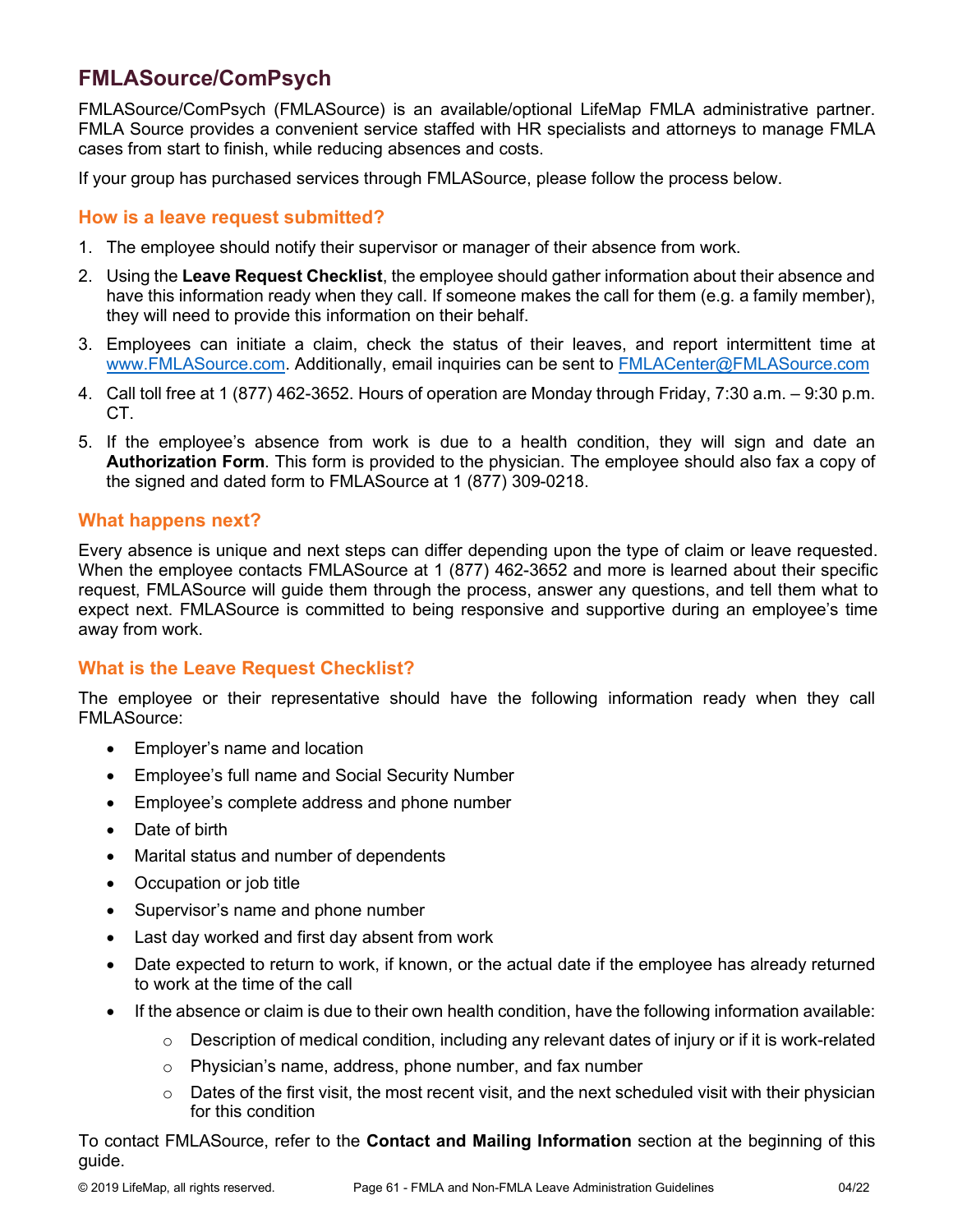# **Long Term Disability (LTD) Insurance Administration Guidelines**

Refer to the Group Policy(ies) to determine if this coverage is available to your group.

# **Enrollment and Eligibility**

## **When are employees eligible?**

Employees are eligible for coverage after completing the eligibility waiting period indicated in the policy.

#### N**on-contributory (employer-paid) coverage**

Eligible employees will be effective first of the month following completion of the new employee waiting period.

#### **Contributory and/or Voluntary (employee-paid) coverage**

Employees have up to 31 days from the end of their eligibility waiting period to enroll for coverage (this is the initial enrollment period).

- If coverage does not require approval of evidence of insurability, eligible employees will be effective first of the month following completion of the new employee waiting period.
- If evidence of insurability is required and coverage is approved by LifeMap, the employee will be effective the first of the month on the later of: completion of the new employee waiting period; or approval by LifeMap. There will be no mid-month effective dates.

Refer to the Enrollment sections within this guide for the enrollment requirements, and the Group Policy for specifics regarding the eligibility waiting period and effective date of coverage.

#### **When do employees need to submit evidence of insurability?**

Evidence of insurability will need to be provided for an employee as outlined in the Evidence of Insurability section of your group's policy and this guide. Some common reasons include, but are not limited to:

- The amount applied for is over any guarantee issue amount.
- The applicant is a late enrollee.
- Voluntary coverage is voluntarily cancelled then re-applied for at a later date.

#### **Is there an annual enrollment period for Voluntary LTD?**

Annual enrollment is only available if provided specifically by your LifeMap policy. If provided by your policy, annual enrollment is a period of time as determined by the Employer and LifeMap, when employees may enroll for coverage if enrollment was not made when initially eligible. Evidence of Insurability is required when enrolling during the annual enrollment period.

#### **What if an Employer changes carriers?**

The LifeMap LTD Group Policy includes continuity of coverage upon transfer of insurance carriers to ensure employees insured under a prior Group Policy will not lose insurance due to a change in carriers. See the Group Policy to review the continuity of coverage provision.

Continuity of Coverage applies to:

- Actively at Work Requirement
- Pre-existing Condition Exclusion

In order to provide continuity of coverage, LifeMap must have a copy of the prior carrier's LTD policy. If continuity of coverage is a state mandated regulation, LifeMap must receive a copy of the prior policy before issuing our LTD Group Policy.

If your LifeMap LTD policy terminates, any approved claim while insured under a LifeMap policy with a date of disability prior to the termination date of the Group Policy will remain LifeMap's liability.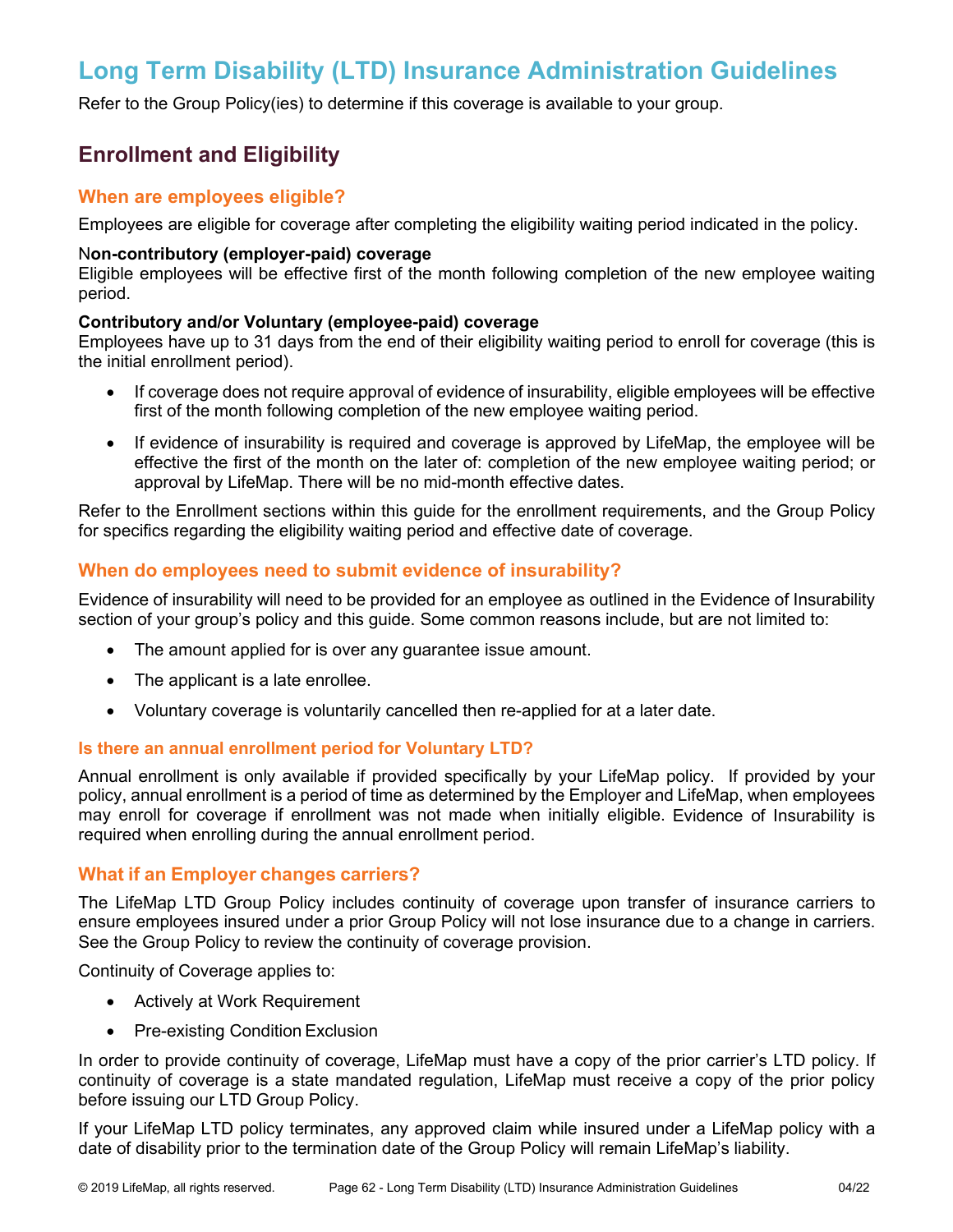# **Claim Submission**

The **Long Term Disability Claim Form** can be found on LifeMapCo.com. For assistance in submitting Long Term Disability (LTD) claims, you may contact a Claims Representative at 1 (877) 254-0085.

# **How is the LTD claim form completed and submitted?**

The **Long Term Disability Claim Form** is downloadable for printing from the Forms tab on LifeMapCo.com. The form includes separate sections for the employee, attending physician and Employer. To avoid a delay in processing of a claim, all sections should be completed in full and signed.

- 1. The claim should be submitted halfway through the elimination period to ensure a decision is made before the first payment is due (if the claim is payable).
- 2. The employee must complete and sign the **Employee's Statement** and **Authorization to Obtain and Release information** sections of the claim form.
- 3. The employee's attending physician must complete and sign the **Attending Physician's Statement**  section of the form.
- 4. The Employer or Group Administrator is responsible for completing the **Employer's or Administrator's Statement** section of the form.

All pages of the claim form and any supporting documentation should be faxed or mailed to LifeMap Claims. Refer to Claims and Appeals in the **Contact and Mailing Information** section at the beginning of this guide or the Claim Filing Instruction sheet for fax # and mailing address.

# **Claim Determination**

# **What is the elimination period?**

The elimination period is the length of time the employee must be continuously disabled before a benefit is payable. It is comprised of calendar days and begins on the first day of disability. Benefits are not payable until the elimination period has been completed. The LTD Group Policy may also include an accumulation of elimination period. Refer to the Group Policy to see if it includes an accumulation of elimination period.

# **What is an accumulation of elimination period?**

An accumulation of elimination period allows for the employee to return to work temporarily while satisfying the elimination period. It ensures:

- Disabled employees are not penalized for trying to work during the elimination period.
- The days the employee is not disabled will not count toward satisfying the elimination period.
- If the disabled employee is working, the days they are disabled will count towards the elimination period.
- The days an employee is not disabled may be consecutive or intermittent
- The employee must satisfy the elimination period within the accumulation period, or a new period of disability will begin.

The elimination period and accumulation period begin on the first day of the employee's disability.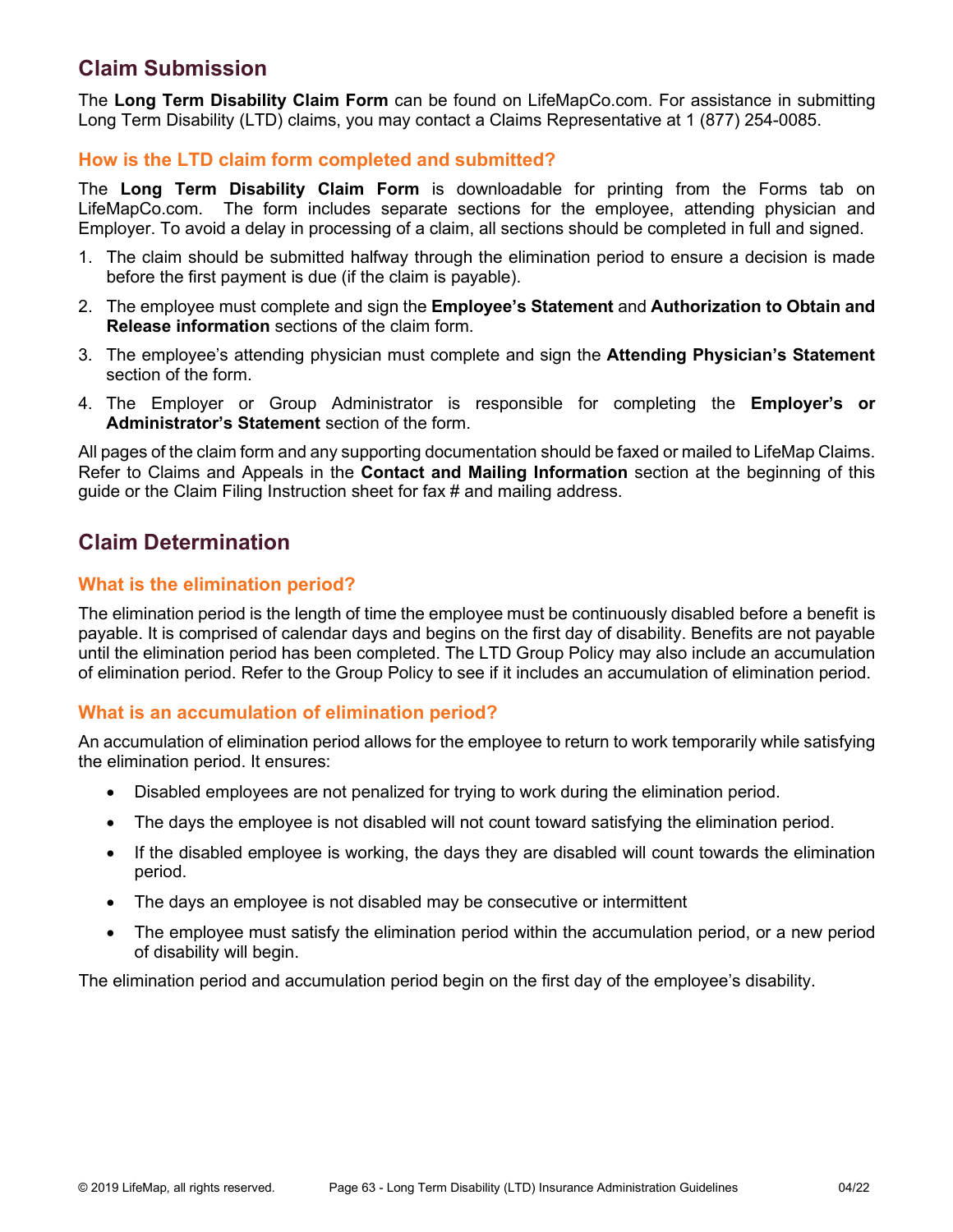# **When will a decision be made regarding disability benefits?**

The claim will be reviewed within 10 business days of receipt of the completed claim form and an initial decision will be made to either:

- Approve benefits and upon completion of the elimination period, issue a payment to the claimant; or
- Pend the claim for additional information; or
- Deny the claim if the claim is not eligible for payment.

An initial phone call to the Employee and Employer will be made during the 10-day period.

### **Is there a pre-existing condition exclusion?**

LTD plans do include a pre-existing condition exclusion. Disabilities due to pre-existing conditions are not covered under the Group Policy for a specified period of time.

### **What is a pre-existing condition?**

A pre-existing condition is a sickness or injury which causes a disability or contributes to a disability which is excluded from insurance, provided:

- The disability begins within a specific period of time (found in the Group Policy) following the employee's effective date of coverage; and
- The employee was diagnosed by or received treatment from a physician, had symptoms or was prescribed or taken prescription medications, within a specific period of time (found in the Group Policy) prior to the employee's effective date of coverage.

#### **Are work-related disabilities covered?**

Work related disabilities are covered; however, the Group Policy integrates with Workers' Compensation benefits. All benefits paid under the Workers' Compensation coverage are considered a deductible source of income from the total employee benefit under the LifeMap LTD policy.

#### **Example**

Employee benefit =  $$1,000$  per month Amount employee receives from Workers' Compensation = \$300 per month Net Disability Benefit from LTD = \$700 per month  $($1,000 - $300 = $700)$ 

The Group Policy does not replace or affect the requirement for coverage by any Workers' Compensation or State Disability insurance.

#### **Are employees required to file a new claim for a recurrent disability?**

- The claim of an employee who has attempted to return to full-time work for six months or less, and is unable to continue working, will be considered the same claim, provided it is for the same disabling condition as the first period of disability
- An employee who has returned to work for more than six months must file a new claim
- If the employee returns to work, even if for a period less than six months and becomes disabled with a new disabling condition, the employee must file a new claim.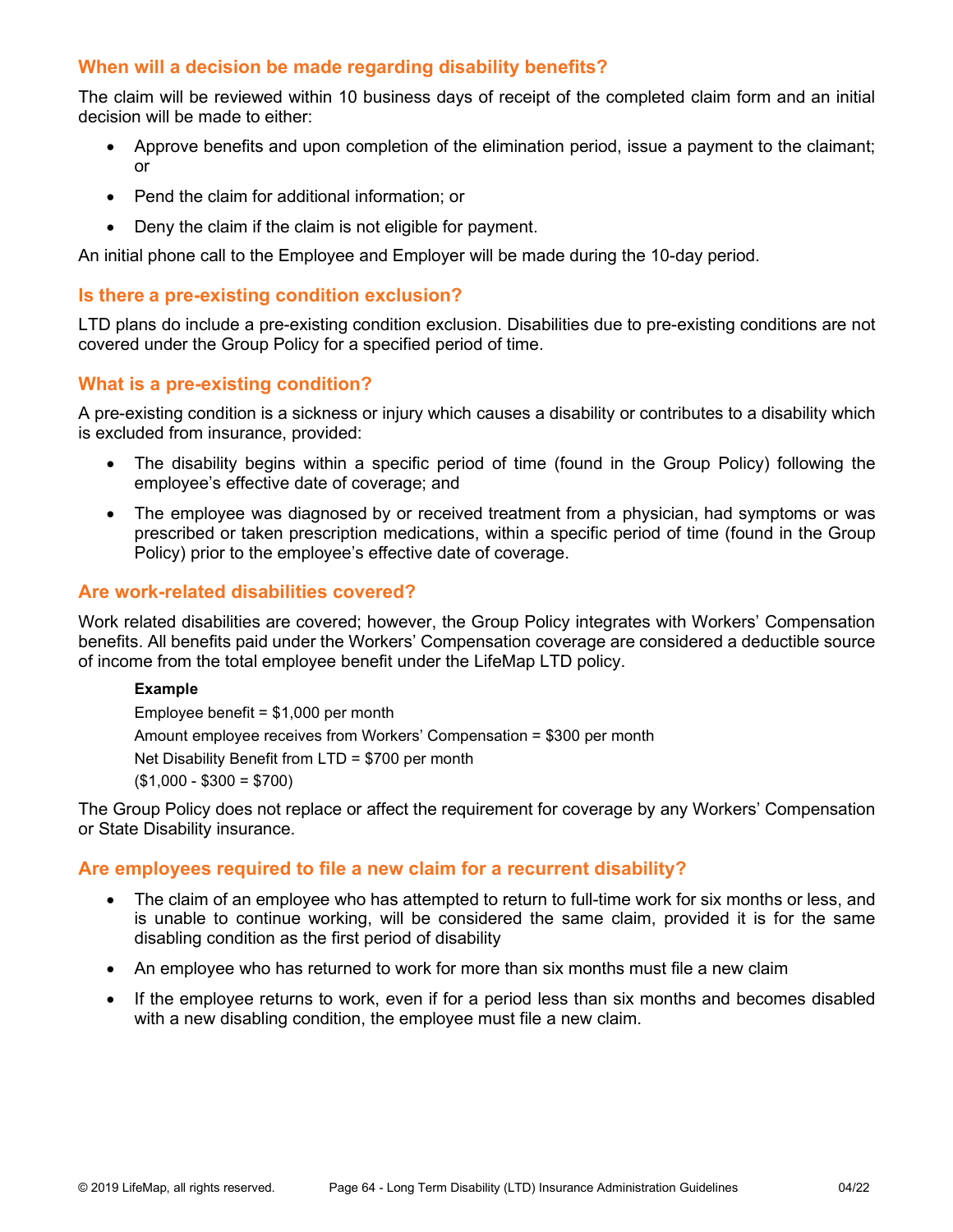# **Taxable Disability Income**

If premiums are 100% employer paid, the benefit is taxable.

If premiums are 100% paid by the employee and premiums are paid with post-tax dollars the benefit is not taxable. (example: gross-up plan)

If premiums are 100% paid by the employee and premiums are paid with pre-tax dollars, the benefit is taxable.

If both the Employer and employee pay part of the premium, the benefit is partially taxable based on the percentage of premium paid by the Employer.

# **Benefit Determination**

### **To whom are benefit checks paid?**

At the time of claim approval, the employee will be offered the following options:

- Benefit checks sent directly to the employee; or
- Direct deposit of benefit payment.

# **How does a change in salary impact LTD benefits?**

- If the claim has a date of disability prior to the date of the increase in salary, the increase would not change the benefit.
- If the increase was effective prior to the date of disability and meets Group Policy requirements for reporting salary increase, the increase may be applied. The Group Administrator is responsible for submitting proof of the amount and date of the increase, and retroactive premiums based on the increased amount must be paid. Any retroactive benefits due would be paid to the employee.

# **Are partial disabilitybenefits included?**

The LifeMap LTD Policy may or may not include a partial disability benefit. Refer to the Group Policy to see if it includes partial disability benefits. If the Group Policy includes partial disability benefits and the disabled employee is working a reduced schedule, then a partial disability benefit may be payable.

#### **Will LifeMap accept court orders for garnishment of disability benefits?**

LifeMap will accept court orders for garnishments if a claimant is receiving a disability benefit. In order to do this, one of the following is required:

- A written request from the Employer with a copy of the court order for garnishment of disability benefits; or
- A copy of the court order if it is sent directly from the court or from any other entity.

The written request should be submitted to the LifeMap LTD Claims team. Refer to Claims and Appeals in the **Contact and Mailing Information** section at the beginning of this guide.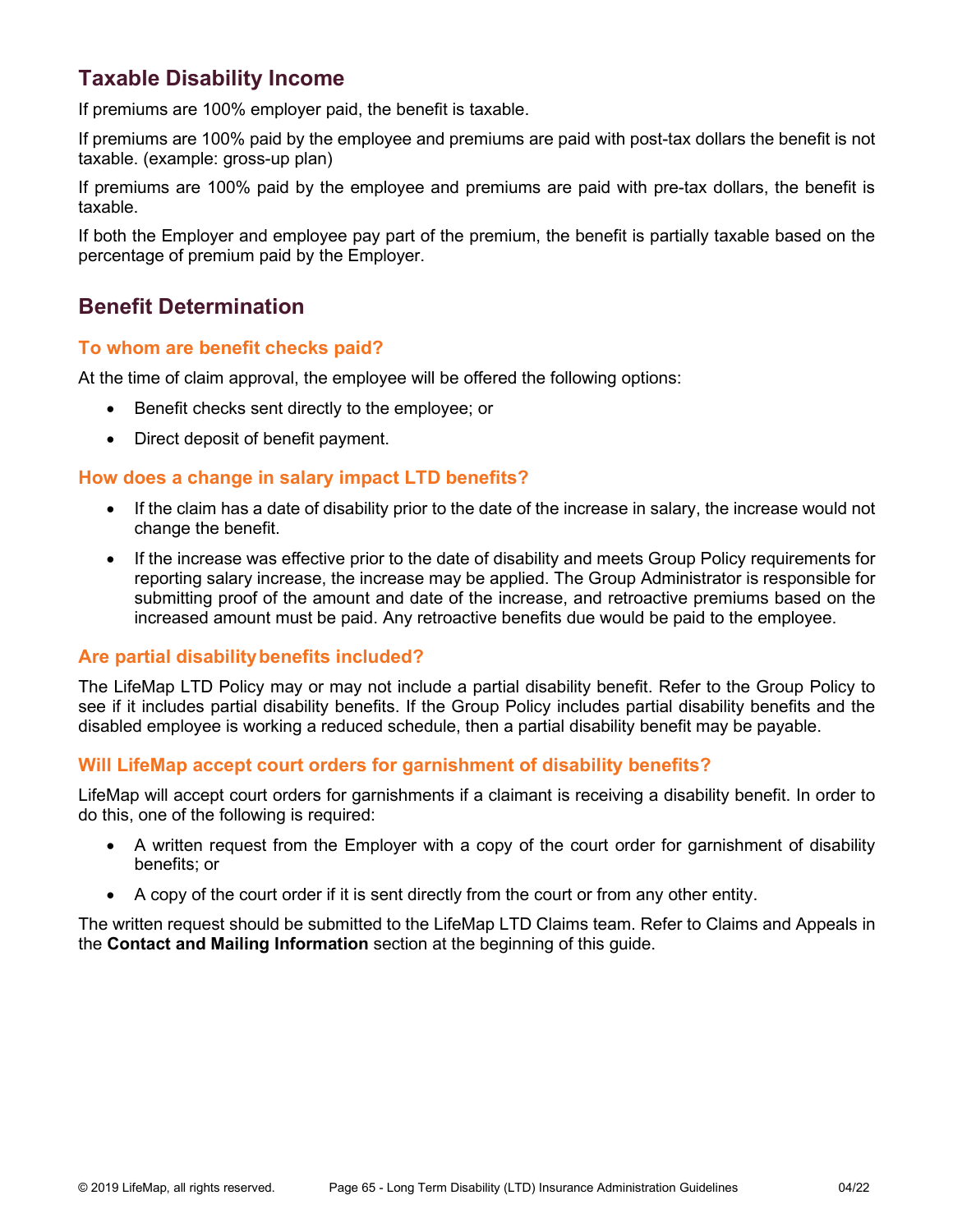# **What do I need to do if the employee returns to work early?**

If the employee returns to work before the end of the approved benefit period, you will need to notify LifeMap, by faxing of mailing to LifeMap LTD Claims, the following information:

- Date the employee returned to work and whether it is full time or part time.
- If the employee did not return to their prior occupation or has restrictions, provide a job description with physical demands for the new position.
- A doctor's release form.

Refer to Claims and Appeals in the **Contact and Mailing Information** section at the beginning of this guide for fax # and mailing address.

### **How can a denied claim be appealed?**

The claimant has 180 days after receiving a claim denial to appeal. The appeal must be submitted in writing and must provide specific information outlining why the employee disagrees with LifeMap's decision, along with any additional documentation that was not previously submitted. Additional information to support the appeal may include medical records, test results, or payroll records.

If the denial was due to a waiting period or effective date issue, proof is required to support the employee's eligibility. Appropriate proof may include an enrollment form or copies of payroll deductions.

The written appeal and all supporting documentation should be sent to LifeMap Claims. Refer to Claims and Appeals in the **Contact and Mailing Information** section at the beginning of this guide.

LifeMap will provide a written response within 45 days from receipt of the appeal to advise the claimant if additional information is needed or if a decision has been reached. If additional time is required the employee will receive a letter outlining the reason for the delay. The appeal determination will not take longer than 90days provided all documentation is received in a timely manner.

# **Waiver of Premium**

LifeMap Long Term Disability (LTD) Insurance policies include waiver of premium. This is an automatic benefit once the claim is approved, and the employee is receiving LTD benefit payments. The employee and Employer will receive notification from LifeMap Claims indicating approval of Waiver of Premium. Premiums will be adjusted as follows:

- **List Billed Groups** The LifeMap Enrollment Department will be notified of the approval of LTD benefits and will adjust the group's monthly billing statement accordingly.
- **Summary Billed Groups** The Group Administrator must make the adjustment to the monthly Summary Bill upon receiving a copy of the approval letter. Do not make adjustments to waive the premium until you have been notified of the date that benefits will begin. Premium cannot be waived until the date benefits are payable.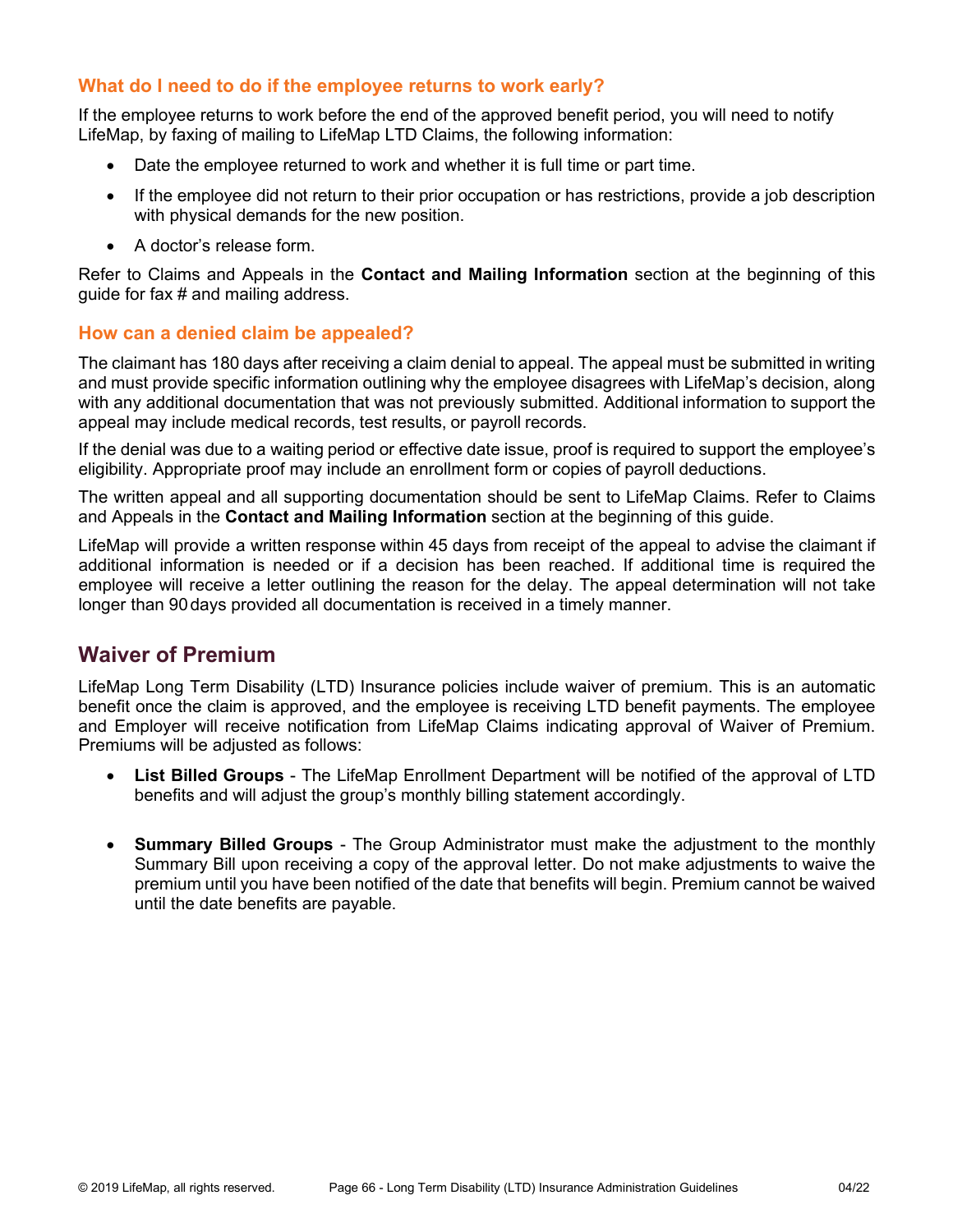# **Vocational Rehabilitation Services Administration Guidelines**

The LifeMap Long Term Disability Group Policy may or may not include vocational rehabilitation services to assist claimants in returning to work to the extent of their ability. Refer to the Group Policy to see if it includes vocational rehabilitation services.

### **How do vocational rehabilitation services work?**

Each disability claim is reviewed by a vocational rehabilitation professional designated by LifeMap to determine if rehabilitation services might help the claimant return to gainful employment. If the claimant is eligible for these services and medically able to participate, the vocational rehabilitation professional will create a Vocational Rehabilitation Plan in accordance with the provisions of the Group Policy. LifeMap will make the final determination of the claimant's eligibility for these services.

### **What is a vocational rehabilitationplan?**

The vocational rehabilitation plan is a written plan developed specifically for the claimant and agreed upon by the claimant's doctor. It may include, but is not limited to, the following services to assist the claimant in returning to work:

- Coordination with the Employer
- Evaluation of adaptive equipment or job accommodations
- Evaluation of possible workplace modifications which might allow the claimant to return to their occupation or another job or occupation
- Vocational evaluation to determine how the claimant's disability may impact employment options
- Job placement services, including resume preparation services and training in job-seeking skills
- Alternative treatment plans such as recommendations for support groups, physical therapy, occupational therapy, or other treatment designed to enhance the claimant's ability to work
- Family care expense assistance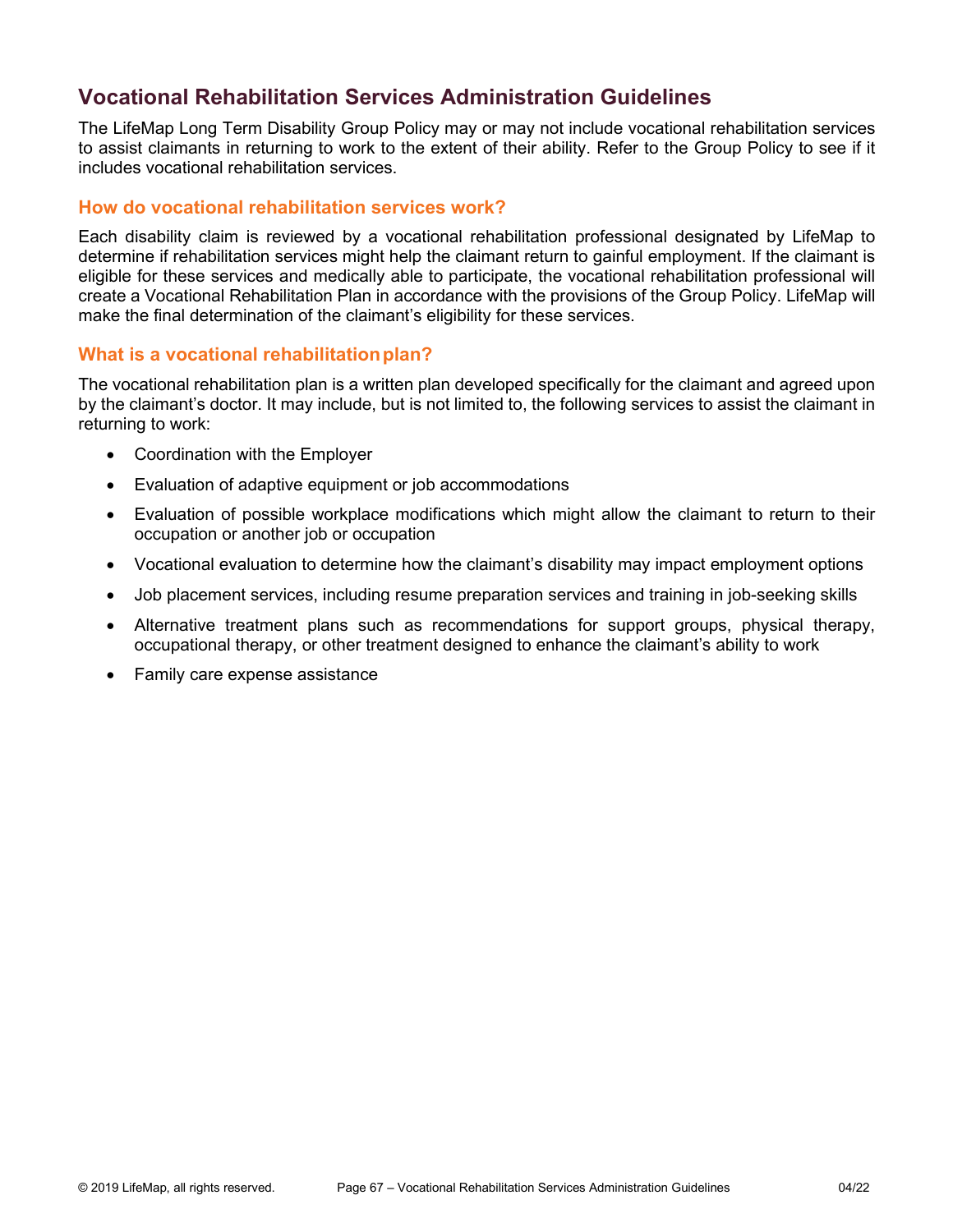# **Social Security and Medicare Tax (FICA)**

#### *The following applies to Short Term Disability and/or Long Term Disability only*

Unless specific arrangements for the Policyholder have been otherwise agreed to, LifeMap will pay the Employer's share of Social Security and Medicare Tax on Short Term Disability (STD) and Long Term Disability (LTD) benefit payments made by LifeMap. LifeMap also assumes the responsibility of preparing all STD and LTD W-2 Tax Statements. These services will be provided without additional cost to the Policyholder.

Following is a summary of LifeMap's W-2 and tax reporting procedures:

- **STD Claims**: The only tax standardly withheld on STD claims is the employee's portion of FICA. Upon request, federal and state taxes can be withheld. LifeMap pays the Employer's portion of FICA. The W-2 is prepared by LifeMap, reported under our tax ID number, and sent directly to the employee. LifeMap prepares the Form 941, reports the employee and Employer portions of FICA, and any federal taxes withheld directly to the IRS under our tax ID.
- **LTD Claims**: The employee's portion of FICA is automatically withheld on LTD claims. LifeMap pays the Employer's portion of FICA. The LTD claim form allows the option of federal taxes to be withheld. The W-2 is prepared by LifeMap, reported under our tax ID number, and sent directly to the employee. LifeMap prepares the Form 941, reports the employee and Employer portions of FICA, and any federal taxes withheld directly to the IRS under our tax ID.

LifeMap does not assume responsibility for paying or reporting any Federal Unemployment Tax (FUTA), State Unemployment Tax (SUTA), or any other payroll taxes associated with STD and LTD benefit payments LifeMap makes to claimants.

The Policyholder/Employer remains responsible for reviewing and immediately notifying LifeMap of any errors on the reports provided to them (claimant name, Social Security number, employer contribution percentage, etc.), to ensure correct government reporting and tax statement information.

# **Employee Assistance Program (EAP) Administration Guidelines**

LifeMap has partnered with Uprise Health, previously known as Reliant Behavioral Health, to provide EAP services.

# **What is EAP?**

If your group has purchased services with Uprise Health through LifeMap, Uprise Health provides private, expert support during difficult times, with issues such as an aging parent's health crisis or an employee's adolescent daughter experiencing depression.

#### **How are employees enrolled?**

If EAP is provided through the LTD plan: once an employee is enrolled in LTD, the employee and household members are eligible to use the EAP benefit.

If EAP is provided as a stand-alone benefit: once an employee is enrolled in EAP coverage and premium has been paid, employees and household members are eligible to use the EAP benefit.

#### **How can employees access the EAP resources?**

Employees can access the EAP by contacting Uprise Health by phone at 1 (866) 750-1327, or by visiting [www.uprisehealth.com.](http://www.uprisehealth.com/)

© 2019 LifeMap, all rights reserved. Page 68 - Social Security and Medicare Tax (FICA) 04/22 Employees who are covered under COBRA can access the EAP by contacting Uprise Health at the number above, or by visiting [www.uprisehealth.com](http://www.uprisehealth.com/) and providing their Employer's group number.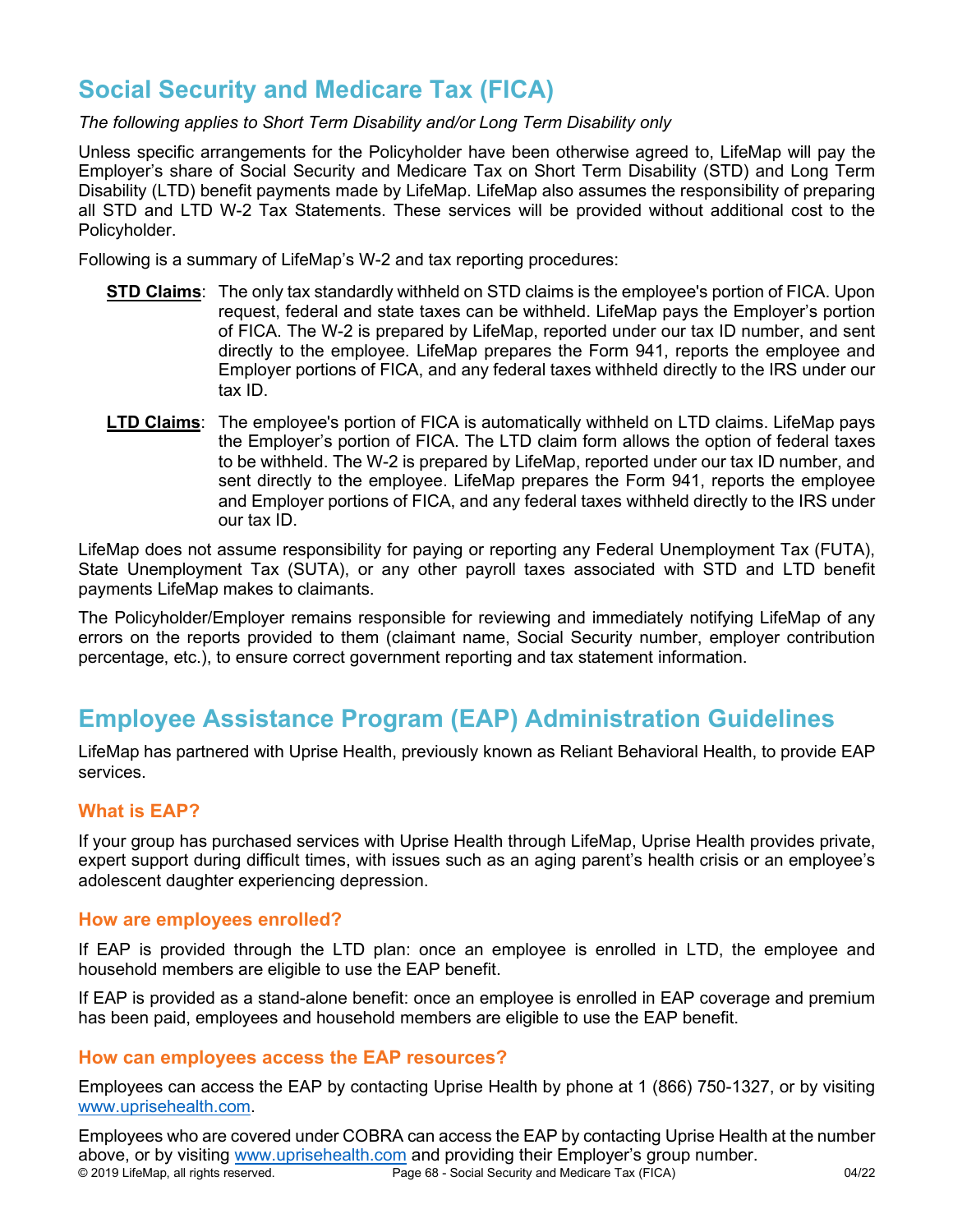# **Dental Insurance Administration Guidelines**

Refer to the Group Policy(ies) to determine if this coverage is available to your group.

All eligible employees and dependents are covered for the same dental benefits, with the exception of some provisions based on age of member. If Orthodontic coverage is included, refer to the orthodontic benefits provision to determine if children only, or all family members are covered.

# **Enrollment and Eligibility**

## **When are employees and dependents eligible?**

Employees are eligible for coverage after completing the eligibility waiting period indicated in the policy.

#### N**on-contributory (100% employer-paid) coverage**

Eligible employees will be effective first of the month following completion of the new employee waiting period. Eligible dependents will be effective on the same day as the employee.

**Contributory (1% to 70% employee-paid) and/or Voluntary (71% to 100% employee-paid) coverage** Employees have up to 31 days from the end of their eligibility waiting period to enroll themselves and any eligible dependents for coverage (this is the initial enrollment period).

If enrollment for coverage is made during the initial enrollment period, the employee and all eligible dependents will be effective the first of the month following completion of the new employee waiting period. If enrollment for coverage is made after the initial enrollment period or during the annual enrollment period, the employee and all eligible dependents will be effective on the earlier of: first of the month based on election date; or first of the month following the receipt of the application for coverage. There will be no mid-month effective dates.

Refer to the Enrollment sections within this guide for the enrollment requirements, and the Group Policy for specifics regarding the eligibility waiting period and effective date of coverage.

Once employees and/or dependents are enrolled, LifeMap will send member ID cards to the address provided in the employee's record.

#### **Can employees waive coverage?**

#### **Non-contributory coverage**

Employees can only waive coverage if currently covered under another carrier.

#### **Contributory and/or Voluntary coverage**

Employees can waive coverage.

If an employee elects to waive coverage, regardless if coverage is employer-paid, contributory, or voluntary, they must complete the **Dental Waiver Form** and send t[o Billing@LifeMapCo.com.](mailto:Billing@LifeMapCo.com) Dependents cannot be enrolled if an employee elects to waive coverage for themselves.

# **Are there penalties for late enrollees or re-enrollment?**

All enrollments after the initial enrollment period may be subject to a Late Enrollment Penalty.

- An employee and/or dependent enrolling late due to a qualifying life event will not be subject to the late enrollment penalty described in the policy.
- If your group operates under the IRS Section 125 rules, the late enrollment penalties will not apply to the following:
	- $\circ$  An employee and/or dependent enrolling late but during an annual enrollment
	- o An employee and/or dependent re-enrolling during an annual enrollment, after initially terminating coverage at an annual enrollment or due to a qualifying event

Refer to the Group Policy for more information.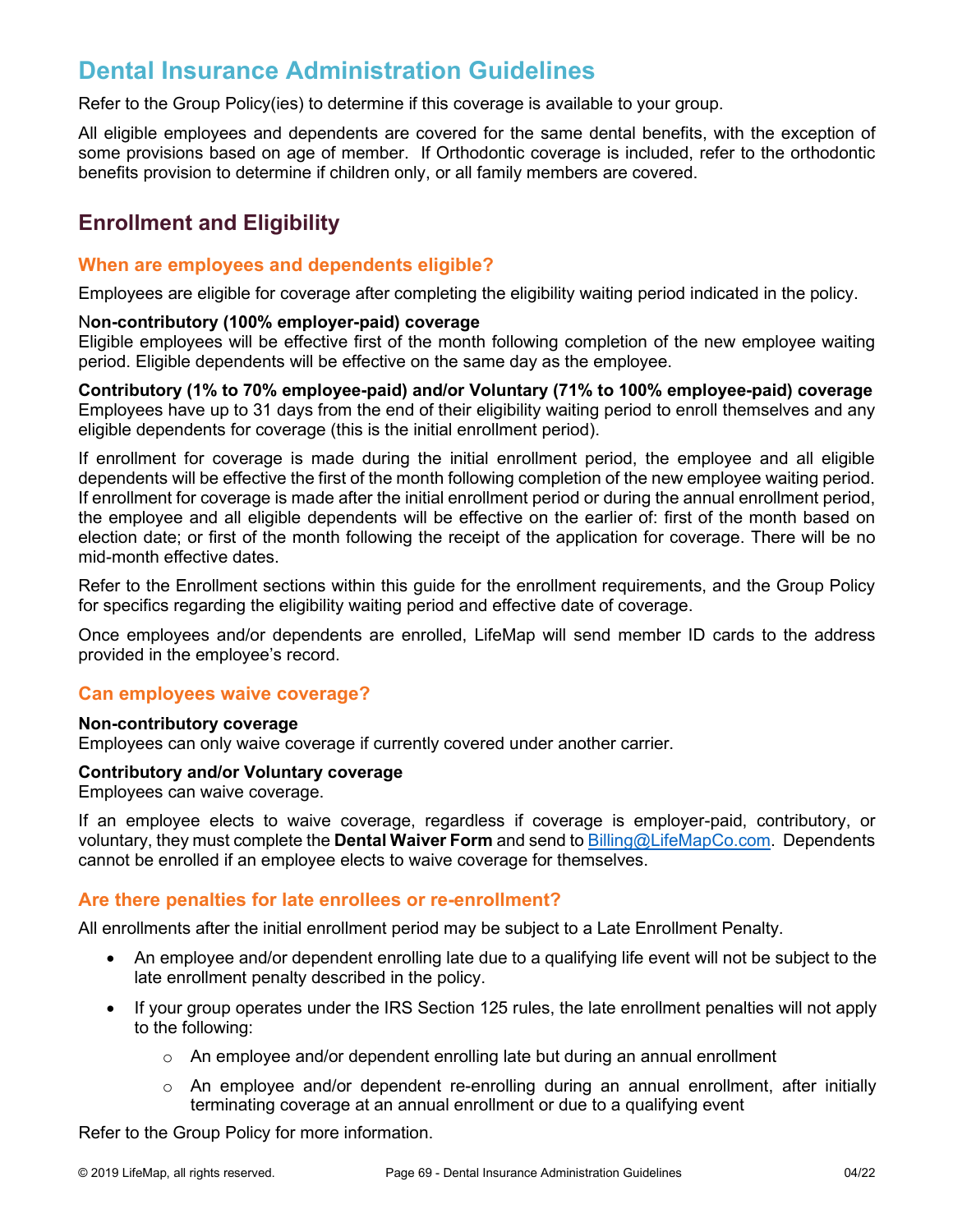### **Is there an annual enrollment period?**

Annual enrollment is only available if provided specifically by your LifeMap policy. If provided by your policy, annual enrollment is a period of time as determined by the Employer and LifeMap, when employees and/or dependents may enroll for coverage if enrollment did not occur during the initial enrollment period. If you did not enroll during your initial enrollment period, you and your dependents may be subject to the Late Enrollment Penalty.

# **Claim Submission**

Enrolled employees are provided with identification cards for themselves and enrolled dependents to present to the dentist prior to receiving care.

### **How is a dental claim submitted?**

A claim must be submitted to LifeMap, as indicated on the dental id card, in order for us to pay for covered services. The ADA Dental Claim Form – LifeMap is downloadable for printing from the Forms tab on LifeMapCo.com.

- Providers who participate in a LifeMap dental network are referred to as a Participating Dentist or In Network Provider. Participating Dentists have agreed to supply us with the forms and information necessary to process a claim.
- Providers that do not participate in a LifeMap dental network are referred to as Nonparticipating Dentists or Out-of-Network Provider. The Nonparticipating Dentist may supply us the forms and information or may require that the member submit the claim.

If the member is required to submit the claim, they will submit the ADA Dental Claim Form - LifeMap completed by their Dentist or a Dental statement, which includes the following:

- The treating Provider's name, address, and phone
- Patient Information (full name, address, date of birth, ID number and group number)
- An itemized list of services rendered including date of service, procedure codes, description of service, and paid amounts
- Proof of payment in the form of a receipt, check copy, or a ledger statement from the Provider showing a positive payment against the services rendered

Dental claims can be mailed to the address provided under Claims and Appeals in the **Contact and Mailing Information** section at the beginning of this guide.

# **How can a denied claim be appealed?**

The claimant has 180 days after receiving a claim denial to appeal. The appeal must be submitted in writing and must provide specific information outlining why the employee disagrees with LifeMap's decision, along with any additional documentation that was not previously submitted. Additional information to support the appeal may include dental records, test results, or payroll records.

If the denial was due to a waiting period or effective date issue, proof is required to support the employee's eligibility. Appropriate proof may include an enrollment form or copies of payroll deductions.

The written appeal and all supportingdocumentation should be sent to LifeMap Claims. Refer to Claims and Appeals in the **Contact and Mailing Information** section at the beginning of this guide.

LifeMap will provide a written response within 30 days from receipt of the appeal to advise the claimant if additional information is needed or if a decision has been reached. If additional review time is required, the employee will receive a letter outlining the reason for the delay. The appeal determination will not take longer than 120 days provided all documentation is received in a timely manner.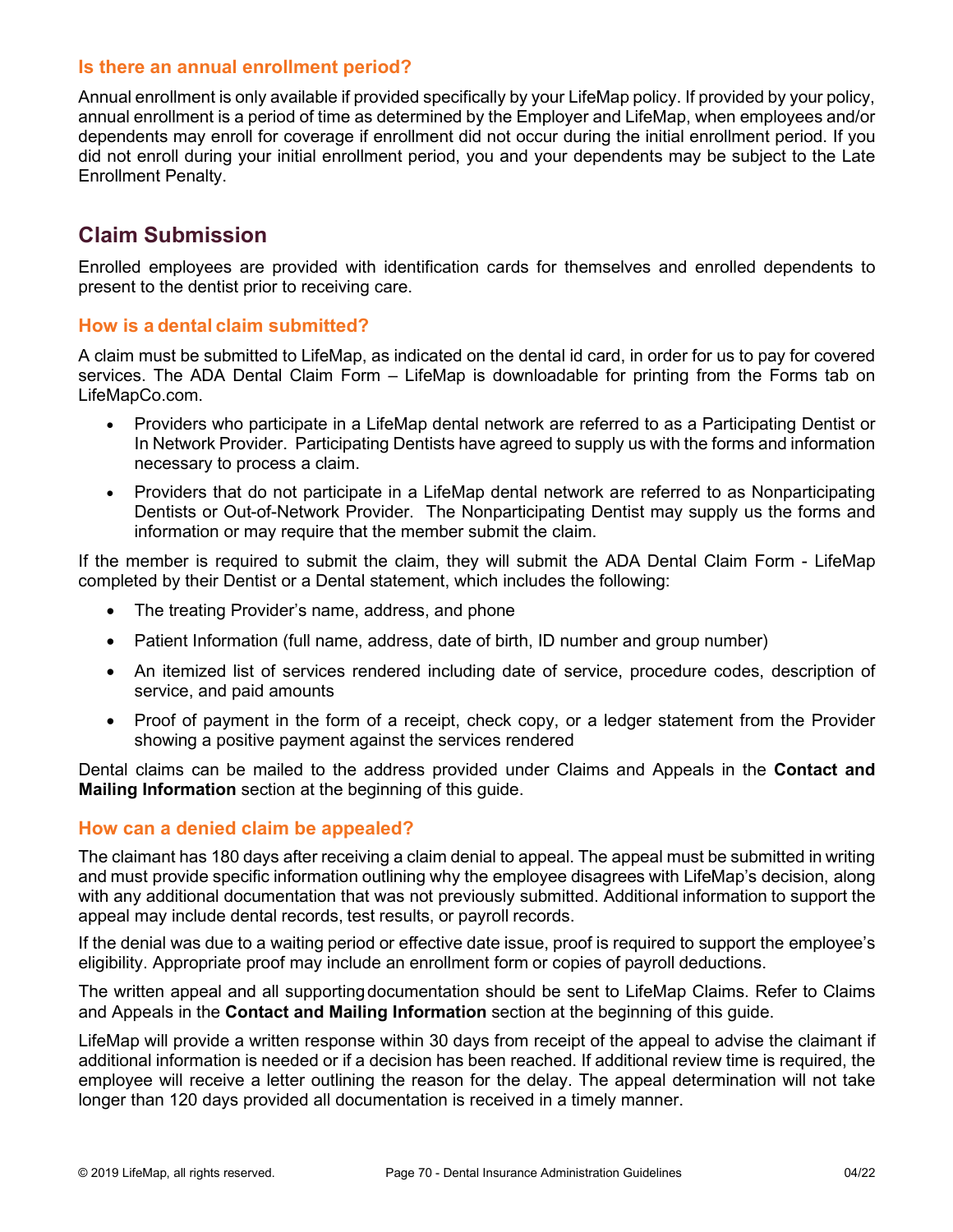# **COBRA Continuation of Coverage**

The Dental Group Policy provides COBRA Continuation of Coverage (COBRA) to insured employees and dependents if certain events cause a loss of eligibility. COBRA only extends coverage for a limited time and does not apply to all Employers.

- 1. The qualifying events for employees are:
	- Voluntary or involuntary termination of employment for reasons other than gross misconduct
	- Reduction in the number of hours of employment
- 2. The qualifying events for spouses are:
	- Voluntary or involuntary termination of the covered employee's employment for any reason other than gross misconduct
	- Reduction in the hours worked by the covered employee
	- Covered employee's becoming entitled to Medicare
	- Divorce or legal separation of the covered employee
	- Death of the covered employee
- 3. The qualifying events for dependent children are the same as for the spouse with one addition:
	- Loss of dependent child status under the plan rules

See the Group Policy for more information regarding COBRA Continuation of Coverage.

# **Coordination of Benefits**

The Dental Group Policy standardly includes Coordination of Benefits (COB). Under the COB provision; if an insured individual is covered under one or more plans, the benefits of the Group Policy will be coordinated with the benefits of the other dental plan(s). Refer to the Group Policy for more information.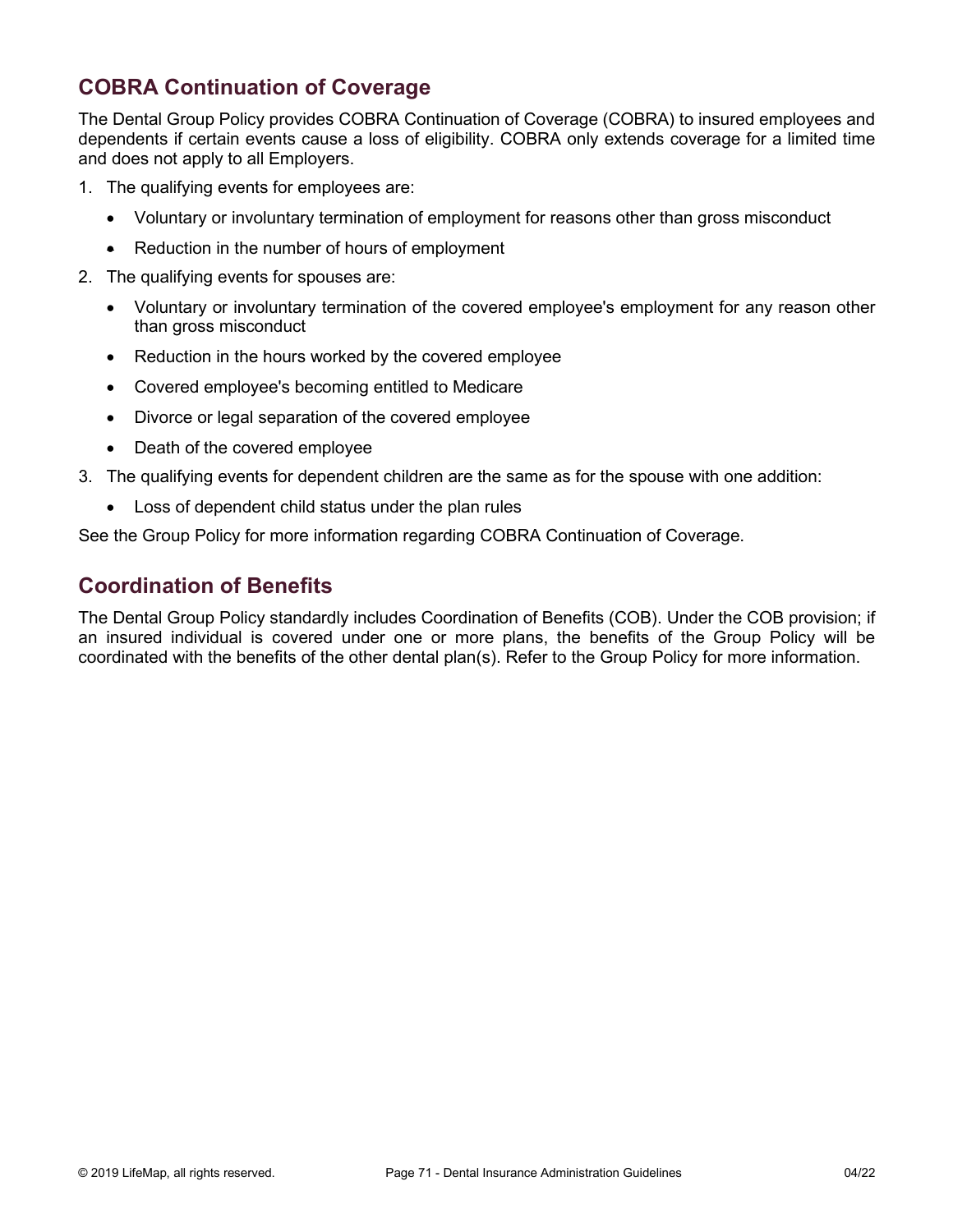# **Vision Insurance Administration Guidelines**

Refer to the Group Policy(ies) to determine if this coverage is available to your group.

All eligible employees and dependents are covered for the same vision services and hardware.

# **Enrollment and Eligibility**

### **When are employees and dependents eligible?**

Employees are eligible for coverage after completing the eligibility waiting period indicated in the policy.

#### N**on-contributory (100% employer-paid) coverage**

Eligible employees will be effective first of the month following completion of the new employee waiting period. Eligible dependents will be effective on the same day as the employee.

**Contributory (1% to 70% employee-paid) and/or Voluntary (71% to 100% employee-paid) coverage** Employees have up to 31 days from the end of their eligibility waiting period to enroll themselves and any eligible dependents for coverage (this is the initial enrollment period).

If enrollment for coverage is made during the initial enrollment period, the employee and all eligible dependents will be effective the first of the month following completion of the new employee waiting period. If enrollment for coverage is made after the initial enrollment period or during the annual enrollment period, the employee and all eligible dependents will be effective on the earlier of: first of the month based on election date; or first of the month following the receipt of the application for coverage. There will be no mid-month effective dates.

Refer to the Group Policy for specifics regarding eligibility waiting periods and the effective dates of coverage.

# **Can employees waive coverage?**

#### **Non-contributory coverage**

Employees can only waive coverage if currently covered under another carrier.

#### **Contributory and/or Voluntary coverage**

Employees can waive coverage.

If an employee elects to waive coverage, regardless if coverage is employer-paid, contributory, or voluntary, they must complete the **Vision Waiver Form** and send t[o Billing@LifeMapCo.com.](mailto:Billing@LifeMapCo.com) Dependents cannot be enrolled if an employee elects to waive coverage for themselves.

# **Are there penalties for late enrollees?**

There are no penalties for late enrollment for Vision coverage. Enrollment for coverage can be made during the initial enrollment period, after the initial enrollment period, or during an annual enrollment period. However, the coverage effective date may be delayed if application is made at any time other than, the initial enrollment period or during an annual enrollment period.

# **Are there penalties for re-enrollment?**

All re-enrollments after an employee has terminated vision coverage for themselves and/or their dependents may have a re-enrollment penalty.

- An employee and/or dependent re-enrolling due to a qualifying life event will not be subject to the re-enrollment penalty described in the policy.
- If your group operates under the IRS Section 125 rules, the re-enrollment penalty will not apply to an employee and/or dependent re-enrolling during an annual enrollment, after initially terminating coverage at an annual enrollment or due to a qualifying event

Refer to the Group Policy for more information.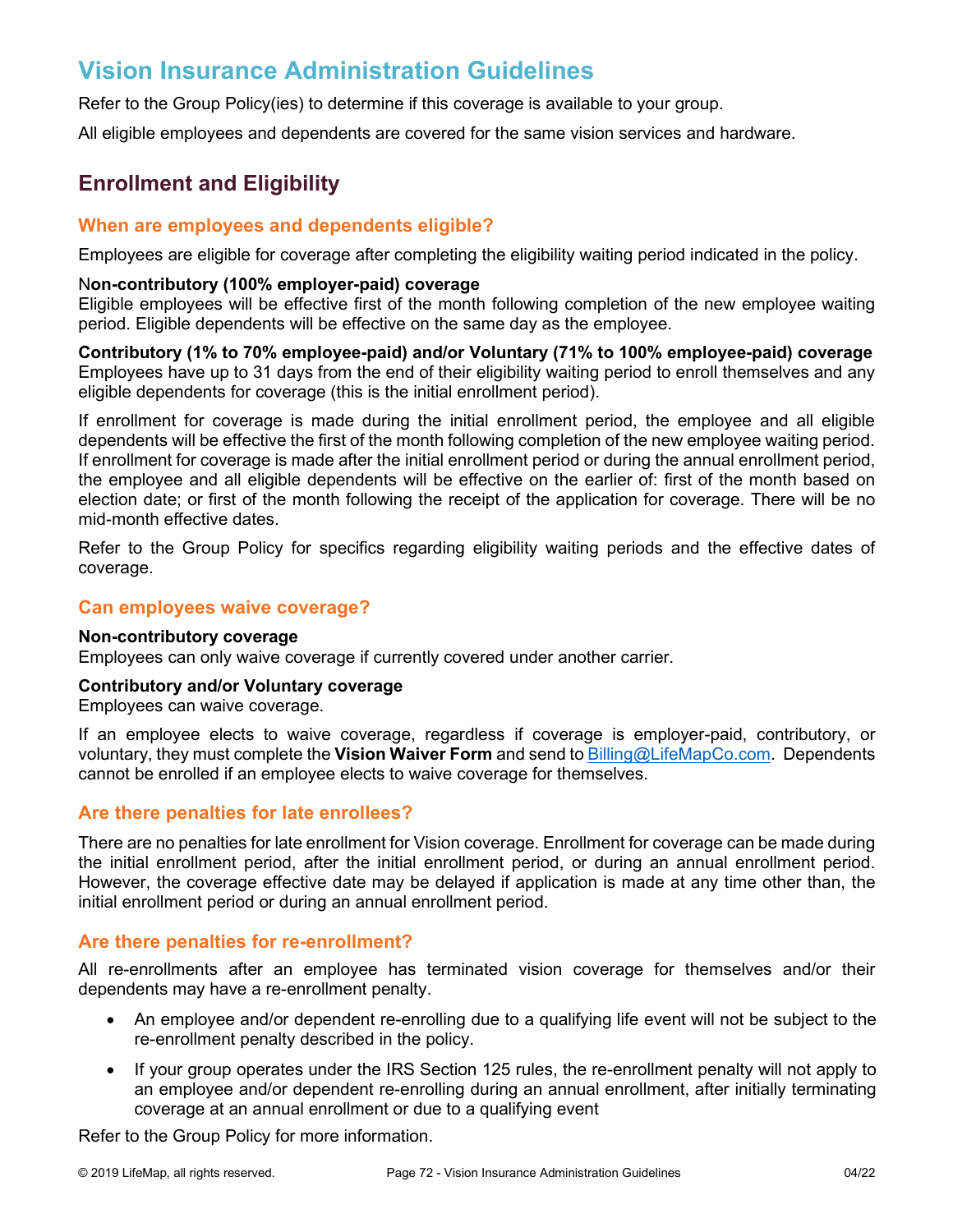### **Is there an annual enrollment period?**

Annual enrollment is only available if provided specifically by your LifeMap policy. If provided by your policy, annual enrollment is a period of time as determined by the Employer and LifeMap when employees and/or dependents may enroll for coverage if enrollment did not occur during the initial enrollment period.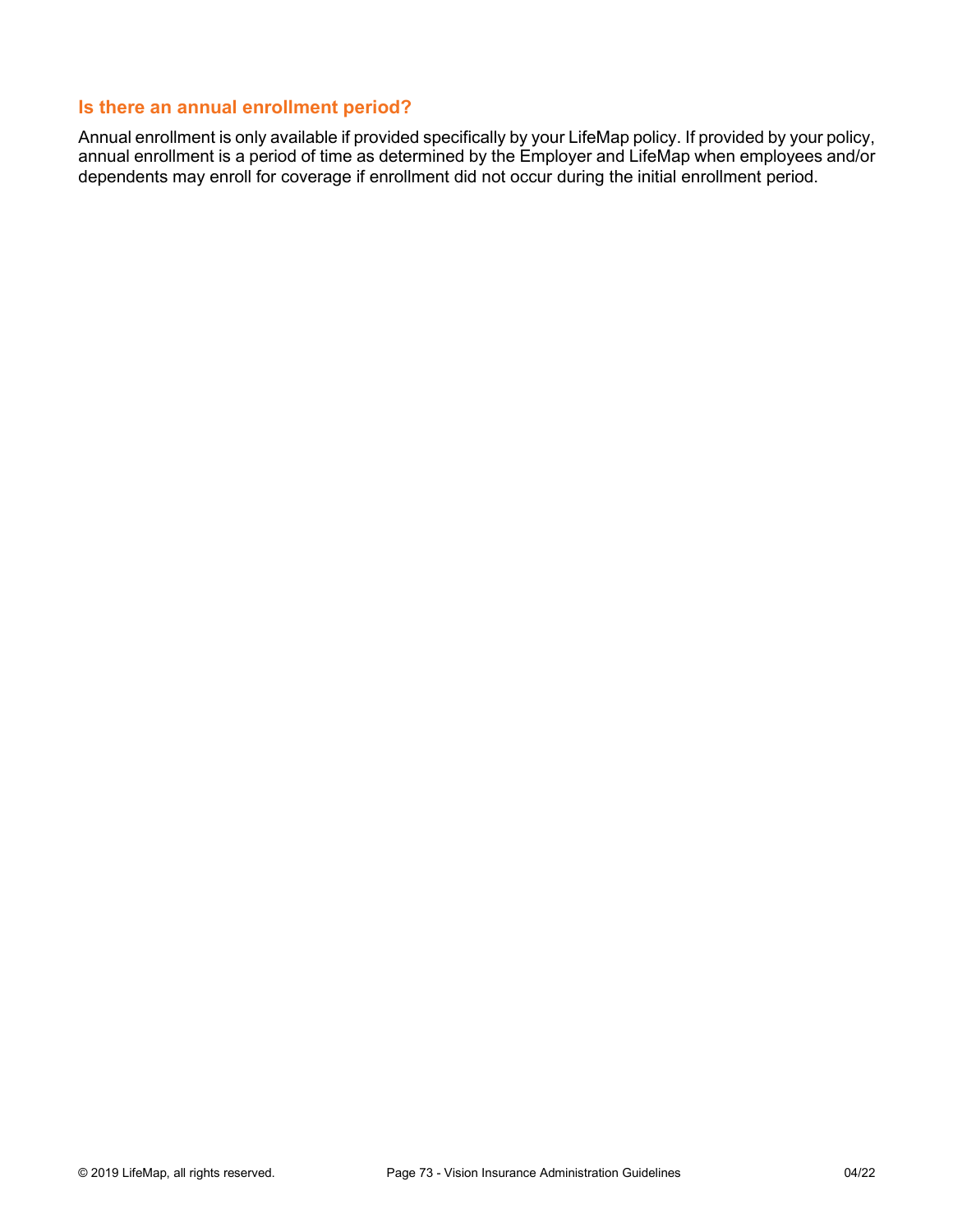# **Claim Submission**

LifeMap's provider for vision services is Vision Service Plan (VSP).

### **How is a vision claim submitted?**

- 1. When treatment is received from a Participating Provider who has contracted with LifeMap's provider, Vision Service Plan (VSP), and benefit authorization is obtained prior to treatment, the provider will furnish VSP with the forms and information needed to process the claim.
- 2. If benefit authorization is not obtained by a Participating Provider prior to treatment, or if treatment is provided by a provider who has not contracted with VSP; a claim must be submitted to VSP within 180 days of the date of service or as soon as reasonably possible. The claim form or written notice of claim must include the following information:
	- An itemized description of the services given and the charges for them;
	- The date treatment was given;
	- The patient's name, date of birth;
	- The group name or ID, with LifeMap Assurance Company noted as the carrier;
	- The treating Provider's name, address, Tax Identification Number (TIN), and license number; and
	- Itemized receipts of the expenses to be reimbursed.

Additional information may be requested by VSP to process the claim.

All vision claims should be mailed to Vision Service Plan. Refer to Claims and Appeals in the **Contact and Mailing Information** section at the beginning of this guide.

#### **How can a grievance or appeal be addressed or submitted?**

#### **Grievances**

- If a member has a grievance in regard to access to care, quality of care, treatment or service they should first call VSP Customer Service at (800) 877-7195 to discuss the matter. VSP Customer Service will make every effort to resolve the matter informally.
- If the matter is not initially resolved to the satisfaction of the member, a grievance should be communicated to VSP in writing by using the complaint form that can be obtained from the VSP Customer Service department. A written reply will be sent within 30 days of receipt of the grievance, or within 120 days if an extension of time is required.
	- $\circ$  The member will be notified in writing of the final resolution. If the grievance is denied, a second level of appeal may be requested within 60 calendar days from the date of the determination.

#### **Appeals**

• If a member has a concern or complaint regarding billing or eligibility, a written appeal or request for review can be submitted along with any supporting documentation to LifeMap for consideration. LifeMap will send a written reply within 30 days of receipt of the appeal. If additional time is needed for review, written notification will be sent providing reason for delay.

If the denial was due to a waiting period or effective date issue, proof is required to support the employee's eligibility. Appropriate proof may include an enrollment form or copies of payroll deductions.

Refer to Claims and Appeals in the **Contact and Mailing Information** section at the beginning of this guide. Refer to the Group Policy for full details regarding the Grievance and Appeal provisions.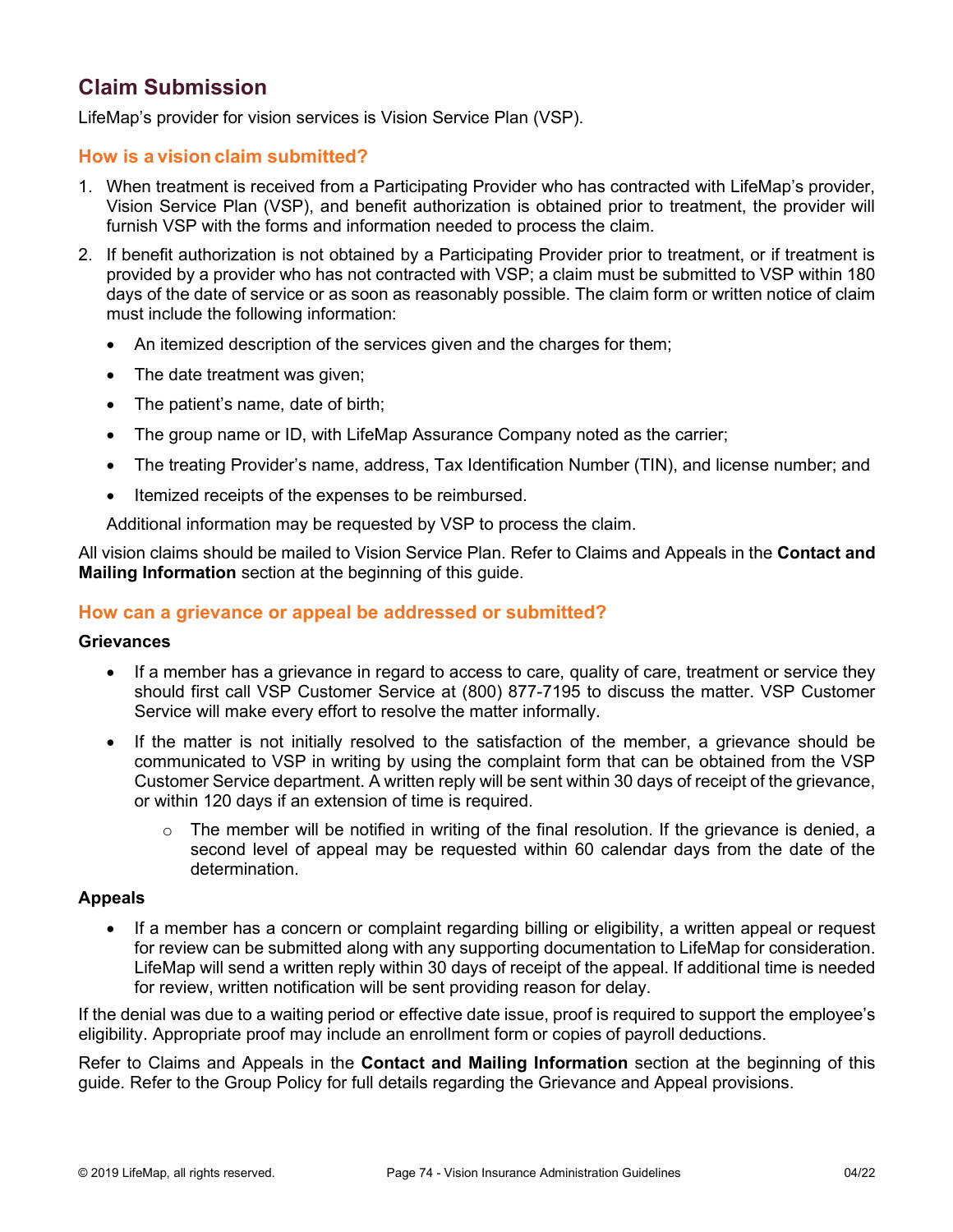# **COBRA Continuation of Coverage**

The Vision Group Policy provides COBRA Continuation of Coverage (COBRA) to insured employees and dependents if certain events cause a loss of eligibility. COBRA only extends coverage for a limited time and does not apply to all Employers.

- 1. The qualifying events for employees are:
	- Voluntary or involuntary termination of employment for reasons other than gross misconduct
	- Reduction in the number of hours of employment
- 2. The qualifying events for spouses are:
	- Voluntary or involuntary termination of the covered employee's employment for any reason other than gross misconduct
	- Reduction in the hours worked by the covered employee
	- Covered employee's becoming entitled to Medicare
	- Divorce or legal separation of the covered employee
	- Death of the covered employee
- 3. The qualifying events for dependent children are the same as for the spouse with one addition:
	- Loss of dependent child status under the plan rules

See the Group Policy for more information regarding COBRA Continuation of Coverage.

## **Coordination of Benefits**

The Vision Group Policy includes Coordination of Benefits; therefore, if an insured individual is covered under one or more vision plans, the benefits of the Group Policy will be coordinated with the benefits of the other plan(s). Refer to the Group Policy for more information.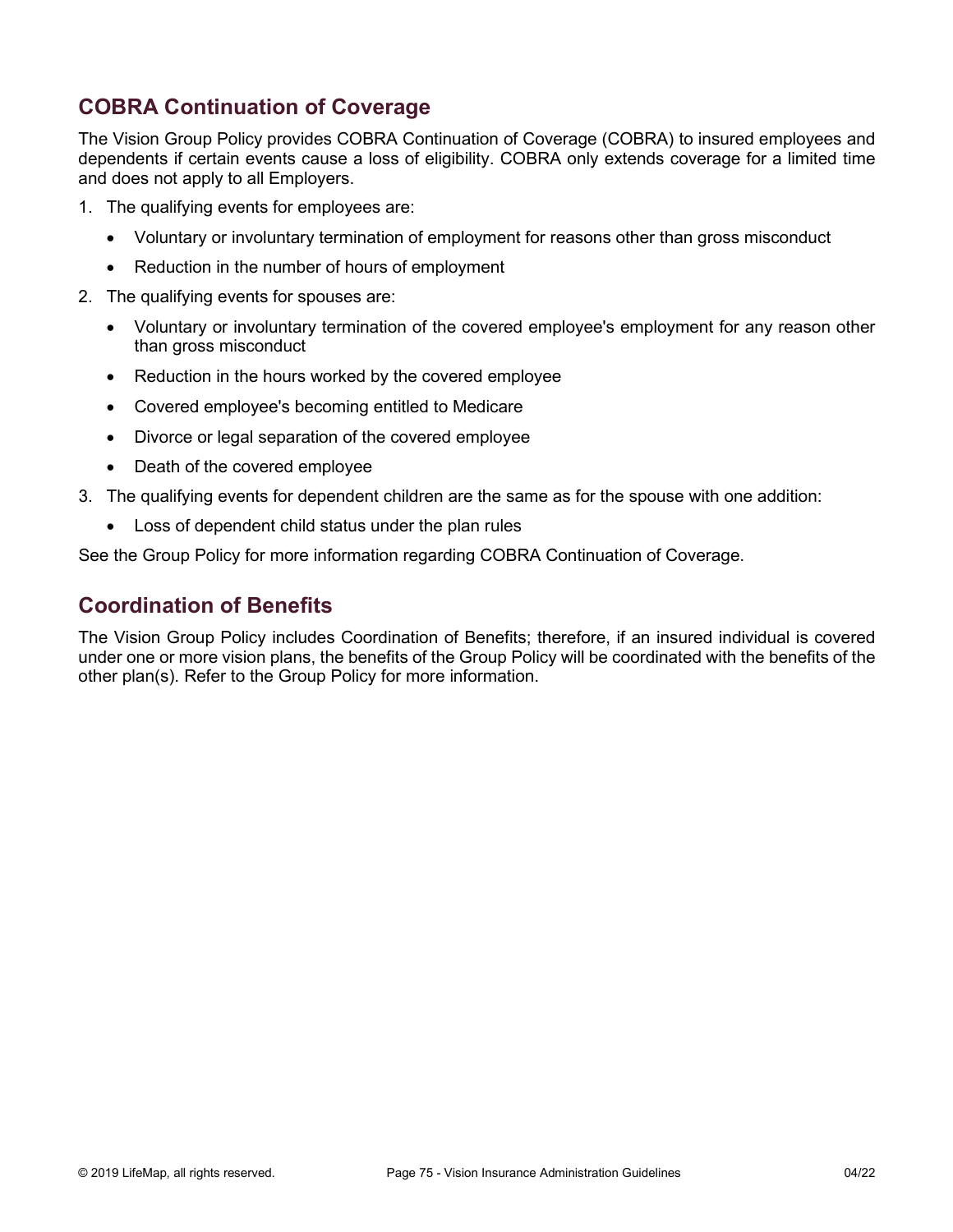# **Certificates of Credible Coverage**

### **What are certificates of credible coverage?**

Certificates of credible coverage were designed by the Federal Health Insurance Portability and Accountability Act (HIPAA) to provide proof of coverage under a prior plan when an insured individual changes carrier.

These certificates confirm the dates an insured individual had group dental and/or vision coverage in effect and may include the following information:

- Date issued
- Name of group plan
- Type of coverage
- Name of employee
- Group Policy number
- Coverage effective date
- Waiting period, if any
- Date coverage terminated
- Covered dependents

### **How does the Employee or Group Administrator request a certificate of credible coverage from LifeMap?**

A certificate of credible coverage is available by contacting the LifeMap Enrollment Department at [Billing@LifeMapCo.com.](mailto:Billing@LifeMapCo.com)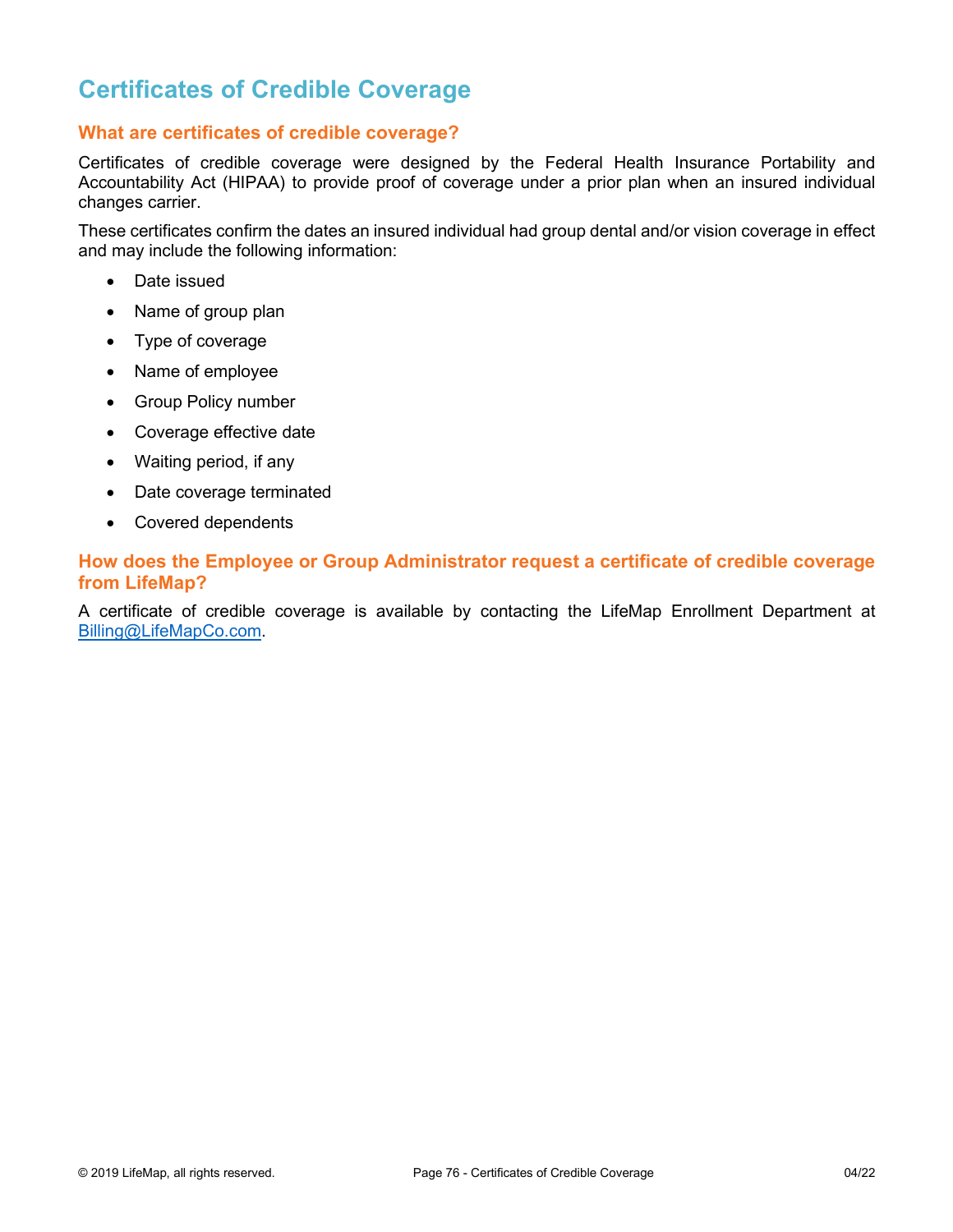# **Critical Illness Insurance Administration Guidelines**

Refer to the Group Policy(ies) to determine if this coverage is available to your group.

Critical Illness provides a lump-sum benefit to an insured individual upon a confirming diagnosis of a covered critical illness or covered surgical procedure. The Employer has the option of providing dependent coverage along with employee coverage. If dependent coverage is available, all eligible employees and dependents are covered for the same conditions.

# **Enrollment and Eligibility**

### **When are employees and dependents eligible?**

Employees are eligible for coverage after completing the eligibility waiting period indicated in the policy.

#### N**on-contributory (employer-paid) coverage**

Eligible employees will be effective first of the month following completion of the new employee waiting period. Eligible dependents will be effective on the same day as the employee.

#### **Contributory and/or Voluntary (employee-paid) coverage**

Employees have up to 31 days from the end of their eligibility waiting period to enroll themselves and any eligible dependents for coverage (this is the initial enrollment period).

- If coverage does not require approval of evidence of insurability, the employee and/or dependents will be effective the first of the month following completion of the new employee waiting period.
- If evidence of insurability is required and coverage is approved by LifeMap, the employee and/or dependents will be effective the first of the month on the later of: completion of the new employee waiting period; or approval by LifeMap. There are no mid-month effective dates.

Refer to the Enrollment sections within this guide for the enrollment requirements, and the Group Policy for specifics regarding eligibility waiting periods, coverage waiting periods, and effective dates of coverage.

### **When do employees or dependents need to submit evidence of insurability?**

Evidence of insurability will need to be provided for an employee or dependent as outlined in the Evidence of Insurability section of your group's policy and this guide. Some common reasons include, but are not limited to:

- The amount applied for is over any guarantee issue amount.
- An employee wants to increase coverage for self or dependents.
- Application for coverage is made after the initial enrollment period (late enrollee).

#### **Is there an annual enrollment period?**

Annual enrollment is only available if provided specifically by your LifeMap policy. If provided by your policy, annual enrollment is a period of time as determined by the Employer and LifeMap when employees and/or dependents may enroll for coverage if enrollment did not occur during the initial enrollment period.

#### **When can a change in coverage be requested?**

If additional coverage options are available, an employee may request to increase or decrease the amount of coverage for themselves or an eligible dependent during the annual enrollment period. Increases in coverage are subject to evidence of insurability. If coverage is approved by LifeMap, the employee and/or dependent will be effective on the later of: the requested effective date; or date assigned by LifeMap upon approval. The pre-existing conditions limitation will apply to any increase from the date the increase becomes effective. An increase in coverage will only be effective if the insured/employee is actively at work, or for dependents, the dependent is not totally disabled. There will be no mid-month effective dates.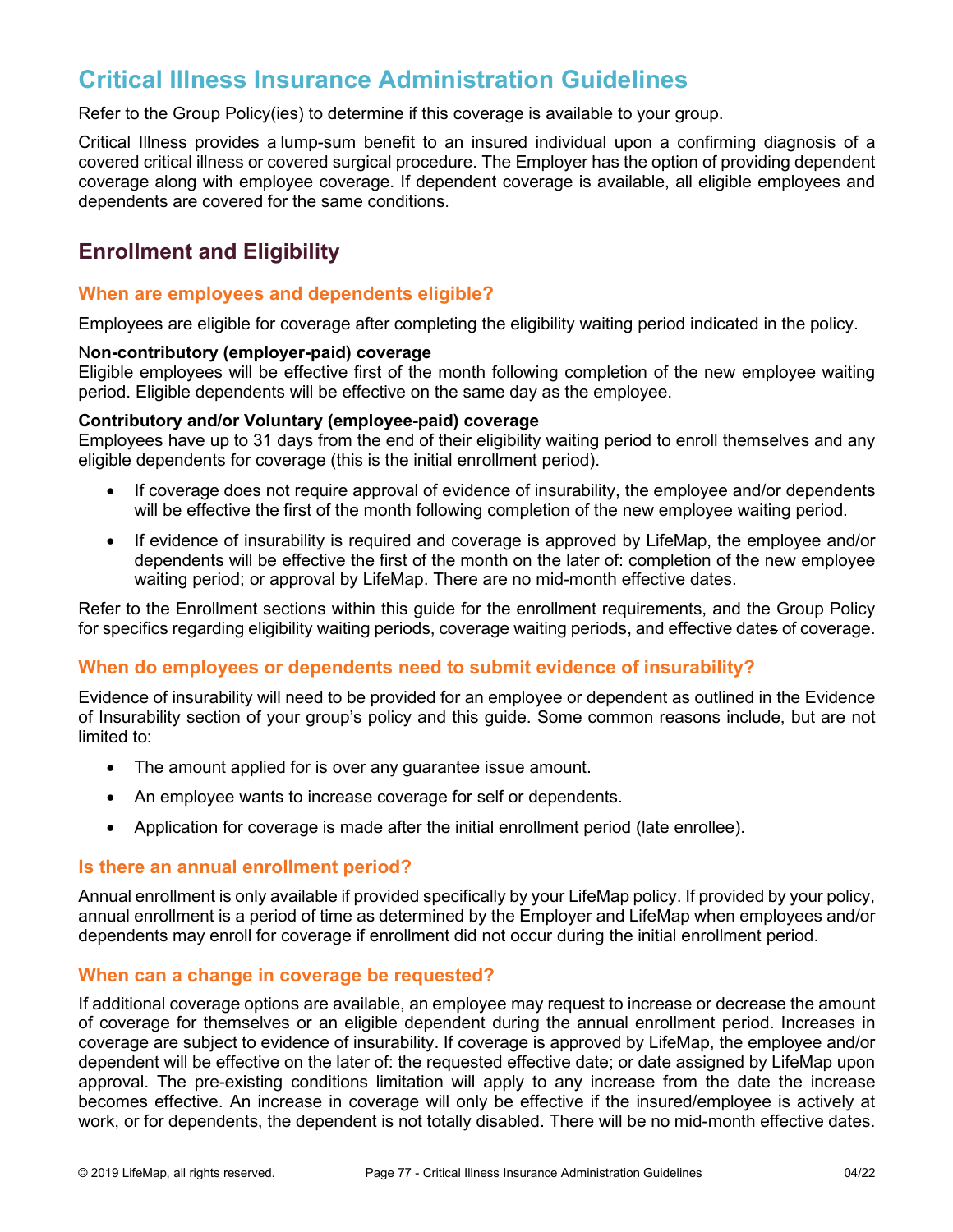# **Claim Submission**

The Critical Illness Cancer Care Claim Form can be found on LifeMapCo.com. For assistance in submitting Critical Illness claims or to request a claim form, you may contact a Claims Representative at 1(800) 286- 1129.

### **How is the Critical Illness claim form completed and submitted?**

The **Critical Illness Cancer Care Claim Form** is downloadable for printing from the Forms tab on LifeMapCo.com. The form includes separate sections for the insured and the physician. To avoid a delay in the processing of a claim, all sections should be completed in full and signed.

- 1. The insured (or their legal representative) must complete and sign the **Insured's Statement** and the **Authorization to Obtain and Release Information** sections of the form.
- 2. The insured's attending physician must complete and sign the **Attending Physician's Statement** section of the form.

All pages of the claim form and any supporting documentation should be sent to LifeMap Claims. Refer to Claims and Appeals in the **Contact and Mailing Information** section at the beginning of this guide or the claim form for the mailing address.

# **Claim Determination**

### **Is there a pre-existing condition exclusion?**

The Critical Illness plan may include a pre-existing condition exclusion. If the Group Policy includes a preexisting condition exclusion, then any loss for an illness or procedure that is caused by a pre-existing condition are not covered under the Group Policy for a specified period of time. Refer to your group's policy to see if a pre-existing condition exclusion applies to your Critical Illness benefits.

## **Benefit Determination**

#### **To whom are benefit checks paid?**

All benefits are payable to the employee. Any benefit paid upon the death of an employee will be paid to the Employee's Estate.

#### **How can a denied claim be appealed?**

The insured (or legal representative) has 180 days after receiving a claim denial to appeal. The appeal must be submitted in writing and must provide specific information outlining why the employee disagrees with LifeMap's decision, along with any additional documentation that was not previously submitted. Additional information to support the appeal may include medical records, test results, or payroll records.

If the denial was due to a waiting period or effective date issue, proof is required to support the employee's eligibility. Appropriate proof may include an enrollment form or copies of payroll deductions.

The written appeal and all supportingdocumentation should be sent to LifeMap Claims. Refer to Claims and Appeals in the **Contact and Mailing Information** section at the beginning of this guide.

LifeMap will provide a written response within 45 days from receipt of the appeal to advise the claimant if additional information is needed or if a decision has been reached. If additional review time is required, the employee will receive a letter outlining the reason for the delay. The appeal determination will not take longer than 90 days provided all documentation is received in a timely manner.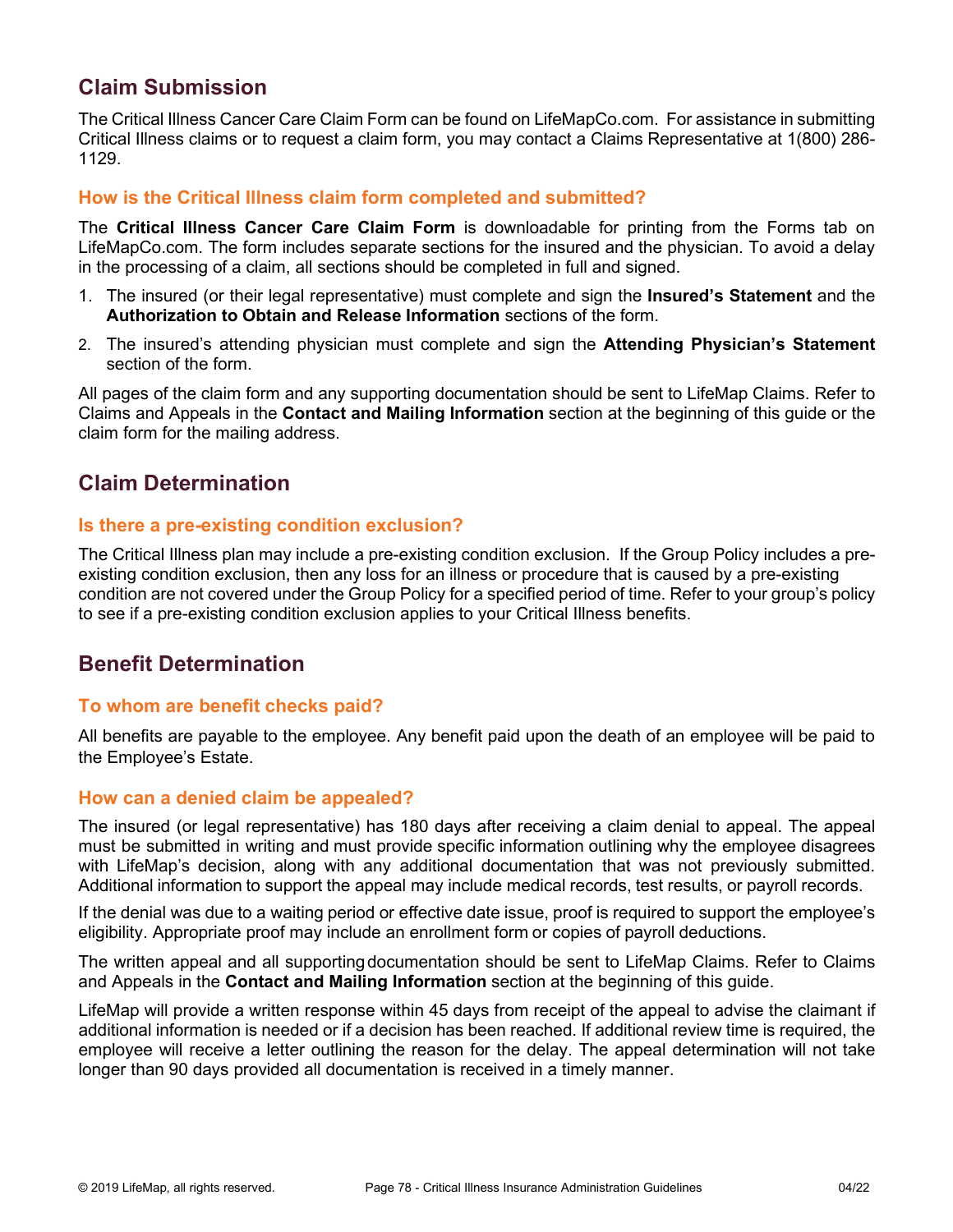# **Accident Only Insurance Administration Guidelines**

Refer to the Group Policy(ies) to determine if this coverage is available to your group.

Accident Only coverage provides a specific benefit amount for a specific injury, treatment, or expense due to covered accident. The Employer has the option of providing dependent coverage along with the employee coverage. If dependent coverage is available, all eligible employees and dependents are covered for the same accidents and conditions.

## **Enrollment and Eligibility**

#### **When are employees and dependents eligible?**

Employees are eligible for coverage after completing the eligibility waiting period indicated in the policy.

#### N**on-contributory (employer-paid) coverage**

Eligible employees will be effective first of the month following completion of the new employee waiting period. Eligible dependents will be effective on the same day as the employee.

#### **Contributory and/or Voluntary (employee-paid) coverage**

Employees have up to 31 days from the end of their eligibility waiting period to enroll themselves and any eligible dependents for coverage (this is the initial enrollment period).

If enrollment for coverage is made during the initial enrollment period, the employee and all eligible dependents will be effective the first of the month following completion of the new employee waiting period. If enrollment for coverage is made after the initial enrollment period or during the annual enrollment period, the employee and all eligible dependents will be effective on the earlier of: first of the month based on election date; or first of the month following the receipt of the application for coverage. There will be no mid-month effective dates.

Refer to the Group Policy for specifics regarding eligibility waiting periods and the effective dates of coverage.

#### **Is there an annual enrollment period?**

Annual enrollment is only available if provided specifically by your LifeMap policy. If provided by your policy, annual enrollment is a period of time as determined by the Employer and LifeMap when employees and/or dependents may enroll for coverage if enrollment did not occur during the initial enrollment period.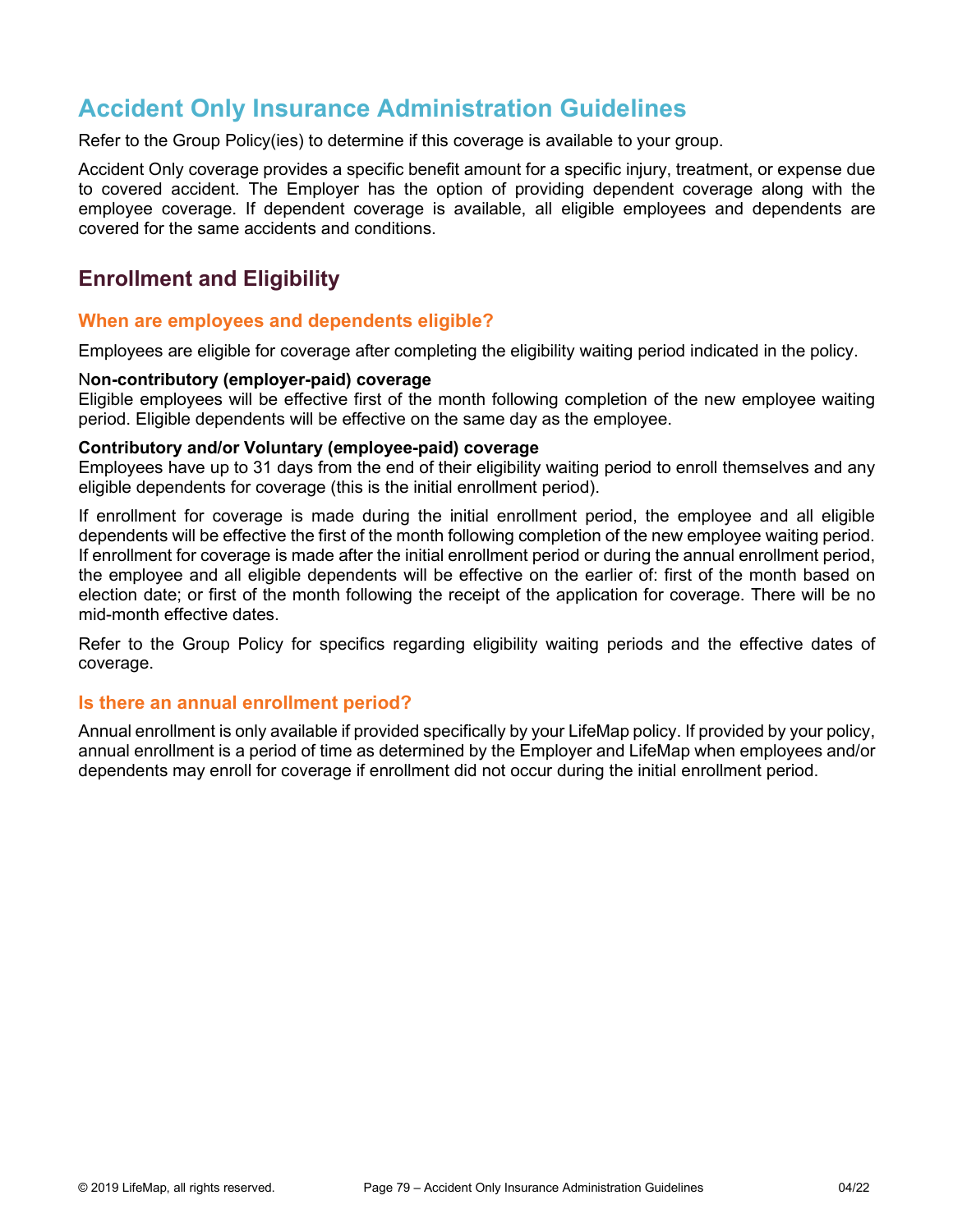# **Claim Submission**

The Accident Claim Form can be found on LifeMapCo.com. For assistance in submitting Accident claims or to request a claim form, you may contact a Claims Representative at 1(800) 286-1129.

### **How is the Accident Only claim form completed and submitted?**

The **Accident Claim Form** is downloadable for printing from the Forms tab on LifeMapCo.com**.** The form includes separate sections for the insured, attending physician and Employer. To avoid a delay in the processing of a claim, all sections should be completed in full and signed.

- 1. The insured (or legal representative) must complete and sign the **Insured's Statement** and the **Authorization to Obtain and Release Information** sections of the form.
- 2. The insured's attending physician must complete and sign the **Attending Physician's Statement** section of the form.
- 3. The Employer or Group Administrator is responsible for completing the **Employer's or Administrator's Statement** section of the form.

All pages of the claim form and any supporting documentation, such as; copies of all itemized bills (not EOBs), any motor vehicle/incident/accident reports, and/or police reports related to the accident, should be sent to LifeMap Claims. Refer to Claims and Appeals in the **Contact and Mailing Information** section at the beginning of this guide or the Claim Filing Instruction sheet for email, fax and mailing address.

## **Benefit Determination**

### **To whom are benefit checks paid?**

Benefits for accidental death of employee will be paid to the Beneficiary(ies). Benefits for ambulance transportation will be paid directly to the provider of the ambulance transportation. All other benefits are payable to the employee. Refer to the Group Policy for additional payment details.

#### **How can a denied claim be appealed?**

The insured (or legal representative) has 180 days after receiving a claim denial to appeal. The appeal must be submitted in writing and must provide specific information outlining why the employee disagrees with LifeMap's decision, along with any additional documentation that was not previously submitted. Additional information to support the appeal may include medical records, test results, or payroll records.

If the denial was due to a waiting period or effective date issue, proof is required to support the employee's eligibility. Appropriate proof may include an enrollment form or copies of payroll deductions.

The written appeal and all supportingdocumentation should be sent to LifeMap Claims. Refer to Claims and Appeals in the **Contact and Mailing Information** section at the beginning of this guide.

LifeMap will provide a written response within 45 days from receipt of the appeal to advise the claimant if additional information is needed or if a decision has been reached. If additional review time is required, the employee will receive a letter outlining the reason for the delay. The appeal determination will not take longer than 90 days provided all documentation is received in a timely manner.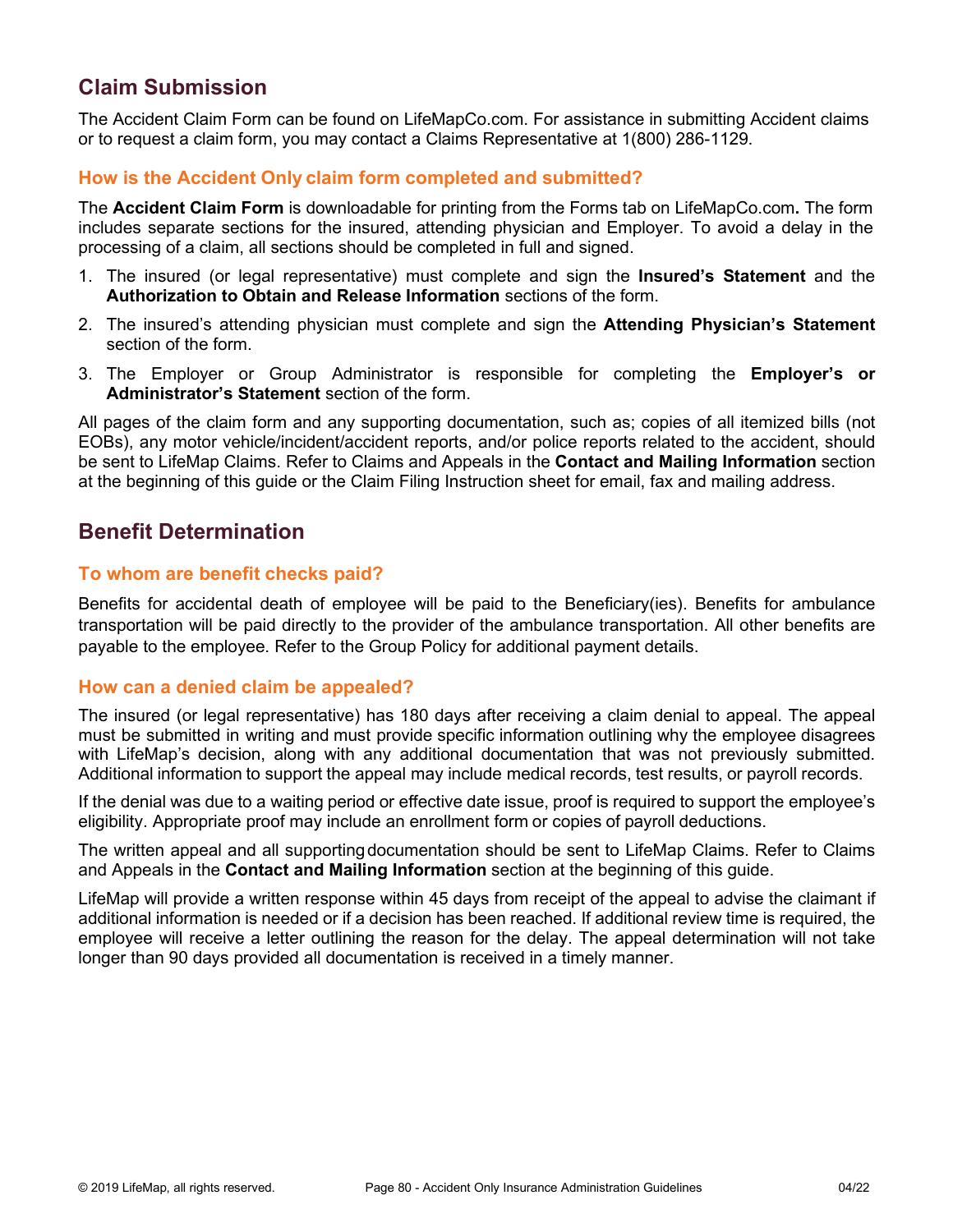# **LifeMap Member Advantages**

LifeMap Member Advantages is a program available to all LifeMap members who have an in-force insurance policy that is issued by, administered by, or serviced by LifeMap. Member Advantages provides access to certain value-added services and products that are not insurance and are offered in addition to your plan(s) to help members stay healthy and live better.

Advantages programs available may include:

- Allergy Relief
- Alternative Medicine
- Dental supplies
- Fertility Services
- Funeral Planning
- Healthy Lifestyle options
- Hearing Services
- Pet Care
- Senior Solutions
- Vision Services

Visit [LifeMapCo.com/member-advantages](https://lifemapco.com/member-advantages) for details and the latest programs available.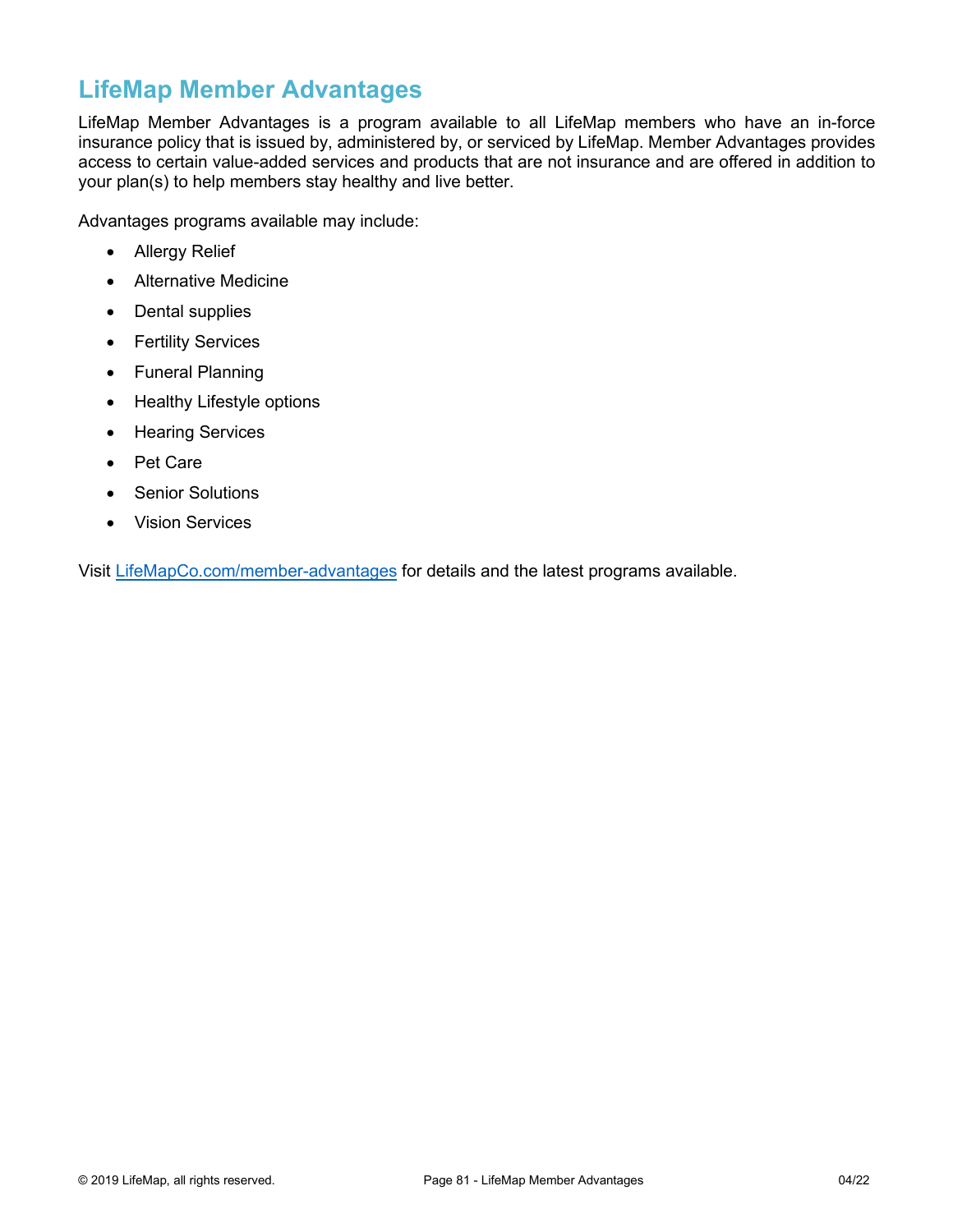# **Premium Calculation Examples**

The following premium calculation examples are applicable for all lines of insurance and may or may not be part of the Employer's current insurance offerings.

#### *Rates and benefits shown on the next few pages are for illustrative purposes only. See the Group Policy for actual benefit amounts.*

# **Age-Rated and Contributory/Voluntary Premium**

### **What age should be used to calculate premium?**

If coverage is age-rated, when an employee or applicant is first enrolled and effective the premium will be determined based on the employee's or applicant's age, as of the last anniversary date for your group. If an insured's age changes from one age band to another while covered, the premium will increase or decrease, whichever is applicable, on the group's next policy anniversary date. If a claim should occur between anniversary dates, we will pay claims based on the actual age of the insured at time of claim.

### **How much should be deducted from the employee's paycheck and when?**

If applicable, deduct premiums from the employee's paycheck to cover the amount not subject to evidence of insurability (up to the guarantee issue amount). If amount requested requires evidence of insurability, you will begin deductions for the full amount of premium based on the effective date provided by LifeMap's written approval.

# **Calculating Premium**

Follow the formulas included in the examples on the next few pages to calculate the premium due for a particular product. Refer to the benefit schedule in the Group Policy to determine the benefit amounts available to employees.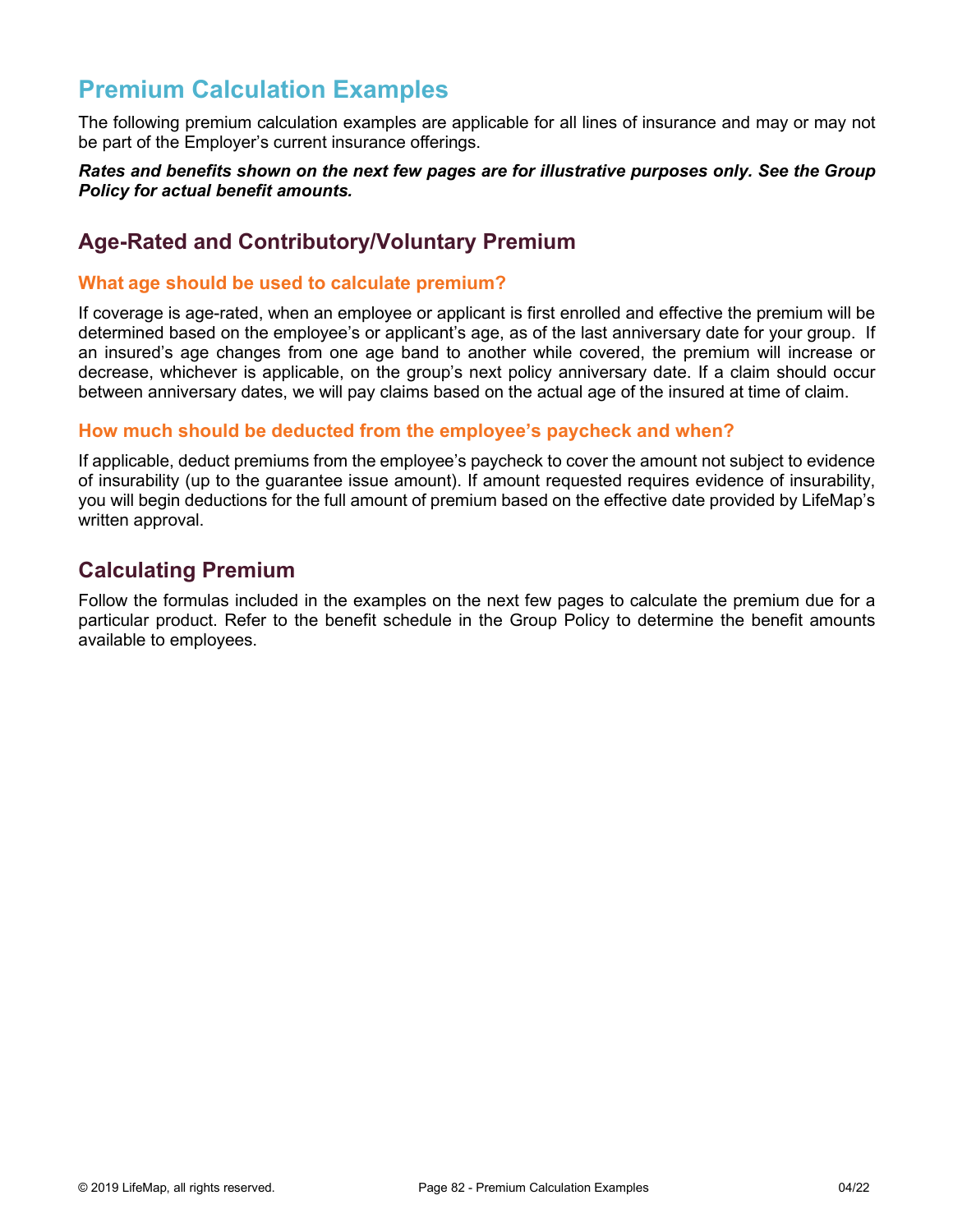# **Employee Basic Life and AD&D Insurance Volume**

### **Per Employee Calculation of Volume: Multiple of Salary Benefit** (Benefit Schedule)

- 1. Annual Salary x Multiple of Salary = Benefit
- 2. Round the result from #1. The rounding rule is to round up to the next higher \$1,000.
- 3. Compare the benefit determined in #2 to the plan maximum; cap the employee's benefit at the plan maximum if necessary.
- 4. The benefit amount must be reduced if an employee's age falls into the age reduction schedule. Reduction is based on the percentages listed in the benefit schedule provided in the Group Policy.
- 5. The final benefit amount, including any reductions for an employee's age, is the employee's volume.

#### **Per Employee Calculation of Volume: Flat Benefit** (Benefit Schedule)

- 1. The flat benefit amount is the employee's volume.
- 2. The benefit amount must be reduced if an employee's age falls into the age reduction schedule. Reduction is based on the percentages listed in the benefit schedule provided in the Group Policy.
- 3. The final benefit amount, including any reductions for an employee's age, is the employee's volume.

### **Example: Basic Life and AD&D Insurance Premium**

Basic Life and AD&D monthly rates are usually per \$1,000 of insurance. Base the premium calculations on the actual benefit amounts provided to each employee in thousands, taking into account age reductions where appropriate.

#### **Use this formula to calculate the cost:**

- 1. Total the volume of coverage for all insured employees.
- 2. Divide total volume by 1,000.
- 3. Life premium calculation: multiply the result from #2 by the monthly Life premium rate to determine total monthly Life premium due.

#### **Volume / 1,000 x Monthly Premium Rate = Premium**

| <b>Example</b>                                   |  |
|--------------------------------------------------|--|
| Life Insurance for all covered employees         |  |
| 610,000 Volume/1,000 = 610                       |  |
| 610 x $$0.30$ rate = $$183.00$                   |  |
| AD&D Insurance for all covered employees         |  |
| 610,000 Volume/1,000 = 610                       |  |
| 610 x \$0.05 rate = \$30.50                      |  |
| <b>Total Combined Monthly Premium = \$213.50</b> |  |
| $($183.00 + $30.50 = $213.50)$                   |  |

4. AD&D premium calculation: multiply the result from #2 by the monthly AD&D premium rate to determine total monthly AD&D premium due.

**NOTE**: Life and AD&D premium and volume must be reported separately on your summary bill template.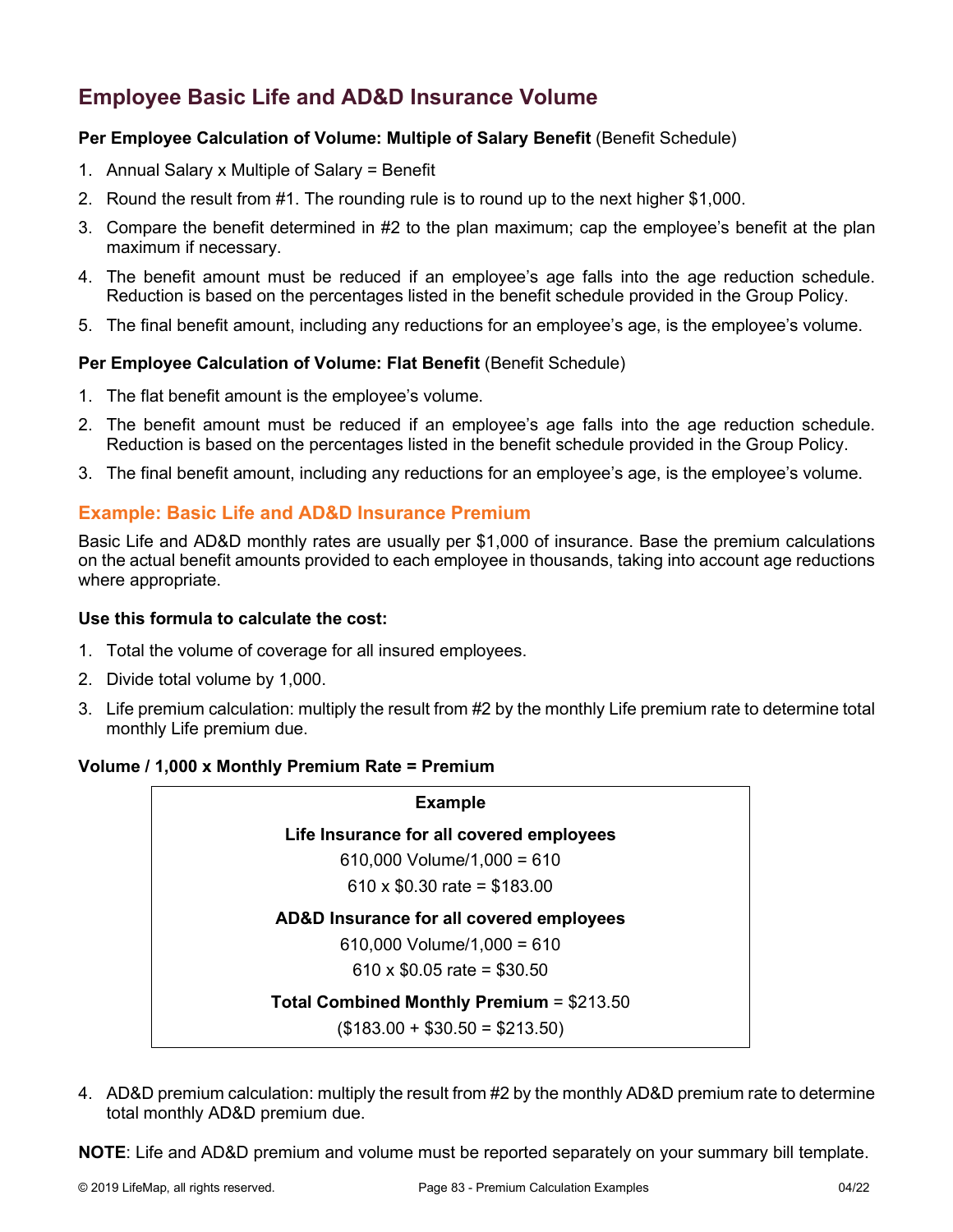# **Dependent Basic Life Insurance Volume**

To determine the dependent life volume, use the higher volume between spouse and child. (i.e. Spouse \$10,000; Child \$5,000) and multiply by the total number of benefit eligible employees.

**Example:** 100 employees that are benefit eligible and all are charged for dependent life with or without dependents a rate of .65 PEPM

Cost calculation 100 x .65 = \$65.00

Volume calculation 100 x 10,000 = \$1,000,000.

### **Examples: Dependent Life Premium**

#### **Dependent Life is billed in one of three ways**:

- 1. 100% employer paid for employees with or without dependents, 100% participation required
	- 50 employees x .50 PEPM = \$25.00 per month
- 2. 100% employer paid for employees ONLY with dependents, 100% participation of employees with dependents required
	- 50 employees, 30 have dependents:  $30 \times .60$  Per Family Unit = \$18.00 per month
- 3. 50%-99% employer paid with a minimum of 75% participation of employees with dependents enrolling required
	- 50 employees, 30 have dependents, a minimum of 23 must be enrolled for coverage to be put in place: 23 x .67 Per Family Unit = \$15.41 per month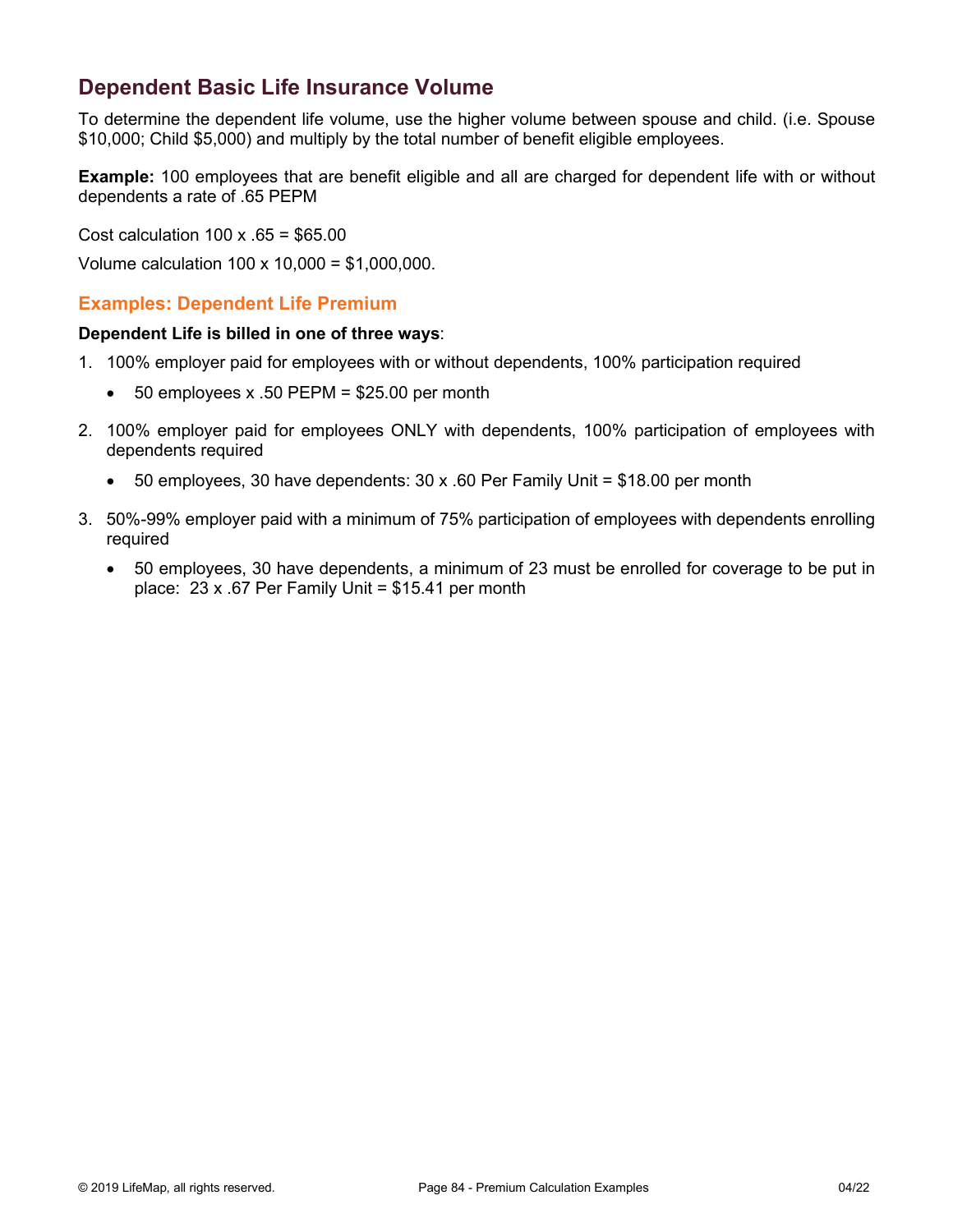# **Voluntary Life and Voluntary AD&D Insurance Premium**

### **Use this formula to calculate the cost for employees and spouses:**

- 1. Total the volume of coverage for the insured individual.
- 2. Divide total volume by 1,000.
- 3. Multiply the result from #2 by the monthly premium rate to determine total monthly premium due.

### **Volume / 1,000 x Monthly Premium Rate = Premium**

| <b>Example</b>                                                                                                                                                                                                          |
|-------------------------------------------------------------------------------------------------------------------------------------------------------------------------------------------------------------------------|
| Voluntary Life Insurance for an insured employee<br>$300,000$ Volume/1,000 = 300<br>300 x $$0.07$ (rate for Employee's age) = $$21.00$                                                                                  |
| Voluntary AD&D Insurance for an insured employee<br>$300,000$ Volume/1,000 = 300<br>$300 \times $0.03$ (rate for Employee Voluntary AD&D) = \$9.00                                                                      |
| Total Monthly Premium for Voluntary Life Only = $$21.00$<br>Total Monthly Premium for Voluntary AD&D Only = \$9.00<br>Total Monthly Premium for Combined Voluntary Life and Voluntary AD&D = \$30.00 (\$21.00 + \$9.00) |
| Voluntary Life Insurance for dependent child(ren)                                                                                                                                                                       |

10,000 Volume/2,000 = 5  $5 \times $0.02$  (rate) = \$0.10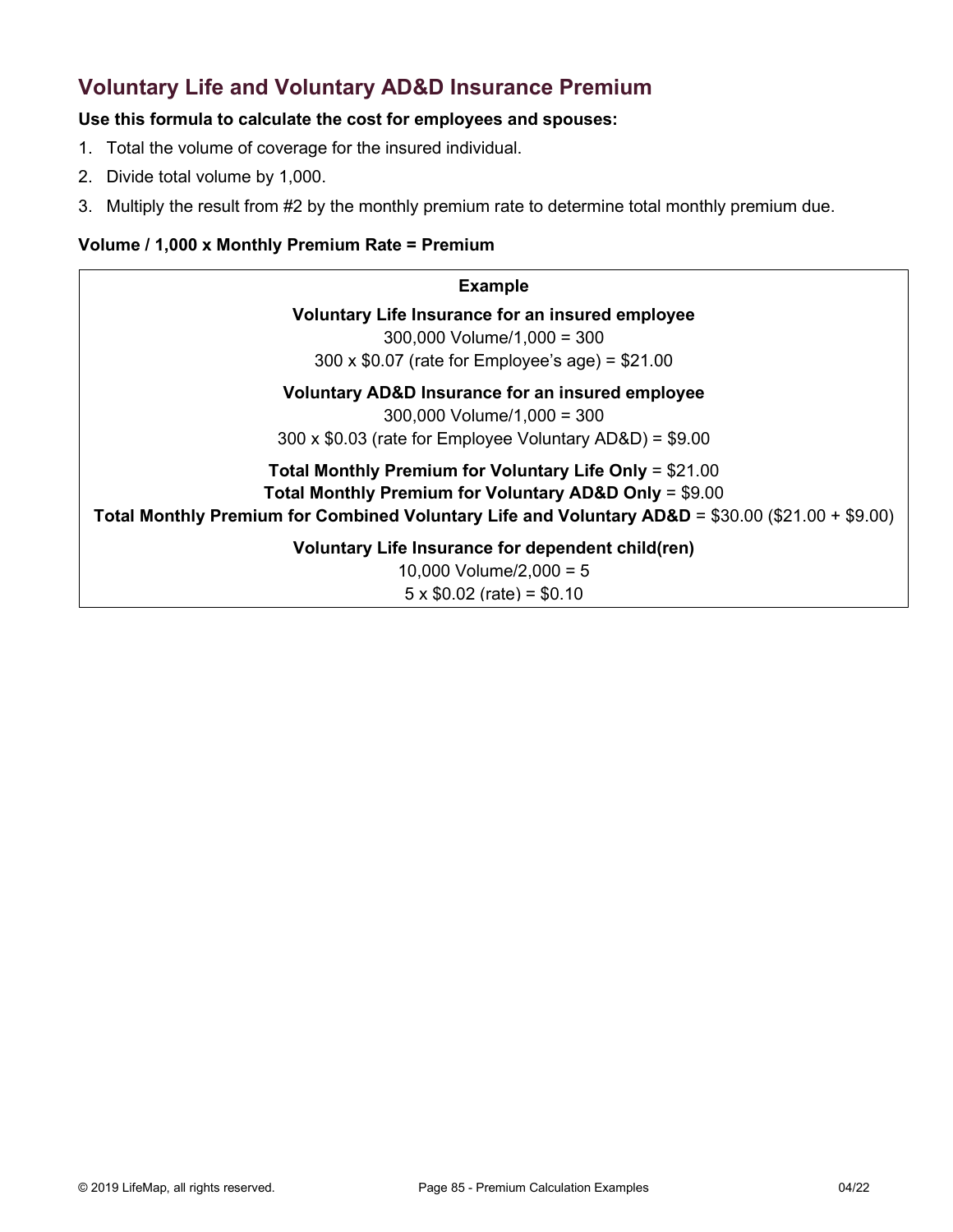# **Long Term Disability (LTD) Insurance Volume (Covered Payroll)**

### **Per Employee Calculation of Volume (Covered Payroll): Benefit Percentage: 60%**

1. Divide the LTD plan's maximum monthly benefit by the plan's benefit percentage to determine the LTD plan's maximum covered payroll (maximum covered salary).

#### **Example:**

| Maximum Monthly Benefit | <b>Benefit Percentage</b> |     | <b>Maximum Covered Payroll</b> |
|-------------------------|---------------------------|-----|--------------------------------|
|                         |                           |     | (maximum covered salary)       |
| \$6,000                 | 60% (0.60)                | $=$ | \$10,000                       |

2. Calculate the monthly salary for each insured employee.

| Example: | Annual Salary |  | Number of Months |  | <b>Monthly Salary</b>  |  |
|----------|---------------|--|------------------|--|------------------------|--|
|          | \$50,000      |  |                  |  | \$4,166.6666 (\$4,167) |  |

- 3. Round the result from #2 up to the next higher \$1.
- 4. If the employee's monthly salary exceeds the plan's maximum covered payroll, the employee's salary must be capped at the maximum covered payroll.
- 5. The final monthly salary or capped monthly salary for the insured employee is the employee's volume (Monthly Covered Payroll).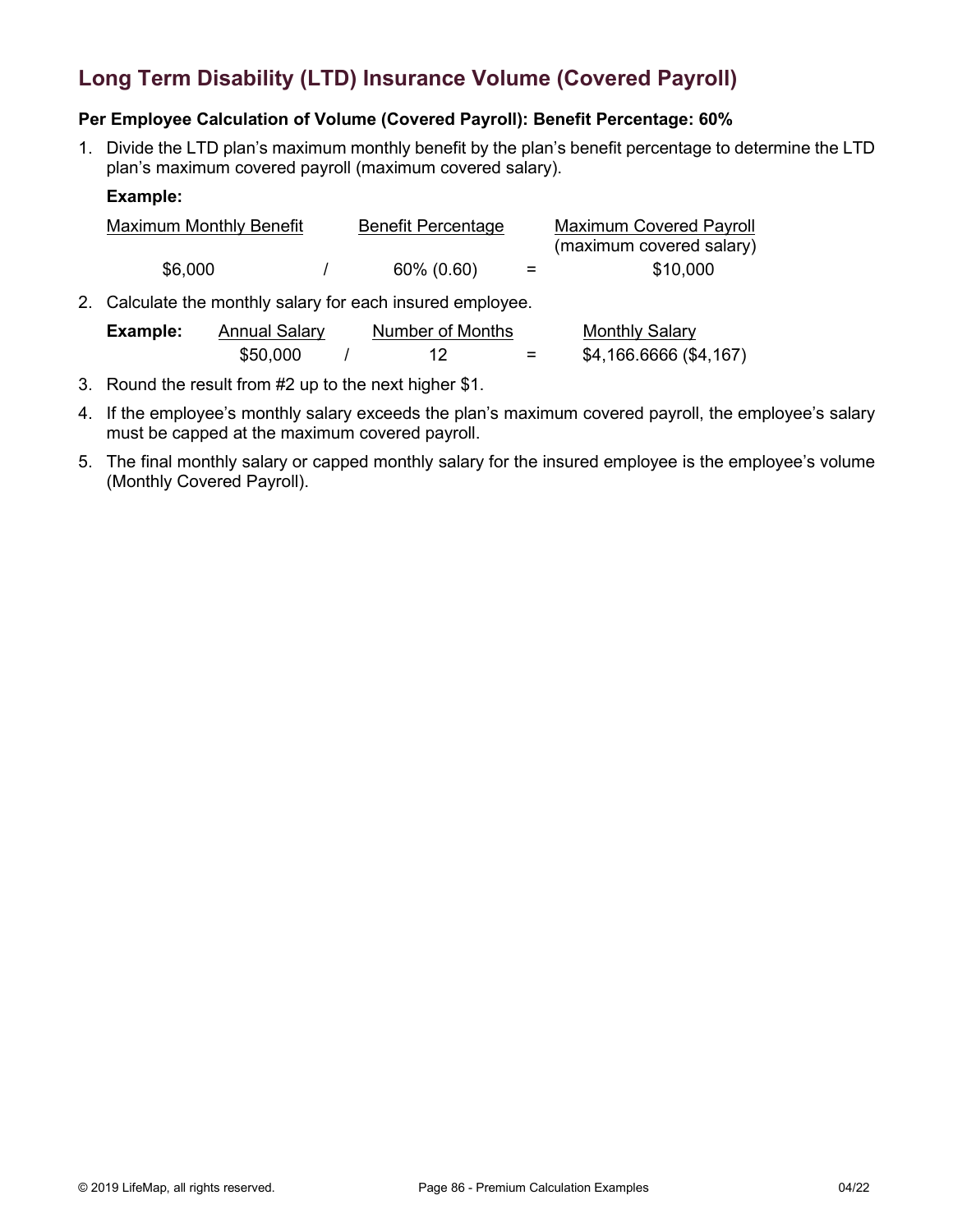# **Long Term Disability (LTD) Premium**

LTD monthly rates are per \$100 of insured Monthly Covered Payroll (MCP). Premium calculations are therefore based on MCP.

### **Use this formula to calculate the total monthly premium:**

- 1. Divide the monthly covered payroll for each insured employee by 100.
- 2. Multiply the result from #1 by the LTD monthly premium rate. The result is the monthly premium.
- 3. Add together each insured employee's result from #2 for the total monthly premium due.

### **Example: Monthly Covered Payroll (MCP) / 100 x Rate = Premium**

| LTD for one insured employee            |
|-----------------------------------------|
| $$4,177$ (MCP) / 100 = 41.77            |
| $41.77 \times $0.66$ (rate) = \$27.57   |
| LTD for all insured employees           |
| $$28,343 (MCP) / 100 = 283.43$          |
| $283.43 \times $0.66$ (rate) = \$187.06 |
| Total Group Monthly Premium = \$187.06  |

**Example: Volume/Premium using a 60% to \$5,000 Maximum Monthly Benefit using a rate of \$0.66 per \$100 of Covered Payroll**

#### **\$5,000 / 0.60 (60%) = \$8,333 Maximum Covered Payroll**

| <b>Job Title</b> | <b>Annual Salary</b> | <b>Monthly Salary</b> | <b>Maximum MCP</b> | <b>MCP</b> to be used<br>premium<br>for<br>calculation |
|------------------|----------------------|-----------------------|--------------------|--------------------------------------------------------|
| <b>CEO</b>       | \$500,000            | \$41,667              | \$8,333            | \$8,333                                                |
| <b>CFO</b>       | \$280,000            | \$23,333              | \$8,333            | \$8,333                                                |
| Manager          | \$50,123             | \$4,177               | \$8,333            | \$4,177                                                |
| <b>Clerk</b>     | \$25,000             | \$2,083               | \$8,333            | \$2,083                                                |
| <b>Sales</b>     | \$65,000             | \$5,417               | \$8,333            | \$5,417                                                |

| <b>Total MCP</b>            | \$28,343.00 |
|-----------------------------|-------------|
| Total MCP divided by 100    | \$283.43    |
| Times rate per \$100 of MCP | \$0.66      |
| <b>Monthly Premium</b>      | \$187.06    |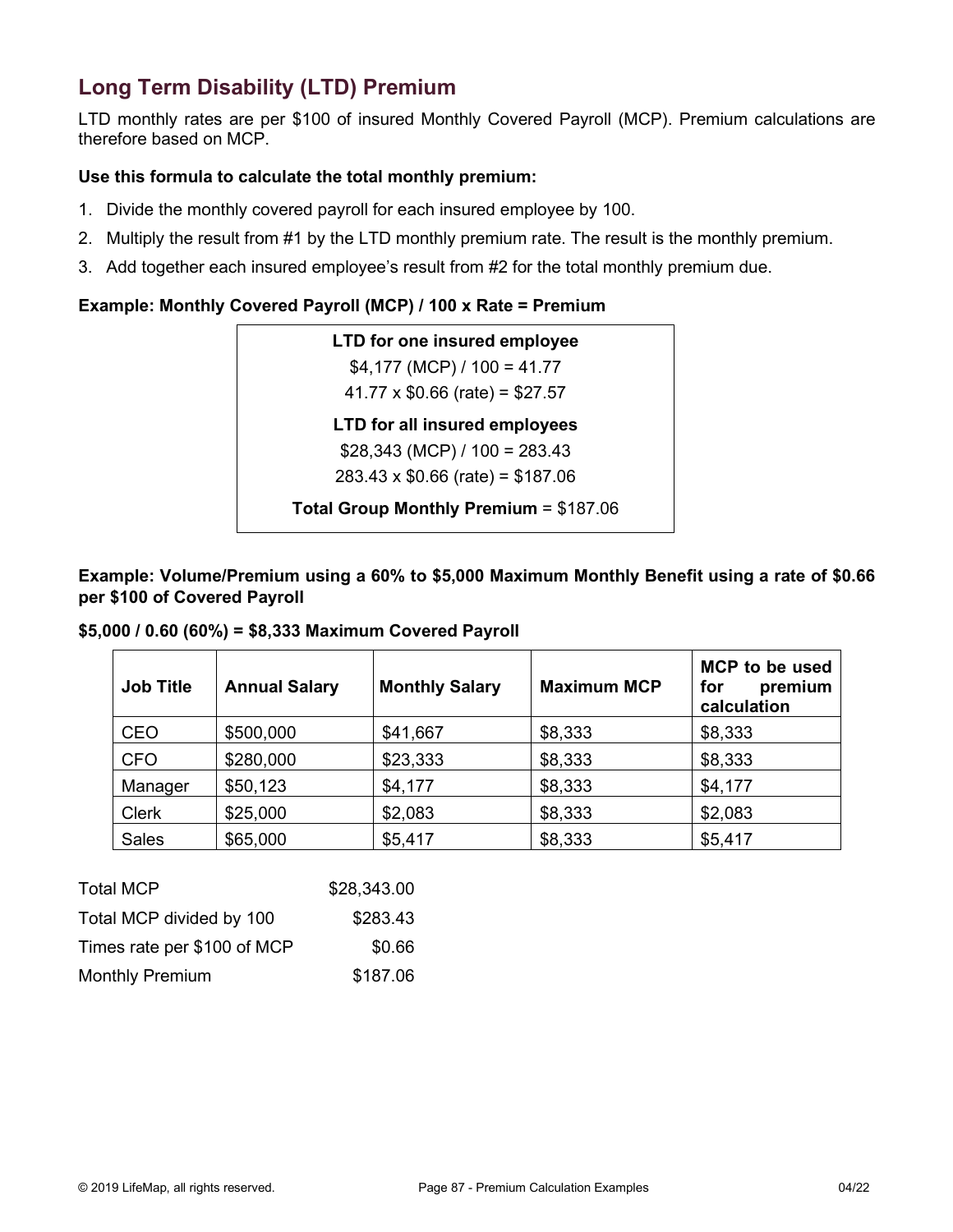# **Short Term Disability (STD) Insurance Volume**

#### **Per Employee Calculation of Volume: Benefit is Salary Based (Benefit Schedule)**

1. Determine each insured employee's weekly salary

| Example: | <b>Annual Salary</b> | Number of Weeks |   | <b>Weekly Salary</b> |
|----------|----------------------|-----------------|---|----------------------|
|          | \$65,000             | 52              | = | \$1,250.00           |

- 2. Round the result up to the nearest \$1.00, if necessary
- 3. The employee's weekly salary times the benefit percentage equals the employee's weekly benefit.

| Example: | <b>Weekly Salary</b> | <b>Benefit Percentage</b> |                          | <b>Weekly Benefit</b> |  |
|----------|----------------------|---------------------------|--------------------------|-----------------------|--|
|          | \$1,250.00           | 60%                       | $\overline{\phantom{0}}$ | \$750                 |  |

4. If the employee's calculated weekly benefit exceeds the plan's weekly benefit maximum, the employee's benefit must be capped at the weekly benefit maximum.

| <b>Example:</b> Benefit plan of 60% to \$1,500 | Employee's Annual Earnings \$280,000 |  |
|------------------------------------------------|--------------------------------------|--|
|------------------------------------------------|--------------------------------------|--|

| <b>Annual Salary</b><br>\$280,000 | Number of Weeks<br>52<br>$=$ | Weekly Salary<br>\$5,385.00 |               |
|-----------------------------------|------------------------------|-----------------------------|---------------|
| <b>Weekly Salary</b>              | <b>Benefit Percentage</b>    | Weekly Benefit              | Capped Amount |
| \$5,385.00                        | 60%<br>$=$                   | \$3,231.00                  | \$1,500.00    |

5. The final weekly benefit amount (capped if necessary) for each insured employee is each employee's volume.

#### **Per Employee Calculation of Volume: Weekly Flat Benefit (Benefit Schedule):**

The weekly flat benefit amount elected for each insured employee is the employee's volume.

- 1. Flat benefit for all employees \$200 per week
- 2. Divide the flat benefit (\$200) by \$10 (rates is based on \$10 increments) to get \$20.00
- 3. Multiply increments by rate to get per employee per monthly premium

\$20. X rate .225 = \$4.50 PEPM

4. Multiply \$4.50 PEPM x # of employees to get group monthly premium.

 $$4.50 \times 2,560 = $11,520$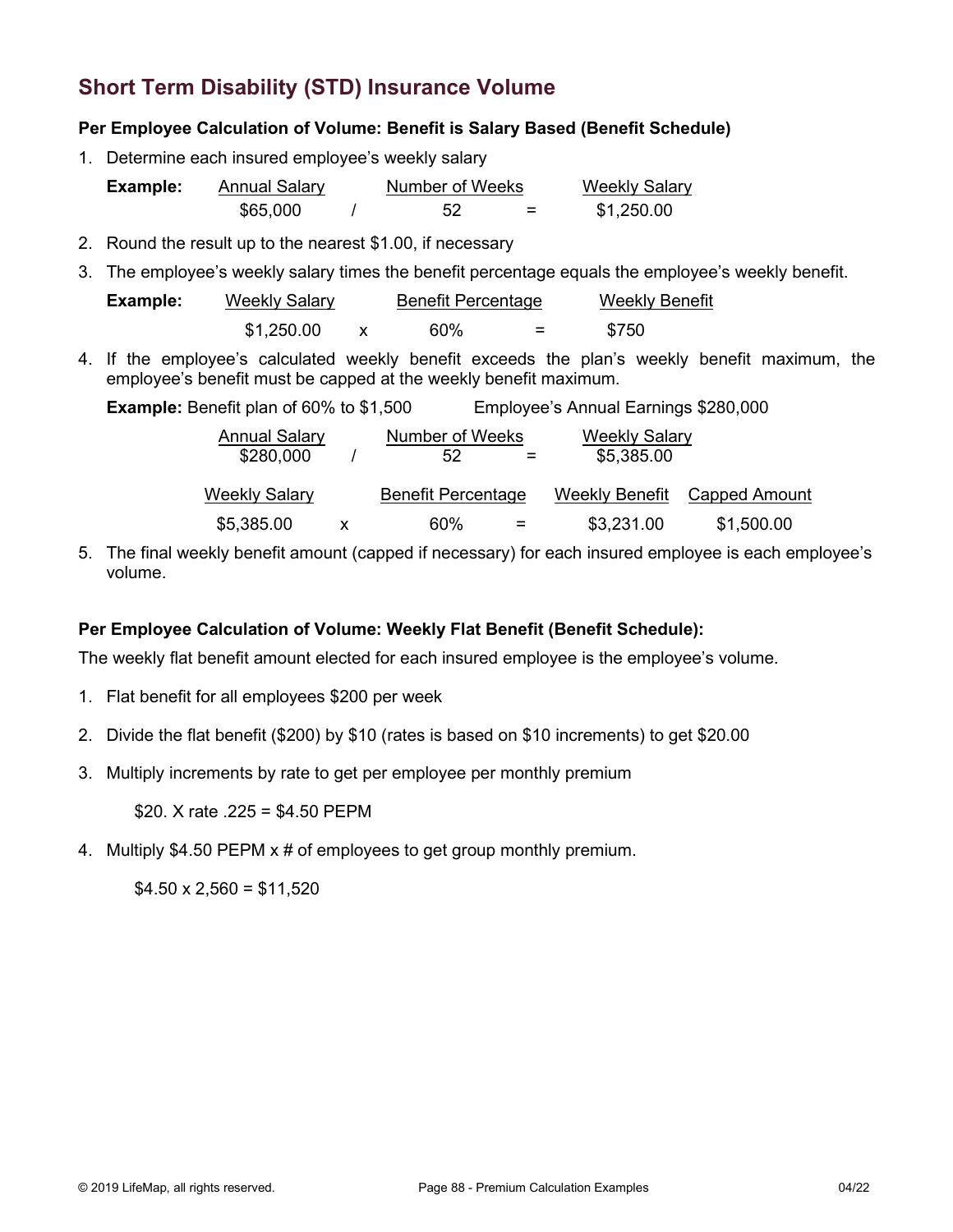# **Short Term Disability (STD) Premium**

STD monthly rates are either per \$10 of each insured employee's covered weekly benefit or per insured employee per month.

#### **Use this formula to calculate the total monthly premium when premium is per \$10 of weekly benefit:**

- 1. Total the volume of coverage for all insured employees.
- 2. Divide total volume by 10.
- 3. Multiply the result from #2 by the STD monthly premium rate to determine total monthly premium due.

#### **Example: Volume / 10 x per \$10 Rate = Monthly Premium**

10,937 Volume/10 = 1,093.70 x \$0.225 (rate) = \$246.08 monthly premium

#### **Use this formula to calculate the total monthly premium when rates are per employee per month:**

- 1. Total the number of insured employees.
- 2. Multiply the result from #1 by the STD monthly premium rate to determine total monthly premium due.

#### **Example: No. of Employees x Per Employee Per Month Rate = Monthly Premium**

 $17 \times $5.00$  (rate) = \$85.00 monthly premium

#### **Example: Volume/Premium using a 60% to \$1,500 maximum weekly benefit, using a rate of \$0.50/\$10 of Covered Benefit**

| <b>Job Title</b> | Annual<br><b>Salary</b> | <b>Weekly Earnings</b> | <b>Weekly</b><br><b>Benefit</b> | <b>Maximum Weekly</b><br><b>Covered Benefit</b> | Weekly<br>Covered<br><b>Benefit to be</b><br>used for<br>premium<br>calculation |
|------------------|-------------------------|------------------------|---------------------------------|-------------------------------------------------|---------------------------------------------------------------------------------|
| <b>CEO</b>       | \$500,000               | \$9,615                | \$5,769                         | \$1,500                                         | \$1,500                                                                         |
| <b>CFO</b>       | \$280,000               | \$5,385                | \$3,231                         | \$1,500                                         | \$1,500                                                                         |
| Manager          | \$50,123                | \$964                  | \$578                           | \$1,500                                         | \$578                                                                           |
| <b>Clerk</b>     | \$25,000                | \$481                  | \$288                           | \$1,500                                         | \$288                                                                           |
| <b>Sales</b>     | \$65,000                | \$1,250                | \$750                           | \$1,500                                         | \$750                                                                           |

| <b>Total Weekly Covered Benefit</b>           | \$4,616.00 |
|-----------------------------------------------|------------|
| Total Weekly Covered Benefit divided by 10    | \$461.60   |
| Times rate per \$10 of Weekly Covered Benefit | \$0.225    |
| <b>Monthly Premium</b>                        | \$103.86   |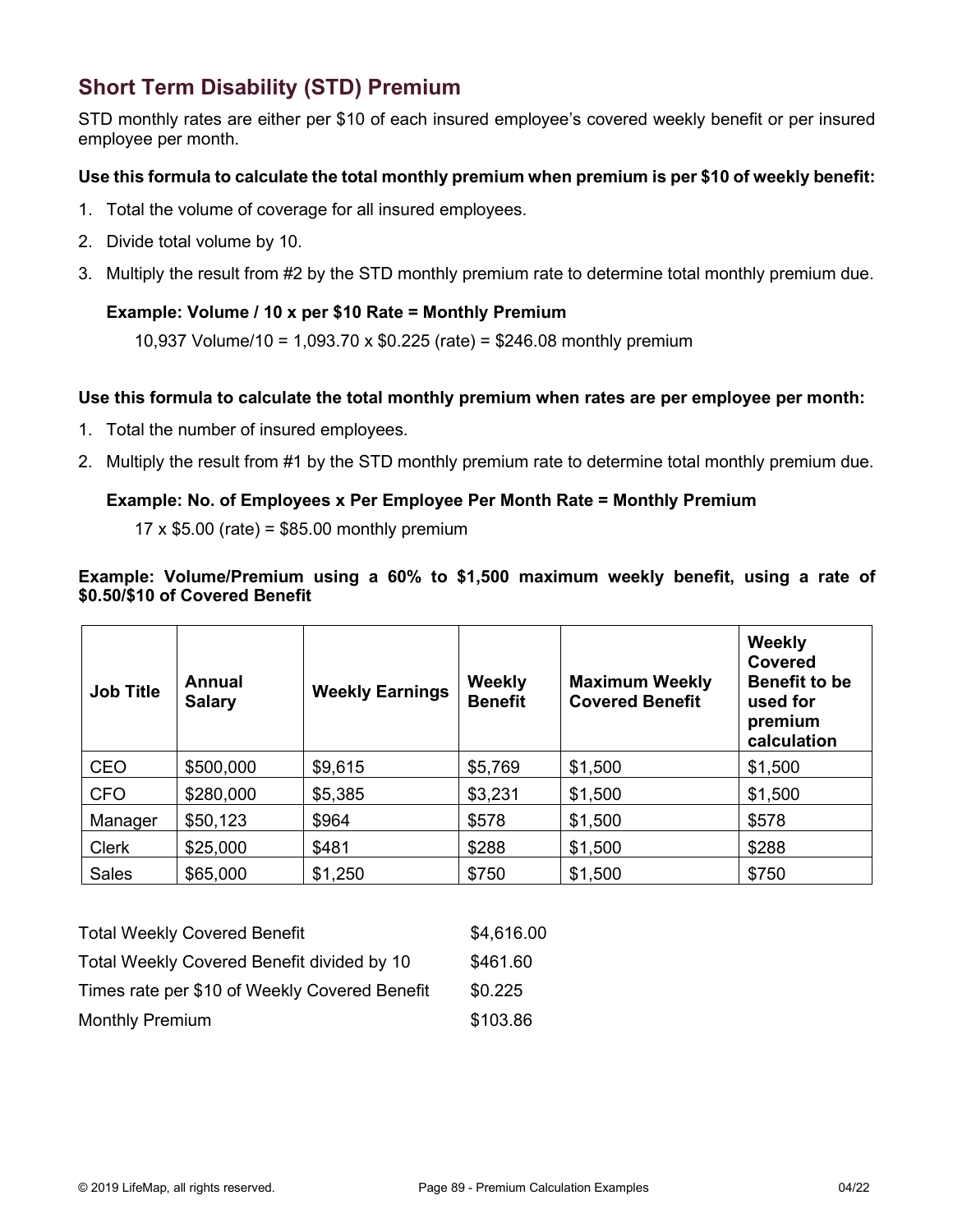# **Dental Insurance Premium**

Dental premium is based on who the insured employee is covering. Is it the Employee Only (EE), the Employee and Spouse (ES), the Employee and Child(ren) (EC) or the Employee, Spouse, Child(ren) (EF). There are various tier structures, with 4-tier being the most common.

### **Example: Dental 4-Tier Premium**

| <b>Tier Rates</b> | # of Employees Enrolled | Rate  | Premium            |          |
|-------------------|-------------------------|-------|--------------------|----------|
| EE Only           | 6                       | 23.00 | $(23.00 \times 6)$ | \$138.00 |
| ES                | 4                       | 46.20 | $(46.20 \times 4)$ | \$184.80 |
| EC                | 5                       | 45.80 | $(45.80 \times 5)$ | \$229.00 |
| EF                | 3                       | 99.00 | $(99.00 \times 3)$ | \$297.00 |
|                   |                         |       |                    |          |

Total Monthly Premium \$848.80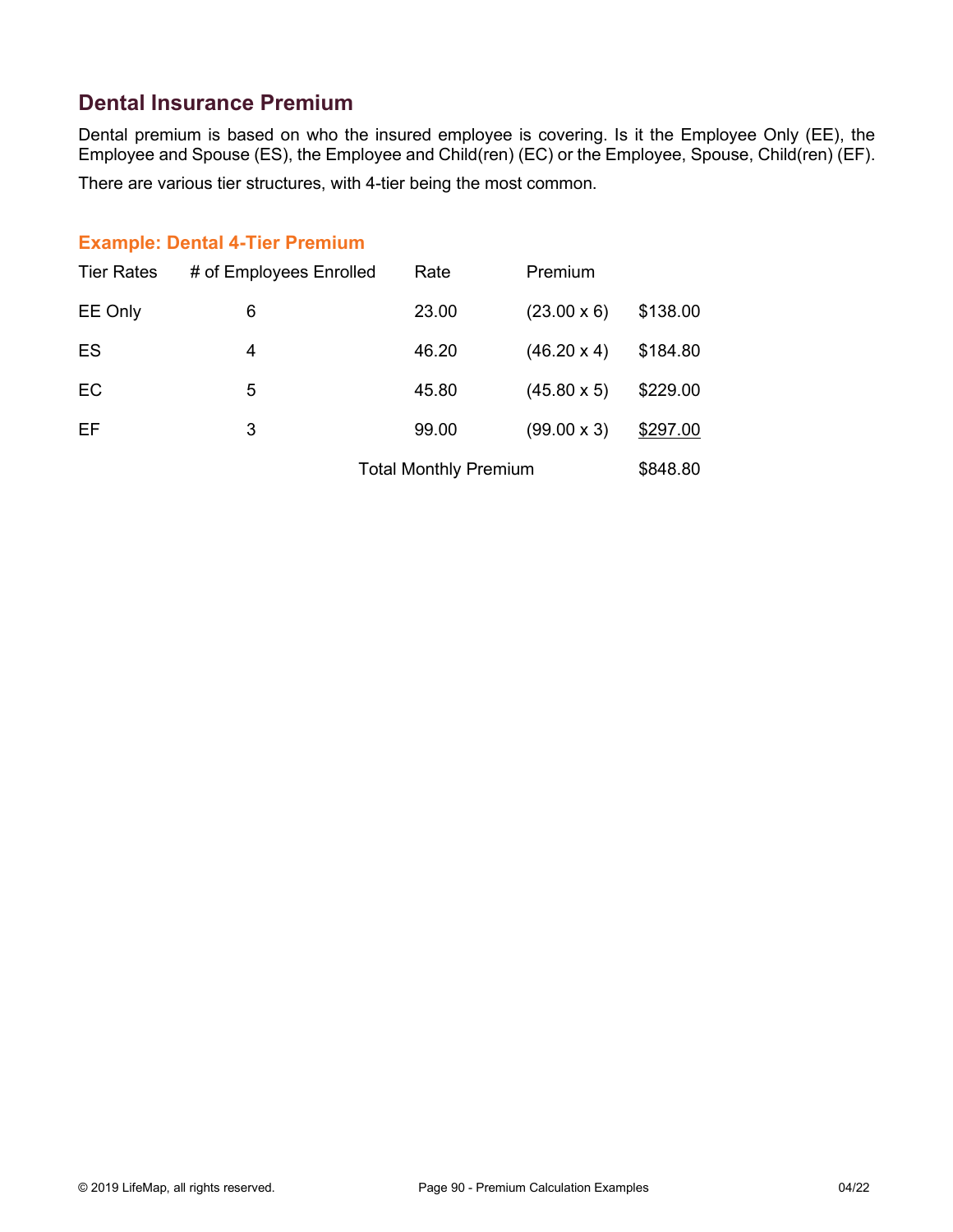# **Vision Insurance Premium**

Vision premium is based on who the insured employee is covering. Is it the Employee Only (EE), the Employee and Spouse (ES), the Employee and Child(ren) (EC) or the Employee, Spouse, Child(ren) (EF).

The tier structure LifeMap administers is a 4-tier.

### **Example: Vision 4-Tier Premium**

| <b>Tier Rates</b> | # of Employees Enrolled | Rate                         | Premium            |          |
|-------------------|-------------------------|------------------------------|--------------------|----------|
| EE Only           | 6                       | 4.99                         | $(4.99 \times 6)$  | \$29.94  |
| ES                | 4                       | 9.96                         | $(9.96 \times 4)$  | \$39.84  |
| EC                | 5                       | 10.66                        | $(10.66 \times 5)$ | \$53.30  |
| EF                | 3                       | 17.05                        | $(17.05 \times 3)$ | \$51.15  |
|                   |                         | <b>Total Monthly Premium</b> |                    | \$174.23 |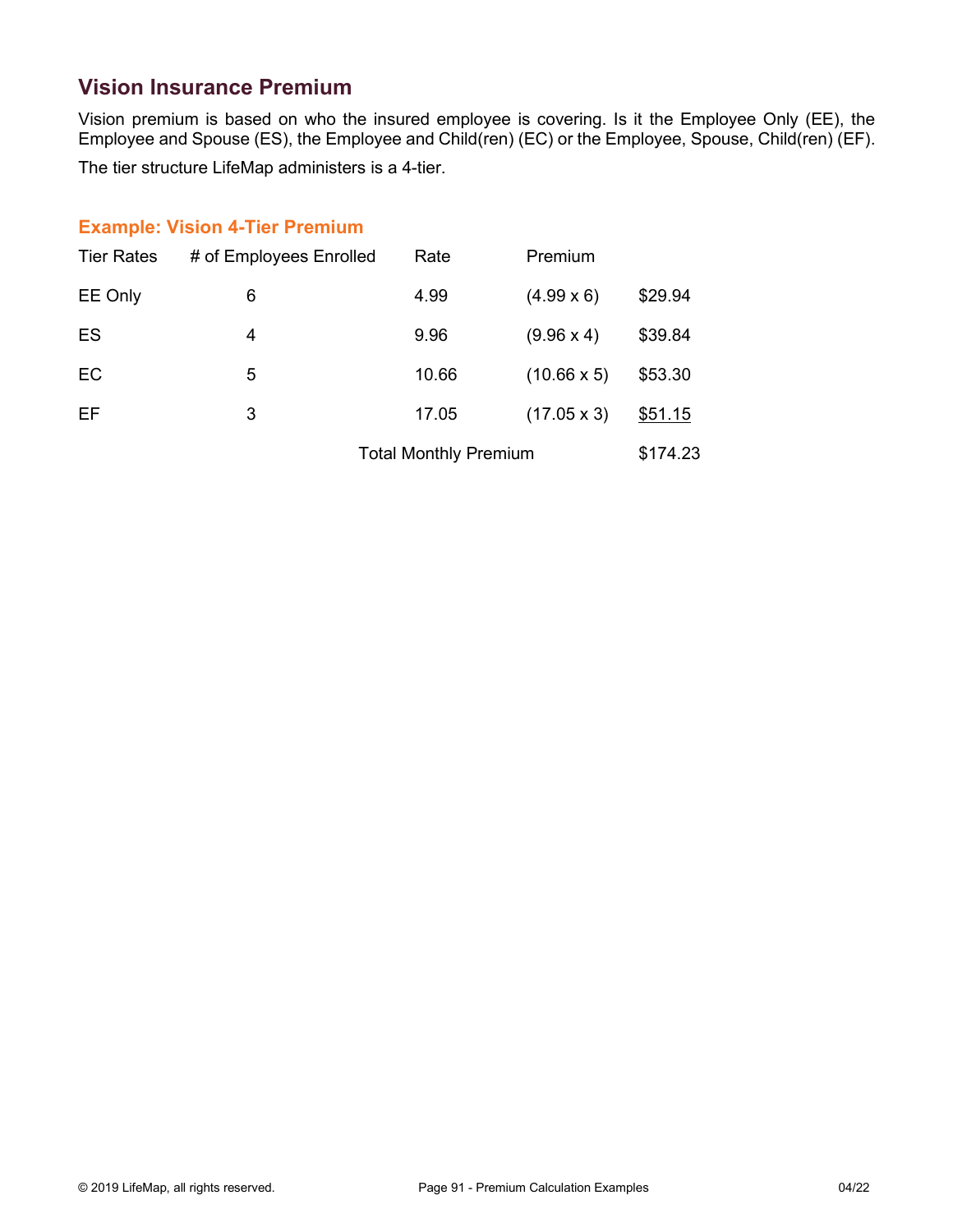# **Critical Illness Insurance Volume**

The critical illness benefit amount elected by each employee, spouse, or dependent child(ren) is the insured's volume. If applicable, the volume may be reduced due to age.

### **Examples: Critical Illness Per Insured Premium**

Critical illness monthly rates are usually based on per \$5,000 of insurance (volume). Base the premium calculations on the actual benefit amount elected by each employee, spouse, or dependent child(ren) in increments of one thousand (1,000), taking into account age-banded rates and age reductions where appropriate. One rate covers all eligible dependent children in the family regardless of number.

#### **Use this formula to calculate the total monthly premium for an employee and/or spouse using agebanded rates:**

1. Determine the per \$5,000 rate for each insured employee and spouse based on the insured employee's or spouse's age.

| <b>Example:</b> Employee age 43 | Rate: \$5.334/\$5,000 | Amount of coverage \$20,000 |
|---------------------------------|-----------------------|-----------------------------|
| Spouse age 39                   | Rate: \$3.449         | Amount of coverage \$10,000 |

2. Divide the insured's elected amount by 5,000.

**Example**: Employee \$20,000 / \$5,000 = 4

Spouse \$10,000/ \$5,000 = 2

3. Multiply the insured's employee or spouse rate as determined in #1 by the result from #2 to determine the total monthly premium due for each insured employee and spouse.

**Example**: Employee 4 x\$5.334 = \$21.336 – round to nearest cent \$21.34

Spouse  $2 \times $3.449 = $6.898 -$  round to nearest cent \$6.90

4. Employee and spouse premium must be reported separately.

#### **Use this formula to calculate the total monthly premium for dependent child(ren):**

- 1. The rate and benefit amounts are only calculated once, regardless of number of children covered.
- 2. Divide the child(ren) elected amount by 1,000.

#### **Example for one employee's child(ren):**

Child Rate .12/\$1,000 Amount of Coverage \$5,000 \$5,000/\$1,000 = 5

3. Multiply the result from #2 by the child \$1,000 monthly rate to determine the total premium due per employee electing dependent child(ren) coverage.

**Example:** Child  $5 \times .12 = .60$ 

4. Add together each result from #3 for the total dependent child(ren) monthly premium due.

#### **Use this formula to calculate the total monthly premium for an employee when coverage is 100% employer-paid:**

- 1. Divide the insured employee's benefit amount by 5,000.
- 2. Multiply the result from #1 by the employee per \$5,000 monthly premium rate to determine the total premium due for each employee.
- 3. Add together each insured employee's result from #2 for the total monthly premium due.